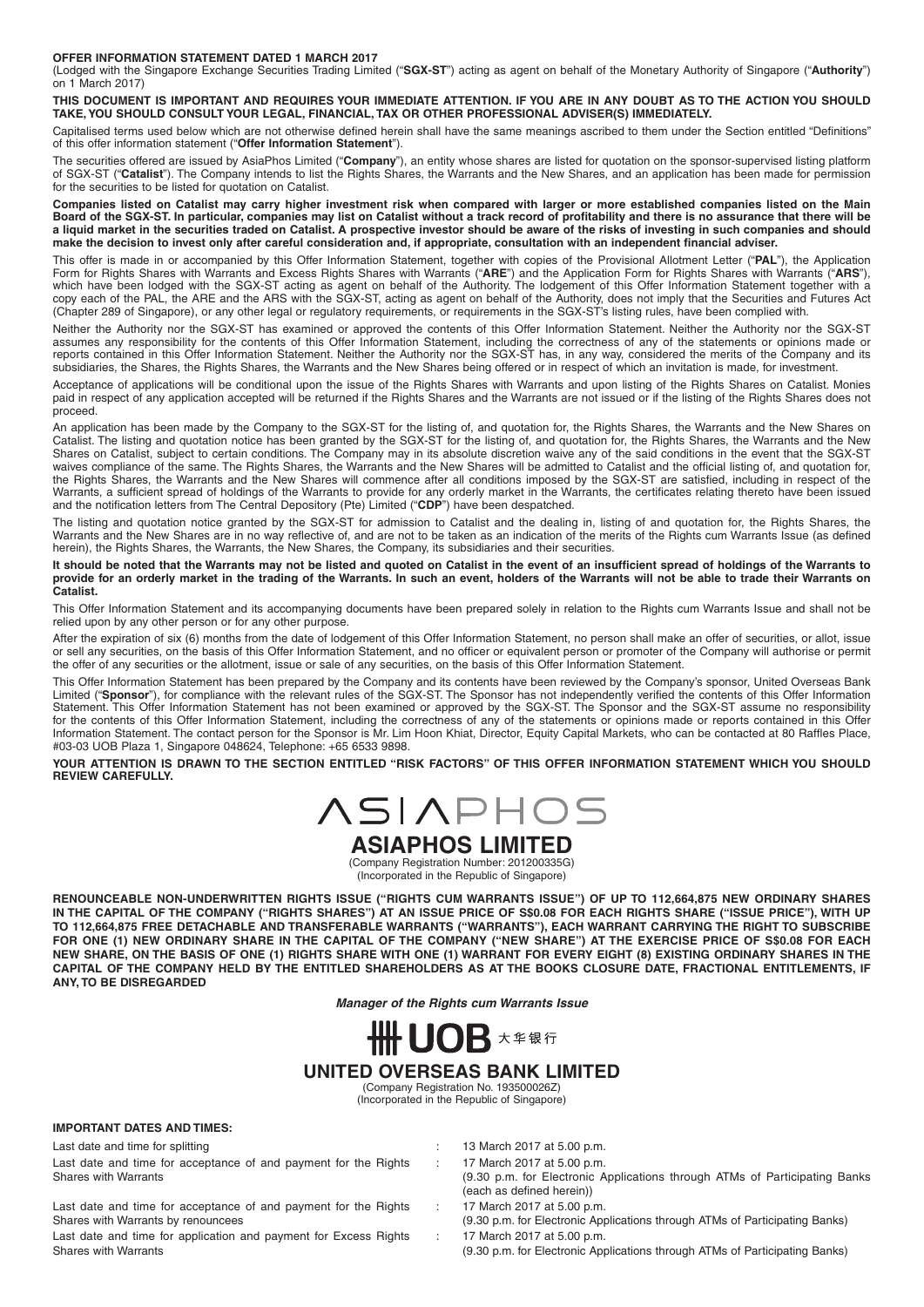## **IMPORTANT NOTICE**

Capitalised terms used below which are not otherwise defined herein shall have the same meanings ascribed to them under the Section entitled "Definitions" of this Offer Information Statement.

**For Entitled Depositors, acceptances of the Rights Shares with Warrants and (if applicable) applications for Excess Rights Shares with Warrants may be made through CDP or by way of Electronic Application at any ATM of a Participating Bank.**

**For Entitled Scripholders, acceptances of the Rights Shares with Warrants and (if applicable) applications for Excess Rights Shares with Warrants may be made through the Share Registrar, Boardroom Corporate & Advisory Services Pte. Ltd..**

**As the Company is not registered under the Central Provident Fund ("CPF") Investment Scheme, monies in CPF Investment Scheme – Ordinary Account of CPF members cannot be used for the acceptances of the Rights Shares with Warrants or to apply for Excess Rights Shares with Warrants.**

For SRS Investors and investors who hold Shares through finance companies or Depository **Agents, acceptances of the Rights Shares with Warrants and (if applicable) applications for**  Excess Rights Shares with Warrants must be done through their respective finance companies or **Depository Agents. Any application made directly through CDP or through ATMs of Participating Banks will be rejected.**

#### Use of SRS Funds

SRS Investors who wish to accept their provisional allotments of Rights Shares with Warrants and (if applicable) apply for Excess Rights Shares with Warrants can only do so, subject to applicable SRS rules and regulations, using monies standing to the credit of their respective SRS accounts.

SRS Investors who wish to accept their provisional allotments of Rights Shares with Warrants and (if applicable) apply for Excess Rights Shares with Warrants using SRS monies, must instruct the relevant approved banks in which they hold their SRS accounts to accept their provisional allotments of Rights Shares with Warrants and (if applicable) apply for Excess Rights Shares with Warrants on their behalf in accordance with this Offer Information Statement.

SRS Investors who have insufficient funds in their SRS accounts may, subject to the SRS contribution cap, deposit cash into their SRS accounts with their approved banks before instructing their respective approved banks to accept their provisional allotments of Rights Shares with Warrants and (if applicable) apply for Excess Rights Shares with Warrants. SRS Investors are advised to provide their respective approved banks in which they hold their SRS accounts with the appropriate instructions no later than the deadlines set by their respective approved banks in order for their respective approved banks to make the relevant acceptance and (if applicable) application on their behalf by the Closing Date. Any acceptance and (if applicable) application made directly through CDP, ATMs of the Participating Banks, the Share Registrar and/or the Company will be rejected. For the avoidance of doubt, monies in SRS accounts may not be used for the purchase of provisional allotments of the Rights Shares with Warrants directly from the market.

The existing Shares are quoted on Catalist.

Persons wishing to subscribe for the Rights Shares with Warrants offered by this Offer Information Statement should, before deciding whether to so subscribe, carefully read this Offer Information Statement in its entirety in order to make an informed assessment of, *inter alia*, the assets and liabilities, profits and losses, financial position, risk factors, performance and prospects of the Company and the Group, and the rights and liabilities attaching to the Rights Shares, the Warrants and the New Shares. They should make their own independent enquiries and investigations of any bases and assumptions upon which financial or other projections, if any, are made or based, and carefully consider this Offer Information Statement in light of their personal circumstances (including financial and taxation affairs). It is recommended that such persons consult their legal, financial, tax or other professional adviser before deciding whether to acquire the Rights Shares with Warrants or invest in the Company.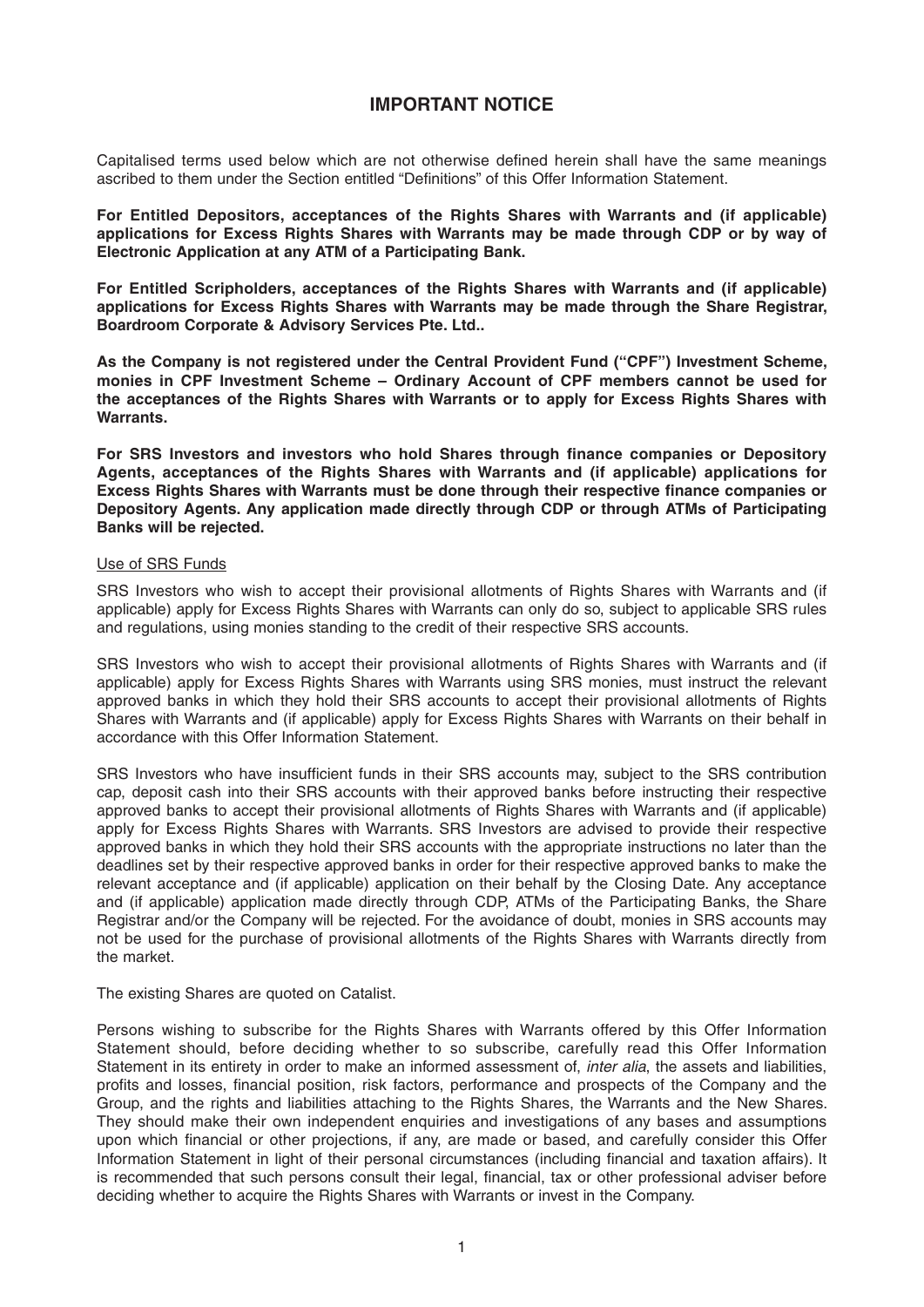No person has been authorised to give any information or to make any representations, other than those contained in this Offer Information Statement, in connection with the Rights cum Warrants Issue, the issue of the Rights Shares with Warrants and/or the New Shares and, if given or made, such information or representations must not be relied upon as having been authorised by the Company, the Group, the Manager or the Sponsor. Save as may be expressly stated in this Offer Information Statement, nothing contained herein is, or may be relied upon as, a promise or representation as to the future financial condition, performance, prospects or policies of the Company and/or the Group. Neither the delivery of this Offer Information Statement nor the offer or issue of the Rights Shares, the Warrants and the New Shares shall, under any circumstances, constitute a continuing representation, or give rise to any implication, that there has been no change in the affairs of the Company and/or the Group or any of the information contained herein since the date hereof. Where such changes occur after the date hereof and are material, or are required to be disclosed by law and/or the SGX-ST, the Company may make an announcement of the same via SGXNET and, if required, lodge a supplementary or replacement document with the SGX-ST acting as agent on behalf of the Authority. All Entitled Shareholders and their renouncees and Purchasers should take note of any such announcement, or supplementary or replacement document and upon the release of such announcement or lodgement of such supplementary or replacement document, as the case may be, shall be deemed to have notice of such changes.

The Company, the Manager and the Sponsor make no representation or warranty in this Offer Information Statement to any person regarding the legality of an investment in the Rights Shares, the Warrants, the New Shares and/or the Shares by such person under any investment or any other laws or regulations. No information in this Offer Information Statement should be considered to be business, financial, legal or tax advice. Each prospective investor should consult his own professional or other adviser for business, financial, legal or tax advice regarding an investment in the Rights Shares, the Warrants, the New Shares and/or the Shares.

The Company, the Manager and the Sponsor make no representation, warranty or recommendation whatsoever as to the merits of the Rights cum Warrants Issue, the Rights Shares, the Warrants, the New Shares, the Shares, the Proposed Transactions, the Company and/or the Group or any other matter relating thereto or in connection therewith.

Nothing in this Offer Information Statement or its accompanying documents shall be construed as a recommendation to accept or acquire the Rights Shares, the Warrants, the New Shares and/or the Shares. Prospective subscribers of the Rights Shares, the Warrants and the New Shares should rely on their own investigation of the financial condition and affairs of, and appraisal and determination of the merits of investing in, the Company and the Group, and shall be deemed to have done so.

This Offer Information Statement and its accompanying documents have been prepared solely for the purpose of the acceptance and subscription of the Rights Shares with Warrants under the Rights cum Warrants Issue and may not be relied upon by any persons (other than Entitled Shareholders to whom these documents have been despatched by the Company, their renouncees and the Purchasers), or for any other purpose.

This Offer Information Statement, including the PAL, the ARE and the ARS, may not be used for the purpose of, and does not constitute, an offer, invitation or solicitation to anyone in any jurisdiction or under any circumstances in which such an offer, invitation or solicitation is unlawful or unauthorised or to any person to whom it is unlawful to make such an offer, invitation or solicitation.

**The distribution of this Offer Information Statement and/or its accompanying documents may be prohibited or restricted by law (either absolutely or subject to various relevant requirements, whether legal or otherwise, being complied with) in certain jurisdictions under the relevant laws of those jurisdictions. Shareholders or any other person having possession of this Offer Information Statement and/or its accompanying documents are advised to inform themselves of and observe such prohibitions and restrictions.**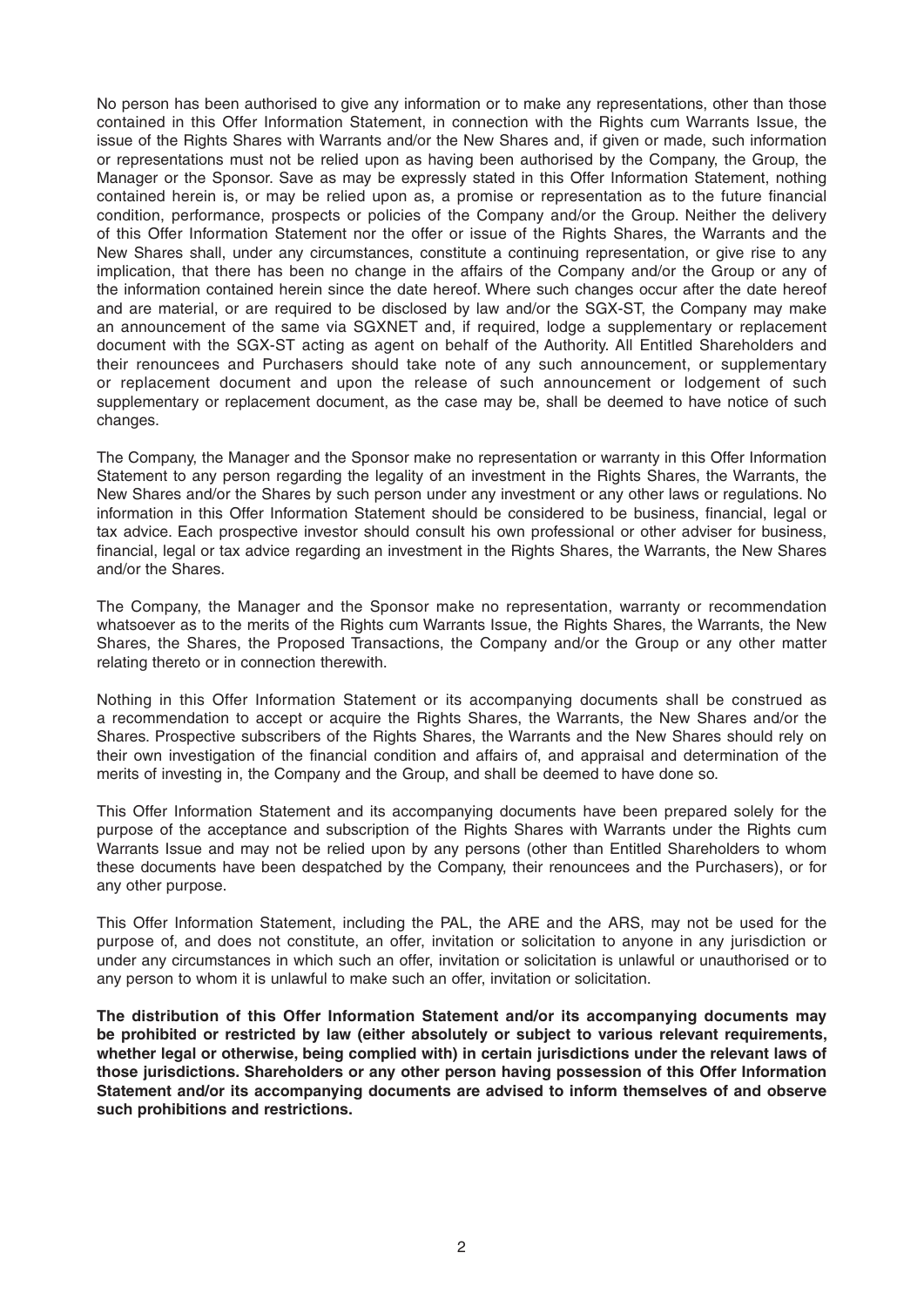# **CONTENTS**

|                                                                          |  |                                                                                                                | Page           |
|--------------------------------------------------------------------------|--|----------------------------------------------------------------------------------------------------------------|----------------|
|                                                                          |  |                                                                                                                | $\overline{4}$ |
|                                                                          |  |                                                                                                                | 12             |
|                                                                          |  | <b>ELIGIBILITY OF SHAREHOLDERS TO PARTICIPATE IN THE RIGHTS CUM WARRANTS ISSUE</b>                             | 14             |
|                                                                          |  |                                                                                                                | 17             |
|                                                                          |  |                                                                                                                | 19             |
|                                                                          |  |                                                                                                                | 21             |
| SIXTEENTH SCHEDULE OF THE SECURITIES AND FUTURES (OFFERS OF INVESTMENTS) |  |                                                                                                                | 22             |
|                                                                          |  | ADDITIONAL DISCLOSURE REQUIREMENTS FOR RIGHTS ISSUES UNDER APPENDIX 8A                                         | 83             |
|                                                                          |  |                                                                                                                | $A-1$          |
| <b>APPENDIX B</b>                                                        |  | PROCEDURES FOR ACCEPTANCE, PAYMENT AND EXCESS APPLICATION                                                      | $B-1$          |
| <b>APPENDIX C</b>                                                        |  | PROCEDURES FOR ACCEPTANCE, PAYMENT, SPLITTING, RENUNCIATION<br>AND EXCESS APPLICATION BY ENTITLED SCRIPHOLDERS | $C-1$          |
| <b>APPENDIX D</b>                                                        |  | ADDITIONAL TERMS AND CONDITIONS FOR ELECTRONIC APPLICATION                                                     | $D-1$          |
| <b>APPENDIX E</b>                                                        |  |                                                                                                                | $E-1$          |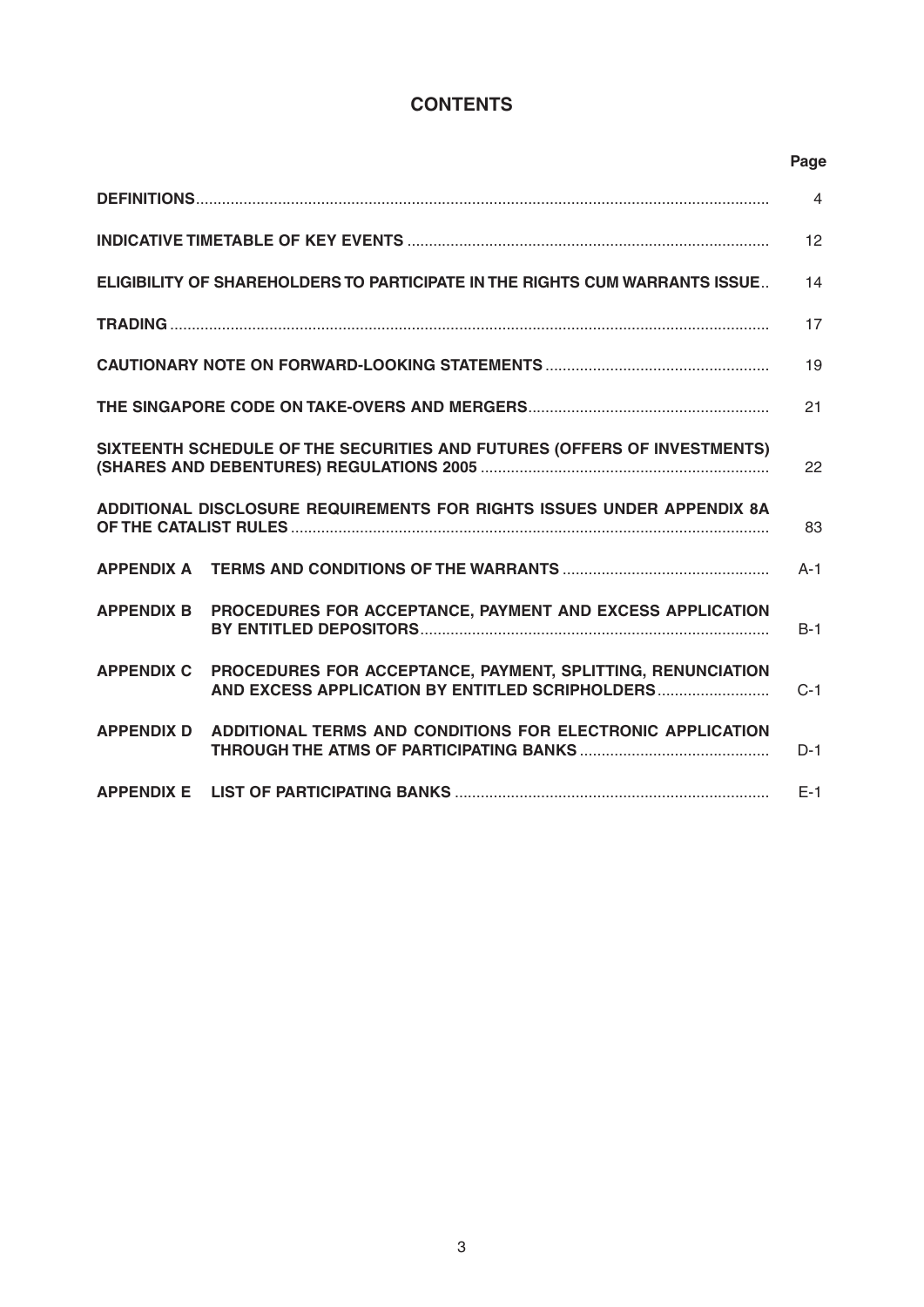# **DEFINITIONS**

In this Offer Information Statement, the PAL, the ARE and the ARS, the following definitions apply throughout unless the context otherwise requires or otherwise stated:

## **General**

| "%" or "per cent."                  |    | Per centum or percentage                                                                                                                                                                                                                                                                                                                                                                             |
|-------------------------------------|----|------------------------------------------------------------------------------------------------------------------------------------------------------------------------------------------------------------------------------------------------------------------------------------------------------------------------------------------------------------------------------------------------------|
| "ARE"                               |    | Application and acceptance form for Rights Shares with Warrants<br>and Excess Rights Shares with Warrants to be issued to Entitled<br>Depositors in respect of their provisional allotments of Rights<br>Shares with Warrants under the Rights cum Warrants Issue                                                                                                                                    |
| <b>"ARS"</b>                        |    | Application form for Rights Shares with Warrants to be issued to<br>Purchasers                                                                                                                                                                                                                                                                                                                       |
| "Astute Ventures"                   |    | Astute Ventures Pte. Ltd.                                                                                                                                                                                                                                                                                                                                                                            |
| "ATM"                               |    | Automated teller machine                                                                                                                                                                                                                                                                                                                                                                             |
| "Authority"                         |    | Monetary Authority of Singapore                                                                                                                                                                                                                                                                                                                                                                      |
| "AV Deed of Undertaking"            |    | The deed of undertaking dated 30 December 2016 executed by<br>Astute Ventures in favour of the Company and NWC pursuant<br>to which Astute Ventures has unconditionally and irrevocably<br>undertaken that it will, inter alia, subscribe for 25,000,000<br>Rights Shares with Warrants (the aggregate value of which is<br>S\$2,000,000 based on the Issue Price)                                   |
| "Board" or "Board of Directors":    |    | The board of Directors of the Company as at the date of this Offer<br><b>Information Statement</b>                                                                                                                                                                                                                                                                                                   |
| "Books Closure Date"                | ÷  | 5.00 p.m. on 28 February 2017, being the time and date at and<br>on which the Register of Members and the Transfer Books of the<br>Company were closed to determine the entitlements of Entitled<br>Shareholders under the Rights cum Warrants Issue and, in the<br>case of Entitled Depositors, at and on which their provisional<br>allotments under the Rights cum Warrants Issue were determined |
| "Catalist"                          |    | The sponsor-supervised listing platform of the SGX-ST                                                                                                                                                                                                                                                                                                                                                |
| "Catalist Rules"                    | t. | The SGX-ST Listing Manual Section B: Rules of Catalist, as<br>amended or modified from time to time                                                                                                                                                                                                                                                                                                  |
| "CDP"                               |    | The Central Depository (Pte) Limited                                                                                                                                                                                                                                                                                                                                                                 |
| "Chemical Production<br>Operations" |    | The Group's downstream business segment which is the<br>manufacturing, sale and trading of phosphate-based chemicals<br>products such as $P_4$ , sodium tripolyphosphate and sodium<br>hexametaphosphate; and the sale of $P_4$ by-products, such as<br>slag, sludge and ferrophosphate, produced as a result of such<br>manufacturing process                                                       |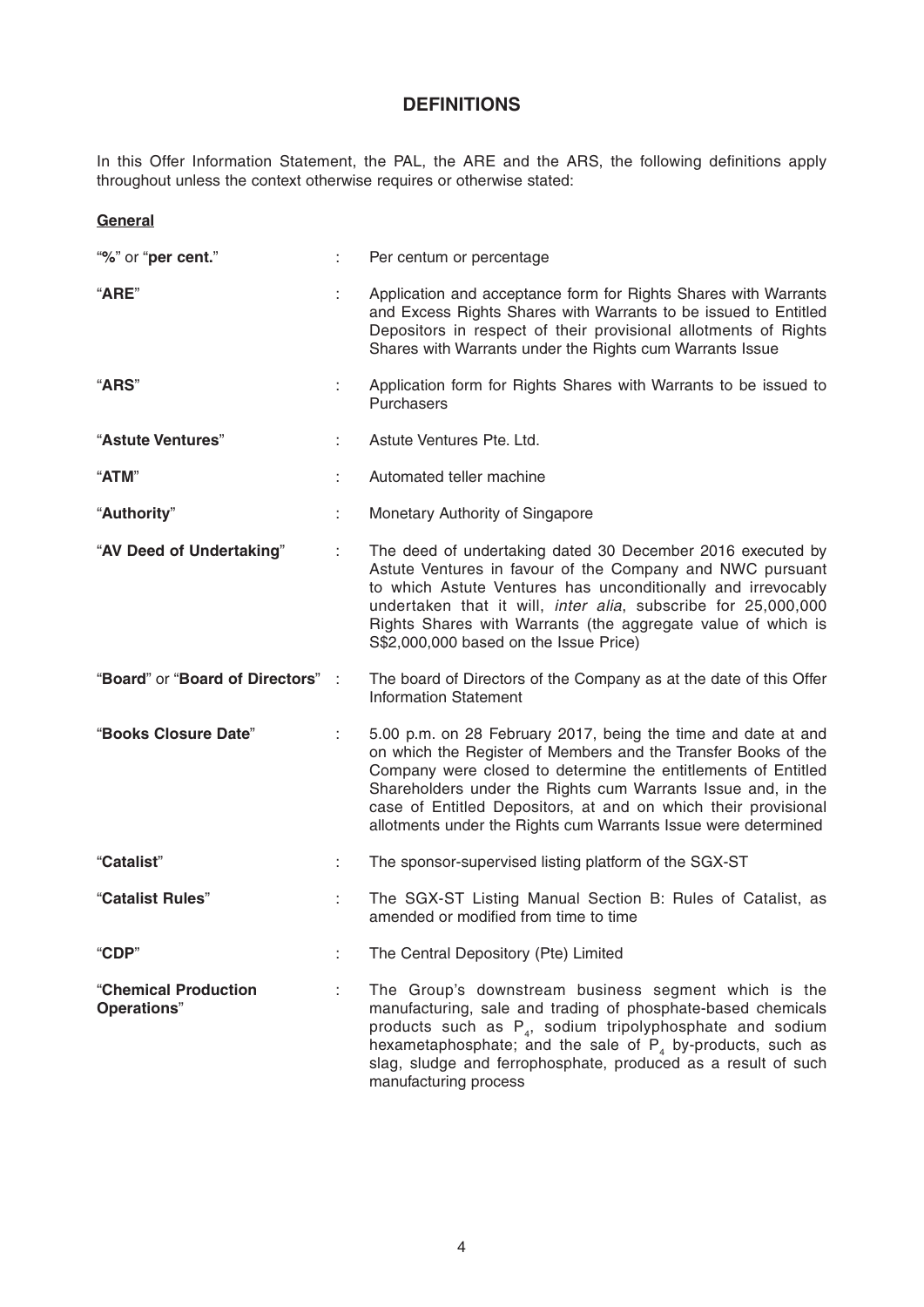| "Closing Date"                 |    | The last date for acceptance of and/or excess application and<br>payment for the Rights Shares with Warrants under the Rights<br>cum Warrants Issue at the time and in the manner set out in<br>this Offer Information Statement, or such other time(s) and/or<br>date(s) as may be announced from time to time by or on behalf<br>of the Company subsequent to the issue of this Offer Information<br>Statement |  |
|--------------------------------|----|------------------------------------------------------------------------------------------------------------------------------------------------------------------------------------------------------------------------------------------------------------------------------------------------------------------------------------------------------------------------------------------------------------------|--|
| "Code"                         | ÷. | The Singapore Code on Take-overs and Mergers, as may be<br>amended or modified from time to time                                                                                                                                                                                                                                                                                                                 |  |
| "Companies Act"                |    | The Companies Act, Chapter 50 of Singapore, as amended or<br>modified from time to time                                                                                                                                                                                                                                                                                                                          |  |
| "Company" or "AsiaPhos"        |    | <b>AsiaPhos Limited</b>                                                                                                                                                                                                                                                                                                                                                                                          |  |
| "Deed for Early Redemption"    |    | The deed executed by each NWC Investor, NWC and the<br>Company on 30 December 2016 under which it is agreed that,<br>inter alia, an early redemption of the NWC Preference Shares will<br>be effected ahead of the maturity date of the NWC Preference<br>Shares on 26 January 2021                                                                                                                              |  |
| "Deed Poll"                    |    | The deed poll dated 24 February 2017 executed by the Company<br>for the purposes of constituting the Warrants (as may be<br>amended or supplemented from time to time) and containing,<br>inter alia, provisions for the protection of the rights and interests<br>of the Warrantholders                                                                                                                         |  |
| "Directors"                    |    | The directors of the Company as at the date of this Offer<br><b>Information Statement</b>                                                                                                                                                                                                                                                                                                                        |  |
| "Dr. Ong"                      |    | Dr. Ong Hian Eng, the Chief Executive Officer and Executive<br>Director of the Company and a controlling Shareholder                                                                                                                                                                                                                                                                                             |  |
| "Dr. Ong Deed of Undertaking": |    | The deed of undertaking dated 30 December 2016 executed by<br>Dr. Ong in favour of the Company and NWC, pursuant to which he<br>has unconditionally and irrevocably undertaken that he will, inter<br>alia:                                                                                                                                                                                                      |  |
|                                |    | (a)<br>subscribe for, by way of acceptance, an aggregate of<br>35,258,903 Rights Shares with Warrants to be provisionally<br>allotted to the members of the OHE Group on the basis of<br>their respective shareholdings in the Company; and                                                                                                                                                                      |  |
|                                |    | subscribe for up to 30,834,847 Rights Shares with Warrants<br>(b)<br>(which are not taken up by the other Entitled Shareholders<br>or their renouncees) by way of excess application (subject<br>to availability)                                                                                                                                                                                                |  |
| "Dr. Ong Loan"                 |    | The loan of S\$1,000,000 extended by Dr. Ong to the Company,<br>as announced by the Company on 22 December 2016, which is<br>interest-free, unsecured and for a duration of six (6) months                                                                                                                                                                                                                       |  |
| "Electronic Application"       |    | Acceptance of the Rights Shares with Warrants and (if applicable)<br>application for Excess Rights Shares with Warrants made through<br>an ATM of one (1) of the Participating Banks in accordance with<br>the terms and conditions of this Offer Information Statement                                                                                                                                          |  |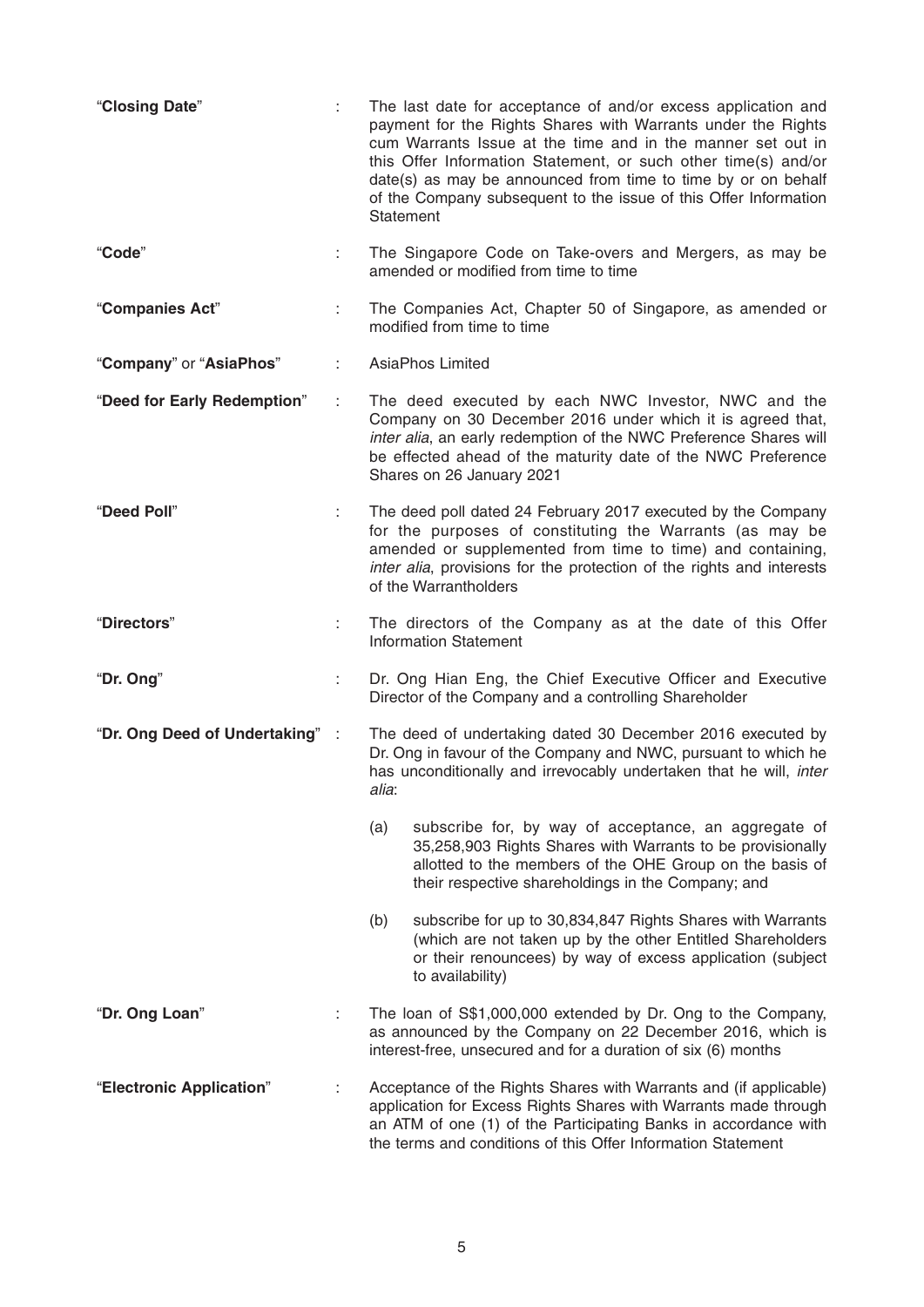"**Entitled Depositors**" : Entitled Shareholders with Shares entered against their names in the Depository Register maintained by CDP as at the Books Closure Date "**Entitled Scripholders**" : Entitled Shareholders with Shares registered in their own names in the Register of Members of the Company as at the Books Closure Date, with the exception of CDP "**Entitled Shareholders**" : Shareholders as at the Books Closure Date whose registered addresses with CDP or the Company, as the case may be, were in Singapore or who had, at least three (3) Market Days prior to the Books Closure Date, provided CDP or the Company, as the case may be, with addresses in Singapore for the service of notices and documents "**EPS**" : Earnings per Share "**Excess Rights Shares with Warrants**" : The provisional allotments of Rights Shares with Warrants which are not taken up as at the close of the Rights cum Warrants Issue, and which may be applied and subscribed for by Entitled Shareholders which are in excess of the number of Rights Shares with Warrants provisionally allotted to such Entitled Shareholders **"Exercise Period"** : The period during which the Warrants may be exercised, commencing on and including the date of issue of the Warrants and expiring at 5.00 p.m. on the date immediately preceding the third (3rd) anniversary of the date of issue of the Warrants, but excluding such period(s) during which the Register of Warrantholders may be closed pursuant to the terms and conditions of the Warrants as set out in the Deed Poll **"Exercise Price"** : The sum payable in respect of each New Share to which a Warrantholder will be entitled to subscribe upon the exercise of a Warrant, being S\$0.08, subject to certain adjustments in accordance with the terms and conditions of the Warrants as set out in the Deed Poll "**FengTai Mine**" : The 德阳市峰泰矿业有限责任公司英雄崖重晶石矿 (FengTai barite mine), located in Mianzhu City, Sichuan Province, the PRC "**Fica**" : Fica (Pte.) Ltd. "**Foreign Purchasers**" : Has the meaning ascribed thereto in the Section entitled "Eligibility of Shareholders to Participate in the Rights cum Warrants Issue" of this Offer Information Statement "**Foreign Shareholders**" : Shareholders with registered addresses outside Singapore as at the Books Closure Date and who had not later than three (3) Market Days prior to the Books Closure Date provided CDP or the Company, as the case may be, with addresses in Singapore for the service of notices and documents "**FY**" : Financial year ended or ending 31 December, as the case may be "**Group**" : The Company and its subsidiaries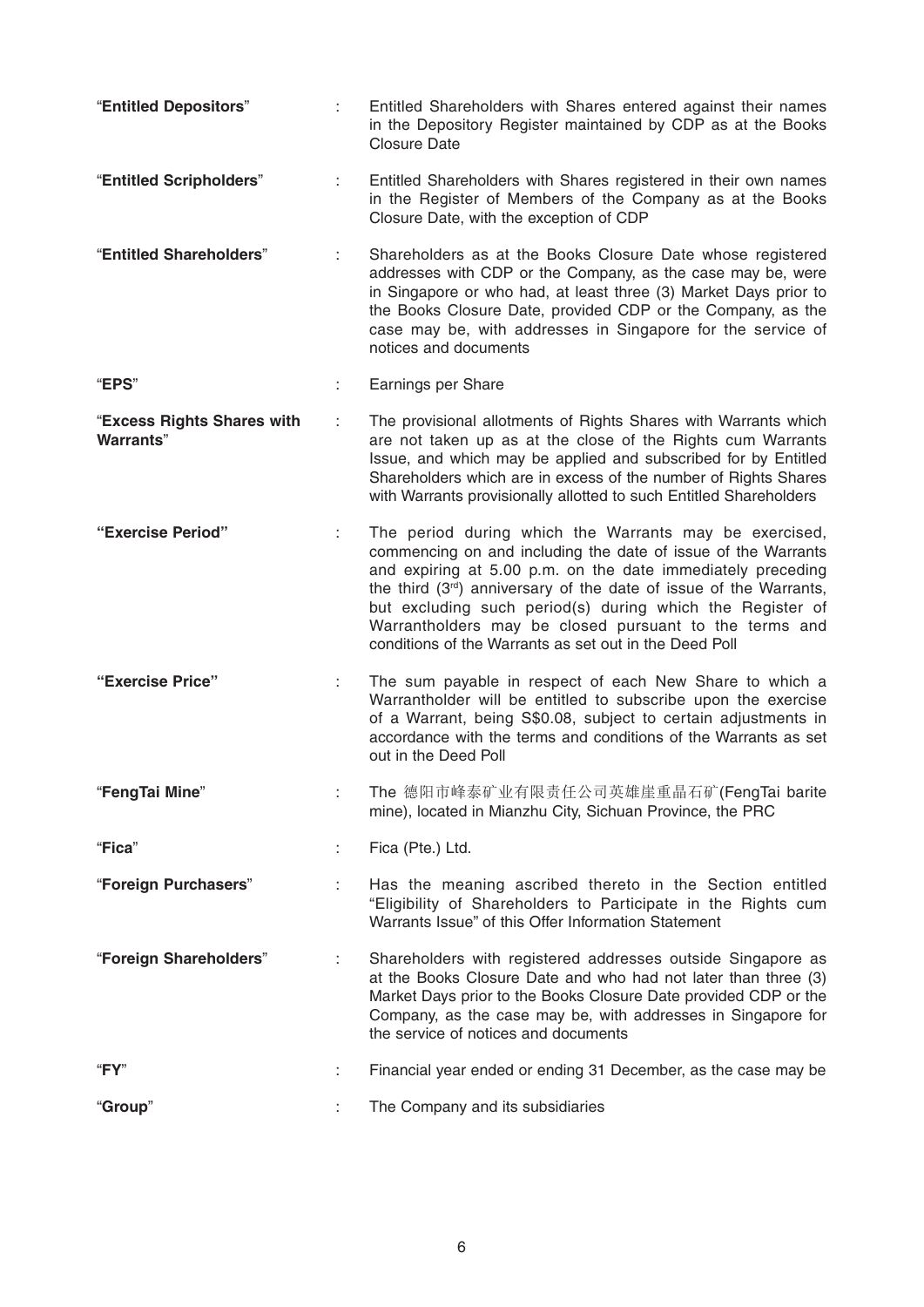| "Irrevocable Deeds of<br>Undertaking" |   | Collectively, the Dr. Ong Deed of Undertaking, the AV Deed of<br>Undertaking, the Teo Deed of Undertaking and the Yi Prime and<br>Lim Deed of Undertaking, further information on which is set<br>out in paragraphs 1(f) to 1(g) of Part X (Additional Information<br>required for Offer of Securities by way of Rights Issue) of this<br><b>Offer Information Statement</b>                                                                   |
|---------------------------------------|---|------------------------------------------------------------------------------------------------------------------------------------------------------------------------------------------------------------------------------------------------------------------------------------------------------------------------------------------------------------------------------------------------------------------------------------------------|
| "Issue Price"                         | ÷ | The issue price of the Rights Shares, being S\$0.08 for each<br><b>Rights Share with Warrant</b>                                                                                                                                                                                                                                                                                                                                               |
| "km"                                  |   | kilometers                                                                                                                                                                                                                                                                                                                                                                                                                                     |
| "Latest Practicable Date"             |   | 20 February 2017, being the latest practicable date prior to the<br>printing of this Offer Information Statement                                                                                                                                                                                                                                                                                                                               |
| "LPS"                                 |   | Loss per Share                                                                                                                                                                                                                                                                                                                                                                                                                                 |
| "Manager" or "Sponsor"                |   | United Overseas Bank Limited                                                                                                                                                                                                                                                                                                                                                                                                                   |
| "Market Day"                          |   | A day on which the SGX-ST is open for trading in securities                                                                                                                                                                                                                                                                                                                                                                                    |
| "Maximum Scenario"                    |   | Has the meaning ascribed thereto in paragraph 1 of Part III (Offer<br>Statistics and Timetable) of this Offer Information Statement                                                                                                                                                                                                                                                                                                            |
| "Mianzhu Norwest"                     |   | Sichuan Mianzhu Norwest Phosphate Chemical Co., Ltd. (四<br>川绵竹华丰磷化工有限公司), a wholly-owned subsidiary of the<br>Company                                                                                                                                                                                                                                                                                                                          |
| "Mine 1" or "Cheng Qiang Yan"         |   | The 四川绵竹华丰磷化工有限公司城墙岩磷矿 (Cheng Qiang Yan<br>phosphate mine), located near Qing Ping Town, Mianzhu City,<br>Sichuan Province, the PRC                                                                                                                                                                                                                                                                                                            |
| "Mine 2" or "Shi Sun Xi"              |   | The 四川绵竹华丰磷化工有限公司石笋西磷矿(Shi Sun Xi<br>phosphate mine), located near Qing Ping Town, Mianzhu City,<br>Sichuan Province, the PRC                                                                                                                                                                                                                                                                                                                  |
| "Mines"                               |   | Mine 1, Mine 2 and the FengTai Mine, collectively                                                                                                                                                                                                                                                                                                                                                                                              |
| "Minimum Scenario"                    | ÷ | Has the meaning ascribed thereto in paragraph 1 of Part III (Offer<br>Statistics and Timetable) of this Offer Information Statement                                                                                                                                                                                                                                                                                                            |
| "Mining Operations"                   | ÷ | The Group's upstream business segment, which is the<br>exploration, mining and sale of phosphate rocks                                                                                                                                                                                                                                                                                                                                         |
| "Mr. Lim"                             |   | Mr. Lim Chee Kian, the sole shareholder and director of Yi Prime                                                                                                                                                                                                                                                                                                                                                                               |
| "Mr. Teo"                             |   | Mr. Teo Kek Tjok @ Teo Kek Yeng                                                                                                                                                                                                                                                                                                                                                                                                                |
| "NAV"                                 |   | Net asset value                                                                                                                                                                                                                                                                                                                                                                                                                                |
| "New Shares"                          |   | The new Shares to be issued by the Company, credited as<br>fully paid, upon the exercise of the Warrants, subject to and in<br>accordance with the terms and conditions of the Warrants to be<br>set out in the Deed Poll, including where the context admits, such<br>new Shares arising from the exercise of any further Warrants<br>which may be issued pursuant to the terms and conditions of the<br>Warrants as set out in the Deed Poll |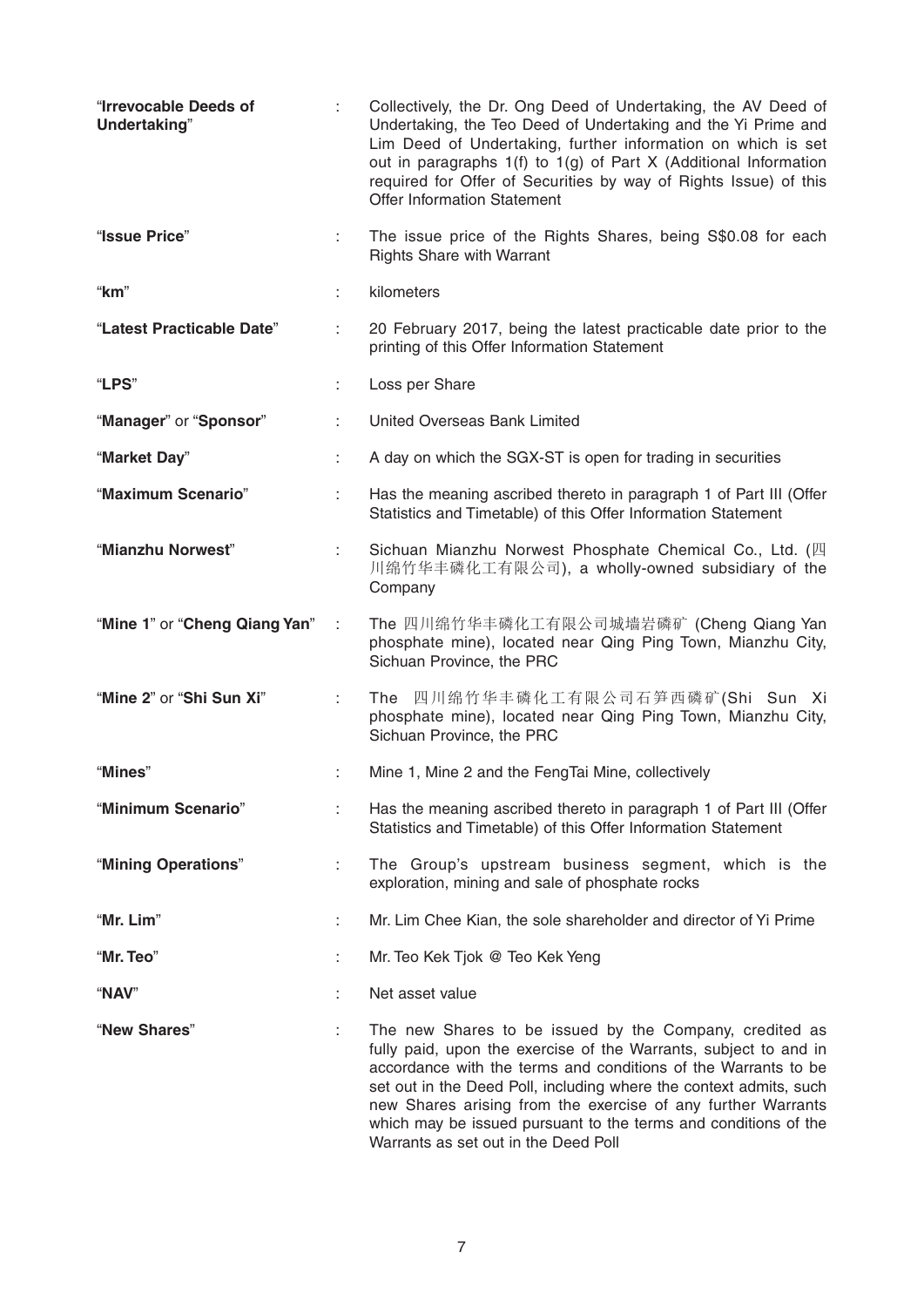| "NWC"                         |    | Norwest Chemicals Pte. Ltd., a wholly-owned subsidiary of the<br>Company                                                                                                                                                                                                                                                                                                                                                                                                         |
|-------------------------------|----|----------------------------------------------------------------------------------------------------------------------------------------------------------------------------------------------------------------------------------------------------------------------------------------------------------------------------------------------------------------------------------------------------------------------------------------------------------------------------------|
| "NWC Investors"               |    | Collectively, Dr. Ong, Astute Ventures, Yi Prime and Mr. Teo, each<br>being holders of the NWC Preference Shares in their respective<br>proportions and "NWC Investor" shall refer to any one of them                                                                                                                                                                                                                                                                            |
| "NWC Preference Shares"       |    | The 5,725,000 redeemable preference shares in the capital of<br>NWC issued on 26 January 2016                                                                                                                                                                                                                                                                                                                                                                                    |
| "Offer Information Statement" |    | This document issued by the Company in respect of the Rights<br>cum Warrants Issue, together with the PAL, the ARE or the ARS<br>(as the case may be) and all other accompanying documents<br>issued by the Company, including, where the context admits, any<br>supplementary or replacement document which may be issued<br>by the Company and lodged with the SGX-ST acting as agent on<br>behalf of the Authority in connection with the Rights cum Warrants<br><b>Issue</b> |
| "OHE Group"                   |    | The group comprising Dr. Ong, Fica, and Dr. Ong's family<br>members, namely, his spouse, Kong Sou Hui Grace, and his<br>children, Ong Bee Pheng and Ong Eng Keong                                                                                                                                                                                                                                                                                                                |
| "OKE Group"                   |    | The group comprising Ong Kwee Eng (Dr. Ong's brother), Astute<br>Ventures, Ong Kwee Eng's family members, namely his spouse,<br>Ng Siew Tin, and his children, Ong Eng Hock Simon, Ong Eng<br>Siew Raymond, Ong Bee Kuan Melissa, and spouse of Ong Eng<br>Siew Raymond, Lina Alamsjah                                                                                                                                                                                           |
| " $P_4$ "                     | ÷  | Elemental phosphorus                                                                                                                                                                                                                                                                                                                                                                                                                                                             |
| "PAL"                         |    | The provisional allotment letter to be issued to Entitled<br>Scripholders, setting out the provisional allotment of Rights<br>Shares with Warrants of such Entitled Scripholder under the<br><b>Rights cum Warrants Issue</b>                                                                                                                                                                                                                                                    |
| "Participating Banks"         |    | Oversea-Chinese Banking Corporation Limited and United<br>Overseas Bank Limited and its subsidiary, Far Eastern Bank<br>Limited                                                                                                                                                                                                                                                                                                                                                  |
| "PRC" or "China"              |    | People's Republic of China                                                                                                                                                                                                                                                                                                                                                                                                                                                       |
| "Proposed Redemption"         | ÷  | The proposed redemption by NWC of the NWC Preference<br>Shares pursuant to the terms and conditions of the Deed for Early<br>Redemption                                                                                                                                                                                                                                                                                                                                          |
| "Proposed Transactions"       | ÷  | The Rights cum Warrants Issue and the Proposed Redemption                                                                                                                                                                                                                                                                                                                                                                                                                        |
| "Purchasers"                  |    | Persons purchasing the provisional allotments of Rights Shares<br>with Warrants under the Rights cum Warrants Issue traded on<br>Catalist through the book-entry (scripless) settlement system                                                                                                                                                                                                                                                                                   |
| "Record Date"                 | ÷. | In relation to any dividends, rights, allotments or other<br>distributions, the date as at the close of business (or such other<br>time as may have been notified by the Company) on which<br>Shareholders must be registered with the Company or with CDP,<br>as the case may be, in order to participate in such dividends,<br>rights, allotments or other distributions                                                                                                       |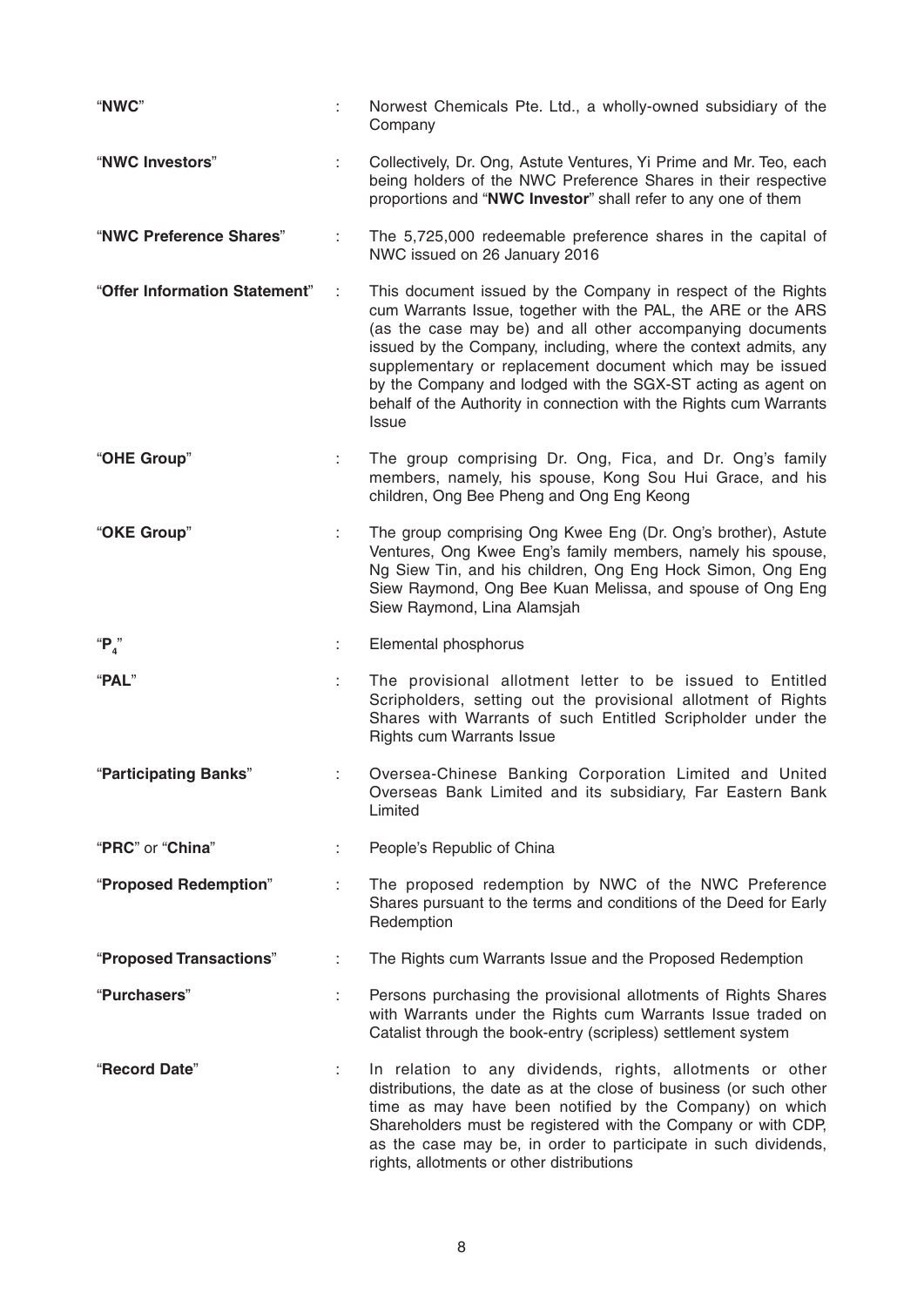| "Rights cum Warrants Issue"             |    | The renounceable non-underwritten rights issue by the Company<br>of up to 112,664,875 Rights Shares at the Issue Price for each<br>Rights Share, with up to 112,664,875 Warrants, each Warrant<br>carrying the right to subscribe for one (1) New Share at the<br>Exercise Price for each New Share, on the basis of one (1)<br>Rights Share with one (1) Warrant for every eight (8) Shares held<br>by the Shareholders as at the Books Closure Date, fractional<br>entitlements, if any, being disregarded |
|-----------------------------------------|----|--------------------------------------------------------------------------------------------------------------------------------------------------------------------------------------------------------------------------------------------------------------------------------------------------------------------------------------------------------------------------------------------------------------------------------------------------------------------------------------------------------------|
| "Rights Shares"                         |    | Up to 112,664,875 new Shares to be allotted and issued by the<br>Company pursuant to the Rights cum Warrants Issue                                                                                                                                                                                                                                                                                                                                                                                           |
| "RMB"                                   | ÷. | Renminbi, the lawful currency of the PRC                                                                                                                                                                                                                                                                                                                                                                                                                                                                     |
| "S\$" and "cents"                       |    | Singapore dollars and cents respectively, the lawful currency of<br>the Republic of Singapore                                                                                                                                                                                                                                                                                                                                                                                                                |
| "Securities Account"                    |    | A securities account maintained by a Depositor with CDP, but<br>does not include a securities sub-account maintained with a<br>Depository Agent                                                                                                                                                                                                                                                                                                                                                              |
| "Securities and Futures Act"            | t. | The Securities and Futures Act, Chapter 289 of Singapore, as<br>amended or modified from time to time                                                                                                                                                                                                                                                                                                                                                                                                        |
| "SGX-ST"                                |    | Singapore Exchange Securities Trading Limited                                                                                                                                                                                                                                                                                                                                                                                                                                                                |
| <b>"SGXNET"</b>                         | ÷  | A system network used by listed companies to send information<br>and announcements to the SGX-ST or any other system<br>network(s) as may be prescribed by the SGX-ST                                                                                                                                                                                                                                                                                                                                        |
| "Share Registrar" or "Warrant<br>Agent" | ÷  | Boardroom Corporate & Advisory Services Pte. Ltd.                                                                                                                                                                                                                                                                                                                                                                                                                                                            |
| "Shareholders"                          |    | Registered holders of Shares in the Register of Members of<br>the Company, except that where the registered holder is CDP,<br>the term "Shareholders" shall, in relation to such Shares and<br>where the context admits, mean the Depositors whose Securities<br>Accounts are credited with such Shares                                                                                                                                                                                                      |
| "Shares"                                |    | Ordinary shares in the capital of the Company                                                                                                                                                                                                                                                                                                                                                                                                                                                                |
| "SIC"                                   |    | The Securities Industry Council of Singapore                                                                                                                                                                                                                                                                                                                                                                                                                                                                 |
| "Sichuan Land Department"               |    | 四川省国土资源厅(Sichuan Province Land and Resources<br>Department)                                                                                                                                                                                                                                                                                                                                                                                                                                                  |
| "Singapore"                             |    | Republic of Singapore                                                                                                                                                                                                                                                                                                                                                                                                                                                                                        |
| "sq km"                                 |    | square kilometers                                                                                                                                                                                                                                                                                                                                                                                                                                                                                            |
| "SRS"                                   |    | <b>Supplementary Retirement Scheme</b>                                                                                                                                                                                                                                                                                                                                                                                                                                                                       |
| "SRS Investors"                         |    | Investors who had purchased the Shares using their SRS<br>accounts                                                                                                                                                                                                                                                                                                                                                                                                                                           |
| "Substantial Shareholder"               |    | A person who has an interest in one (1) or more voting Shares<br>and the total votes attached to such Share(s) is not less than<br>5.0% of the total votes attached to all the voting Shares                                                                                                                                                                                                                                                                                                                 |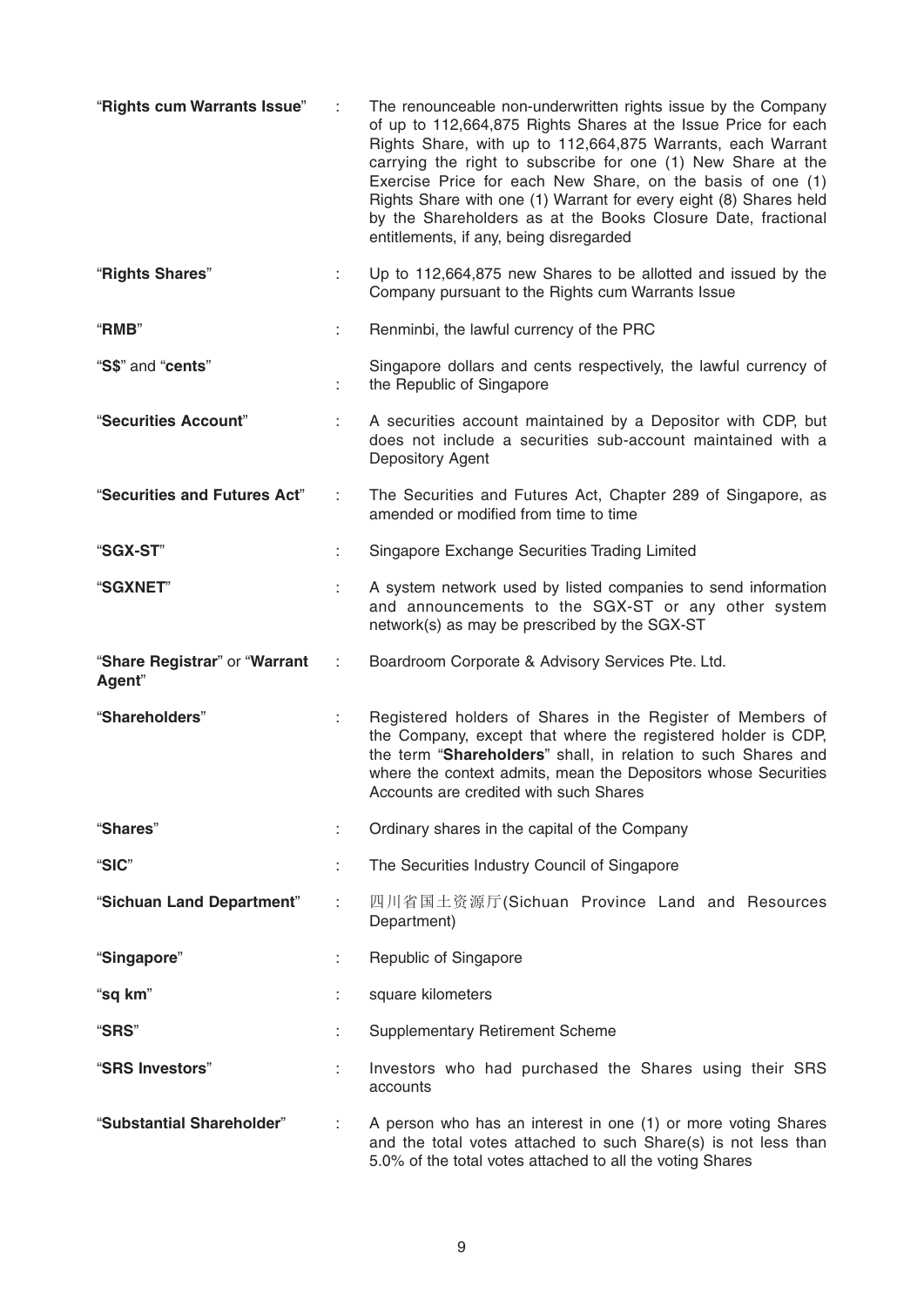| "Teo Deed of Undertaking"                           |    | The deed of undertaking dated 30 December 2016 executed by<br>Mr. Teo in favour of the Company and NWC, pursuant to which he<br>has unconditionally and irrevocably undertaken that he will, inter<br>alia:                                                                                                                                                                                                                                                                                                                                                                                                                                                                        |  |
|-----------------------------------------------------|----|------------------------------------------------------------------------------------------------------------------------------------------------------------------------------------------------------------------------------------------------------------------------------------------------------------------------------------------------------------------------------------------------------------------------------------------------------------------------------------------------------------------------------------------------------------------------------------------------------------------------------------------------------------------------------------|--|
|                                                     |    | (a)<br>subscribe in full for his pro-rata entitlement of 35,000 Rights<br>Shares with Warrants; and                                                                                                                                                                                                                                                                                                                                                                                                                                                                                                                                                                                |  |
|                                                     |    | (b)<br>by way of excess application, subscribe for 3,558,750<br><b>Rights Shares with Warrants</b>                                                                                                                                                                                                                                                                                                                                                                                                                                                                                                                                                                                 |  |
| "US\$" or "United States<br>Dollar", and "US cents" | ÷  | United States dollars and cents, respectively, the lawful currency<br>of the United States of America                                                                                                                                                                                                                                                                                                                                                                                                                                                                                                                                                                              |  |
| "Warrant Certificates"                              | ÷. | The certificates (in registered form) to be issued in respect of the<br>Warrants as from time to time modified in accordance with the<br>conditions to be set out in the Deed Poll                                                                                                                                                                                                                                                                                                                                                                                                                                                                                                 |  |
| "Warrant Proceeds"                                  | ÷  | The proceeds to be raised by the Company from the exercise of<br>the Warrants                                                                                                                                                                                                                                                                                                                                                                                                                                                                                                                                                                                                      |  |
| "Warrantholders"                                    |    | Registered holders of the Warrants, except that where CDP is<br>the registered holder, the term "Warrantholders" shall, in relation<br>to such Warrants and where the context so admits, mean the<br>Entitled Depositors whose Securities Accounts are credited with<br>the Warrants                                                                                                                                                                                                                                                                                                                                                                                               |  |
| "Warrants"                                          | ÷  | The free detachable and transferable warrants in registered<br>form to be issued by the Company pursuant to the Rights cum<br>Warrants Issue, and where the context so admits, such additional<br>warrants as may be required or permitted to be issued by the<br>Company pursuant to the terms and conditions of the Deed Poll<br>(any such additional warrants to rank pari passu with the warrants<br>issued pursuant to the Rights cum Warrants Issue and for all<br>purposes to form part of the same series), each such warrant<br>entitling its holder to subscribe for one (1) New Share at the<br>Exercise Price, subject to the terms and conditions of the Deed<br>Poll |  |
| "WGM"                                               |    | Watts, Griffis and McOuat Limited                                                                                                                                                                                                                                                                                                                                                                                                                                                                                                                                                                                                                                                  |  |
| "Yi Prime"                                          |    | Yi Prime Pte. Ltd.                                                                                                                                                                                                                                                                                                                                                                                                                                                                                                                                                                                                                                                                 |  |
| "Yi Prime and Lim Deed of<br>Undertaking"           |    | The deed of undertaking dated 30 December 2016 jointly<br>executed by Yi Prime and Mr. Lim in favour of the Company and<br>NWC, pursuant to which they have unconditionally and irrevocably<br>undertaken that Mr. Lim shall, inter alia:                                                                                                                                                                                                                                                                                                                                                                                                                                          |  |
|                                                     |    | subscribe in full for his pro-rata entitlement of 400,000<br>(a)<br>Rights Shares with Warrants; and                                                                                                                                                                                                                                                                                                                                                                                                                                                                                                                                                                               |  |
|                                                     |    | by way of excess application, subscribe for 13,975,000<br>(b)<br><b>Rights Shares with Warrants</b>                                                                                                                                                                                                                                                                                                                                                                                                                                                                                                                                                                                |  |

The terms "**Depositor**", "**Depository Agent**" and "**Depository Register**" shall have the meanings ascribed to them, respectively, in Section 81SF of the Securities and Futures Act.

The term "**subsidiary**" shall have the meaning ascribed to it by Section 5 of the Companies Act.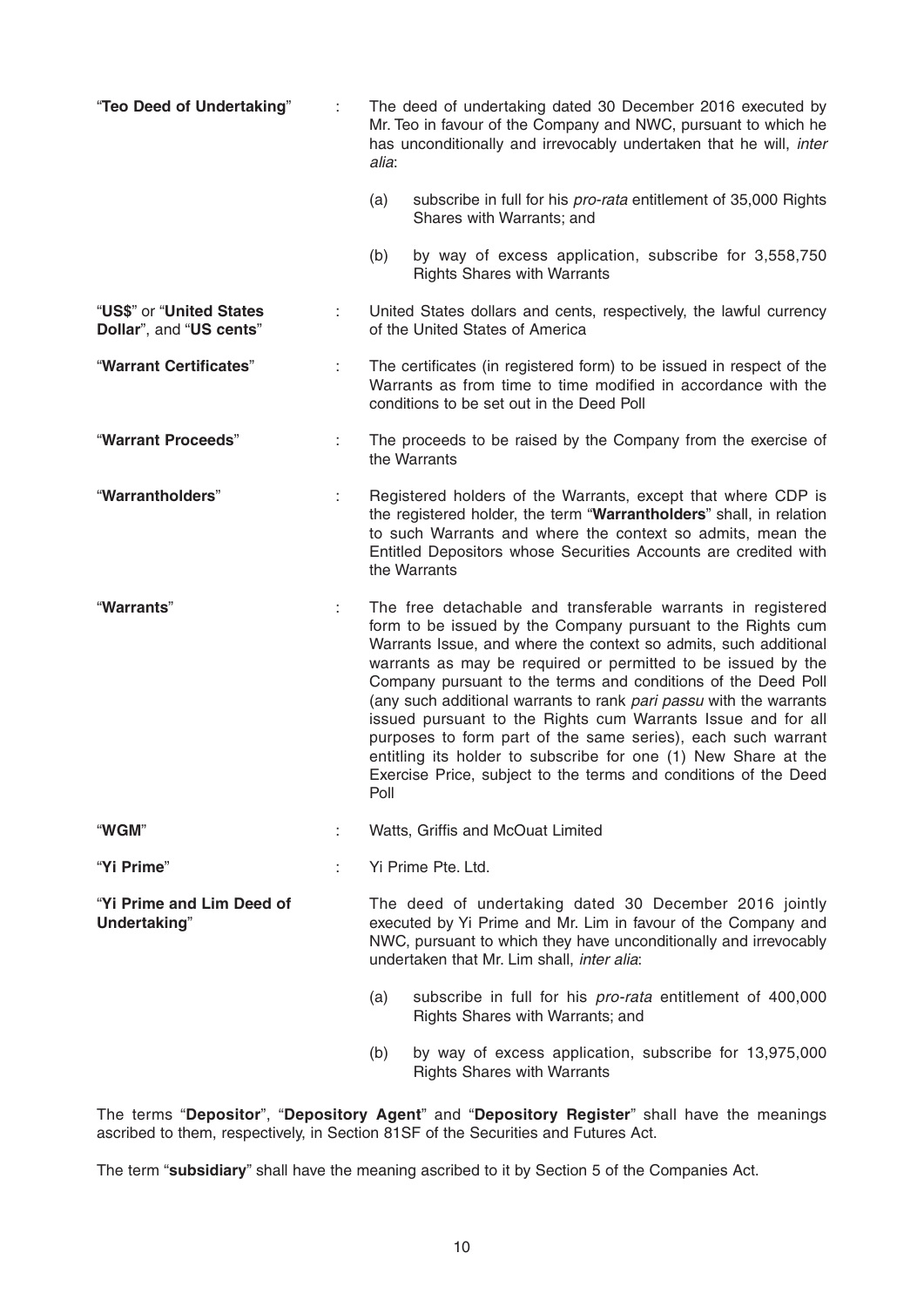Words importing the singular shall, where applicable, include the plural and *vice versa* and words importing the masculine gender shall, where applicable, include the feminine and neuter genders. References to persons shall, where applicable, include corporations.

Any reference to a time of day or date in this Offer Information Statement, the PAL, the ARE or the ARS shall be a reference to a time of day or date, as the case may be, in Singapore, unless otherwise stated. Any reference to a date and/or time in this Offer Information Statement, the PAL, the ARE or the ARS in relation to the Rights cum Warrants Issue (including but not limited to the Closing Date, and the last dates and times for splitting, acceptance and payment, renunciation and payment, and excess application and payment) shall include such other date(s) and/or time(s) as may be announced from time to time by or on behalf of the Company.

Any reference in this Offer Information Statement, the PAL, the ARE or the ARS to any enactment is a reference to that enactment as for the time being amended or re-enacted. Any term defined under the Securities and Futures Act, the Companies Act, the Catalist Rules or any amendment or modification thereof and used in this Offer Information Statement, the PAL, the ARE or the ARS shall, where applicable, have the meaning assigned to it under the Securities and Futures Act, the Companies Act, the Catalist Rules or such amendment or modification thereof, as the case may be, unless otherwise provided.

Any reference to any agreement or document shall include such agreement or document as amended, modified, varied, novated, supplemented or replaced from time to time.

Any discrepancy in the figures included in this Offer Information Statement between the amounts listed and the totals thereof is due to rounding. Accordingly, figures shown as totals in this Offer Information Statement may not be an arithmetic aggregation of the figures that precede them.

Certain Chinese names and characters, such as those of PRC entities, properties, cities, governmental and regulatory departments, laws and regulations and notices, have been translated into English, solely for the reader's convenience, and such translations should not be construed as representations that the English names actually represent the Chinese names and characters.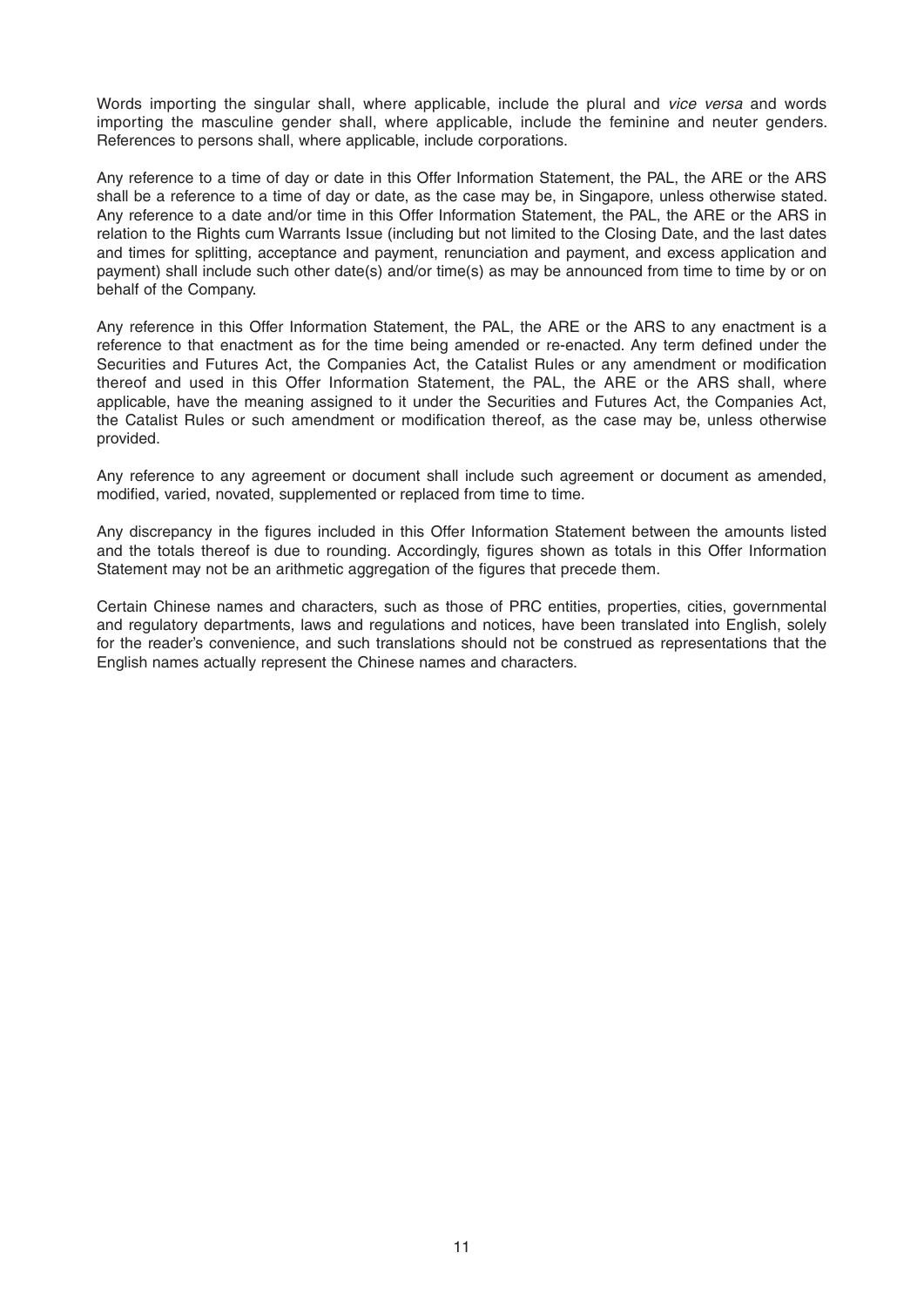# **INDICATIVE TIMETABLE OF KEY EVENTS**

An indicative timetable for the Rights cum Warrants Issue is set out below (all references are to Singapore dates and times). For the event listed which are described as "expected", please refer to future announcement(s) by the Company and/or the SGX-ST for the exact dates of these events.

| Shares traded ex-rights                                                                                                                                                                                            | ÷.               | 24 February 2017 from 9.00 a.m.                                                                             |
|--------------------------------------------------------------------------------------------------------------------------------------------------------------------------------------------------------------------|------------------|-------------------------------------------------------------------------------------------------------------|
| <b>Books Closure Date</b>                                                                                                                                                                                          |                  | 28 February 2017 at 5.00 p.m.                                                                               |
| Date of lodgement of Offer Information Statement<br>with the SGX-ST acting as agent on behalf of the<br>Authority                                                                                                  | ÷                | 1 March 2017                                                                                                |
| Despatch of Offer Information Statement, together<br>with the ARE and the PAL (as the case may be), to<br><b>Entitled Shareholders</b>                                                                             | 10000            | 3 March 2017                                                                                                |
| Commencement of trading of "nil-paid" Rights<br>Shares with Warrants entitlements                                                                                                                                  | ÷                | 3 March 2017 from 9.00 a.m.                                                                                 |
| Last date and time for splitting Rights Shares with<br><b>Warrants entitlements</b>                                                                                                                                | $1 - 1$          | 13 March 2017 at 5.00 p.m.                                                                                  |
| Last date and time for trading of "nil-paid" Rights<br>Shares with Warrants entitlements                                                                                                                           | ÷                | 13 March 2017 at 5.00 p.m.                                                                                  |
| Last date and time for acceptance and payment for<br>the Rights Shares with Warrants                                                                                                                               | $\mathbb{Z}^n$ . | 17 March 2017 at 5.00 p.m.<br>(9.30 p.m. for Electronic Applications<br>through ATM of Participating Banks) |
| Last date and time for renunciation and payment for<br>the Rights Shares with Warrants                                                                                                                             | 1000             | 17 March 2017 at 5.00 p.m.                                                                                  |
| Last date and time for application and payment for<br><b>Excess Rights Shares with Warrants</b>                                                                                                                    | ÷.               | 17 March 2017 at 5.00 p.m.<br>(9.30 p.m. for Electronic Applications<br>through ATM of Participating Banks) |
| Expected date for issuance of Rights Shares and<br>Warrants                                                                                                                                                        | ÷                | 24 March 2017                                                                                               |
| Expected date for crediting of Rights Shares and<br>Warrants                                                                                                                                                       |                  | 27 March 2017                                                                                               |
| Expected date for refund of unsuccessful<br>applications (if made through CDP)                                                                                                                                     | ÷                | 27 March 2017                                                                                               |
| Expected date and time for commencement of<br>trading of Rights Shares                                                                                                                                             | 10000            | 27 March 2017 from 9.00 a.m.                                                                                |
| Expected date and time for commencement of<br>trading of Warrants (subject to there being an<br>adequate spread of holdings of the Warrants to<br>provide for an orderly market in the trading of the<br>Warrants) | ÷                | 28 March 2017 from 9.00 a.m.                                                                                |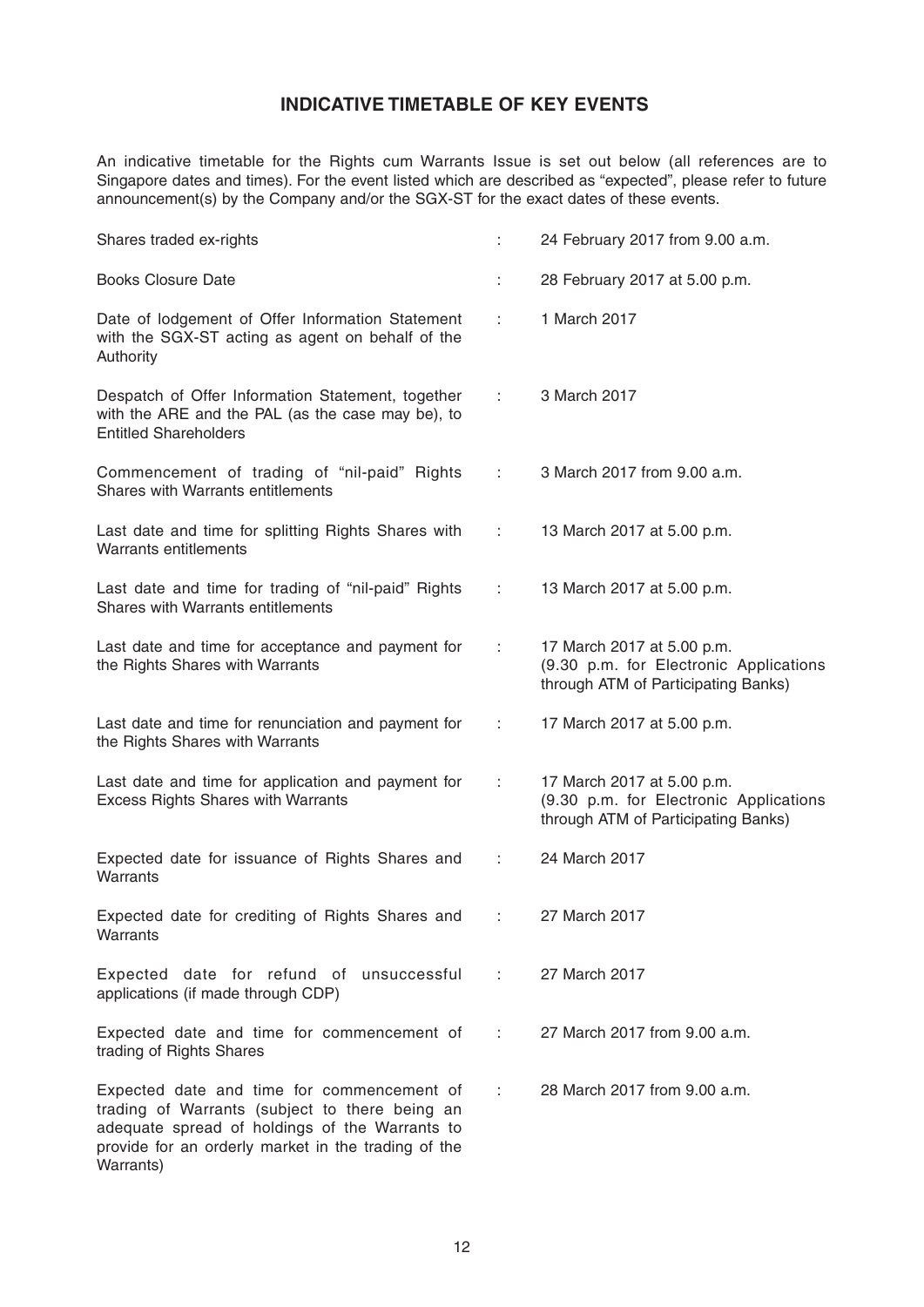Pursuant to Rule 820(1) of the Catalist Rules, the Rights cum Warrants Issue will not be withdrawn after the commencement of ex-rights trading.

The above timetable is indicative only and is subject to change.

As at the Latest Practicable Date, the Company does not expect the above timetable to be modified. However, the Company may, upon consultation with the Manager and the Sponsor and with the approval of the SGX-ST and/or CDP (if necessary), modify the timetable subject to any limitation under any applicable laws. In that event, the Company will publicly announce the same through an SGXNET announcement to be posted on the website of the SGX-ST via http://www.sgx.com.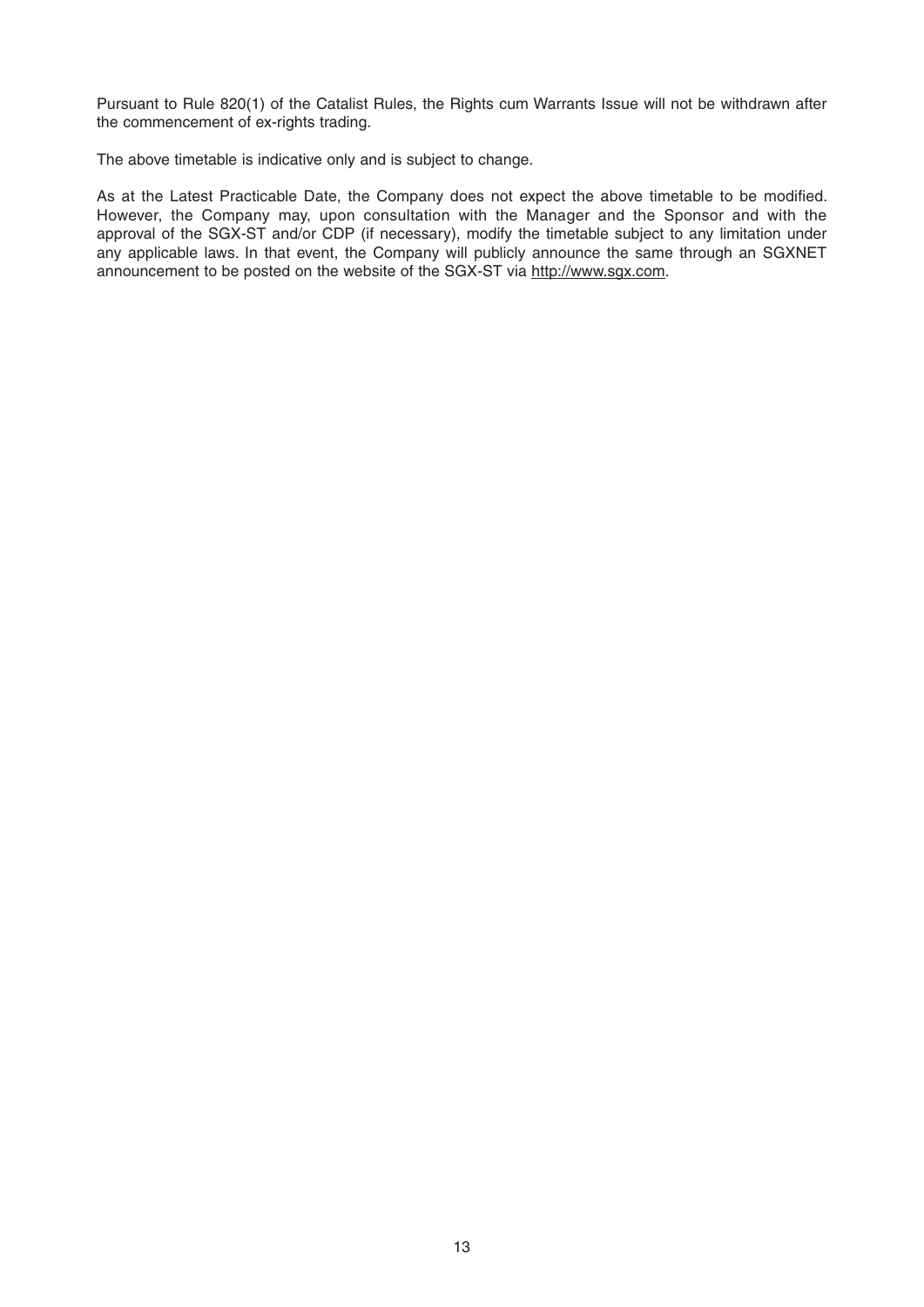# **ELIGIBILITY OF SHAREHOLDERS TO PARTICIPATE IN THE RIGHTS CUM WARRANTS ISSUE**

## **1. Entitled Shareholders**

 Entitled Shareholders are entitled to participate in the Rights cum Warrants Issue and to receive this Offer Information Statement together with the PAL or the ARE, as the case may be, and other accompanying documents at their respective addresses in Singapore. Entitled Depositors who do not receive this Offer Information Statement and the ARE may obtain them from CDP during the period up to the Closing Date. Entitled Scripholders who do not receive this Offer Information Statement and the PAL may obtain them from the Share Registrar during the period up to the Closing Date.

 Entitled Shareholders will be provisionally allotted the Rights Shares with Warrants under the Rights cum Warrants Issue on the basis of their shareholdings in the Company as at the Books Closure Date, fractional entitlements, if any, to be disregarded. Entitled Shareholders are at liberty to accept (in full or in part), decline, or otherwise renounce or trade on the SGX-ST during the rights trading period prescribed by the SGX-ST their provisional allotments of Rights Shares with Warrants and are eligible to apply for additional Rights Shares with Warrants in excess of their provisional allotments under the Rights cum Warrants Issue. For the avoidance of doubt, only Entitled Shareholders (and not the Purchasers or the renouncees) shall be entitled to apply for Excess Rights Shares with Warrants.

 **All dealings in and transactions of the provisional allotments of Rights Shares with Warrants through the SGX-ST will be effected under the book-entry (scripless) settlement system. Accordingly, the PALs, which are to be issued to Entitled Scripholders, will not be valid for delivery pursuant to trades done on the SGX-ST.**

## **2. Foreign Shareholders**

 This Offer Information Statement and its accompanying documents have not been and will not be registered, lodged or filed in any jurisdiction other than in Singapore. The distribution of this Offer Information Statement and its accompanying documents may be prohibited or restricted (either absolutely or subject to various relevant requirements, whether legal or otherwise, being complied with) in certain jurisdictions under the relevant laws of those jurisdictions.

 For practical reasons and in order to avoid any violation of the legislation applicable in countries other than Singapore, the Rights Shares with Warrants will not be offered to, and this Offer Information Statement and its accompanying documents have not been and will not be despatched to, Foreign Shareholders.

#### **Foreign Shareholders will not be entitled to participate in the Rights cum Warrants Issue. Accordingly, no provisional allotment of Rights Shares with Warrants has been made or will be made to Foreign Shareholders and no purported acceptance thereof or application for Excess Rights Shares with Warrants by Foreign Shareholders will be valid.**

 This Offer Information Statement and its accompanying documents have not been and will not be despatched to persons purchasing the provisional allotments of Rights Shares with Warrants through the book-entry (scripless) settlement system if their registered addresses with CDP are outside Singapore ("**Foreign Purchasers**"). Foreign Purchasers who wish to accept the provisional allotments of the Rights Shares with Warrants credited to their Securities Accounts should make the necessary arrangements with their Depository Agents or stockbrokers in Singapore. Further, any renouncee of an Entitled Scripholder, whose address as stated in the PAL is outside Singapore, will not be entitled to accept the provisional allotment of Rights Shares with Warrants renounced to him.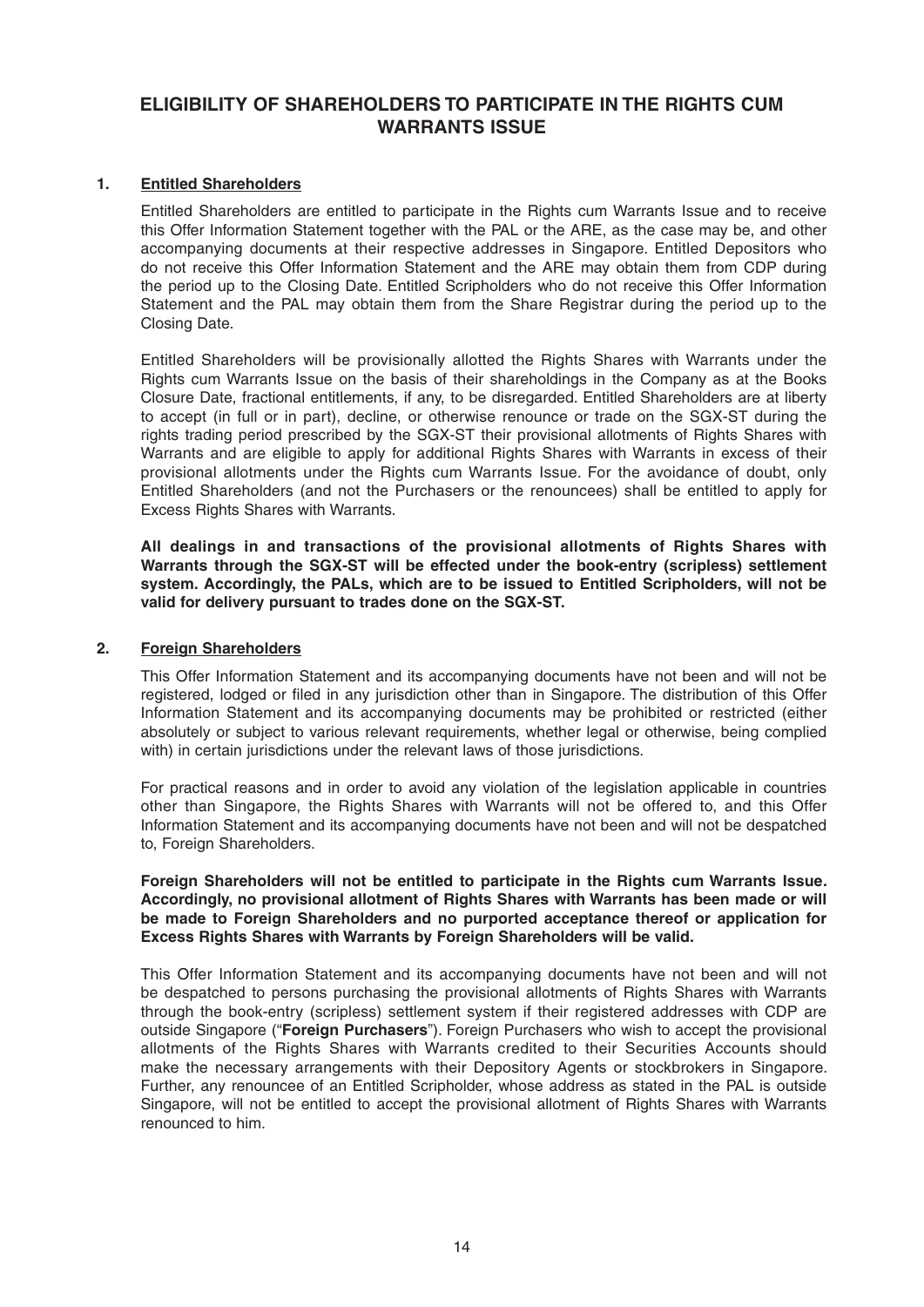The Company further reserves the right, but shall not be obliged, to treat as invalid any acceptance or purported acceptance of the provisional allotment of Rights Shares with Warrants and (if applicable) application or purported application for Excess Rights Shares with Warrants or to decline such acceptance or purported acceptance and (if applicable) such application or purported application which (a) appears to the Company or its agents to have been executed in any jurisdiction outside Singapore or which the Company believes or has reason to believe may violate any applicable legislation of such jurisdiction; (b) provides an address outside Singapore for the receipt of the share certificate(s) for the Rights Shares and/or the Warrant Certificate(s) or which requires the Company to despatch such share certificate(s) and/or the Warrant Certificate(s) to an address in any jurisdiction outside Singapore; or (c) purports to exclude any representation or warranty or confirmation, whether express or deemed, to be given by such person. The Company further reserves the right to reject any acceptances of the Rights Shares with Warrants and/or any applications for Excess Rights Shares with Warrants where it believes, or has reason to believe, that such acceptances and/or applications may violate the applicable legislation of any jurisdiction.

 If it is practicable to do so, arrangements may, at the absolute discretion of the Company, be made for the provisional allotments of Rights Shares with Warrants which would otherwise have been provisionally allotted to Foreign Shareholders, to be sold "nil-paid" on the SGX-ST as soon as practicable after dealings in the provisional allotments of Rights Shares with Warrants commence. Such sales will, however, only be effected if the Company, in its absolute discretion, determines that a premium can be obtained from such sales, after taking into account expenses to be incurred in relation thereto.

 The net proceeds from all such sales, after deduction of all expenses therefrom, will be pooled and thereafter distributed to Foreign Shareholders in proportion to their respective shareholdings or, as the case may be, the number of Shares entered against their names in the Depository Register as at the Books Closure Date and sent to them at their own risk by ordinary post, provided that where the amount of net proceeds to be distributed to any single Foreign Shareholder is less than S\$10.00, the Company shall be entitled to retain or deal with such net proceeds as the Directors may, in their absolute discretion, deem fit and no Foreign Shareholder shall have any claim whatsoever against the Company, the Directors, the Manager, the Sponsor, CDP or the Share Registrar in connection therewith.

 Where such provisional allotments of Rights Shares with Warrants are sold "nil-paid" on the SGX-ST, they will be sold at such price or prices as the Company may, in its absolute discretion, decide and no Foreign Shareholder shall have any claim whatsoever against the Company, the Directors, the Manager, the Sponsor, CDP or the Share Registrar in respect of such sales or the proceeds thereof, the provisional allotments of Rights Shares with Warrants or the Rights Shares with Warrants represented by such provisional allotments.

 If such provisional allotments of Rights Shares with Warrants cannot be or are not sold on the SGX-ST as aforesaid for any reason by such time as the SGX-ST shall have declared to be the last day for trading in the provisional allotments of Rights Shares with Warrants, the Rights Shares with Warrants represented by such provisional allotments will be issued to satisfy excess applications (if any) or otherwise disposed of or dealt with in such manner as the Directors may, in their absolute discretion, deem fit and no Foreign Shareholder shall have any claim whatsoever against the Company, the Directors, the Manager, the Sponsor, CDP or the Share Registrar in connection therewith.

 Shareholders should note that the special arrangements described above will apply only to Foreign Shareholders.

**Notwithstanding the above, Shareholders or any other person having possession of this Offer Information Statement and/or its accompanying documents are advised to inform themselves of and to observe any legal requirements applicable thereto. No person in any jurisdiction outside Singapore receiving this Offer Information Statement and/or its accompanying documents may treat the same as an offer, invitation or solicitation to subscribe for any Rights Shares with Warrants unless such offer, invitation or solicitation could lawfully be made without violating any registration or other regulatory or legal requirements in those jurisdictions.**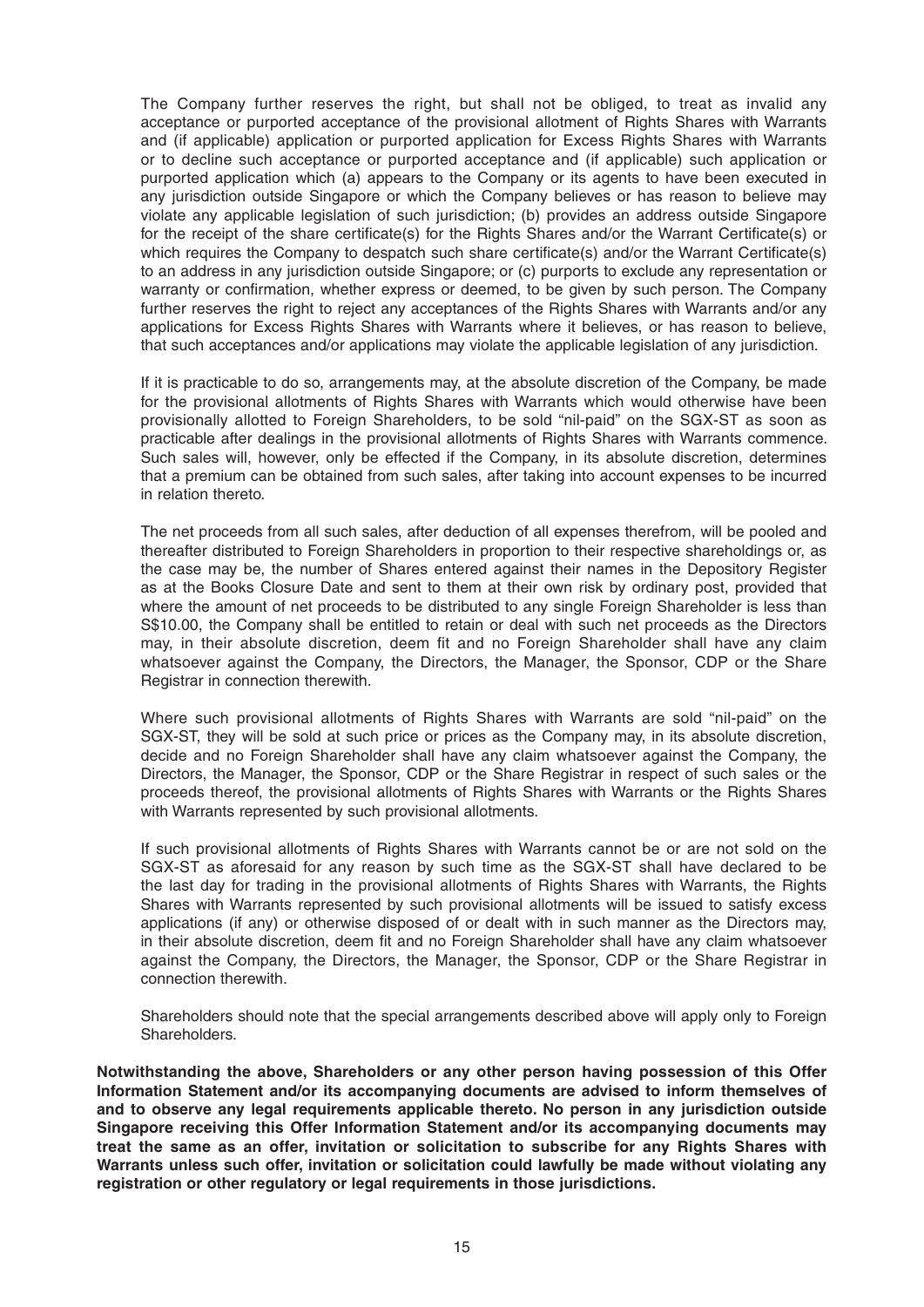The Rights Shares with Warrants which are not otherwise taken up or allotted for any reason or which represent fractional entitlements disregarded in accordance with the terms of the Rights cum Warrants Issue shall be used to satisfy excess applications for Rights Shares with Warrants (if any) or otherwise disposed of or dealt with in such manner as the Directors may, in their absolute discretion, deem fit. In the allotment of Excess Rights Shares with Warrants, preference will be given to the rounding of odd lots, and Substantial Shareholders and Directors who have control or influence over the Company in connection with the day-to-day affairs of the Group or the terms of the Rights cum Warrants Issue, or have representation (direct or through a nominee) on the Board will rank last in priority for the rounding of odd lots and allotment of Excess Rights Shares with Warrants.

The procedures for, and the terms and conditions applicable to, acceptances, renunciation and/or sale of the provisional allotments of Rights Shares with Warrants and applications for Excess Rights Shares with Warrants, pursuant to the Rights cum Warrants Issue, including the different modes of acceptance or application and payment, are contained in Appendices B to D to this Offer Information Statement and in the PAL, the ARE, the ARS and the Deed Poll.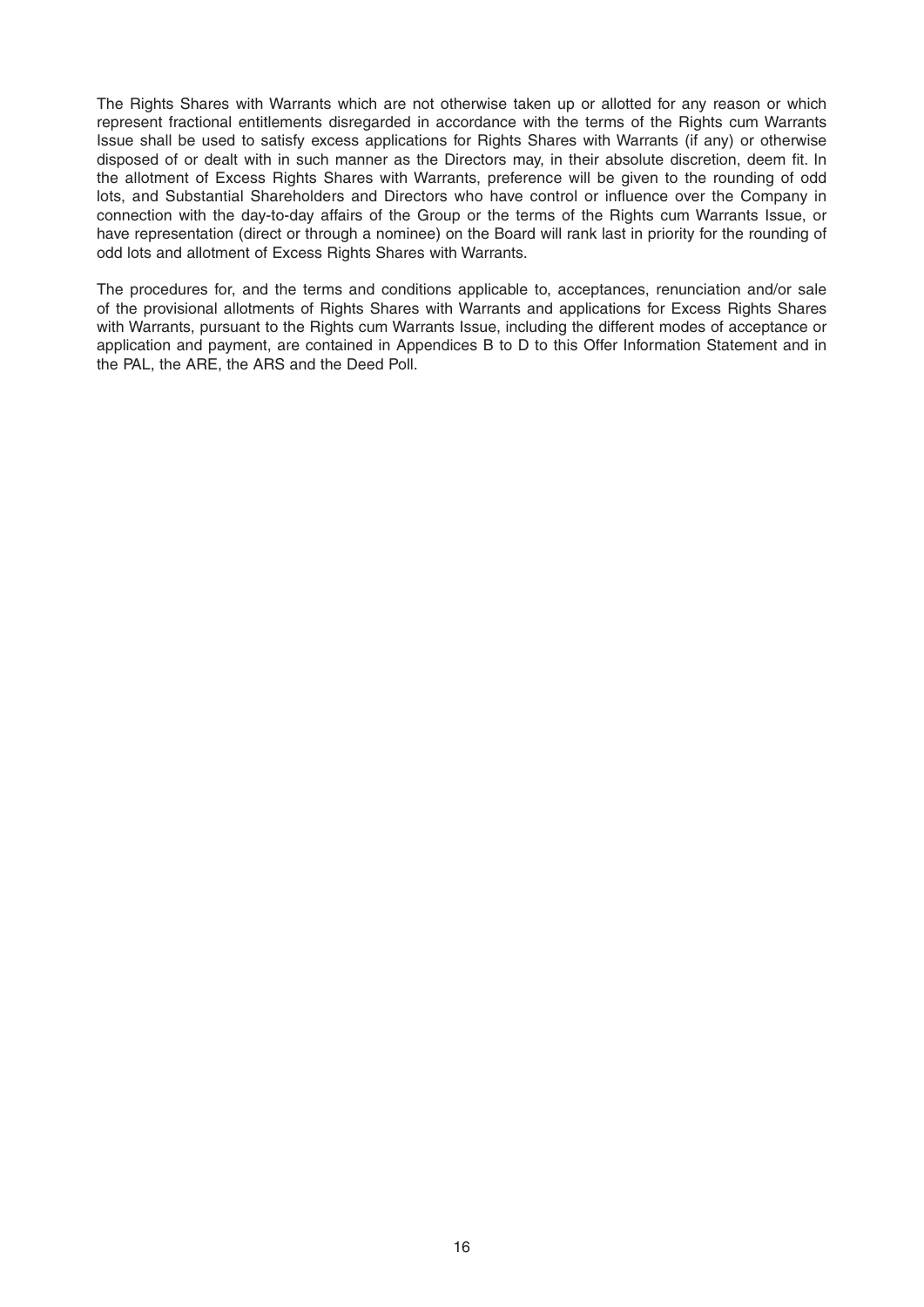# **TRADING**

## **1. Listing of and Quotation for the Rights Shares, the Warrants and the New Shares**

 A listing and quotation notice has been obtained from the SGX-ST for the listing of, and quotation for, the Rights Shares, the Warrants and the New Shares on Catalist, subject to certain conditions. The listing and quotation notice granted by the SGX-ST is not to be taken as an indication of the merits of the Rights cum Warrants Issue, the Rights Shares, the Warrants, the New Shares, the Company, its subsidiaries and their securities.

 Upon the listing and quotation on Catalist, the Rights Shares, the Warrants and the New Shares, when allotted and issued, will be traded under the book-entry (scripless) settlement system. All dealings in and transactions (including transfers) of the Rights Shares, the Warrants and the New Shares effected through the SGX-ST and/or CDP shall be made in accordance with the "Terms and Conditions for Operation of Securities Accounts with The Central Depository (Pte) Limited", the "Terms and Conditions for The Central Depository (Pte) Limited to act as Depository for the Rights Shares" and the "Terms and Conditions for The Central Depository (Pte) Limited to act as Depository for the Warrants", as the same may be amended from time to time. Copies of the above are available from CDP.

 **It should be noted that the Warrants may not be listed and quoted on Catalist in the event**  of an insufficient spread of holdings of the Warrants to provide for an orderly market in the **trading of the Warrants. In such an event, holders of the Warrants will not be able to trade their Warrants on Catalist.** 

## **2. Arrangements for Scripless Trading**

 To facilitate scripless trading, Entitled Scripholders and their renouncees who wish to accept the Rights Shares with Warrants provisionally allotted to them and (if applicable) apply for Excess Rights Shares with Warrants, and who wish to trade the Rights Shares with Warrants issued to them on the SGX-ST under the book-entry (scripless) settlement system, should open and maintain Securities Accounts with CDP in their own names (if they do not already maintain such Securities Accounts) in order that the number of Rights Shares with Warrants and, if applicable, the Excess Rights Shares with Warrants that may be allotted to them may be credited by CDP into their Securities Accounts. Entitled Scripholders and their renouncees who wish to accept the Rights Shares with Warrants and/or apply for Excess Rights Shares with Warrants and have their Rights Shares with Warrants credited into their Securities Accounts must fill in their Securities Account numbers and/or NRIC/passport numbers (for individuals) or registration numbers (for corporations) in the relevant forms comprised in the PAL. Entitled Scripholders and their renouncees who fail to fill in their Securities Account numbers and/or NRIC/passport numbers (for individuals) or registration numbers (for corporations) or who provide incorrect or invalid Securities Account numbers and/or NRIC/passport numbers (for individuals) or registration numbers (for corporations) or whose particulars provided in the forms comprised in the PAL differ from those particulars in their Securities Accounts currently maintained with CDP will be issued physical share certificates in their own names for the Rights Shares with Warrants allotted to them and, if applicable, the Excess Rights Shares with Warrants allotted to them. Such physical share certificates for the Rights Shares and the Warrant Certificates, if issued, will be forwarded by ordinary post at their own risk and will not be valid for delivery pursuant to trades done on the SGX-ST under the book-entry (scripless) settlement system, although they will continue to be *prima facie* evidence of legal title.

 If an Entitled Scripholder's address stated in the PAL is different from his address registered with CDP, he must inform CDP of his updated address promptly, failing which the notification letter on successful allotment and other correspondence will be sent to his address last registered with CDP.

A holder of physical share certificate(s), or an Entitled Scripholder who has not deposited his share certificate(s) with CDP but wishes to trade on the SGX-ST, must deposit his share certificate(s) with CDP, together with the duly executed instrument(s) of transfer in favour of CDP, and have his Securities Account credited with the number of Rights Shares or existing Shares, as the case may be, before he can effect the desired trade.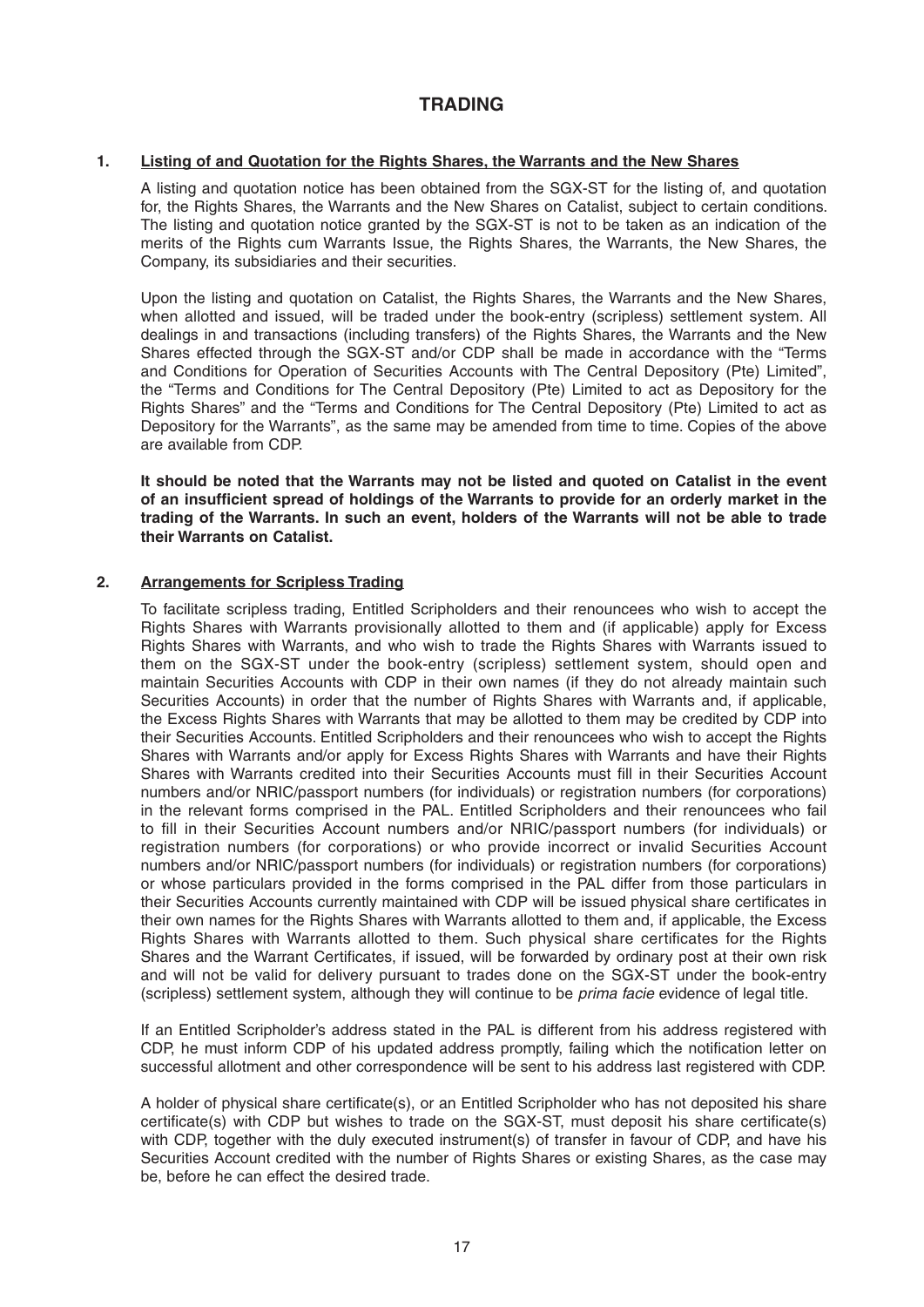## **3. Trading of Odd Lots**

 Entitled Depositors who wish to trade all or part of their "nil-paid" Rights Shares with Warrants on Catalist should note that the "nil-paid" Rights Shares with Warrants will be tradable in board lots, each board lot comprising provisional allotments of 100 Rights Shares with Warrants, or any other board lot size as the SGX-ST may require. Entitled Depositors who wish to trade in lot sizes other than board lots of 100 can do so on the SGX-ST's Unit Share Market. Such Entitled Depositors may start trading in their "nil-paid" Rights Shares with Warrants as soon as dealings therein commence on Catalist.

 Following the Rights cum Warrants Issue, Shareholders who hold odd lots of Shares and who wish to trade in odd lots on Catalist will be able to do so on the SGX-ST's Unit Share Market. The market for trading of such odd lots may be illiquid. There is no assurance that Shareholders who hold odd lots of Shares will be able to acquire such number of Shares required to make up a board lot, or to dispose of their odd lots (whether in part or in whole) on the SGX-ST's Unit Share Market.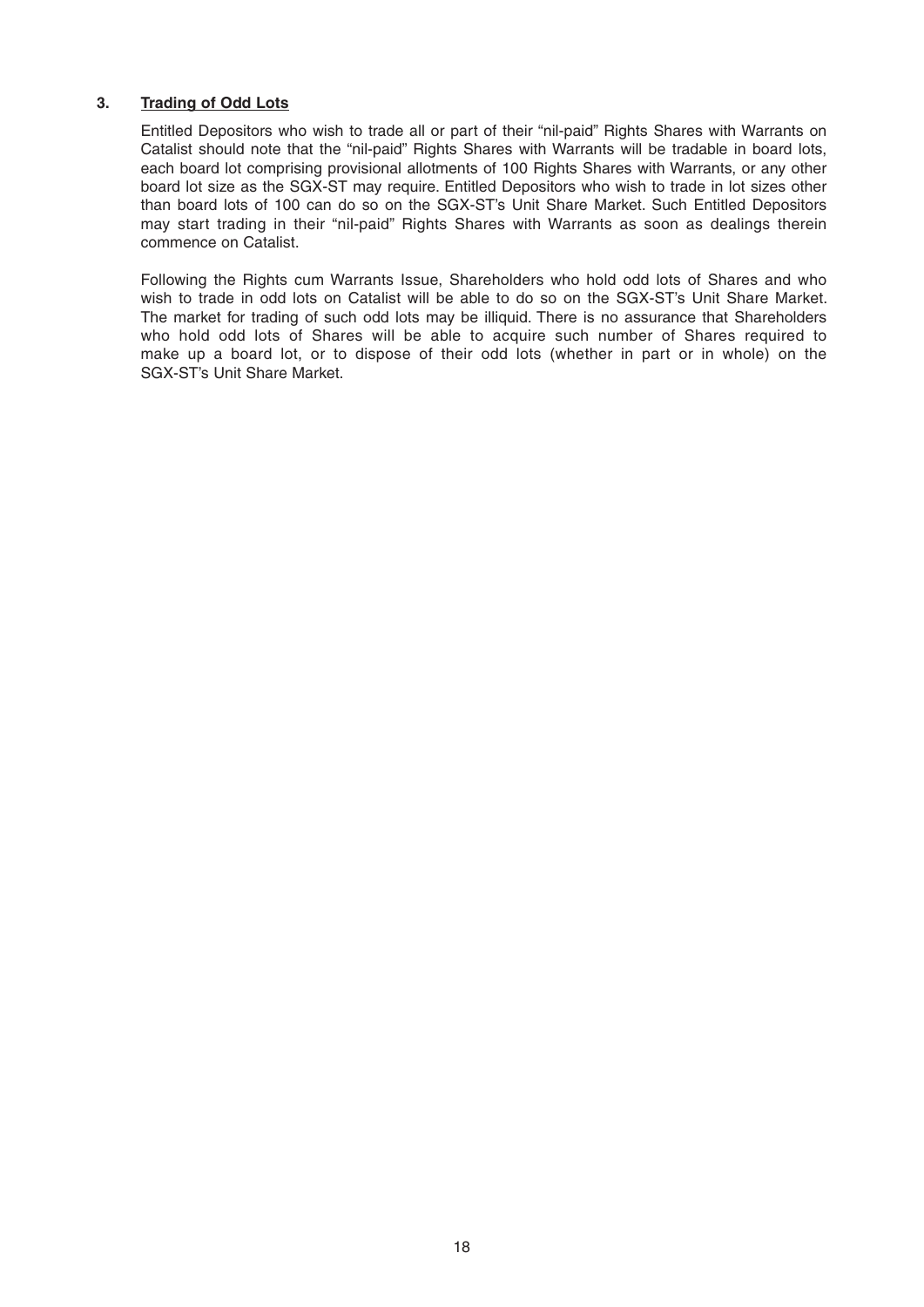# **CAUTIONARY NOTE ON FORWARD-LOOKING STATEMENTS**

All statements contained in this Offer Information Statement, statements made in public announcements, press releases and oral statements that may be made by the Company or its respective related corporations, directors, officers, executives or employees acting on their behalf, that are not statements of historical fact, constitute "forward-looking statements". Some of these statements can be identified by words that have a bias towards the future or, are forward-looking such as "anticipate", "believe", "could", "estimate", "expect", "forecast", "if", "intend", "may", "plan", "possible", "probable", "project", "should", "will" and "would" or similar words. However, these words are not the exclusive means of identifying forward-looking statements. All statements regarding the Company's and the Group's expected financial position and performance, operating results, business strategies, plans and future prospects are forwardlooking statements. These forward-looking statements, including, but not limited to, statements as to the Company's and the Group's revenue and profitability, cost measures, expected industry trends, prospects, future plans, planned strategy and other matters discussed in this Offer Information Statement regarding matters that are not historical facts, are only predictions. These forward-looking statements involve known and unknown risks, uncertainties and other factors that may cause the Company's and the Group's actual future results, performance or achievements to be materially different from any future results, performance or achievements expected, expressed or implied by such forward-looking statements. These risks, uncertainties and other factors are discussed in more detail in this Offer Information Statement, in particular, but not limited to, discussions under paragraph 9 of Part V (Operating and Financial Review and Prospects) of this Offer Information Statement.

Given the risks, uncertainties and other factors that may cause the Company's and the Group's actual future results, performance or achievements to be materially different from that expected, expressed or implied by the forward-looking statements in this Offer Information Statement, undue reliance must not be placed on these statements and information. None of the Company, the Manager, the Sponsor, their respective related corporations, directors, officers, executives and employees or any other person represents or warrants that the Company's and the Group's actual future results, performance or achievements will be as discussed in those statements and financial information. The Group's actual results, performance or achievements may differ materially from those anticipated in these forwardlooking statements as a result of, *inter alia*, the risks and uncertainties faced by the Company and the Group.

In light of the volatile global financial markets and global economic uncertainties, any forward-looking statements contained in this Offer Information Statement must be considered with significant caution and reservation.

Further, the Company, the Manager, the Sponsor and their respective related corporations, directors, officers, executives and employees disclaim any responsibility to update any of those forward-looking statements or publicly announce any revisions to those forward-looking statements to reflect future developments, events or circumstances for any reason, even if new information becomes available or other events occur in the future, subject to compliance with any applicable laws and regulations and/or rules of the SGX-ST and/or any regulatory or supervisory body or agency. Where such developments, events or circumstances occur after the lodgement of this Offer Information Statement with the SGX-ST acting as agent on behalf of the Authority, but before the Closing Date, and are materially adverse from the point of view of an investor, or are required to be disclosed by law and/or the SGX-ST, the Company may make an announcement of the same via SGX NET and, if required, lodge a supplementary or replacement document with the SGX-ST. The Company is also subject to the provisions of the Catalist Rules regarding corporate disclosure.

This Offer Information Statement may include market and industry data and information that have been obtained from, *inter alia,* internal studies and publicly available information such as government statistical and industry reports, and industry publications. Please note that such information is supplied to you for your personal use only. Industry publications generally state that the information they contain has been obtained from sources believed to be reliable but the accuracy and completeness of that information is not guaranteed, and may contain other disclaimers in relation to reliance on their contents. There can therefore be no assurance as to the accuracy or completeness of such information. While reasonable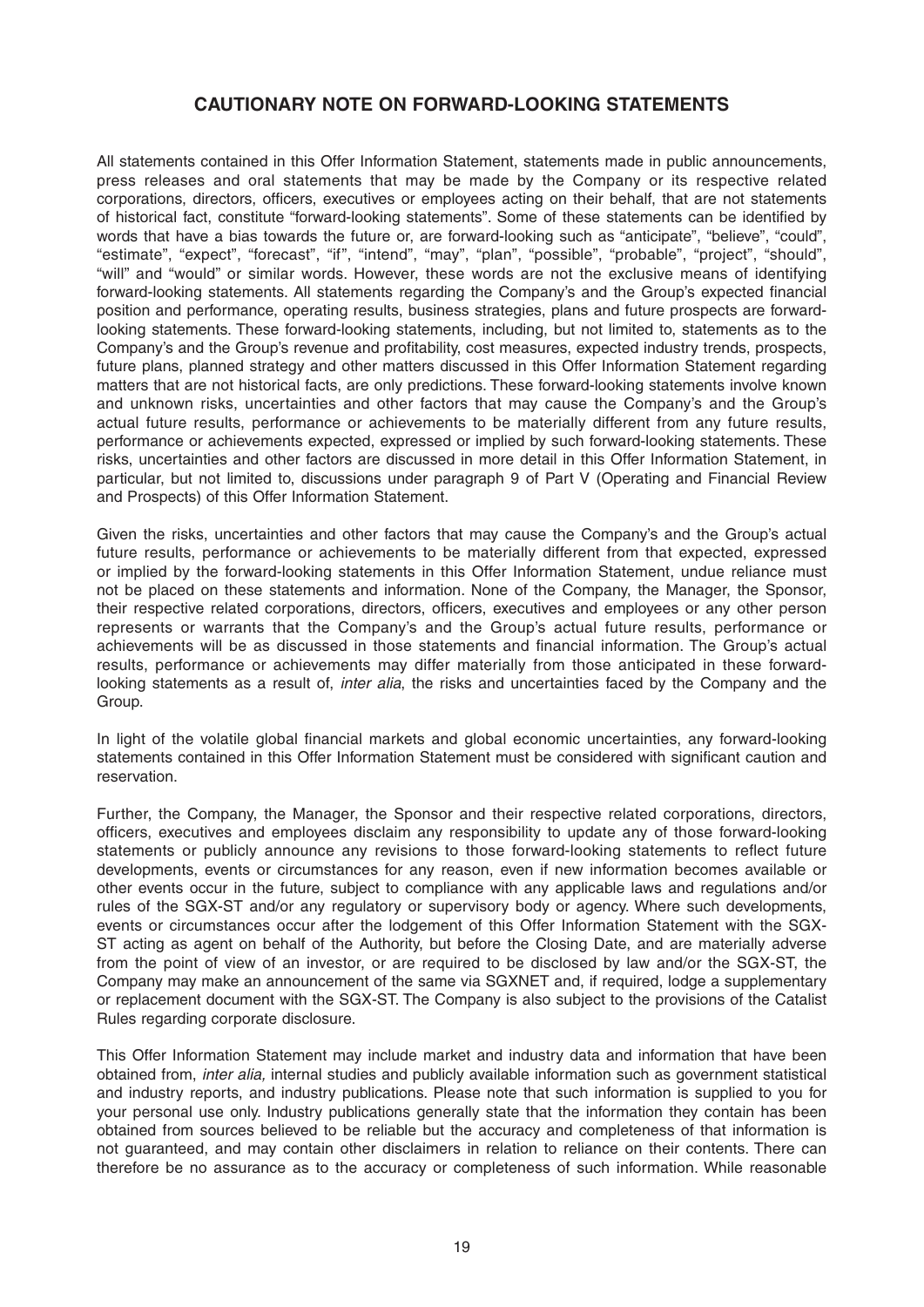steps have been taken to ensure that the information is extracted accurately, the Company, the Manager, the Sponsor and their respective related corporations, directors, executives and employees have not independently verified any of the data from third party sources or ascertained the underlying bases or assumptions relied upon therein, nor have the consents of these sources been obtained for the inclusion of such data or information in this Offer Information Statement.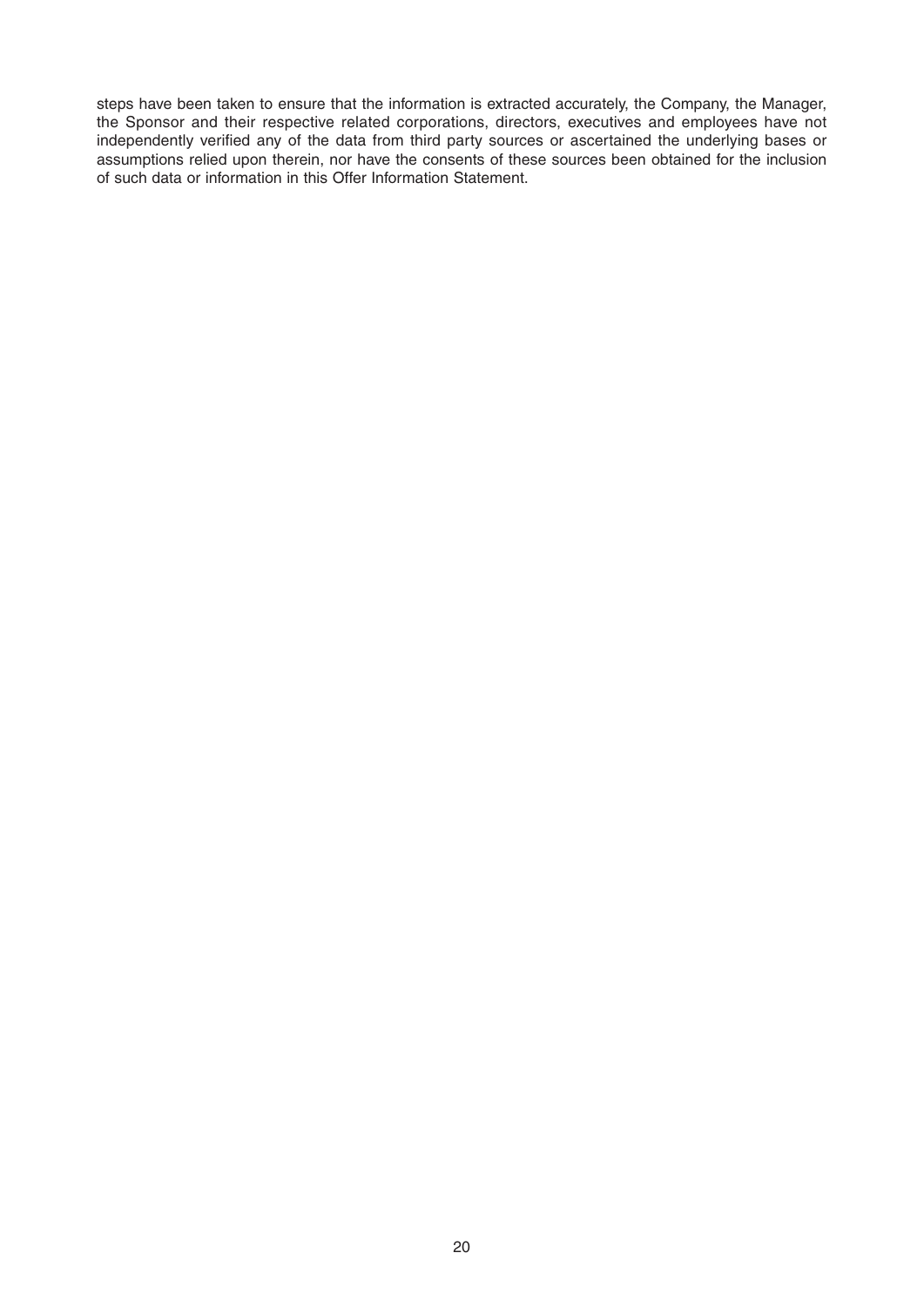# **THE SINGAPORE CODE ON TAKE-OVERS AND MERGERS**

The Code regulates the acquisition of voting shares in, *inter alia*, corporations with a primary listing of their equity securities in Singapore (such as the Company). In general terms, except with the consent of the SIC, where any person acquires shares in a company which, taken together with shares held by persons acting in concert with him, carry 30.0% of more of the voting rights of the company or where any person who, together with persons acting in concert with him, holds not less than 30.0% but not more than 50.0% of the voting rights, acquires in any six-month period additional shares carrying more than 1.0% of the voting rights, such person must make an offer for all the remaining shares in the company in accordance with the Code.

**Shareholders who are in doubt as to their position including obligations, if any, under the Code in connection with the acquisition of the Rights Shares with Warrants and/or any acquisition of the New Shares as a result of the exercise of the Warrants under the Rights cum Warrants Issue should consult the SIC and/or their professional advisers.**

As at the Latest Practicable Date:

- (a) the OHE Group owns in aggregate approximately 31.30% of the total issued Shares; and
- (b) the OKE Group owns in aggregate approximately 31.13% of the total issued Shares.

In connection with the Rights cum Warrants Issue and in view of the Dr. Ong Deed of Undertaking and the AV Deed of Undertaking, the Company had obtained confirmation on 19 December 2016 from the SIC that neither the OHE Group nor the OKE Group will be required to make a mandatory offer for the Company as contemplated under Rule 14 of the Code as a result of their subscribing for the Rights Shares with Warrants and the exercise of the Warrants to be issued thereunder.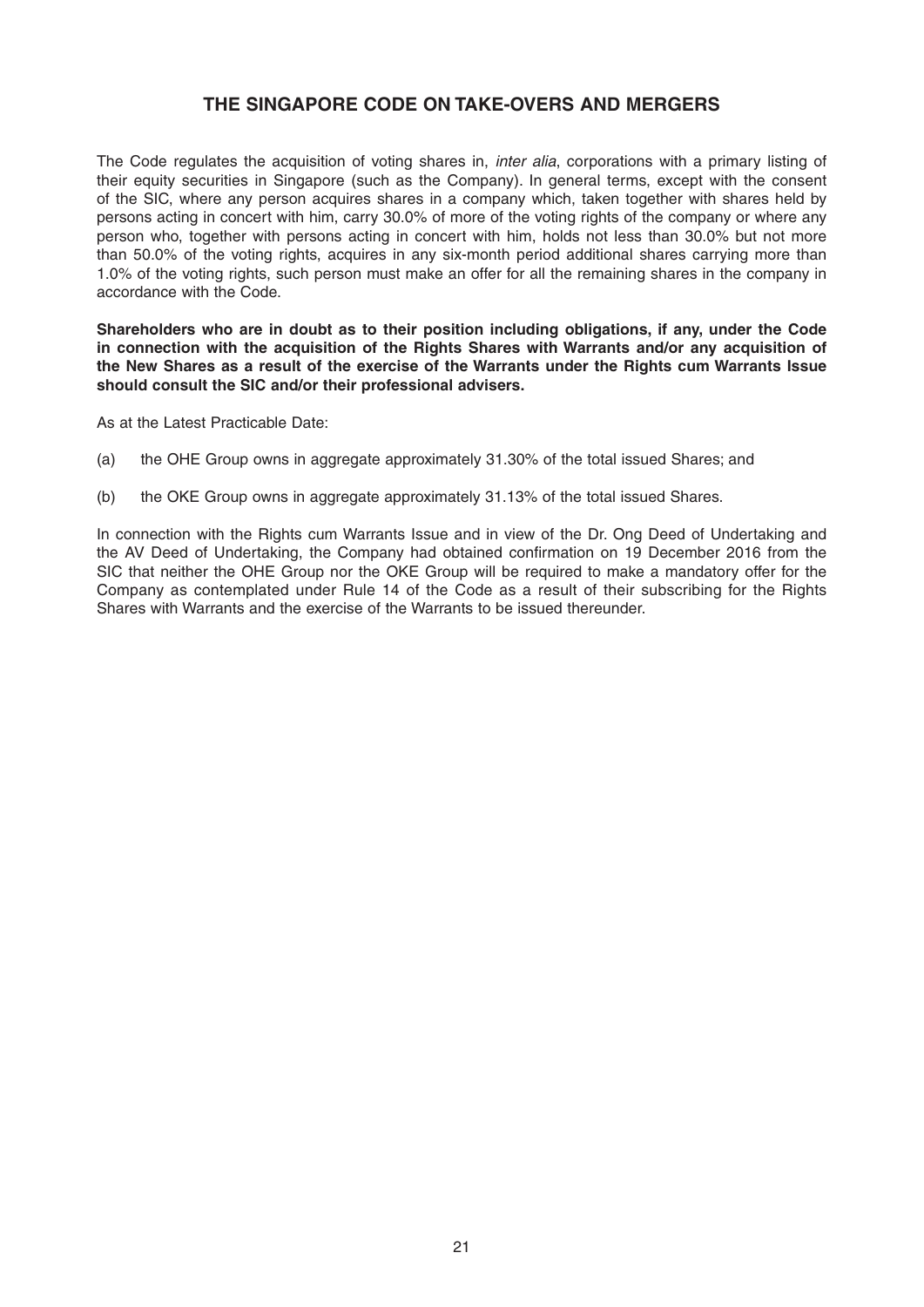# **SIXTEENTH SCHEDULE OF THE SECURITIES AND FUTURES (OFFERS OF INVESTMENTS) (SHARES AND DEBENTURES) REGULATIONS 2005**

## **PART II (IDENTITY OF DIRECTORS, ADVISERS AND AGENTS)**

## **Directors**

**1. Provide the names and addresses of each of the directors or equivalent persons of the relevant entity.**

## **Board of Directors**

| <b>Name of Directors</b> | <b>Designation</b>                                       | <b>Address</b>                                             |
|--------------------------|----------------------------------------------------------|------------------------------------------------------------|
| Hong Pian Tee            | Non-Executive Chairman and<br>Independent Director       | c/o 10 Kallang Avenue<br>Aperia #05-11<br>Singapore 339510 |
| Dr. Ong Hian Eng         | Chief Executive Officer and<br><b>Executive Director</b> | c/o 10 Kallang Avenue<br>Aperia #05-11<br>Singapore 339510 |
| Ong Eng Hock Simon       | <b>Executive Director</b>                                | c/o 10 Kallang Avenue<br>Aperia #05-11<br>Singapore 339510 |
| Ong Eng Siew Raymond     | Non-Executive and<br>Non-Independent Director            | c/o 10 Kallang Avenue<br>Aperia #05-11<br>Singapore 339510 |
| Ong Bee Pheng            | Non-Executive and<br>Non-Independent Director            | c/o 10 Kallang Avenue<br>Aperia #05-11<br>Singapore 339510 |
| Francis Lee Fook Wah     | Independent Director                                     | c/o 10 Kallang Avenue<br>Aperia #05-11<br>Singapore 339510 |
| Goh Yeow Tin             | Independent Director                                     | c/o 10 Kallang Avenue<br>Aperia #05-11<br>Singapore 339510 |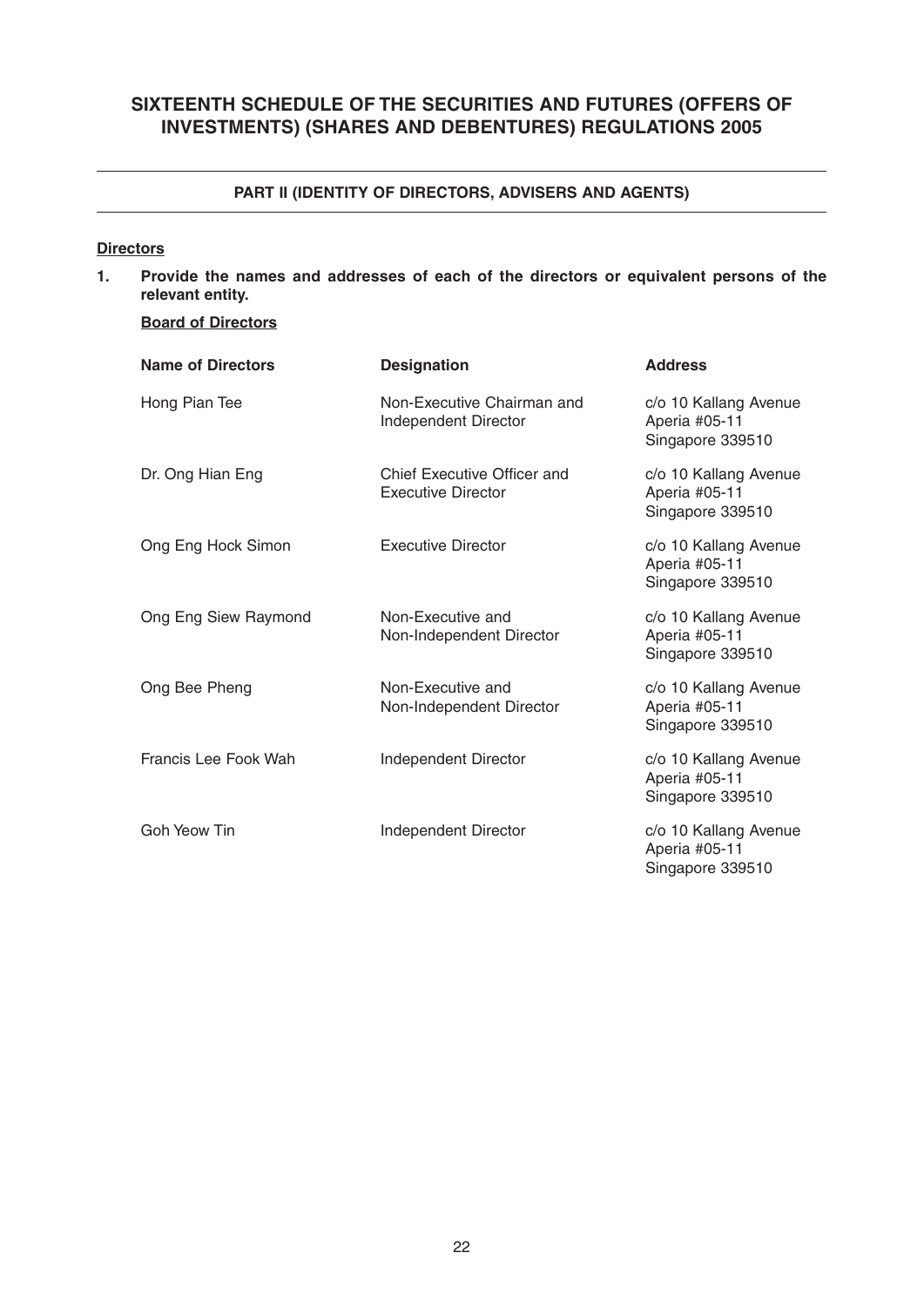## **Advisers**

- **2. Provide the names and addresses of** 
	- **(a) the issue manager to the offer, if any;**
	- **(b) the underwriter to the offer, if any; and**
	- **(c) the legal adviser to the offer, if any.**

| Role                                                                                  |     | <b>Name and Address</b>                                                                            |
|---------------------------------------------------------------------------------------|-----|----------------------------------------------------------------------------------------------------|
| Manager of the<br><b>Rights cum Warrants Issue</b>                                    | ÷   | United Overseas Bank Limited<br>80 Raffles Place<br><b>UOB Plaza</b><br>Singapore 048624           |
| Underwriter                                                                           | ÷   | Not applicable. The Rights cum Warrants Issue<br>is not underwritten by any financial institution. |
| Legal Adviser to the Company in<br>respect of the Rights cum Warrants<br><b>Issue</b> | -11 | Rajah & Tann Singapore LLP<br>9 Battery Road #25-01<br>Singapore 049910                            |

## **Registrars and Agents**

**3. Provide the names and addresses of the relevant entity's registrars, transfer agents and receiving bankers for the securities being offered, where applicable.**

| Role                                   | <b>Name and Address</b>                                                                                                  |
|----------------------------------------|--------------------------------------------------------------------------------------------------------------------------|
| Share Registrar and Warrant Agent<br>÷ | Boardroom Corporate & Advisory Services Pte. Ltd.<br>50 Raffles Place<br>#32-01 Singapore Land Tower<br>Singapore 048623 |
| <b>Receiving Bank</b><br>÷             | United Overseas Bank Limited<br>80 Raffles Place<br><b>UOB Plaza</b><br>Singapore 048624                                 |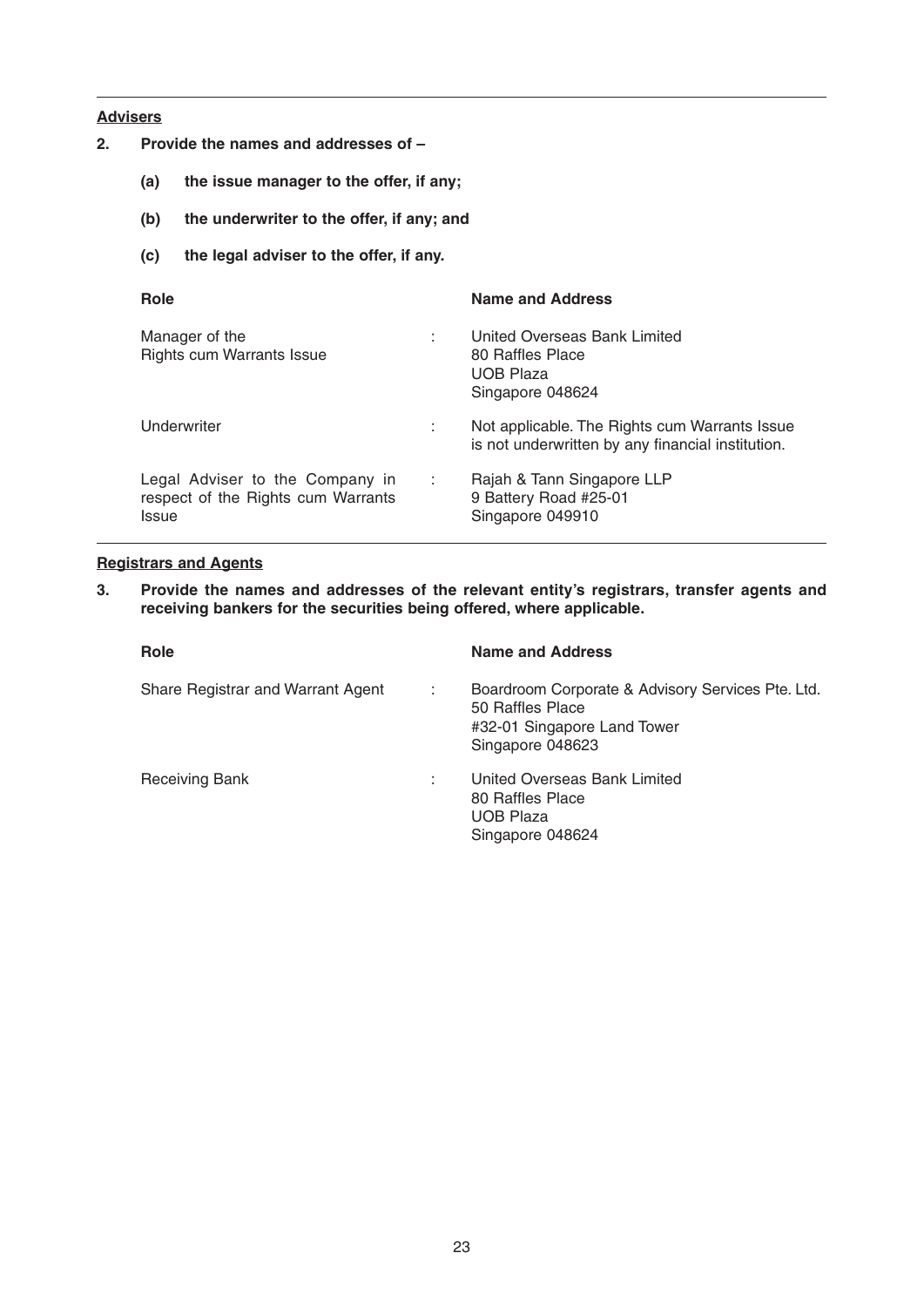## **Offer Statistics**

#### **1. For each method of offer, state the number of the securities being offered.**

 Renounceable non-underwritten rights issue by the Company of up to 112,664,875 Rights Shares at the Issue Price of S\$0.08 for each Rights Share, with up to 112,664,875 Warrants, each Warrant carrying the right to subscribe for one (1) New Share at the Exercise Price of S\$0.08 for each New Share, on the basis of one (1) Rights Share with one (1) Warrant for every eight (8) Shares held by the Shareholders as at the Books Closure Date, fractional entitlements, if any, being disregarded.

 Based on the issued share capital of the Company of 901,319,000 Shares as at the Latest Practicable Date:

- (a) assuming that the Rights cum Warrants Issue is fully subscribed, 112,664,875 Rights Shares with 112,664,875 Warrants will be issued pursuant to the Rights cum Warrants Issue ("**Maximum Scenario**"); and
- (b) assuming that only the parties to the Irrevocable Deeds of Undertaking (and their designated nominees) subscribe for and pay in full, by way of acceptance or excess application in accordance with their respective Irrevocable Deeds of Undertaking and that the remaining Rights Shares with Warrants which are not the subject of the Irrevocable Deeds of Undertaking are not subscribed for, 109,062,500 Rights Shares with 109,062,500 Warrants will be issued pursuant to the Rights cum Warrants Issue ("**Minimum Scenario**").

#### **Method and Timetable**

- **2. Provide the information referred to in paragraphs 3 to 7 of this Part to the extent applicable to –** 
	- (a) the offer procedure; and
	- **(b) where there is more than one group of targeted potential investors and the offer procedure is different for each group, the offer procedure for each group of targeted potential investors.**

Please refer to paragraphs 3 to 7 below.

**3. State the time at, date on, and period during which the offer will be kept open, and the name and address of the person to whom the purchase or subscription applications are to be submitted. If the exact time, date or period is not known on the date of lodgement of the**  offer information statement, describe the arrangements for announcing the definitive time, **date or period. State the circumstances under which the offer period may be extended or shortened, and the duration by which the period may be extended or shortened. Describe the manner in which any extension or early closure of the offer period shall be made public.**

 Please refer to the Section entitled "Indicative Timetable of Key Events" of this Offer Information Statement in relation to the offer period for the Rights cum Warrants Issue.

 As at the Latest Practicable Date, the Company does not expect the timetable under the Section entitled "Indicative Timetable of Key Events" of this Offer Information Statement to be modified. However, the Company may, upon consultation with the Manager and the Sponsor, and with the approval of the SGX-ST and/or CDP (if necessary), modify the timetable subject to any limitation under any applicable laws. In that event, the Company will publicly announce such modification to the timetable through an SGXNET announcement to be posted on the website of the SGX-ST at http://www.sgx.com.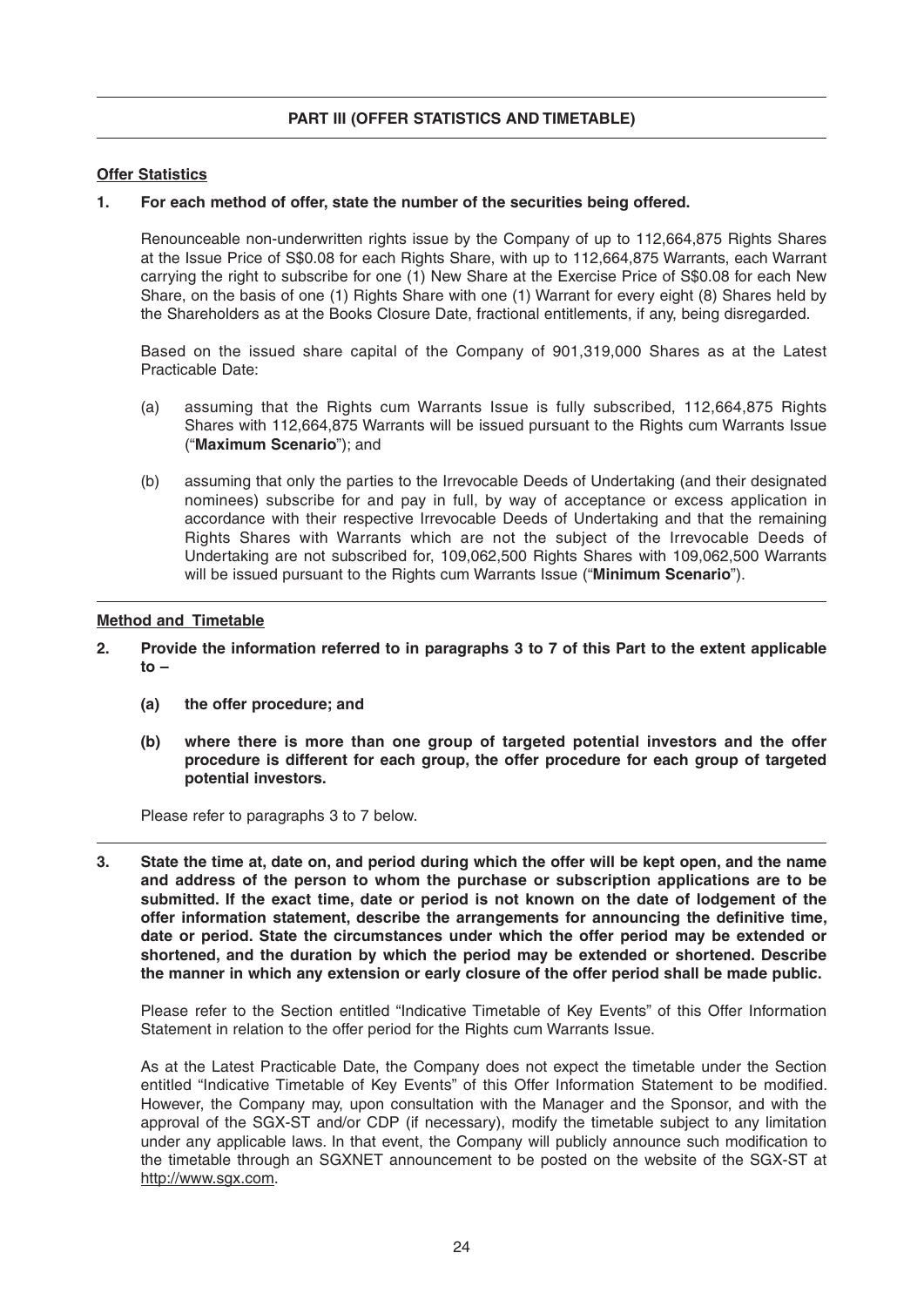Please refer to Appendices B to D to this Offer Information Statement and the PAL, the ARE and the ARS for details of the procedures for, and the terms and conditions applicable to, acceptance of and/or excess application for, and payment for the Rights Shares with Warrants, including the names and addresses of the persons to whom the acceptance, application (if any) and payment are to be submitted.

#### **4. State the method and time limit for paying up for the securities and, where payment is to be partial, the manner in which, and dates on which, amounts due are to be paid.**

 The Rights Shares with Warrants are payable in full upon acceptance and/or application. The last date and time for acceptance of excess application for Rights Shares with Warrants and payment for the Rights Shares with Warrants and/or the Excess Rights Shares with Warrants is on **17 MARCH 2017at 5.00 P.M.** or, in the case of acceptances and/or excess application and payment through an ATM of a Participating Bank, on **17 MARCH 2017at 9.30 P.M.**.

 Please refer to Appendices B to D to this Offer Information Statement for details of the procedures for, and the terms and conditions applicable to, acceptance of and/or excess application for, and payment for the Rights Shares with Warrants, including the methods for payment for the Rights Shares with Warrants.

- **5. State, where applicable, the methods of and time limits for** 
	- **(a) the delivery of the documents evidencing title to the securities being offered (including temporary documents of title, if applicable) to subscribers or purchasers; and**
	- **(b) the book-entry transfers of the securities being offered in favour of subscribers or purchasers.**

 The Rights Shares with Warrants will be provisionally allotted to Entitled Shareholders on or around 2 March 2017 by crediting the provisional allotments to the Securities Accounts of the respective Entitled Depositors. The PAL will be despatched to Entitled Scripholders on 3 March 2017.

 In the case of Entitled Depositors, Purchasers and Entitled Scripholders and their renouncees with valid acceptances of Rights Shares with Warrants and successful applications for Excess Rights Shares with Warrants and (in the case of such Entitled Scripholders) who have furnished valid Securities Account numbers in the relevant form comprised in the PAL, share certificates representing such number of Rights Shares and Warrant Certificates representing such number of Warrants will be registered in the name of CDP or its nominee and despatched to CDP within ten (10) Market Days after the Closing Date and CDP will thereafter credit such number of Rights Shares and Warrants to their relevant Securities Accounts. CDP will then send to the relevant subscribers by ordinary post, at their own risk, a notification letter stating the number of Rights Shares and Warrants that have been credited to their respective Securities Accounts.

 In the case of Entitled Scripholders and their renouncees with valid acceptances of Rights Shares with Warrants and successful applications of Excess Rights Shares with Warrants and who have, *inter alia*, failed to furnish or furnished incorrect or invalid Securities Account numbers in the relevant form in the PAL, share certificates representing such number of Rights Shares and Warrant Certificates representing such number of Warrants will be despatched by ordinary post, at their own risk, to their respective mailing addresses in Singapore as maintained with the Share Registrar within ten (10) Market Days after the Closing Date.

The Company will announce the date on which (a) the share certificates for the Rights Shares and the Warrant Certificates are despatched, and (b) the Rights Shares and the Warrants are credited into the relevant Securities Accounts (as the case may be) through an SGXNET announcement to be posted on the website of the SGX-ST at http://www.sgx.com.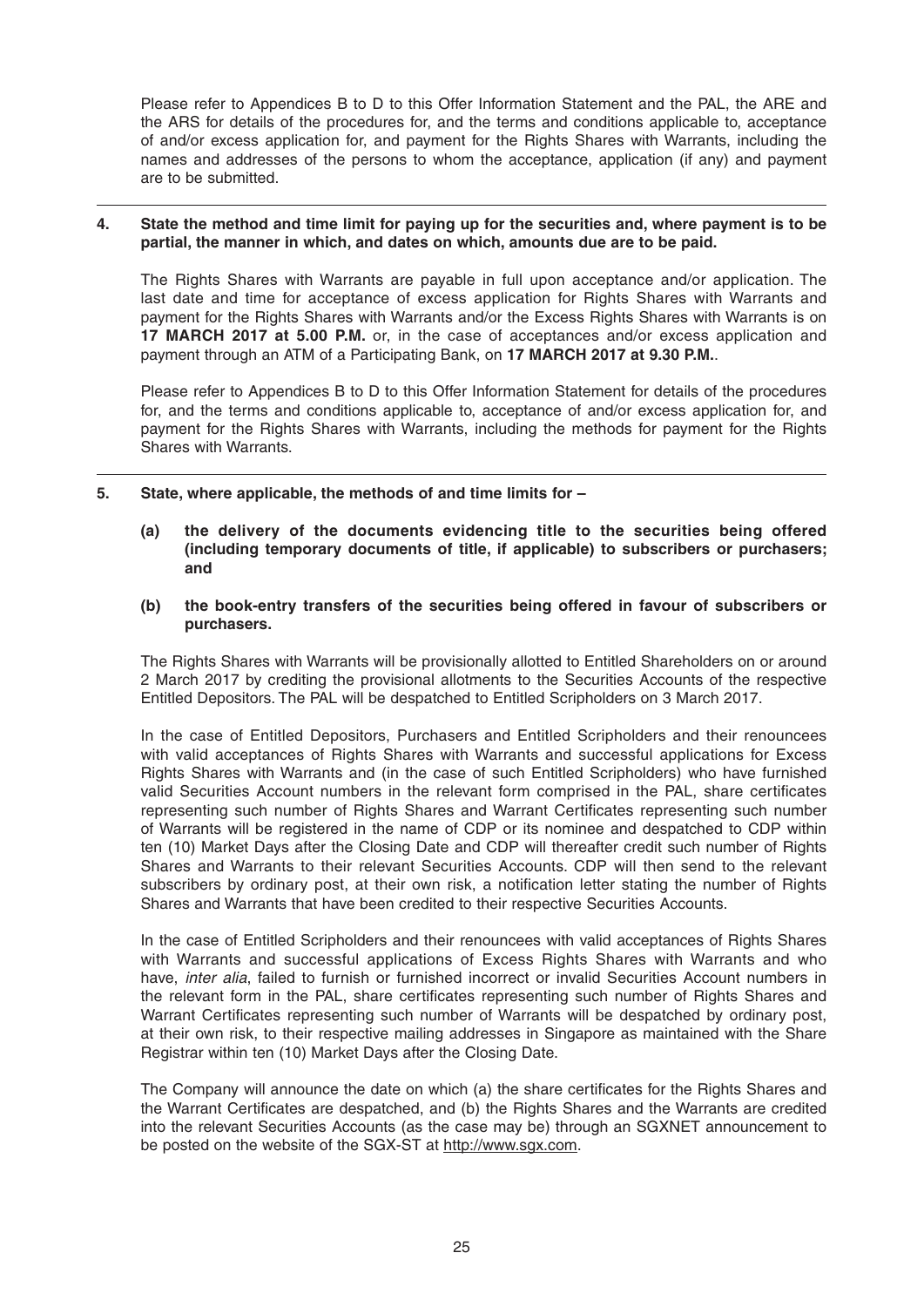**6. In the case of any pre-emptive rights to subscribe for or purchase the securities being offered, state the procedure for the exercise of any right of pre-emption, the negotiability of such rights and the treatment of such rights which are not exercised.**

Not applicable as no pre-emptive rights have been offered.

**7. Provide a full description of the manner in which results of the allotment or allocation of the securities are to be made public and, where appropriate, the manner for refunding excess amounts paid by applicants (including whether interest will be paid).**

 The Company will publicly announce, *inter alia,* the results of the allotment or allocation of the Rights Shares with Warrants, as soon as it is practicable after the Closing Date through an SGXNET announcement to be posted on the website of the SGX-ST at http://www.sgx.com.

 If any acceptance of Rights Shares with Warrants is invalid and/or if no Excess Rights Shares with Warrants are allotted to Entitled Depositors or if the number of Excess Rights Shares with Warrants allotted to them is less than that applied for, the amount paid on acceptance, application and/or the surplus application monies, as the case may be, will be returned or refunded by CDP, on behalf of the Company, to such Entitled Depositors, without interest or any share of revenue or other benefit arising therefrom within fourteen (14) days after the Closing Date by any one (1) or a combination of the following:

- (a) by crediting their bank accounts with the relevant Participating Banks at their own risk (if they accept and (if applicable) apply by way of an Electronic Application), the receipt by such bank being a good discharge to the Company, CDP, the Manager and the Sponsor of their obligations, if any, thereunder; or
- (b) by means of a crossed cheque drawn on a bank in Singapore and sent by ordinary post at their own risk to their respective mailing addresses as maintained in the records of CDP, or in such other manner as they may have agreed with CDP for the payment of any cash distributions (if they accept and (if applicable) apply through CDP).

 If any acceptance of Rights Shares with Warrants is invalid and/or if no Excess Rights Shares with Warrants are allotted to Entitled Scripholders or if the number of Excess Rights Shares with Warrants allotted to them is less than that applied for, it is expected that the amount paid on acceptance, application and/or the surplus application monies, as the case may be, will be returned or refunded to such Entitled Scripholders by the Company without interest or any share of revenue or other benefit arising therefrom within fourteen (14) days after the Closing Date, by means of a crossed cheque drawn on a bank in Singapore and sent to them at their respective mailing addresses as maintained in the records of the Share Registrar by ordinary post and at their own risk.

 Please refer to Appendices B to D to this Offer Information Statement for further information on the refunding of excess amounts paid by applicants.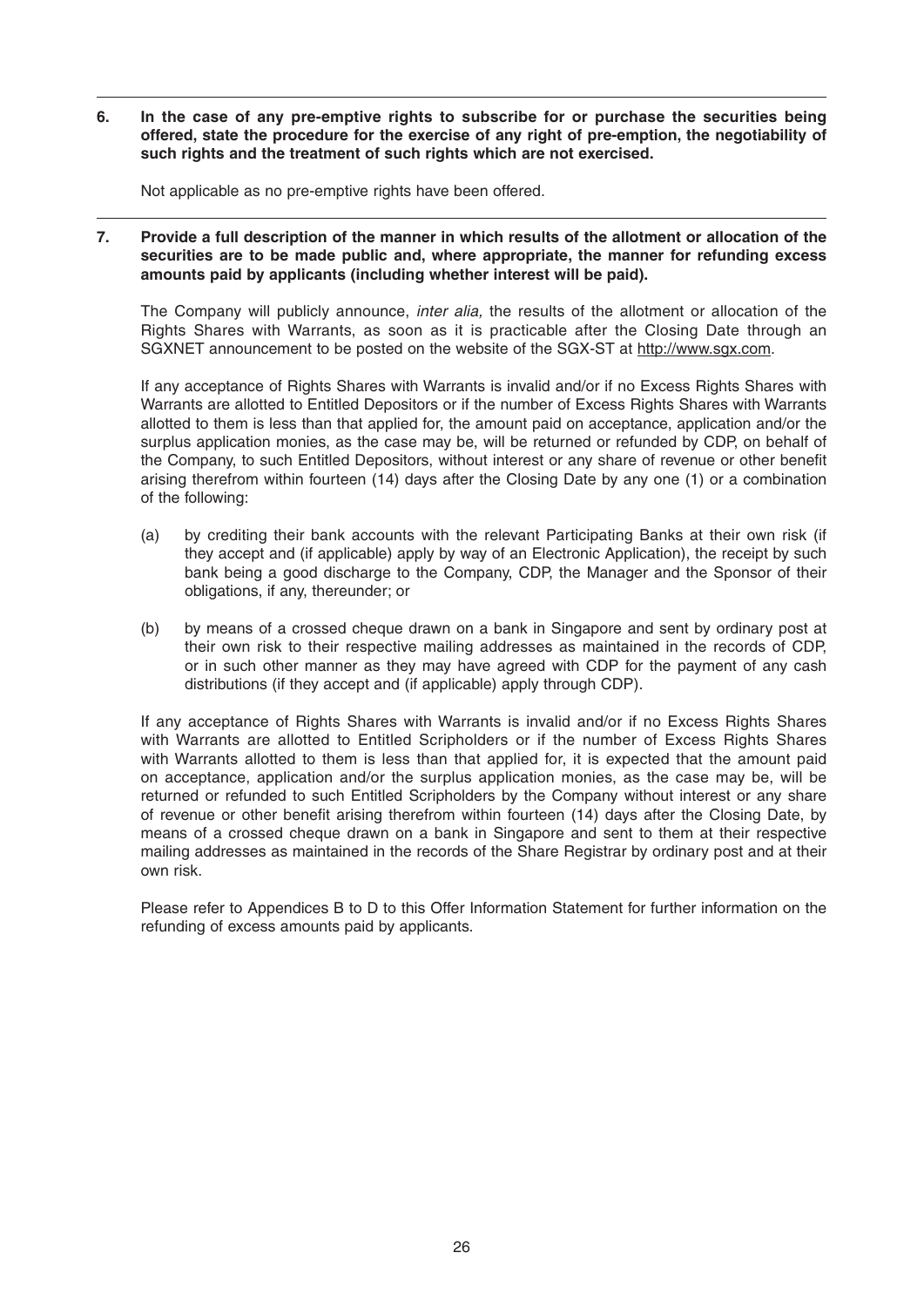## **PART IV (KEY INFORMATION)**

## **Use of Proceeds from the Offer and Expenses Incurred**

**1. In the same section, provide the information set out in paragraphs 2 to 7 of this Part.**

Please refer to paragraphs 2 to 7 below.

- **2. Disclose the estimated amount of the proceeds from the offer (net of the estimated amount of expenses incurred in connection with the offer) (referred to in this paragraph and paragraph 3 of this Part as the net proceeds). Where only a part of the net proceeds will go to the relevant entity, indicate the amount of the net proceeds that will be raised by the relevant entity. If none of the proceeds will go to the relevant entity, provide a statement of that fact.**
	- (a) Under the Maximum Scenario, the estimated net proceeds from the Rights cum Warrants Issue, after deducting estimated expenses of approximately S\$0.30 million, is expected to be approximately S\$8.71 million.
	- (b) Under the Minimum Scenario, the estimated net proceeds from the Rights cum Warrants Issue, after deducting estimated expenses of approximately S\$0.30 million, is expected to be approximately S\$8.42 million.

 Assuming the maximum number of 112,664,875 Warrants are issued and in the event that all the Warrants are exercised, the Company will raise Warrant Proceeds of approximately S\$9.01 million.

- **3. Disclose how the net proceeds raised by the relevant entity from the offer will be allocated**  to each principal intended use. If the anticipated proceeds will not be sufficient to fund **all of the intended uses, disclose the order of priority of such uses, as well as the amount and sources of other funds needed. Disclose also how the proceeds will be used pending**  their eventual utilisation for the proposed uses. Where specific uses are not known for any **portion of the proceeds, disclose the general uses for which the proceeds are proposed to**  be applied. Where the offer is not fully underwritten on a firm commitment basis, state the **minimum amount which, in the reasonable opinion of the directors or equivalent persons of the relevant entity, must be raised by the offer of securities.**
	- (a) Under the Maximum Scenario, the net proceeds of approximately S\$8.71 million from the Rights cum Warrants Issue will be utilised as follows:
		- (i) S\$5,725,000 for the Proposed Redemption;
		- (ii) S\$1.0 million for the repayment of the Dr. Ong Loan; and
		- (iii) the balance of approximately S\$1.99 million for the Group's general and corporate working capital purposes, including but not limited to the Group's operating costs.
	- (b) Under the Minimum Scenario, the net proceeds of approximately S\$8.42 million from the Rights cum Warrants Issue will be utilised as follows:
		- (i) S\$5,725,000 for the Proposed Redemption;
		- (ii) S\$1.0 million for the repayment of the Dr. Ong Loan; and
		- (iii) the balance of approximately S\$1.70 million for the Group's general and corporate working capital purposes, including but not limited to the Group's operating costs.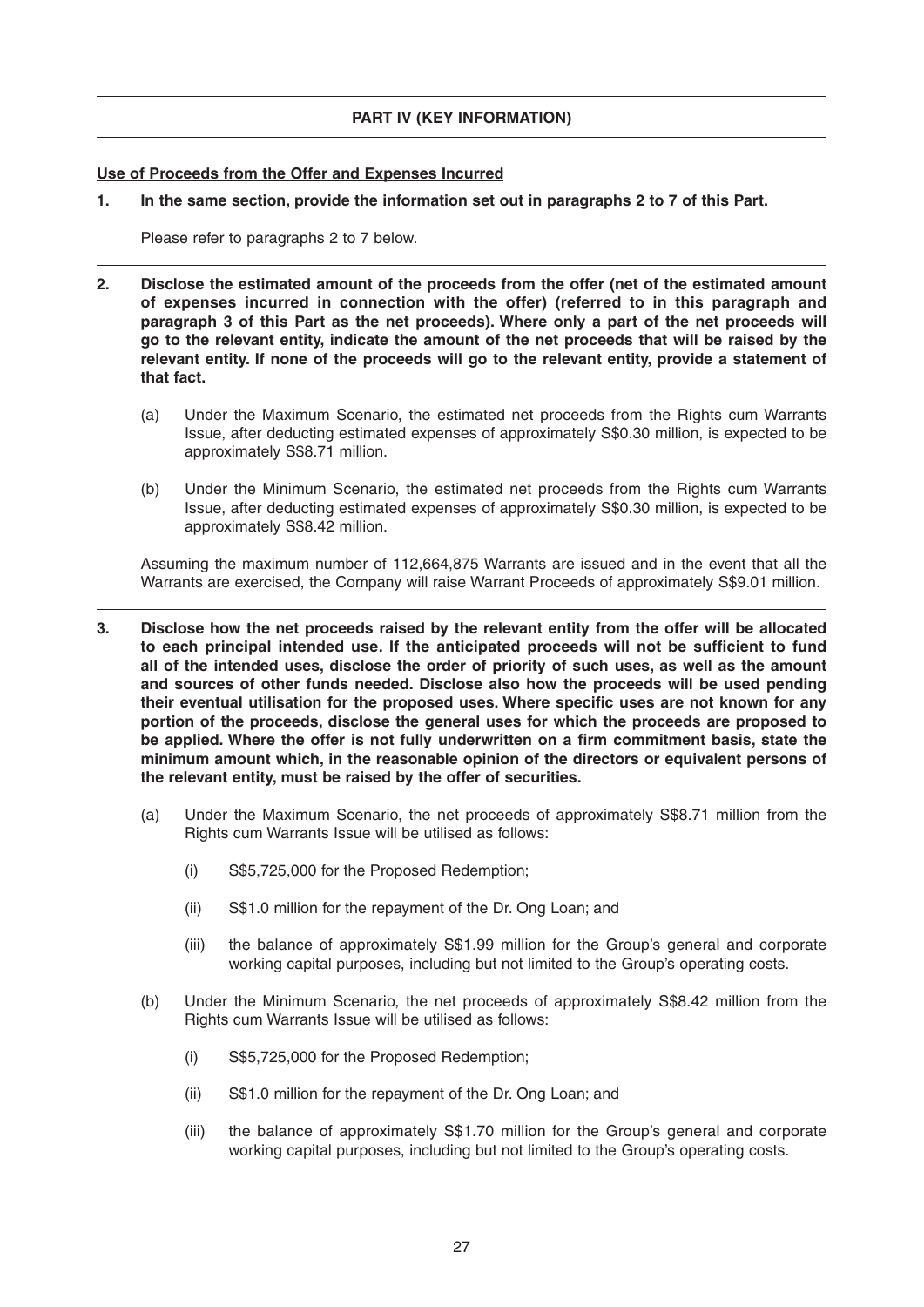The Company intends to utilise the Warrant Proceeds for its general corporate and working capital requirements and/or such other purposes as the Directors may in their absolute discretion deem fit.

The Rights cum Warrants Issue is not underwritten by any financial institution. Please refer to paragraphs 1(f) to 1(g) of Part X (Additional Information required for Offer of Securities by way of Rights Issue) of this Offer Information Statement for further information on the Irrevocable Deeds of Undertaking. The Directors are of the reasonable opinion that there is no minimum amount which the Company must raise from the Rights cum Warrants Issue beyond the amount it is assured of receiving pursuant to such undertakings, or that must be raised from the Rights cum Warrants Issue.

 Pending deployment of the net proceeds from the Rights cum Warrants Issue and the Warrant Proceeds (as and when the Warrants are exercised), such proceeds may, subject to relevant laws and regulations, be deposited with banks and/or financial institutions, and/or used for repayment of short-term borrowings and/or used for any other purpose on a short-term basis as the Board may, in its absolute discretion, deem fit.

## **4. For each dollar of the proceeds from the offer that will be raised by the relevant entity, state the estimated amount that will be allocated to each principal intended use and the estimated amount that will be used to pay for expenses incurred in connection with the offer.**

- (a) Under the Maximum Scenario, the gross proceeds from the Rights cum Warrants Issue will be approximately S\$9.01 million. For each dollar of such proceeds raised from the Rights cum Warrants Issue:
	- (i) approximately 63.52 cents will be used for the Proposed Redemption;
	- (ii) approximately 11.09 cents will be used for the repayment of the Dr. Ong Loan;
	- (iii) approximately 22.04 cents will be used for the Group's general and corporate working capital purposes, including but not limited to the Group's operating costs; and
	- (iv) approximately 3.34 cents will be used to pay for expenses incurred in connection with the Rights cum Warrants Issue.
- (b) Under the Minimum Scenario, the gross proceeds from the Rights cum Warrants Issue will be approximately S\$8.73 million. For each dollar of such proceeds raised from the Rights cum Warrants Issue:
	- (i) approximately 65.62 cents will be used for the Proposed Redemption;
	- (ii) approximately 11.46 cents will be used for the repayment of the Dr. Ong Loan;
	- (iii) approximately 19.47 cents will be used for the Group's general and corporate working capital purposes, including but not limited to the Group's operating costs; and
	- (iv) approximately 3.45 cents will be used to pay for expenses incurred in connection with the Rights cum Warrants Issue.
- **5. If any of the proceeds to be raised by the relevant entity will be used, directly or indirectly,**  to acquire or refinance the acquisition of an asset other than in the ordinary course of business, briefly describe the asset and state its purchase price. If the asset has been or **will be acquired from an interested person of the relevant entity, identify the interested person and state how the cost to the relevant entity is or will be determined.**

Not applicable. The net proceeds from the Rights cum Warrants Issue are not currently intended to be used, directly or indirectly, to acquire or refinance the acquisition of an asset other than in the ordinary course of business.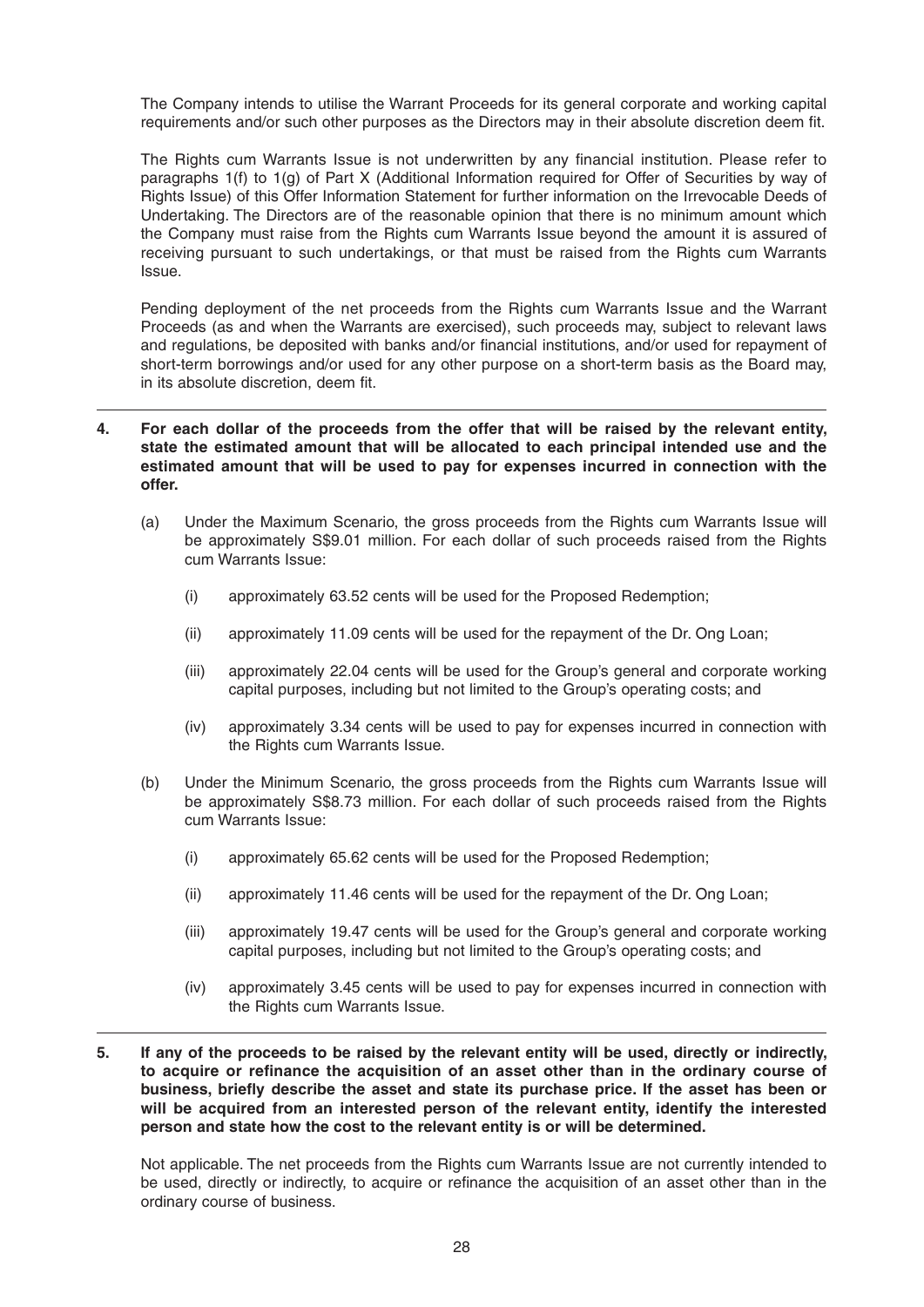6. If any of the proceeds to be raised by the relevant entity will be used to finance or refinance the acquisition of another business, briefly describe the business and give information on **the status of the acquisition.**

Not applicable. The net proceeds from the Rights cum Warrants Issue are not currently intended to be used to finance or refinance the acquisition of another business.

**7. If any material part of the proceeds to be raised by the relevant entity will be used to discharge, reduce or retire the indebtedness of the relevant entity or, if the relevant entity is the holding company or holding entity of a group, of the group, describe the maturity of such indebtedness and, for indebtedness incurred within the past year, the uses to which the proceeds giving rise to such indebtedness were put.**

The Company intends to utilise part of the net proceeds from the Rights cum Warrants Issue for the Proposed Redemption and the repayment of the Dr. Ong Loan.

 The Proposed Redemption is an early redemption by NWC of the NWC Preference Shares which would have otherwise been redeemed on 26 January 2021, pursuant to the terms and conditions of the Deed for Early Redemption.

 The Company had on 21 December 2016 entered into a shareholder's loan agreement with its Chief Executive Officer and Executive Director, Dr. Ong, in relation to the provision by Dr. Ong of a loan of S\$1,000,000 to the Company. The Dr. Ong Loan is interest-free, unsecured and for a duration of six (6) months. As at the Latest Practicable Date, the net outstanding amount owing by the Company to Dr. Ong under the Dr. Ong Loan is S\$1,000,000. The proceeds of S\$1,000,000 from the Dr. Ong Loan have been used for the Company's general corporate and working capital purposes.

 Pursuant to the Deed for Early Redemption and the Irrevocable Deeds of Undertaking, Dr. Ong, Astute Ventures, Mr. Teo, Yi Prime and Mr. Lim has each acknowledged and agreed that the redemption sum for the principal amount of their respective NWC Preference Shares will be utilized to pay for the subscription monies payable by Dr. Ong, Astute Ventures, Mr. Teo and Mr. Lim for the subscription of the Rights Shares with Warrants (in each case) in accordance with the terms of the Deed for Early Redemption and the Irrevocable Deeds of Undertaking.

**8. In the section containing the information referred to in paragraphs 2 to 7 of this Part or in an adjoining section, disclose the amount of discount or commission agreed upon between the underwriters or other placement or selling agents in relation to the offer and the person making the offer. If it is not possible to state the amount of discount or commission, the method by which it is to be determined must be explained.**

Not applicable. The Rights cum Warrants Issue is not underwritten by any financial institution and no placement or selling agent has been appointed by the Company in relation to the Rights cum Warrants Issue.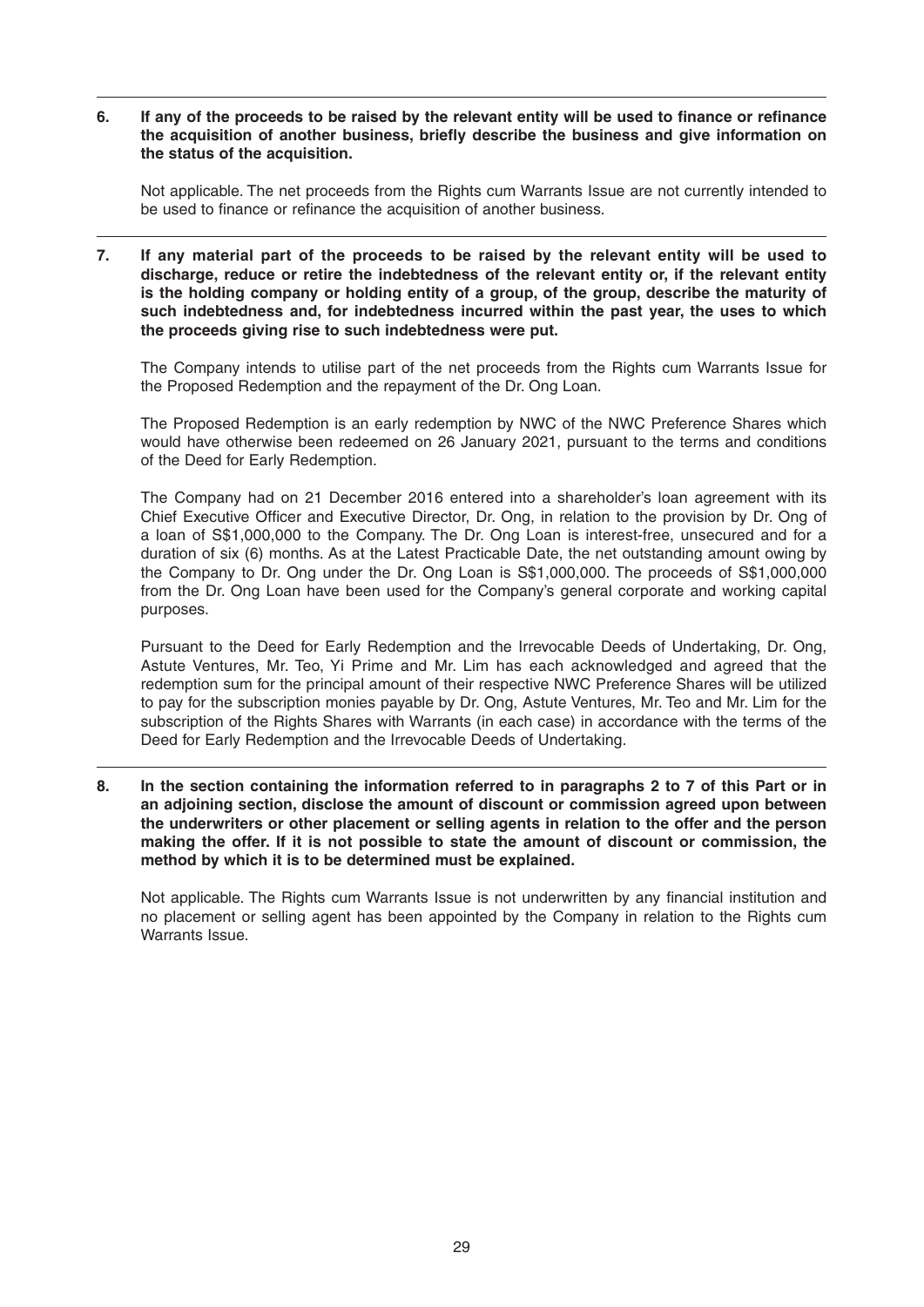#### **Information on the Relevant Entity**

- **9. Provide the following information:**
- 9(a) the address and telephone and facsimile numbers of the relevant entity's registered office and principal place of business (if different from those of its registered office);

| Registered office           | 50 Raffles Place<br>#32-01 Singapore Land Tower<br>Singapore 048623 |
|-----------------------------|---------------------------------------------------------------------|
| Principal place of business | 10 Kallang Avenue<br>Aperia #05-11<br>Singapore 339510              |
| General telephone line      | +65 6292 3119                                                       |

#### **9(b) the nature of the operations and principal activities of the relevant entity or, if it is the holding company or holding entity of a group, of the group;**

 The Company was incorporated in Singapore under the name of "AsiaPhos Private Limited" on 3 January 2012 and renamed "AsiaPhos Limited" on 6 September 2013 upon its conversion to a public limited company. The Company was listed on Catalist on 7 October 2013. The Company is an investment holding company with subsidiaries in Singapore and the PRC. The Group's core business comprises (i) the Mining Operations; and (ii) the Chemical Production Operations.

 The subsidiaries of the Company and their principal activities as at the Latest Practicable Date are as follows:

| Name of company                                            | <b>Principal activities</b>                                                                                                           | Country of<br>incorporation | <b>Effective</b><br>equity<br>interest held<br>by the<br>Company (%) |  |
|------------------------------------------------------------|---------------------------------------------------------------------------------------------------------------------------------------|-----------------------------|----------------------------------------------------------------------|--|
| Norwest Chemicals Pte. Ltd.                                | Investing in chemical projects general<br>wholesale trade and trading of chemicals                                                    | Singapore                   | 100.0                                                                |  |
| AsiaPhos Resources Pte. Ltd.                               | Investment holding                                                                                                                    | Singapore                   | 100.0                                                                |  |
| Sichuan Mianzhu Norwest<br>Phosphate Chemical Co., Ltd.    | Exploration, mining and sale of phosphate<br>rocks, the production and sale of<br>phosphorus and phosphate based<br>chemical products | <b>PRC</b>                  | 100.0                                                                |  |
| LY Resources Pte. Ltd.                                     | Investment holding                                                                                                                    | Singapore                   | 100.0                                                                |  |
| XDL Resources Pte. Ltd.                                    | Investment holding                                                                                                                    | Singapore                   | 100.0                                                                |  |
| Deyang Xin Zhong Lian He<br>Technical Consulting Co., Ltd. | Mining activities, internet technology<br>consulting services, wholesale of mineral<br>products                                       | <b>PRC</b>                  | 100.0                                                                |  |
| Deyang City Xianrong Technical<br>Consulting Co., Ltd.     | Mining activities, internet technology<br>consulting services, wholesale of mineral<br>products; and transportation services.         | <b>PRC</b>                  | 100.0                                                                |  |
| Deyang Fengtai Mining Co., Ltd.                            | Sale of mineral products                                                                                                              | <b>PRC</b>                  | 55.0                                                                 |  |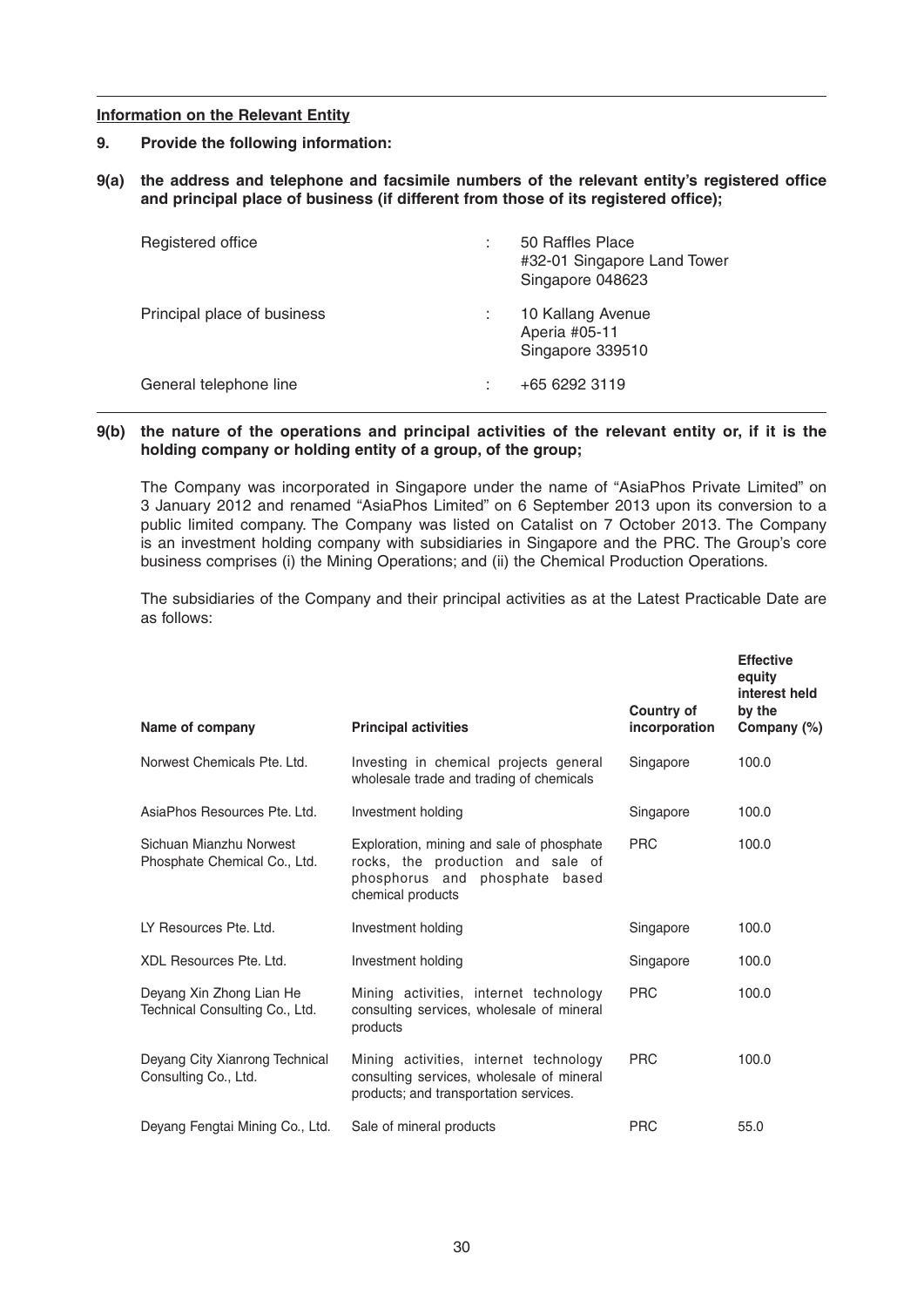The summary of the mineral resources and reserves of the Group as at 31 December 2016 ("**Summary of Mineral Resources and Reserves**"), as reproduced from the letter dated 20 February 2017 from WGM prepared in compliance with the requirements under Appendix 7D of the Catalist Rules is as follows:

| Mineral<br>Category<br><b>Type</b> |             | Gross Attributable<br>to licence |                       | Net Attributable to the Group<br>Assumed at 100% |                       |                                             | <b>Remarks</b>             |
|------------------------------------|-------------|----------------------------------|-----------------------|--------------------------------------------------|-----------------------|---------------------------------------------|----------------------------|
|                                    |             | <b>Tonnes</b><br>(millions)      | Grade<br>$(P_2O_5\%)$ | <b>Tonnes</b><br>(millions)                      | Grade<br>$(P_2O_5\%)$ | Change<br>from<br>previous<br>update $(\%)$ |                            |
| <b>Reserves</b>                    |             |                                  |                       |                                                  |                       |                                             |                            |
| Proved                             | Phosphorite | 1.1                              | 27.96                 | 1.1                                              | 27.96                 | $+10$                                       | 103,000 tonnes<br>increase |
| Probable                           | Phosphorite | 0.5                              | 29.11                 | 0.5                                              | 29.11                 | $\Omega$                                    |                            |
| <b>Total</b>                       |             | 1.6                              | 28.29                 | 1.5                                              | 28.31                 | $+7$                                        |                            |
| <b>Resources</b>                   |             |                                  |                       |                                                  |                       |                                             |                            |
| Measured                           | Phosphorite | 16.1                             | 27.50                 | 16.1                                             | 27.50                 | $-2$                                        | 247,000 tonnes<br>decrease |
| Indicated                          | Phosphorite | 11.3                             | 29.43                 | 11.3                                             | 29.43                 | 0                                           |                            |
| <b>Total</b>                       |             | 27.4                             | 28.30                 | 27.4                                             | 28.30                 | -1                                          |                            |
| Inferred*                          | Phosphorite | 17.9                             | 29.77                 | 17.9                                             | 29.77                 | $0\%$                                       |                            |

#### **Summary of the Mineral Resources and Reserves for Sichuan Mianzhu Norwest's Mines (a wholly-owned subsidiary of AsiaPhos Limited)**

Note: Inferred Mineral Resources cannot be included in total Resources calculations under NI 43-101 Standard.

Notes: Mineral Resources and Reserves effective 31 December 2016.

- (1) WGM Senior Associate Industrial Mineral Specialist, Donald Hains, P.Geo. is the Qualified Person for this Mineral Resource/Reserve estimate.
- (2) Mineral Resources are estimated at a cut off value of 8%  $P_2O_5$  (based on a price of US\$60/t  $P_2O_5$ ), and a minimum phosphorite bed thickness of 0.25 m.
- (3) Mineral Resources which are not Mineral Reserves do not have demonstrated economic viability. The estimate of Mineral Resources may be materially affected by environmental, permitting, legal, title, taxation, sociopolitical, marketing, or other relevant issues.
- (4) The quantity and grade of reported Inferred Resources in this estimation are uncertain in nature and there has been insufficient exploration to define these Inferred Resources as an Indicated or Measured Mineral Resource and it is uncertain if further exploration will result in upgrading them to an Indicated or Measured Mineral Resource category.
- (5) The Mineral Resources were estimated using the Canadian Institute of Mining, Metallurgy and Petroleum standards on Mineral Resources and Reserves, Definitions and Guidelines prepared by the CIM Standing Committee on Reserve Definitions and adopted by CIM Council on 10 May 2014.
- (6) S.G. of 3.08 tonnes/m3 and 3.03 tonnes/m3 used for Cheng Qiang Yan and Shi Sun Xi respectively.
- (7) Indicated amounts may not precisely sum due to rounding.
- (8) Inferred Resource cannot be included in total Resource calculation under NI 43-101 Standard.
- (9) Previous Mineral Resource estimate update was prepared on 9 March 2016.
- (10) The decreased tonnages in the Measured and Indicated categories are attributed to the upgrading of portions of the resources to the Mineral Reserve category, and to a lesser extent, depletion due to ongoing mining.
- (11) Estimated Mineral Resources reported are in addition to Mineral Reserves.
- $(12)$  "N.A." = Not applicable.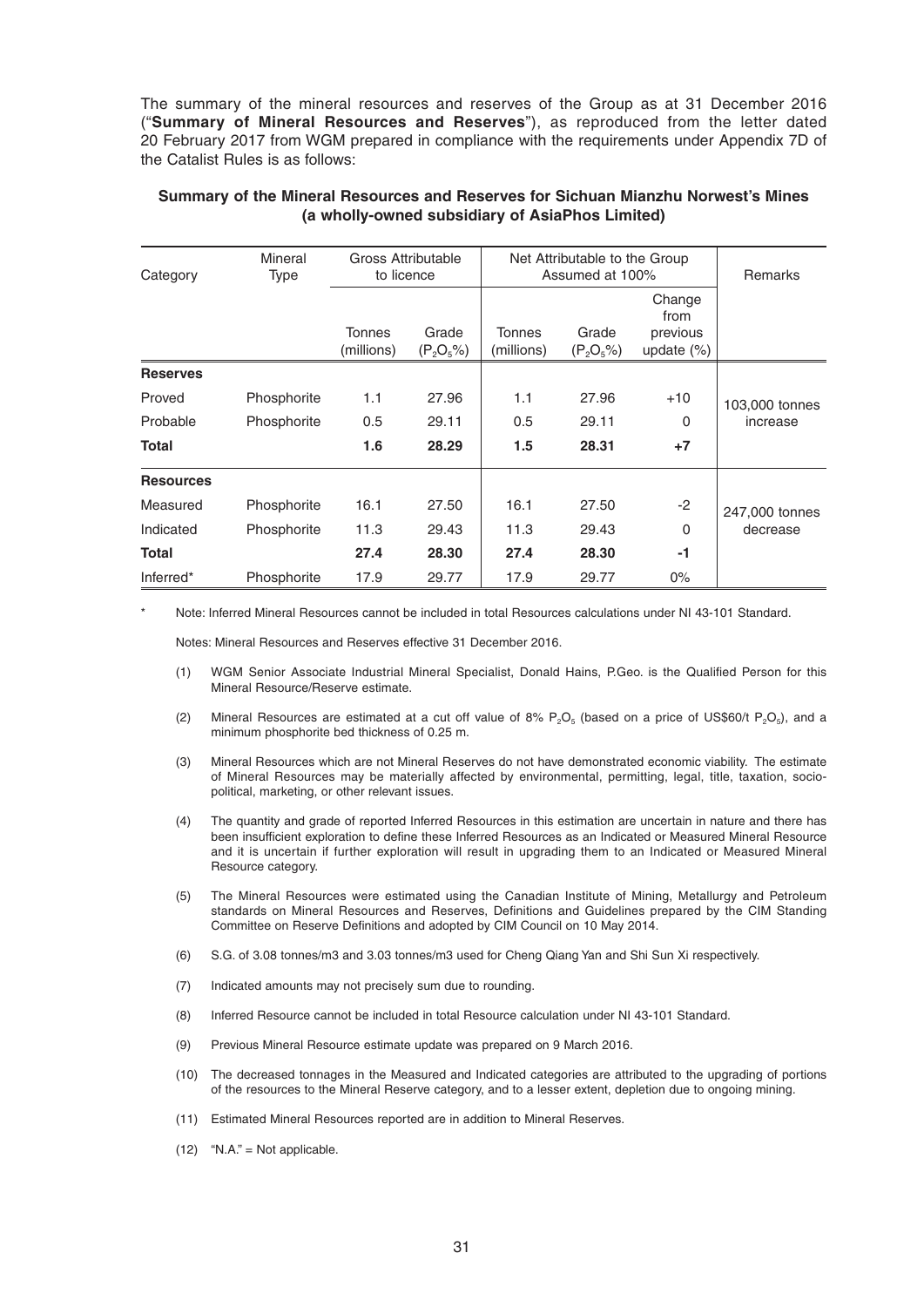- **9(c) the general development of the business from the beginning of the period comprising the 3**  most recent completed financial years to the latest practicable date, indicating any material **change in the affairs of the relevant entity or the group, as the case may be, since –**
	- (i) the end of the most recent completed financial year for which financial statements of **the relevant entity have been published; or**
	- (ii) the end of any subsequent period covered by interim financial statements, if interim financial statements have been published:

 The general development of the business of the Group from the beginning of FY2014 to the Latest Practicable Date is set out below. The information included in this section has been extracted from the relevant announcements released by the Company via SGXNET and is correct as at the date of the relevant announcements. Shareholders are advised to refer to the relevant announcements for further information.

## **Key developments in FY2014**

 In January 2014, the Company announced that Mianzhu Norwest had received the mining safety production permit (安全生产许可证) for Mine 2 issued by the Mianzhu City Administration Bureau of Work Safety (绵竹市安全生产监督管理局) and accordingly, Mianzhu Norwest can carry out the mining of phosphate rocks on Mine 2 with immediate effect.

In April 2014, the Company announced the following:

- (i) Mianzhu Norwest had applied to the Sichuan Land Department in or around December 2013 to have the Mine 1 exploration area expanded to approximately 1.54 sq km ("**Expansion Application**") in preparation for the conversion of the Mine 1 exploration right to a mining right;
- (ii) the mining of phosphate rocks at two (2) of the Group's mining adits were disrupted by a landslide which occurred in the vicinity of the Mine 1 mining area and as a safety precaution, the Group decided to temporarily suspend mining operations to carry out safety inspections and checks on the mines. It was subsequently announced that mining operations at Mine 1 had resumed the next day following the completion of safety checks;
- (iii) the Company had incorporated AsiaPhos Resources Pte. Ltd. ("**APR**") on 16 April 2014 as a wholly-owned subsidiary, and the principal activity of APR is investment holding. APR had on 17 April 2014 entered into a subscription agreement with LY Resources Pte. Ltd. ("**LYR**") and Mr. Luo Yong (罗勇) ("**Mr. Luo**") pursuant to which LYR wouldissueand APR agreed to subscribe for 12.5% convertible loan notes due October 2016 with a principal value of between S\$10 million and S\$15 million (the "**Notes**") (the "**Notes Subscription**"), which are convertible into ordinary shares in the capital of LYR ("**LYR Shares**").

 The Company had also entered into a conditional put and call option agreement on 17 April 2014 (the "**Option Agreement**") with Mr. Luo, pursuant to which (a) the Company was granted a call option to require Mr. Luo to sell, and procure the sale of, all the LYR Shares ("Call Option"), and (b) Mr. Luo was granted a put option to require the Company to purchase all (but not some only) of the LYR Shares.

 As a condition precedent to the Notes Subscription, Mr. Luo, Mianzhu Dashan Mining Co., Ltd (绵竹市大山矿业有限责任公司) ("**Dashan**"), Deyang Fengtai Mining Co., Ltd. (德阳 市峰泰矿业有限责任公司) ("**FengTai**") and LYR were required to enter into a restructuring memorandum with APR pursuant to which they will agree to use their respective best endeavours to undertake and complete various aspects of the reorganisation of various agreements and supplemental agreements with Dashan in respect of co-operation arrangements for the Group's mines ("**Dashan Reorganisation**") and the restructuring in relation to FengTai; and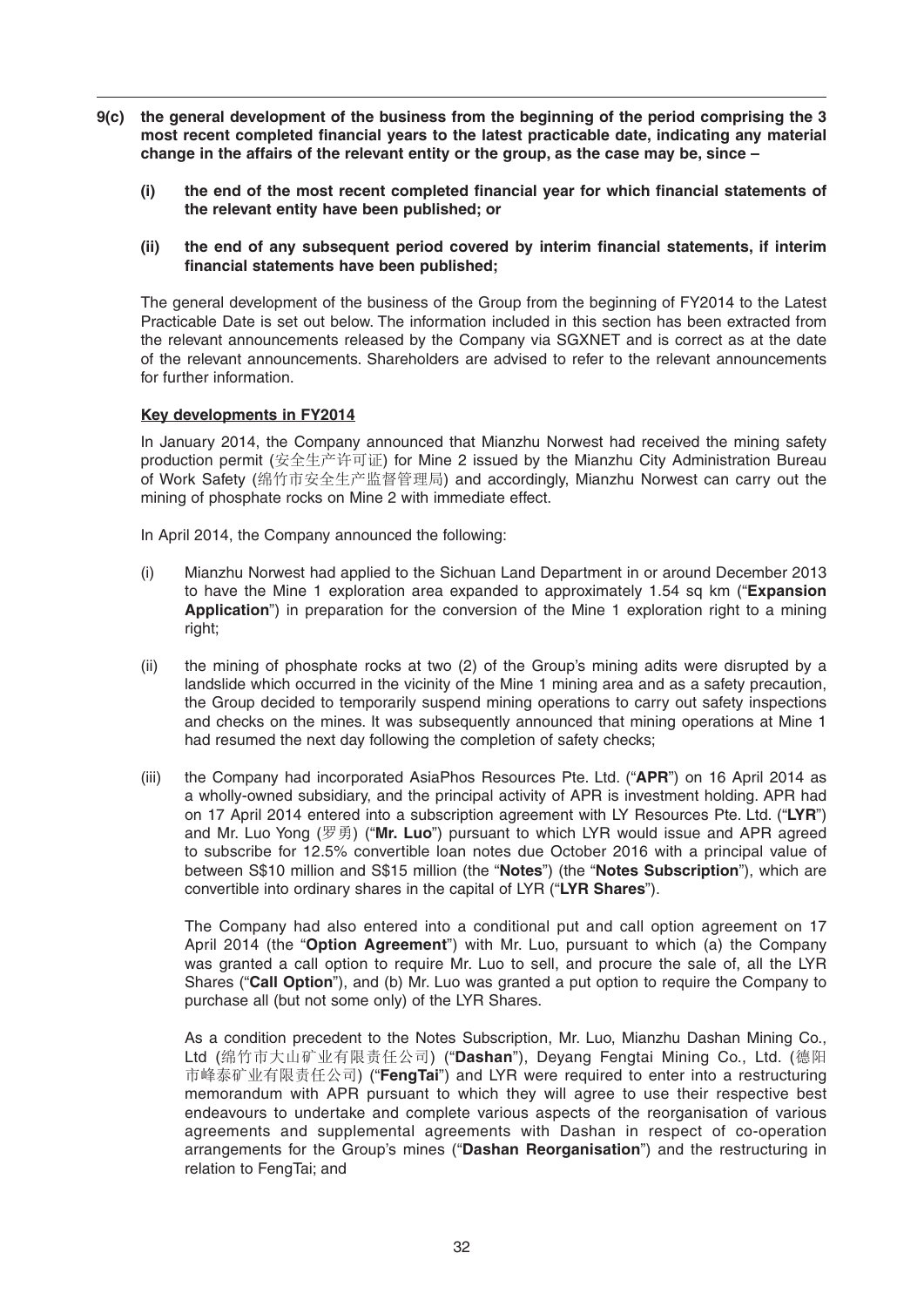(iv) APR had entered into a subscription agreement dated 30 April 2014 (the "**RPS Subscription Agreement**") with 17 investors (the "**Investors**"), pursuant to which APR will issue, and the Investors have agreed to subscribe for an aggregate of S\$7.0 million redeemable preference shares ("**2014 RPS**") at the issue price of S\$1.00 per 2014 RPS (the "**RPS Subscription**").

 The Company had also, in connection with the RPS Subscription, entered into a deed of undertaking dated 30 April 2014 with APR, pursuant to which the Company gave an undertaking to subscribe for such number of new shares in the capital of APR for such aggregate consideration as may be sufficient to redeem the RPS held by the Investors at the Redemption Date (as defined in the RPS Subscription Agreement).

 Both the Notes Subscription (for Notes with a principal value of S\$15 million) and the RPS Subscription were completed on 30 April 2014.

In June 2014, the Company announced the following:

- (i) the Expansion Application was still pending an official reply from the Sichuan Land Department; and
- (ii) Mianzhu Norwest had on 26 May 2014, applied to the Sichuan Land Department to have the exploration right for Mine 2, which had expired on 16 June 2014, for another two (2) years after 16 June 2014.

 In July 2014, the Company announced that Mianzhu Norwest had on 21 July 2014, entered into a letter of intent ("**LOI**") with Sichuan Mianzhu Economic Development Zone Authority (四川绵 竹经济开发区管理委员会) to invest in GongXing Industrial Park in Sichuan Mianzhu Economic Development Zone on the production and other ancillary services of phosphate based chemical products where the Group's factory operations are located. Pursuant to the LOI, Mianzhu Norwest will bring in investments of up to RMB300,000,000 of which fixed asset investment of RMB1.8 million per mu<sup>2</sup> is required in the GongXing Industrial Park within a period of three (3) years and must commence the development three (3) months from the date that Mianzhu Norwest legally obtains the land use rights.

 In August 2014, the Company announced that further to the application to the Sichuan Land Department in or around December 2013 to expand the exploration area for Mine 1 to approximately 1.54 sq km, Mianzhu Norwest, had on 12 August 2014, received an exploration permit for Mine 1 from the Sichuan Land Department for an exploration area of approximately 1.54 sq km valid from 9 April 2014 to 9 April 2016.

In November 2014, the Company announced an updated qualified person's report issued by WGM prepared in accordance with NI 43-101 relating to the mineral resources, to include additional resources for Mine 1 phosphorite deposit resulting from the increased size of the exploration area arising from the renewed exploration permit for Mine 1 for an exploration area of approximately 1.54 sq km. The report also incorporated all exploration and production data up to 30 September 2014 and the effective date of the mineral resource estimate is as at 30 September 2014 and covers both Mine 1 and Mine 2 (inclusive of the measured and indicated resource estimate of 1.3 million tonnes for the exploration area of Mine 2).

 In December 2014, the Company announced that the SGX-ST had on 24 December 2014, not objected to the Company's application for a waiver from complying with the requirements of Rules  $1204(23)(a)$  and  $(c)$  of the Catalist Rules to include in the Company's annual report a qualified person's report dated no earlier than the end of the Company's financial year (i.e. 31 December 2014) in accordance with the requirements as set out in Practice Note 4C of the Catalist Rules and a summary of reserves and resources as at the end of the Company's financial year as set out in Appendix 7D of the Catalist Rules supported by a qualified person's report, subject to certain conditions.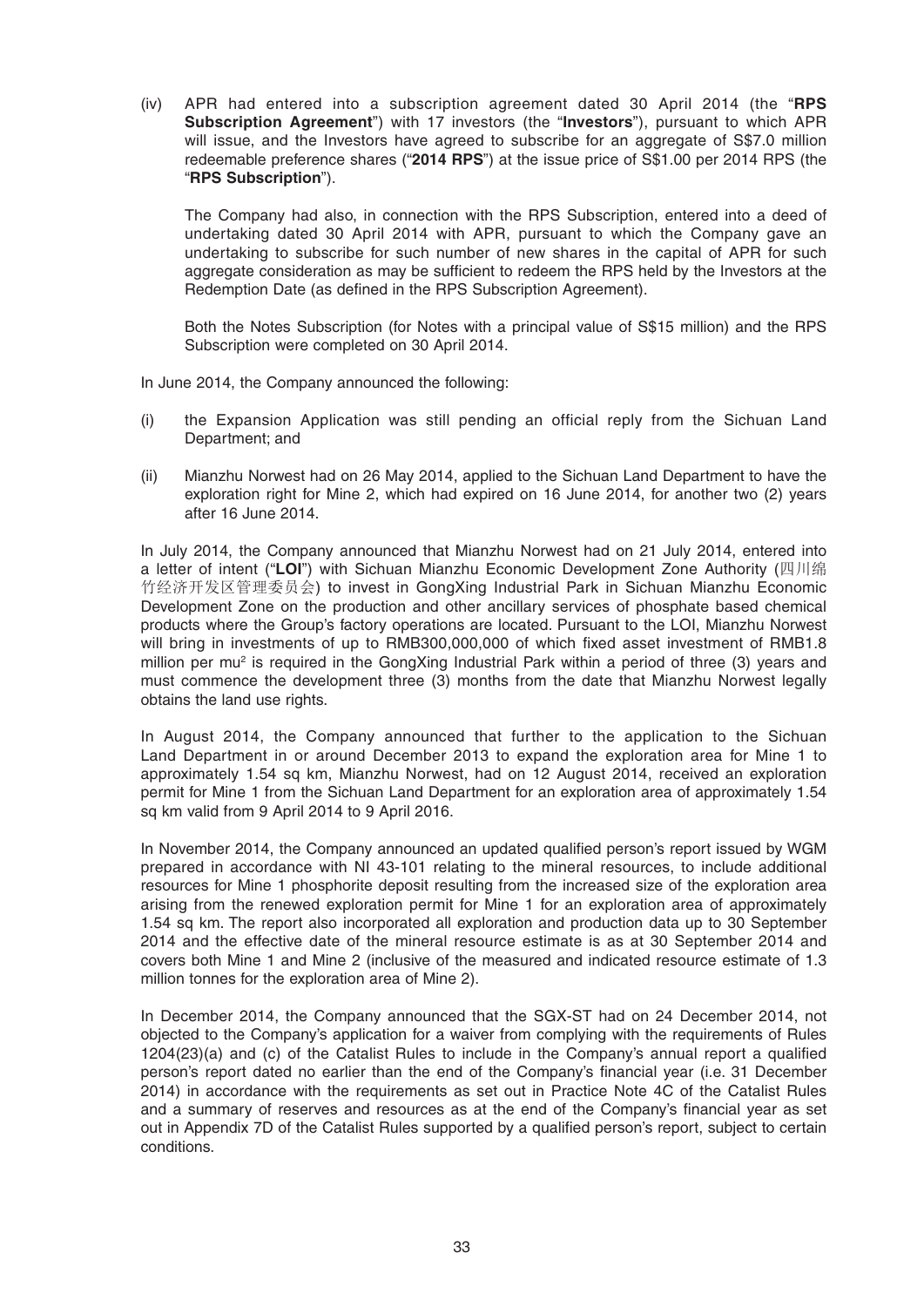#### **Key developments in FY2015**

In March 2015, the Company announced that Mianzhu Norwest had received an approval dated 28 February 2015 from the Mianzhu City Land and Resources Bureau (绵竹市国土资源局) for the land use rights for the Group's land located at Xiangliu Village, Gongxing Town, Mianzhu City, Sichuan Province, the PRC.

 In June 2015, the Company announced that Mianzhu Norwest had on 11 June 2015 received the renewed exploration right for Mine 2 and the exploration right is valid from 16 June 2014 to 16 June 2016.

 In July 2015, the Company announced that following the satisfaction of the conditions precedent stated in the Option Agreement, the Company had resolved to (a) acquire the existing LYR Shares; and (b) subscribe for new LYR Shares, and as a result the Company would hold the entire issued and paid-up share capital of LYR for a consideration of RMB250,000,000 (approximately S\$51,124,744). In connection therewith, 101,319,000 Shares ("**AP Consideration Shares**") will be issued by the Company to Mr. Luo to satisfy the consideration payable to Mr. Luo for the exercise of the Call Option.

 In August 2015, the Company announced that the AP Consideration Shares were allotted and issued on 27 July 2015.

In December 2015, the Company announced the following:

- (i) on or around 25 November 2015, Mianzhu Norwest had applied to the Sichuan Land Department for the renewal of the mining right for Mine 1; and
- (ii) on or around 7 December 2015, FengTai had applied to the Sichuan Land Department to have the exploration right for the FengTai Mine renewed after 12 December 2015 for another two (2) years.

#### **Key developments in FY2016**

In January 2016, the Company announced the following:

- (i) Mianzhu Norwest had on 7 January 2016, received the renewed mining right for Mine 1 ("**Mine 1 Renewal Right**"). The Mine 1 Renewal Right is valid until 25 December 2016 and has an approved production scale of 50,000 tonnes per year. The Sichuan Land Department had also urged Mianzhu Norwest to increase its approved production scale to 150,000 tonnes per year by 25 December 2016. Mianzhu Norwest intends to increase its approved production scale from 50,000 tonnes per year to meet the Sichuan Land Department's requirement of a minimum 150,000 tonnes per year and has submitted application for the conversion of the exploration right for Mine 1. Subject to the approval by the Sichuan Land Department, the intended increase in approved production scale may be achieved through the conversion of the exploration right for Mine 1 into a mining right, and when combined with the Mine 1 Renewal Right would result in a larger mining area and a corresponding increase in the approved production scale; and
- (ii) the redemption of the 2014 RPS and the issuance of the NWC Preference Shares. The proceeds from the issue of the NWC Preference Shares (together with the other internal resources of the Group) were used by the Company for the purpose of the subscription of 7,110,000 new ordinary shares in the capital of APR for an issue price of S\$1.00 each, in accordance with the terms of the deed of undertaking dated 30 April 2014 entered into by the Company with APR in connection with the issuance of the 2014 RPS.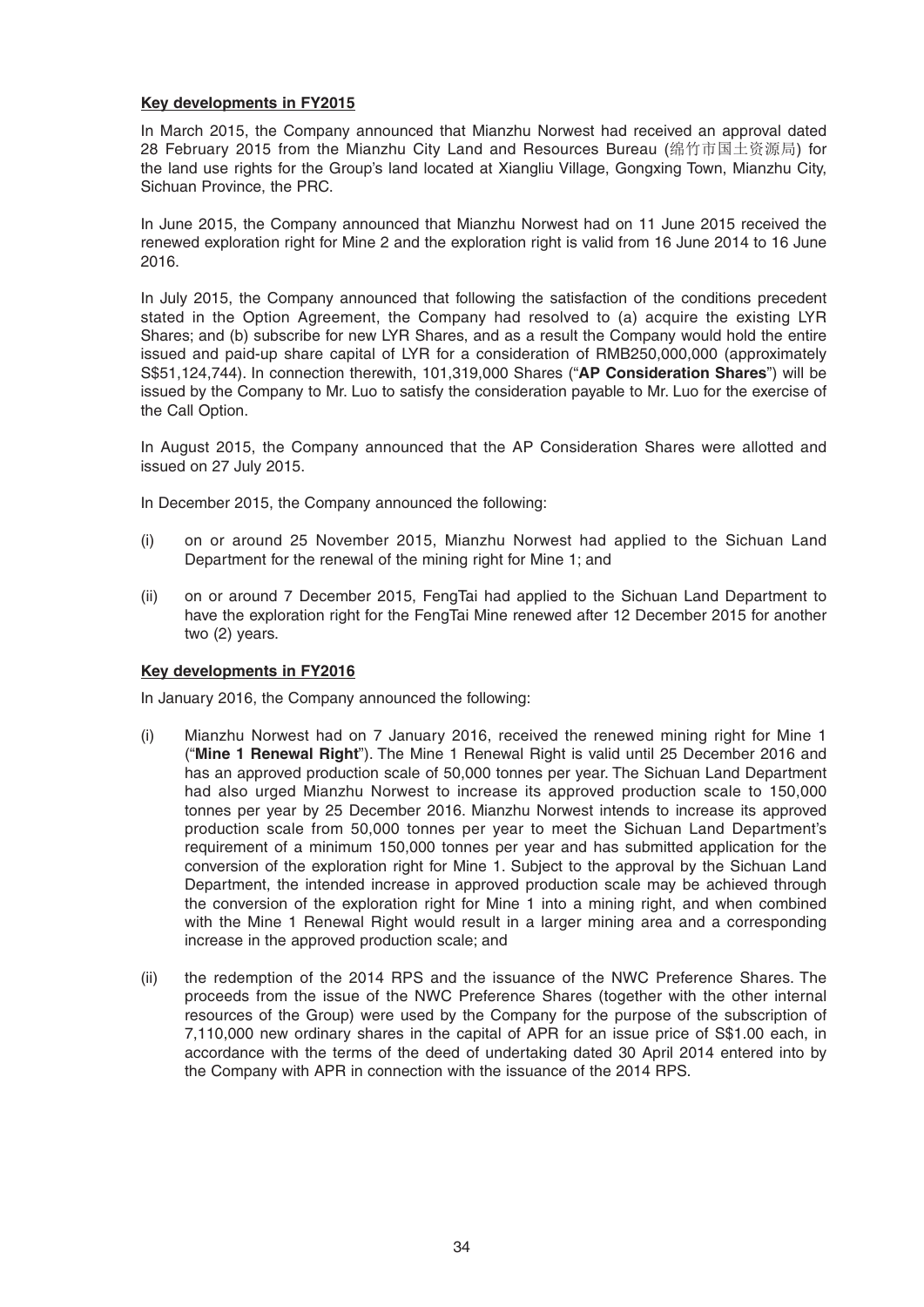In March 2016, the Company announced the following:

- (i) the qualified person's report issued by WGM dated 9 March 2016, prepared in compliance with the requirements of Practice Note 4C of the Catalist Rules and a summary of the reserves and resources of the Group as at 31 December 2015 prepared in accordance with the requirements under Appendix 7D of the Catalist Rules; and
- (ii) the SGX-ST had on 16 March 2016, advised that it had no objection to the Company's application for a waiver from strict compliance with the requirements under Rule 1204(23)(a) of the Catalist Rules to reproduce the qualified person's report in the Company's annual report for FY2015 and subsequent qualified person's reports in subsequent annual reports of the Company, subject to certain conditions.

In April 2016, the Company announced the following:

- (i) Mianzhu Norwest had on 28 March 2016, made an application to the Sichuan Land Department to renew the exploration right for Mine 1; and
- (ii) Mianzhu Norwest had on 18 April 2016, received the approval for the renewal of the exploration right for Mine 1 from the Sichuan Land Department. The renewed exploration right is for an exploration area of approximately 1.54 sq km and is valid from 9 April 2016 to 9 April 2018.

 In June 2016, the Company announced that Mianzhu Norwest had on 14 June 2016, made an application to the Sichuan Land Department to renew the exploration right for Mine 2.

In July 2016, the Company announced the following:

- (i) FengTai had on 7 July 2016, received the approval for the renewal of the exploration right for the FengTai Mine from the Sichuan Land Department. The renewed exploration right is for an exploration area of approximately 12.43 sq km and is valid from 12 December 2015 to 12 December 2017; and
- (ii) Mianzhu Norwest had on 21 July 2016, received the approval for renewal of the exploration right for Mine 2 from the Sichuan Land Department. The renewed exploration right is for an exploration area of approximately 1.28 sq km and is valid from 16 June 2016 to 16 June 2018.

 In October 2016, the Company announced that on the afternoon of 24 October 2016, an industrial accident ("**Accident**") had occurred during a routine discharge of slag at the Group's P4 production plant located at Xiangliu Village, Gongxing Town, Mianzhu City, Sichuan Province, the PRC, resulting in an explosion within the plant. Production operations of  $P<sub>4</sub>$  at the plant had ceased immediately as a precautionary measure, pending investigations and safety checks to be conducted by the Group together with the PRC authorities.

In November 2016, the Company announced the following:

- (i) Mianzhu Norwest had on 3 November 2016, entered into a non-binding memorandum of understanding with Mianyang Aostar Phosphorus Chemical Industry Co., Ltd. (绵阳启明星磷 化工有限公司) to collaborate on certain initiatives in relation to the Group's operations; and
- (ii) the investigations and safety checks in relation to the Accident conducted by the Group, together with the PRC authorities and technical experts, had been completed and the Group had resumed operations at its  $P_4$  production plant on a reduced and limited scale so as to test the stability and safety of the production system.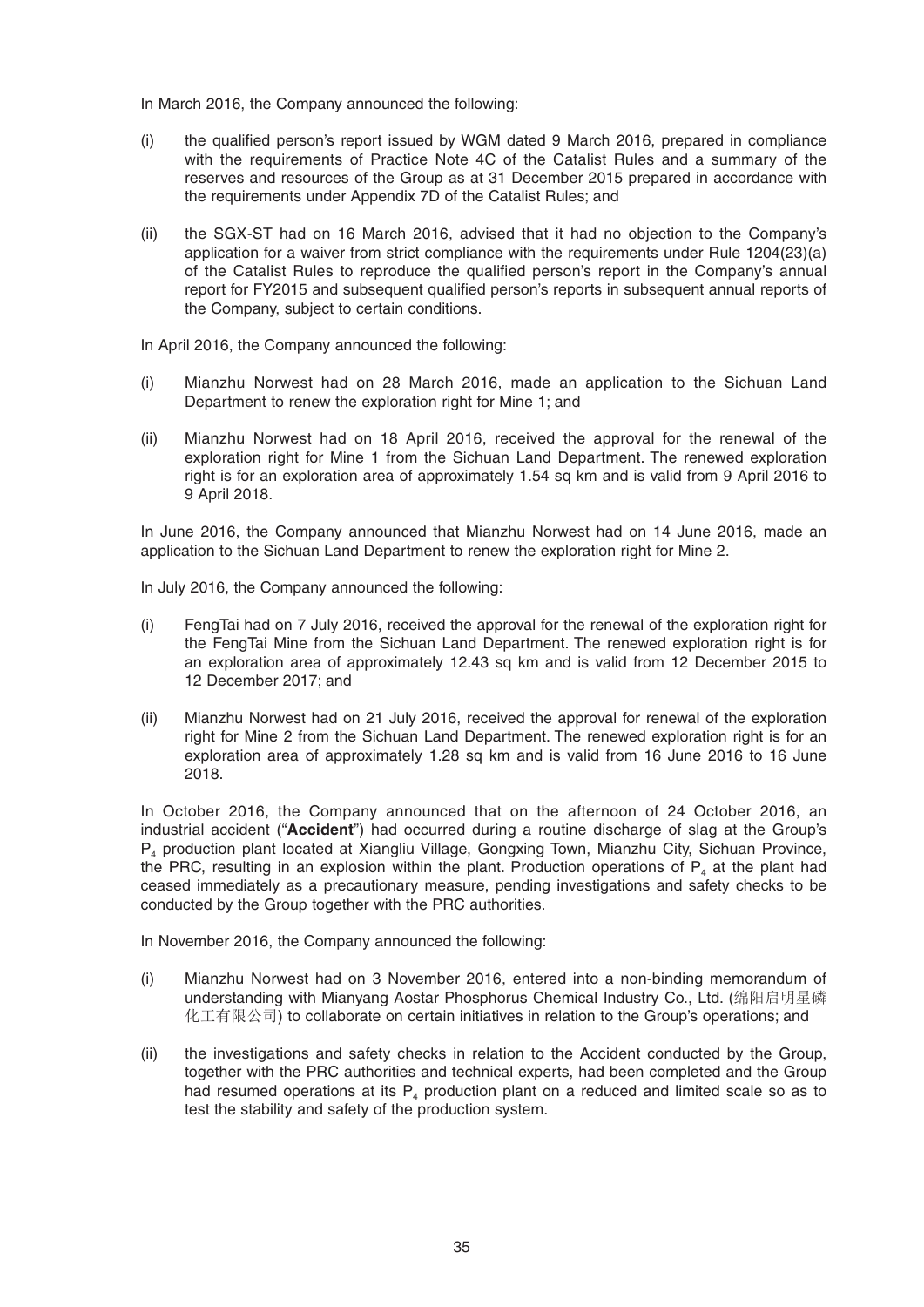In December 2016, the Company announced the following:

- (i) the entering into of a shareholder's loan agreement with Dr. Ong on 21 December 2016 in relation to the Dr. Ong Loan;
- (ii) Mianzhu Norwest had on 16 December 2016, applied to the Sichuan Land Department for the renewal of the mining right for Mine 1; and
- (iii) the Rights cum Warrants Issue and the Proposed Redemption.

### **Key developments from 1 January 2017 to the Latest Practicable Date**

In February 2017, the Company announced the following:

- (i) the summary of the mineral resources and reserves of the Group as at 31 December 2016, as reproduced from the letter dated 20 February 2017 from WGM prepared in compliance with the requirements under Appendix 7D of the Catalist Rules; and
- (ii) the entering into by the Company with Dr. Ong, Ong Kwee Eng, Chia Chin Hau and Wang Xuebo ("**Indemnitors**") of a supplemental deed to vary the terms of the original deed of indemnity dated 21 June 2013, pursuant to which the Indemnitors had jointly and severally undertaken to, *inter alia*, indemnify the Group against losses incurred by the Group in connection with, *inter alia*, the requisite licences, permits and approvals for the production of phosphate-based chemical products by Mianzhu Norwest on the Group's land located at Xiangliu Village, Gongxing Town, Mianzhu City, Sichuan Province, the PRC.

 Save as disclosed herein, or as otherwise previously disclosed publicly by the Company, there has been no material change in the affairs of the Group since 1 January 2014 to the Latest Practicable Date.

### **9(d) the equity capital and the loan capital of the relevant entity as at the latest practicable date, showing –**

- **(i) in the case of the equity capital, the issued capital; or**
- **(ii) in the case of the loan capital, the total amount of the debentures issued and outstanding, together with the rate of interest payable thereon;**

As at the Latest Practicable Date, the equity capital of the Company comprises:

|                                  | <b>Number of Shares</b> | SS         |  |
|----------------------------------|-------------------------|------------|--|
| Issued and paid-up share capital | 901.319.000             | 69.596.469 |  |

The Company does not have any loan capital as at the Latest Practicable Date.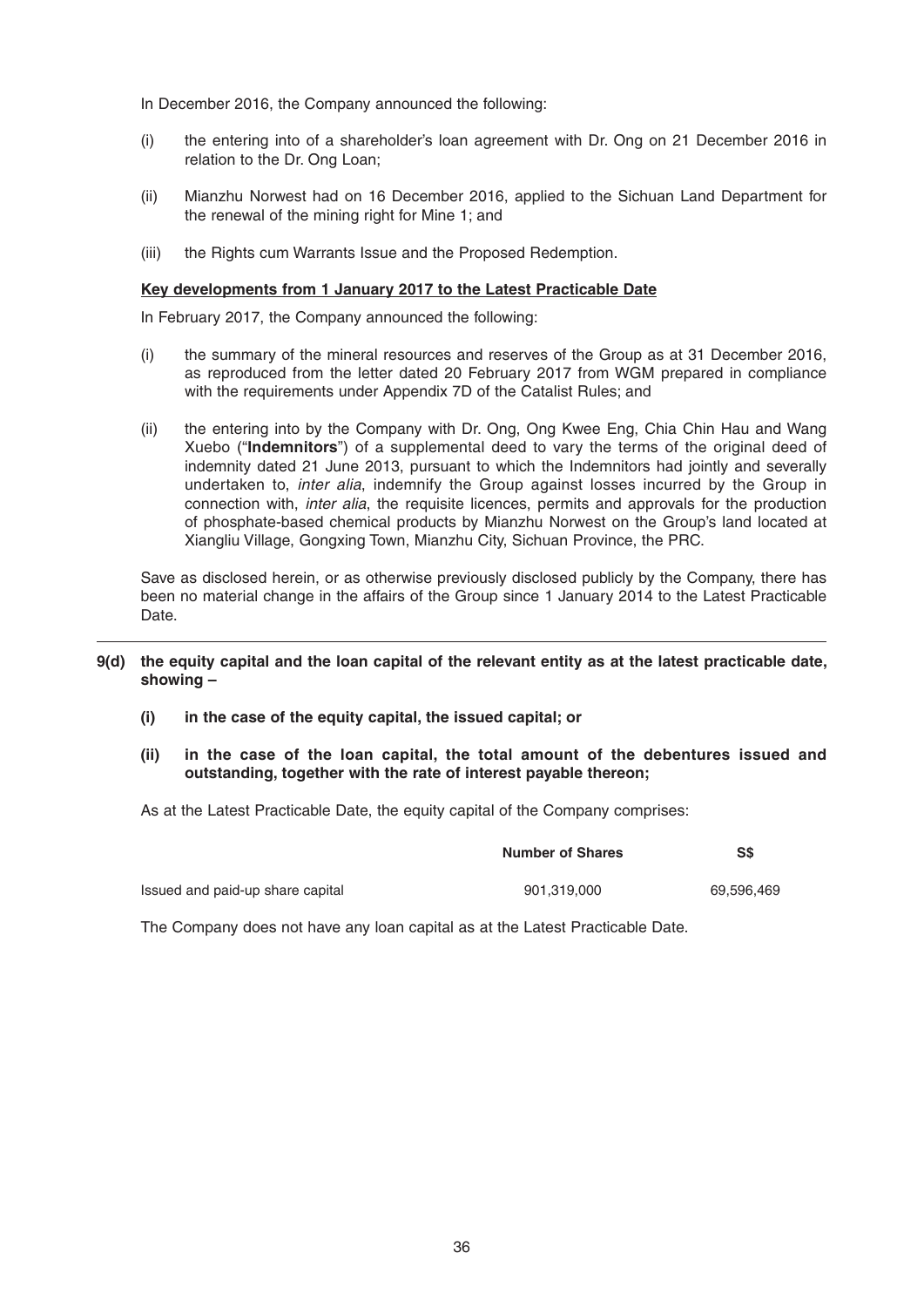#### **9(e) where –**

 **(i) the relevant entity is a corporation, state the number of shares of the relevant entity owned by each substantial shareholder as at the latest practicable date;**

 **or** 

 **(ii) the relevant entity is not a corporation, state the amount of equity interests in the relevant entity owned by each substantial interest-holder as at the latest practicable date;**

 As at the Latest Practicable Date, the interests of the Substantial Shareholders in the Shares, based on information recorded in the Register of Substantial Shareholders maintained by the Company, were as follows:

|                                     | <b>Direct Interest</b> |        |               | <b>Deemed Interest</b> |               | <b>Total Interest</b> |  |
|-------------------------------------|------------------------|--------|---------------|------------------------|---------------|-----------------------|--|
|                                     | No. of                 |        | No. of        |                        | No. of        |                       |  |
|                                     | <b>Shares</b>          | 9/6(1) | <b>Shares</b> | 9/6(1)                 | <b>Shares</b> | 9/6(1)                |  |
| <b>Substantial Shareholders</b>     |                        |        |               |                        |               |                       |  |
| Astute Ventures (5)(7)(8)(9)        |                        |        | 245,025,455   | 27.19                  | 245,025,455   | 27.19                 |  |
| Fica $(2)$                          | 205,025,455            | 22.75  |               |                        | 205,025,455   | 22.75                 |  |
| Dr. Ong (2)(3)(4)                   | 7,115,384              | 0.79   | 215,233,492   | 23.88                  | 222,348,876   | 24.67                 |  |
| Ong Bee Kuan Melissa <sup>(5)</sup> | 5,367,190              | 0.60   | 245,025,455   | 27.19                  | 250,392,645   | 27.79                 |  |
| Ong Eng Hock Simon (5)              | 2,919,306              | 0.32   | 245,025,455   | 27.19                  | 247,944,761   | 27.51                 |  |
| Ong Eng Siew Raymond (5)(6)         | 2,919,306              | 0.32   | 246,374,186   | 27.33                  | 249,293,492   | 27.65                 |  |
| Ong Kwee Eng (7)                    | 16,318,265             | 1.81   | 245,025,455   | 27.19                  | 261,343,720   | 29.00                 |  |
| Ng Siew Tin (8)                     | 6,717,959              | 0.75   | 245,025,455   | 27.19                  | 251,743,414   | 27.94                 |  |
| Luo Yong                            | 101,319,000            | 11.24  |               |                        | 101,319,000   | 11.24                 |  |

#### **Notes:**

- (1) Based on the issued share capital of 901,319,000 Shares as at the Latest Practicable Date.
- (2) Fica is controlled by Dr. Ong and he is therefore deemed to be interested in the 205,025,455 Shares held by Fica.
- (3) Dr. Ong is also deemed to be interested in the 10,208,037 Shares held by his spouse.
- (4) Dr. Ong, Ong Eng Hock Simon, Ong Eng Siew Raymond and Ong Bee Kuan Melissa are relatives.
- (5) Ong Eng Hock Simon, Ong Eng Siew Raymond and Ong Bee Kuan Melissa are siblings. As they are directors of Astute Ventures and are entitled to exercise not less than 20% of the votes attached to the voting shares in the share capital of Astute Ventures, they are deemed to be interested in the 245,025,455 Shares held by Astute Ventures.
- (6) Ong Eng Siew Raymond is also deemed to be interested in the 1,348,731 Shares held by his spouse.
- (7) Ong Kwee Eng is entitled to exercise not less than 20% of the votes attached to the voting shares in the share capital of Astute Ventures and therefore deemed to be interested in the 245,025,455 Shares held by Astute Ventures.
- (8) Ng Siew Tin is entitled to exercise not less than 20% of the votes attached to the voting shares in the share capital of Astute Ventures and therefore deemed to be interested in the 245,025,455 Shares held by Astute Ventures.
- (9) The Shares held by Astute Ventures are held through its nominee, Raffles Nominees Pte. Ltd..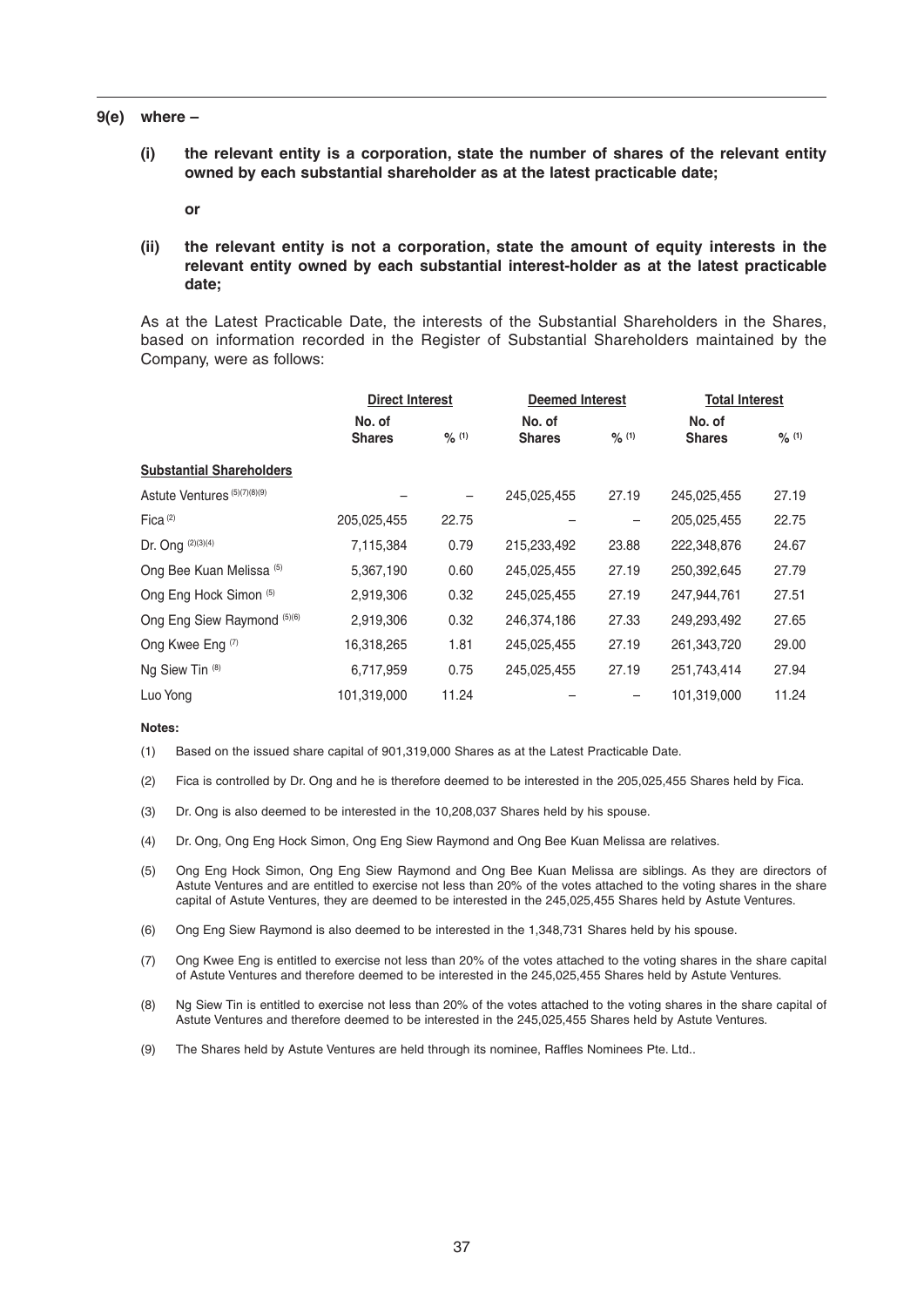**9(f) any legal or arbitration proceedings, including those which are pending or known to be contemplated, which may have, or which have had in the 12 months immediately preceding**  the date of lodgement of the offer information statement, a material effect on the financial position or profitability of the relevant entity or, where the relevant entity is a holding **company or holding entity of a group, of the group;**

 As at the date of lodgement of this Offer Information Statement, the Directors are not aware of any legal or arbitration proceedings pending or known to be contemplated, by or against the Company or any of its subsidiaries which might have or which have had in the twelve (12) months immediately preceding the date of lodgement of this Offer Information Statement, a material effect on the financial position or profitability of the Company or the Group taken as a whole, save as disclosed below:

 In June 2016, Mianzhu Norwest entered into two (2) purchase contracts with a customer, Sichuan Xinsheng Biotechnology Co., Ltd (四川鑫圣生物科技有限公司) ("**Sichuan Xinsheng**"), for a total contract value of approximately RMB1.99 million. Sichuan Xinsheng subsequently paid RMB500,000 on 31 October 2016 but failed to make any further payments thereafter to Mianzhu Norwest. On 3 January 2017, Mianzhu Norwest commenced proceedings against Sichuan Xinsheng to claim for compensation (including liquidated damages and interests) and for the costs relating to the proceedings to be borne by the customer. Settlement in respect of the said dispute had been reached, pursuant to which Mianzhu Norwest had received RMB1.63 million out of an aggregate settlement sum of RMB1.70 million, and the balance RMB0.07 million is to be paid by Sichuan Xinsheng by 31 March 2017.

- **9(g) where any securities or equity interests of the relevant entity have been issued within the 12 months immediately preceding the latest practicable date –**
	- **(i) if the securities or equity interests have been issued for cash, state the prices at which the securities have been issued and the number of securities or equity interests issued at each price; or**
	- **(ii) if the securities or equity interests have been issued for services, state the nature and value of the services and give the name and address of the person who received the securities or equity interests; and**

 The Company has not issued any securities or equity interests for cash or for services within the twelve (12) months immediately preceding the Latest Practicable Date.

**9(h) a summary of each material contract, other than a contract entered into in the ordinary course of business, to which the relevant entity or, if the relevant entity is the holding company or holding entity of a group, any member of the group is a party, for the period of 2 years immediately preceding the date of lodgement of the offer information statement, including the parties to the contract, the date and general nature of the contract, and the amount of any consideration passing to or from the relevant entity or any other member of the group, as the case may be.**

 Save as disclosed below, the members of the Group have not entered into any material contracts outside the ordinary course of business for the period of two (2) years immediately preceding the date of lodgement of this Offer Information Statement:

 (a) the subscription agreement dated 26 January 2016 entered into between NWC and certain investors (namely, Mr. Ong Chu Poh, Mr. Teo, Yi Prime, Dr. Ong and Astute Ventures) pursuant to which NWC agreed to issue, and the aforementioned investors agreed to subscribe for 5,725,000 NWC Preference Shares in the capital of NWC at the issue price of S\$1.00 per NWC Preference Share;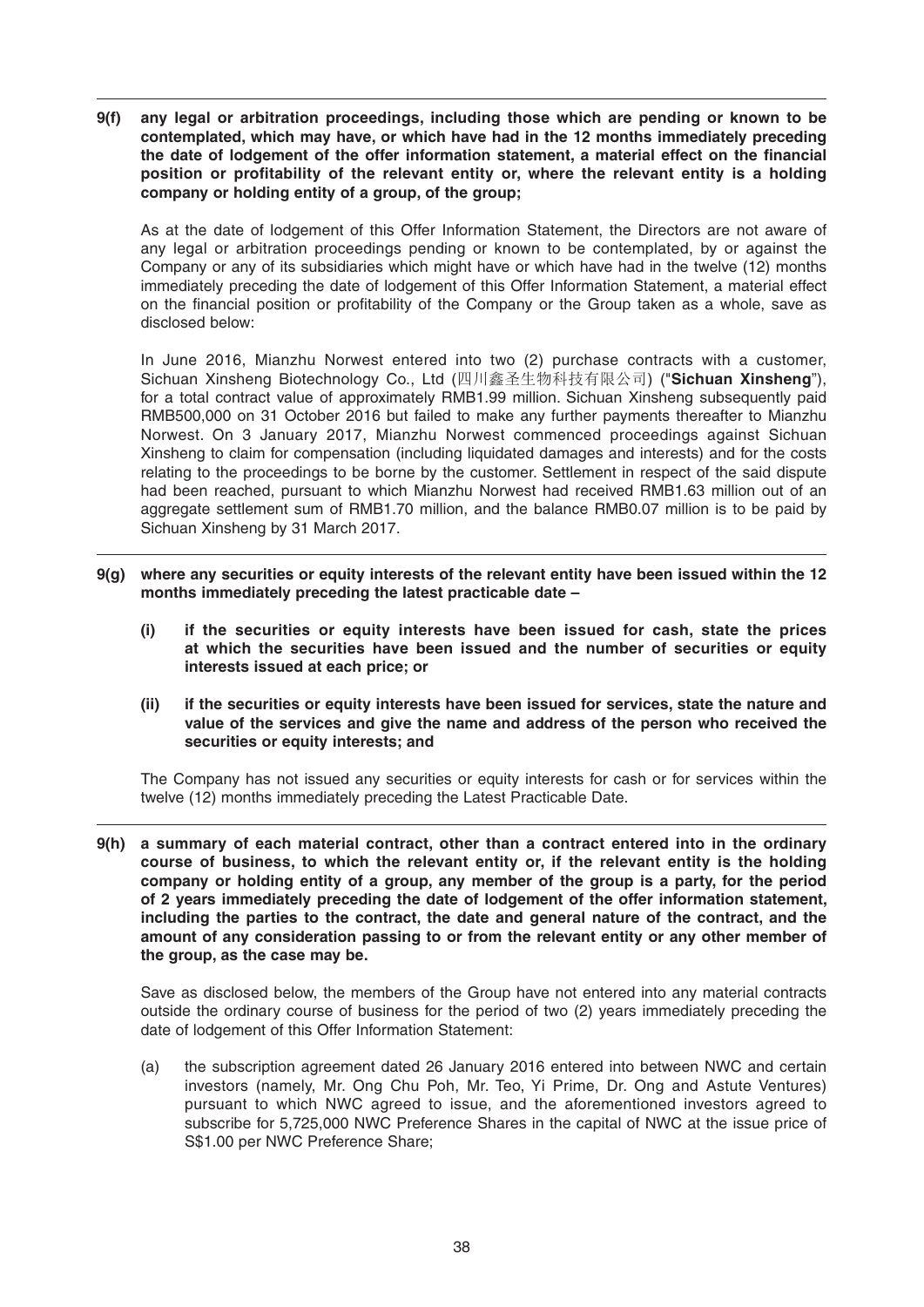- (b) the deed of undertaking dated 26 January 2016 entered into between the Company and NWC, pursuant to which the Company had undertaken to subscribe for such number of new shares in the capital of NWC for such aggregate consideration as may be sufficient to redeem the NWC Preference Shares on the redemption date thereof;
- (c) t he loan agreement dated 3 June 2016 entered into between China Bohai Bank and Mianzhu Norwestin relation to the loan facility issued by China Bohai Bank extended to Mianzhu Norwest for a principal amount of RMB24 million for a duration of one (1) year starting from 18 July 2016 with an interest rate of 5.0025% ("**Bohai Loan**");
- (d) the mortgage agreement dated 3 June 2016 entered into between China Bohai Bank and Mianzhu Norwestin relation to the mortgage over the Group's plant located at Xiangliu Village, Gongxing Town, Mianzhu City, Sichuan Province, the PRC in connection with the Bohai Loan;
- (e) t he mortgage agreement dated 3 June 2016 entered into between China Bohai Bank and Mianzhu Norwestin relation to the mortgage over certain machinery owned by Mianzhu Norwest in connection with the Bohai Loan;
- (f) the shareholders' loan agreement dated 21 December 2016 entered into between the Company and Dr. Ong in relation to the Dr. Ong Loan;
- (g) the Deed for Early Redemption executed on 30 December 2016 under which it was agreed that, *inter alia*, an early redemption of the NWC Preference Shares will be effected ahead of the maturity date of the NWC Preference Shares of 26 January 2021;
- (h) the settlement document dated 9 January 2017 entered into between Mianzhu Norwest and Sichuan Xinsheng Biotechnology Co., Ltd (四川鑫圣生物科技有限公司) in relation to the contractual dispute between the parties (further details of which are as set out in paragraph 9(f) of "Part IV – Key Information" of this Offer Information Statement);
- (i) the letters each dated 12 January 2017 issued by SPD Rural Bank on the secured credit line facilities extended to Mianzhu Norwest and Deyang Fengtai Mining Co., Ltd. for principal amounts of RMB5.20 million and RMB4.80 million, respectively, for a duration of one (1) year with an interest rate of 6.525% per annum;
- (j) the supplemental deed dated 20 February 2017 entered into between Dr. Ong, Ong Kwee Eng, Chia Chin Hau and Wang Xuebo (collectively, the "**Indemnitors**") and the Company varying the terms of the original deed of indemnity dated 21 June 2013 pursuant to which the Indemnitors had jointly and severally undertaken to, *inter alia*, indemnify the Group against losses incurred by the Group in connection with, *inter alia*, the requisite licences, permits and approvals for the production of phosphate-based chemical products by Mianzhu Norwest on the Group's land located at Xiangliu Village, Gongxing Town, Mianzhu City, Sichuan Province, the PRC;
- (k) the management agreement dated 23 February 2017 entered into between the Company and United Overseas Bank Limited in relation to the appointment of United Overseas Bank Limited as the Manager for the Rights cum Warrants issue;
- (l) the Deed Poll dated 24 February 2017; and
- (m) the warrant agency agreement dated 24 February 2017 entered into between the Company and Boardroom Corporate & Advisory Services Pte. Ltd. for the appointment of the Warrant Agent for the purpose of the Rights cum Warrants Issue.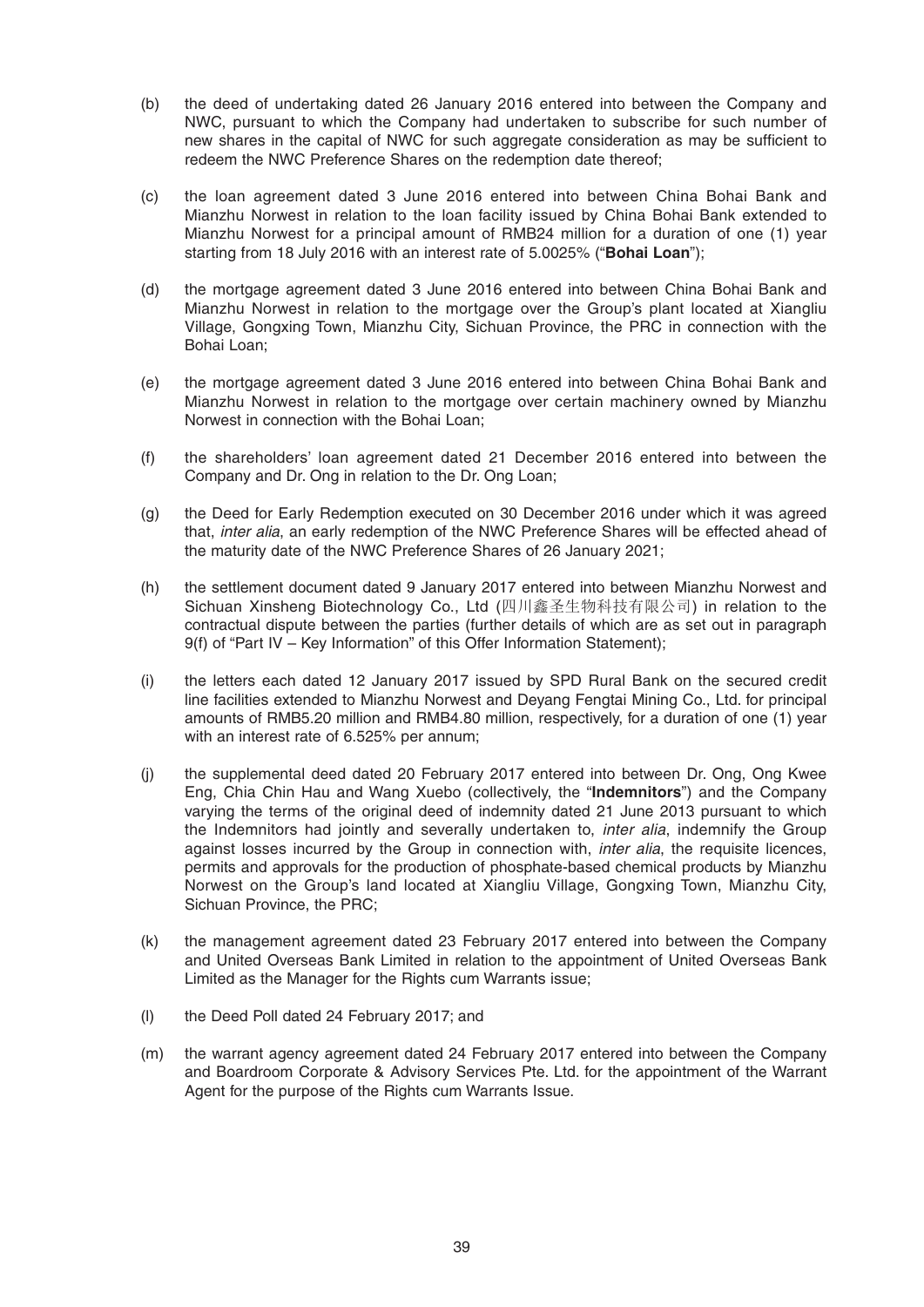# **Operating Results**

- **1. Provide selected data from –**
	- **(a) the audited income statement of the relevant entity or, if the relevant entity is the holding company or holding entity of a group, the audited consolidated income statement of the relevant entity or the audited combined income statement of the**  group, for each financial year (being one of the 3 most recent completed financial **years) for which that statement has been published; and**
	- **(b) any interim income statement of the relevant entity or, if the relevant entity is the holding company or holding entity of a group, any interim consolidated income statement of the relevant entity or interim combined income statement of the group, for any subsequent period for which that statement has been published.**
- **2. The data referred to in paragraph 1 of this Part shall include the line items in the audited income statement, audited consolidated income statement, audited combined income statement, interim income statement, interim consolidated income statement or interim combined income statement, as the case may be, and shall in addition include the following items:**
	- (a) dividends declared per share in both the currency of the financial statements and **the Singapore currency, including the formula used for any adjustment to dividends declared;**
	- **(b) earnings or loss per share; and**

### **(c)** earnings or loss per share, after any adjustment to reflect the sale of new securities.

 The audited consolidated statements of comprehensive income of the Group for FY2013, FY2014 and FY2015 and the unaudited consolidated statement of comprehensive income of the Group for FY2016 are set out below:

|                                                  | <b>FY2013</b> | <b>FY2014</b> | <b>FY2015</b> | <b>FY2016</b> |
|--------------------------------------------------|---------------|---------------|---------------|---------------|
| <b>S\$'000</b>                                   | (Audited)     | (Audited)     | (Audited)     | (Unaudited)   |
| Revenue                                          | 8,458         | 23,822        | 44,505        | 34,345        |
| Cost of sales                                    | (5,908)       | (19, 138)     | (36, 018)     | (29,090)      |
| Gross profit                                     | 2,550         | 4,684         | 8,487         | 5,255         |
| Other income                                     | 1,883         | 21,781        | 6,378         | 337           |
| Selling and distribution costs                   | (306)         | (624)         | (496)         | (629)         |
| General and administrative costs                 | (6, 244)      | (5,348)       | (7,684)       | (6,002)       |
| Finance costs                                    | (132)         | (917)         | (1,229)       | (892)         |
| Other expenses                                   |               | (92)          | (2, 429)      |               |
| (Loss) / Profit before tax                       | (2, 249)      | 19,484        | 3,027         | (1,931)       |
| Taxation                                         | (1, 418)      | 14            | (818)         | 197           |
| (Loss) / Profit for the year                     | (3,667)       | 19,498        | 2,209         | (1,734)       |
| Other comprehensive income                       |               |               |               |               |
| Items that may be reclassified to profit or loss |               |               |               |               |
| Foreign currency translation                     | 1,383         | 1,326         | 447           | (2,015)       |
| Total comprehensive income for the year          | (2, 284)      | 20,824        | 2,656         | (3,749)       |
| (Loss) / Profit for the year attributable to:    |               |               |               |               |
| Owners of the Company                            | (3,667)       | 19,498        | 2,209         | (1,734)       |
| Non-controlling interest                         |               |               |               |               |
|                                                  | (3,667)       | 19,498        | 2,209         | (1,734)       |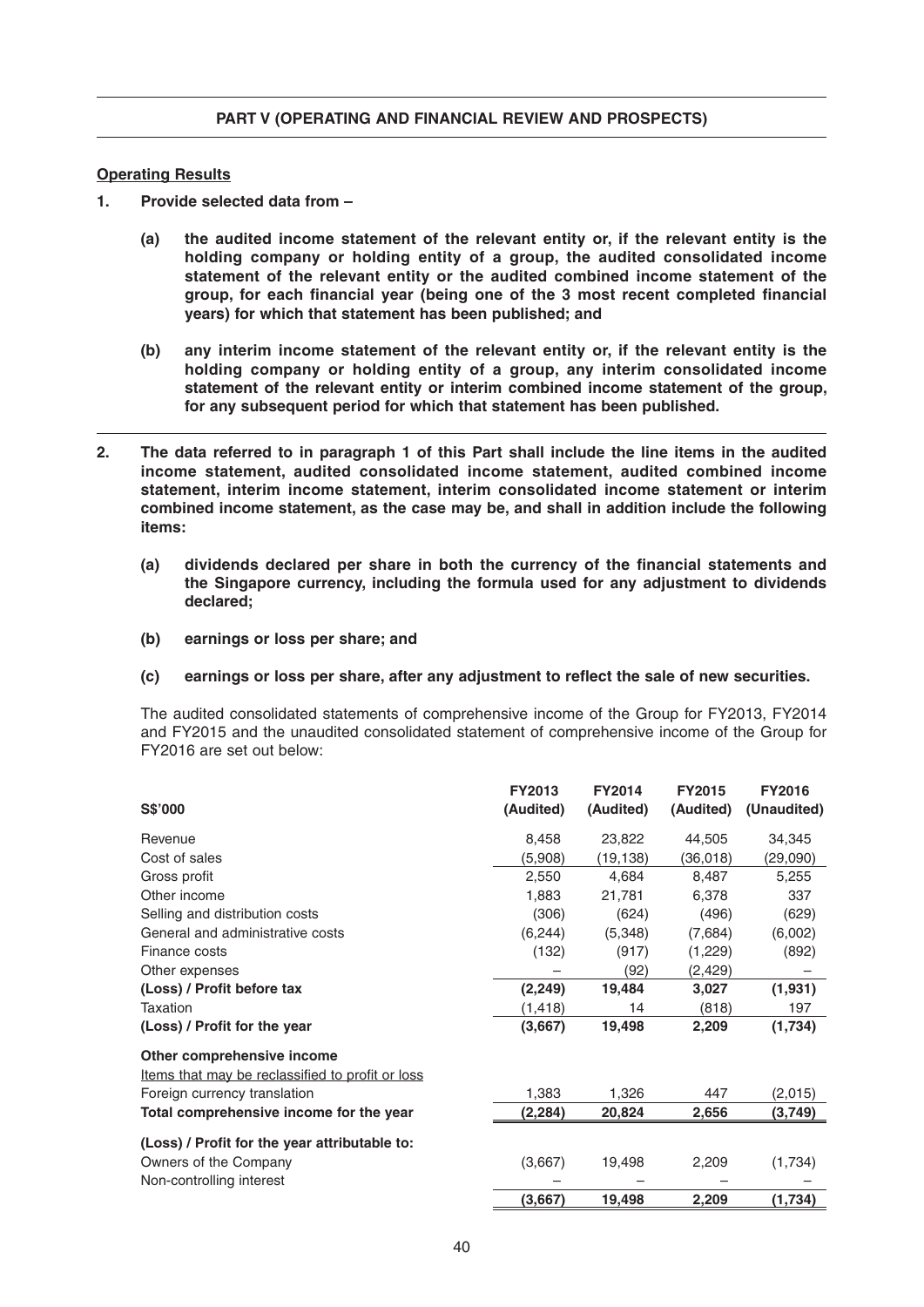| S\$'000                                                                                                                                                                                                 | <b>FY2013</b><br>(Audited) | <b>FY2014</b><br>(Audited) | <b>FY2015</b><br>(Audited) | <b>FY2016</b><br>(Unaudited) |
|---------------------------------------------------------------------------------------------------------------------------------------------------------------------------------------------------------|----------------------------|----------------------------|----------------------------|------------------------------|
| Total comprehensive income for the year<br>attributable to:                                                                                                                                             |                            |                            |                            |                              |
| Owners of the Company                                                                                                                                                                                   | (2, 284)                   | 20,824                     | 2,656                      | (3,749)                      |
| Non-controlling interest                                                                                                                                                                                |                            |                            |                            |                              |
|                                                                                                                                                                                                         | (2, 284)                   | 20,824                     | 2,656                      | (3,749)                      |
| (LPS) / EPS                                                                                                                                                                                             |                            |                            |                            |                              |
| Weighted average number of Shares ('000)                                                                                                                                                                | 235,042                    | 800,000                    | 843,859                    | 901,319                      |
| Basic and fully diluted (LPS) / EPS (cents)                                                                                                                                                             | (1.56)                     | 2.44                       | 0.26                       | (0.19)                       |
| Weighted average number of Shares (adjusted for the<br>Proposed Redemption and the Rights cum Warrants<br>Issue and assuming none of the Warrants are<br>exercised) $(000)^{(1)}$                       | 347,707                    | 912,665                    | 956,524                    | 1,013,984                    |
| Basic and fully diluted (LPS) / EPS (adjusted for the<br>Proposed Redemption and the Rights cum Warrants<br>Issue and assuming none of the Warrants are<br>exercised) (cents) $(1)$                     | (1.05)                     | 2.14                       | 0.23                       | (0.13)                       |
| Weighted average number of Shares (adjusted for the<br>Proposed Redemption and the Rights cum Warrants<br>Issue and assuming all the Warrants are exercised)<br>$('000)$ <sup>(1)</sup>                 | 460,372                    | 1,025,330                  | 1,069,189                  | 1,126,649                    |
| Basic and fully diluted (LPS) / EPS (adjusted for the<br>Proposed Redemption and the Rights cum Warrants<br>Issue and assuming all the Warrants are exercised)<br>$(cents)$ <sup><math>(1)</math></sup> | (0.80)                     | 1.90                       | 0.21                       | (0.12)                       |
| Gross dividend per Share (cents)                                                                                                                                                                        |                            |                            | 0.10                       |                              |

#### **Note :**

 (1) The basic and fully diluted (LPS) / EPS as adjusted for the Proposed Redemption and the Rights cum Warrants Issue are computed based on the weighted average number of Shares in issue during the respective financial years and assuming that (i) the maximum of 112,664,875 Rights Shares and 112,664,875 Warrants are issued pursuant to the Rights cum Warrants Issue; (ii) the Proposed Redemption and the Rights cum Warrants Issue were completed at the beginning of each of the respective financial year and do not take into account the effects of the use of the proceeds from the Rights cum Warrants Issue and the Warrant Proceeds (if any) on the earnings of the Group; and (iii) on the basis that no adjustment has been made for any change in the weighted average number of Shares in issue during the respective financial year.

#### **3. In respect of –**

- (a) each financial year (being one of the 3 most recent completed financial years) for which financial statements have been published; and
- (b) any subsequent period for which interim financial statements have been published,

provide information regarding any significant factor, including any unusual or infrequent event or new development, which materially affected profit or loss before tax of the relevant **entity or, if it is the holding company or holding entity of a group, of the group, and indicate**  the extent to which such profit or loss before tax of the relevant entity or the group, as the case may be, was so affected. Describe any other significant component of revenue or expenditure necessary to understand the profit or loss before tax for each of these financial **periods.**

A summary of the operations, business and financial performance of the Group for FY2013, FY2014, FY2015, and FY2016 is set out below:

 The Group is organised into two (2) product units, namely (a) the Mining Operations and (b) the Chemical Production Operations.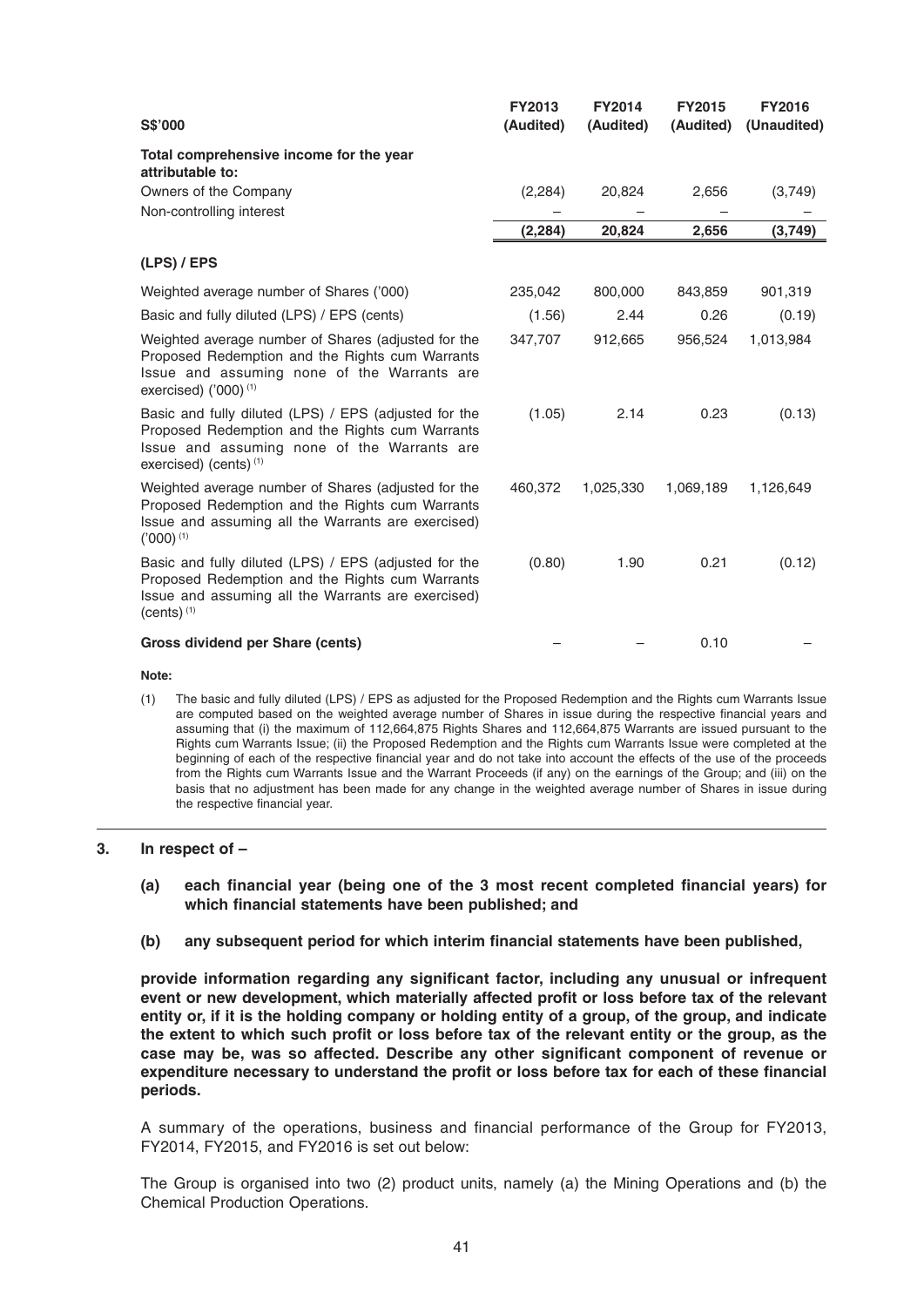# **FY2016 vs FY2015**

# Profit or loss

 The Group's total revenue reduced from S\$44.5 million in FY2015 to S\$34.3 million in FY2016. Although the Group managed to build up a customer base for its  $P_4$  business in China outside Sichuan Province and successfully brought down the production costs for the first nine (9) months of FY2016, the Group's sales were affected by disruptions due to production and transport restrictions which affected its customers and the industrial accident at the  $P<sub>4</sub>$  plant. The industrial accident also led to higher production costs for the recovery period post accident. As a result, the Group recorded a net loss after tax of S\$1.7 million in FY2016 as compared to a net profit of S\$2.2 million in FY2015.

#### Revenue, cost of goods sold and gross profit

 Revenue from Mining Operations reduced from S\$18.0 million in FY2015 to S\$10.8 million in FY2016 due to the reduction in sales quantity and average selling price of rocks.

 Revenue from the Chemical Production Operations reduced from S\$26.5 million in FY2015 to S\$23.6 million in FY2016, due to reduction in sales quantity and average selling price of  $P_{4}$ .

Gross profit for the Mining Operations reduced from S\$5.9 million in FY2015 to S\$2.2 million in FY2016. Reduction in gross margin was due to reduction in average selling price, partially mitigated by lower production costs for rocks due to lower mining levies in FY2016.

Gross profit for the Chemical Production Operations increased from S\$2.6 million in FY2015 to S\$3.0 million in FY2016. Improvement in gross margin for the Chemical Production Operations was due to lower average production costs in FY2016, partially offset by reduction in average selling price.

#### Other income

 Other income reduced from S\$6.4 million in FY2015 to S\$0.3 million in FY2016 due to the absence of fair value gains. In FY2015, the fair value gains of S\$4.9 million were due to the valuation of convertible loan note ("**CLN**"), a derivative asset in relation to a call-put option ("**Derivative Asset**") issued in connection to the acquisition of LY Resources Pte. Ltd. ("LYR") and the redeemable preference shares issued in 2014 (the "2014 RPS") upon the completion of the LYR acquisition.

### Selling and distribution costs

 Selling and distribution costs increased from S\$0.5 million in FY2015 to S\$0.6 million in FY2016 due to higher transportation costs.

### General and administrative costs

 General and administrative costs reduced from S\$7.7 million in FY2015 to S\$6.0 million in FY2016 mainly due to reduction in professional fees, fixed electricity costs incurred on the  $P_4$  plant, and lower salaries and bonus. In FY2015, fixed electricity costs were incurred on the  $P_4$  plant. There were no such electricity costs in FY2016.

#### Other expenses

 Other expenses of S\$2.4 million in FY2015 arose due to the termination of the pre-existing profit sharing arrangement with the co-operation partner. With the acquisition of LYR, the Group acquired the economic benefit of the profit sharing arrangement from the former co-operation partner. Accordingly, the Group recognised a one-off accounting charge in FY2015 in relation to the termination. There was no such expense in FY2016.

### Taxation

 In FY2016, the tax credit was recognised in relation to the depreciation and amortisation of property, plant and equipment as well as mining properties of the LYR group.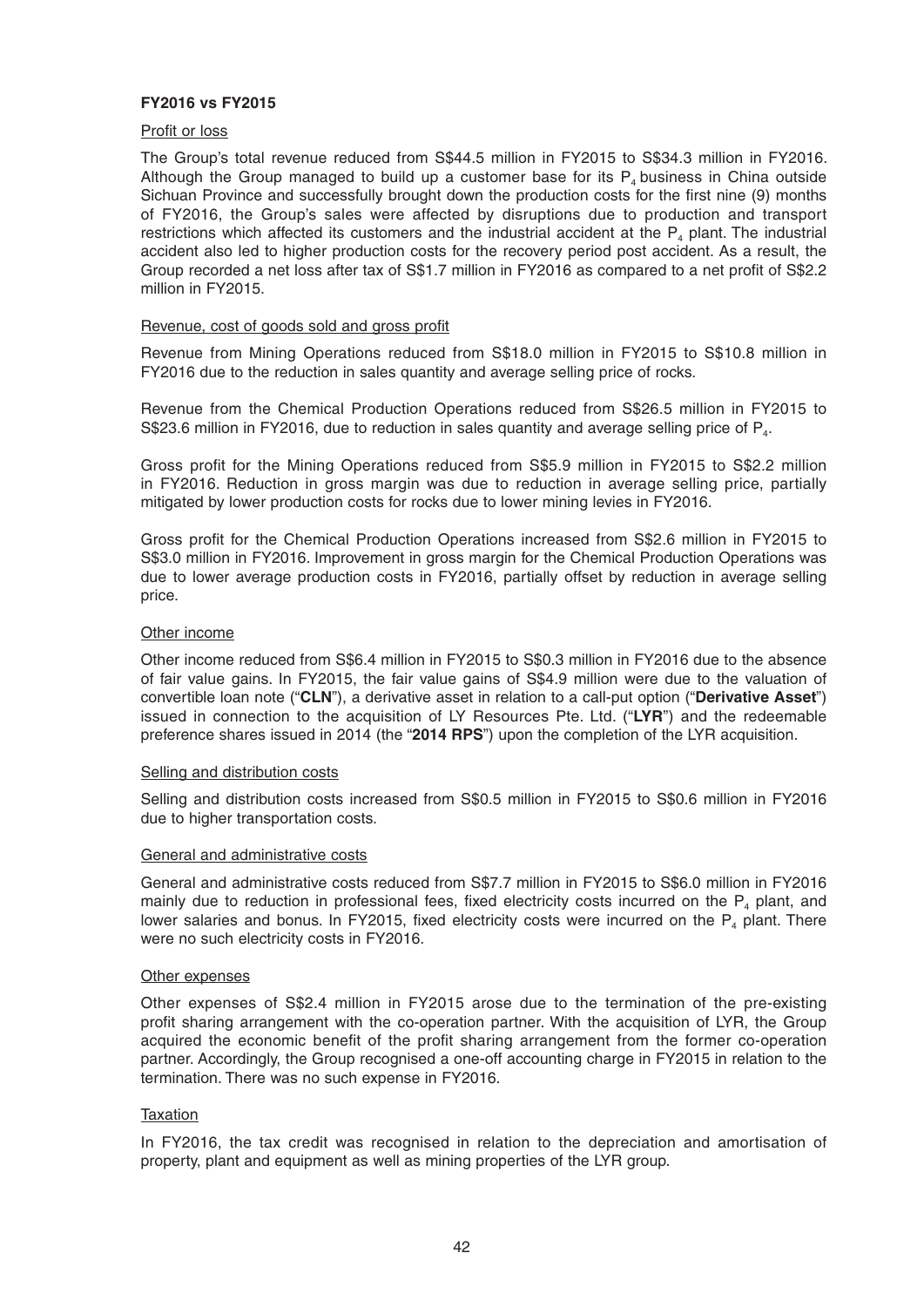# **FY2015 vs FY2014**

### Profit or loss

 In FY2015, the Group's total revenue almost doubled to S\$44.5 million from S\$23.8 million in FY2014, with revenue contribution from the Chemical Production Operations at 60% and revenue from the Mining Operations at 40%. The stabilisation of  $P_4$  production brought about higher revenue from the Chemical Production Operations while lower  $P_4$  production costs raised gross profit and profit margin for the Chemical Production Operations. The Group had other income of S\$6.4 million, compared to S\$21.8 million in FY2014. Hence, net profit was S\$2.2 million in FY2015, compared to S\$19.5 million in FY2014. Excluding the non-recurring other income and accounting charge, the Group's operations recorded a profit before tax of S\$0.6 million in FY2015 compared to a loss before tax of S\$0.7 million in FY2014.

# Revenue, cost of goods sold and gross profit

 Revenue from the Mining Operations increased from S\$12.7 million in FY2014 to S\$18.0 million in FY2015 due to increase in sales quantity of rocks. The increase was partially offset by reduction in average selling price of rocks.

 Revenue from the Chemical Production Operations increased from S\$11.1 million in FY2014 to S\$26.5 million in FY2015, driven by the increased sales quantity of  $P<sub>4</sub>$  which dominated the revenue from the Chemical Production Operations. The increase was partially offset by reduction in average selling price of  $P_{4}$ .

Gross profit for the Mining Operations increased from S\$3.9 million in FY2014 to S\$5.9 million in FY2015. Reduction in production costs arising from refund of mining levy in respect of mining levy paid in prior years and benefits reaped from the termination of a profit sharing arrangement following the LYR acquisition resulted in higher gross margin for the Mining Operations. The increase was partially offset by reduction in average selling price of rocks.

Gross profit for the Chemical Production Operations increased from S\$0.8 million in FY2014 to S\$2.6 million in FY2015. The stabilisation of  $P_4$  production brought about lower production costs for P<sub>4</sub> in FY2015 resulted in higher gross margin for the Chemical Production Operations. The increase was partially offset by reduction in average selling price of P<sub>4</sub>.

### Other income

 Other income reduced from S\$21.8 million in FY2014 to S\$6.4 million in FY2015 due to a reduction in interest income from the CLN and fair value gains. The CLN was converted into equity of LYR in July 2015 following the acquisition of the LYR group. In FY2014, the Group recognised net fair value gains of S\$20.2 million arising from valuation of the CLN, 2014 RPS and the Derivative Asset. In FY2015, the fair value gains of S\$4.9 million were due to the valuation of the CLN, the Derivative Asset and the 2014 RPS upon the completion of the LYR acquisition.

### Selling and distribution costs

 Selling and distribution costs reduced from S\$0.6 million in FY2014 to S\$0.5 million in FY2015 due to lower transportation and export costs.

### General and administrative costs

 General and administrative costs increased from S\$5.3 million in FY2014 to S\$7.7 million in FY2015 mainly due to the increase in salary related costs, professional fees including those incurred for the redemption of the 2014 RPS and issuance of the NWC Preference Shares, depreciation expense and foreign exchange loss. In FY2015, the Group incurred fixed electricity costs on the  $P_4$  plant. There were no such electricity costs in FY2014.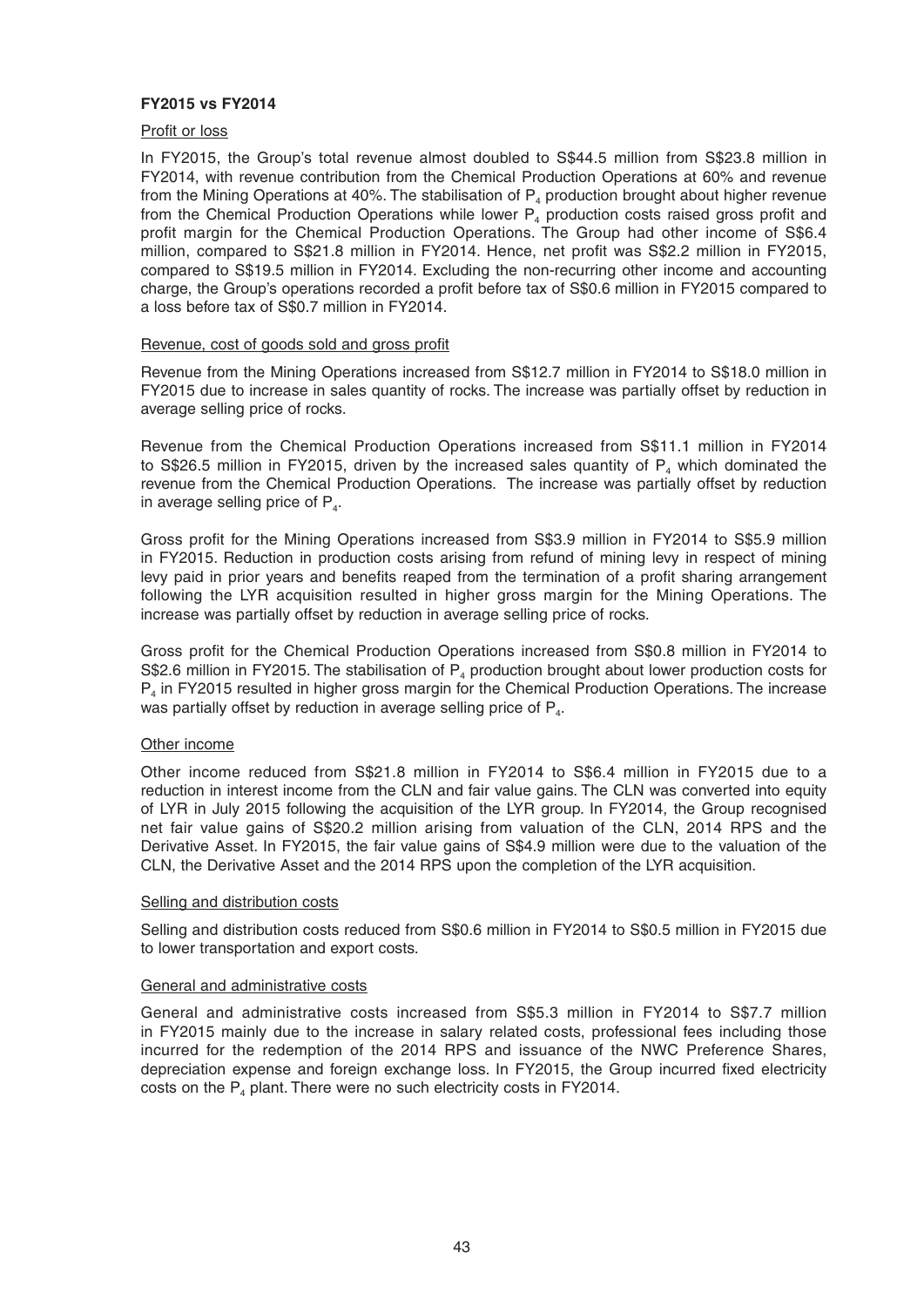### Other expenses

 Other expenses of S\$2.4 million in FY2015 arose due to the termination of the pre-existing profit sharing arrangement with the co-operation partner. With the acquisition of LYR, the Group acquired the economic benefit of the profit sharing arrangement from the former co-operation partner. Accordingly, the Group recognised a one-off accounting charge in FY2015 in relation to the termination.

# **Taxation**

The Group incurred a taxation charge of S\$0.8 million in FY2015 due to higher taxable profits.

# **FY2014 vs FY2013**

### Profit or loss

 In FY2014, the Group's total revenue increased almost three-fold to S\$23.8 million from S\$8.5 million in FY2013, with contributions from both the Mining Operations and the Chemical Production Operations. The Mining Operations revenue contributed to 53% of total revenue, while the Chemical Production Operations accounted for 47% of total revenue. Net profit after tax rose to S\$19.5 million in FY2014 compared to a net loss after tax of S\$3.7 million in FY2013, mainly boosted by other income which constitutes primarily the fair value gains on financial instruments issued in connection with the acquisition of LYR.

### Revenue, cost of sales and gross profit

 Revenue from the Mining Operations increased from S\$6.5 million in FY2013 to S\$12.7 million in FY2014, driven by increased sales quantity of rocks.

 Revenue from the Chemical Production Operations increased from S\$1.9 million in FY2013 to S\$11.1 million in FY2014, driven by the sale of  $P_{4}$ , which commenced commercial production in FY2014.

Gross profit for the Mining Operations increased from S\$2.0 million in FY2013 to S\$3.9 million in FY2014. The increase in profit sharing costs in FY2014 was partially offset by reduction in production costs due to a reduction in a mining levy, leading to a decrease in gross margin for the Mining Operations.

Gross profit for the Chemical Production Operations increased from S\$0.5 million in FY2013 to S\$0.8 million in FY2014 due to the expanded downstream business with the sale of  $P_4$  in FY2014. Technical issues encountered at the start of  $P<sub>4</sub>$  commercial production stage led to high production costs and lower gross margins for the Chemical Production Operations in FY2014.

### Other income

 Other income increased from S\$1.9 million in FY2013 to S\$21.8 million in FY2014 mainly due to increase in interest income on the CLN and fair value gains arising from valuation of the CLN and the Derivative Asset. The above increases were partially offset by fair value loss arising from valuation of the 2014 RPS and absence of a government grant of RMB8 million (approximately S\$1.6 million) recognised in FY2013.

### Selling and distribution costs

 Selling and distribution costs increased from S\$0.3 million in FY2013 to S\$0.6 million in FY2014 mainly due to increase in transportation and selling related costs.

### General and administrative expenses

 General and administrative expenses reduced from S\$6.2 million in FY2014 to S\$5.3 million in FY2014 mainly due to absence of fees related to the Company's initial public offering in FY2013, and partially offset by increase in operating expenses including corporate expenses which the Group incurred as a result of being a listed entity.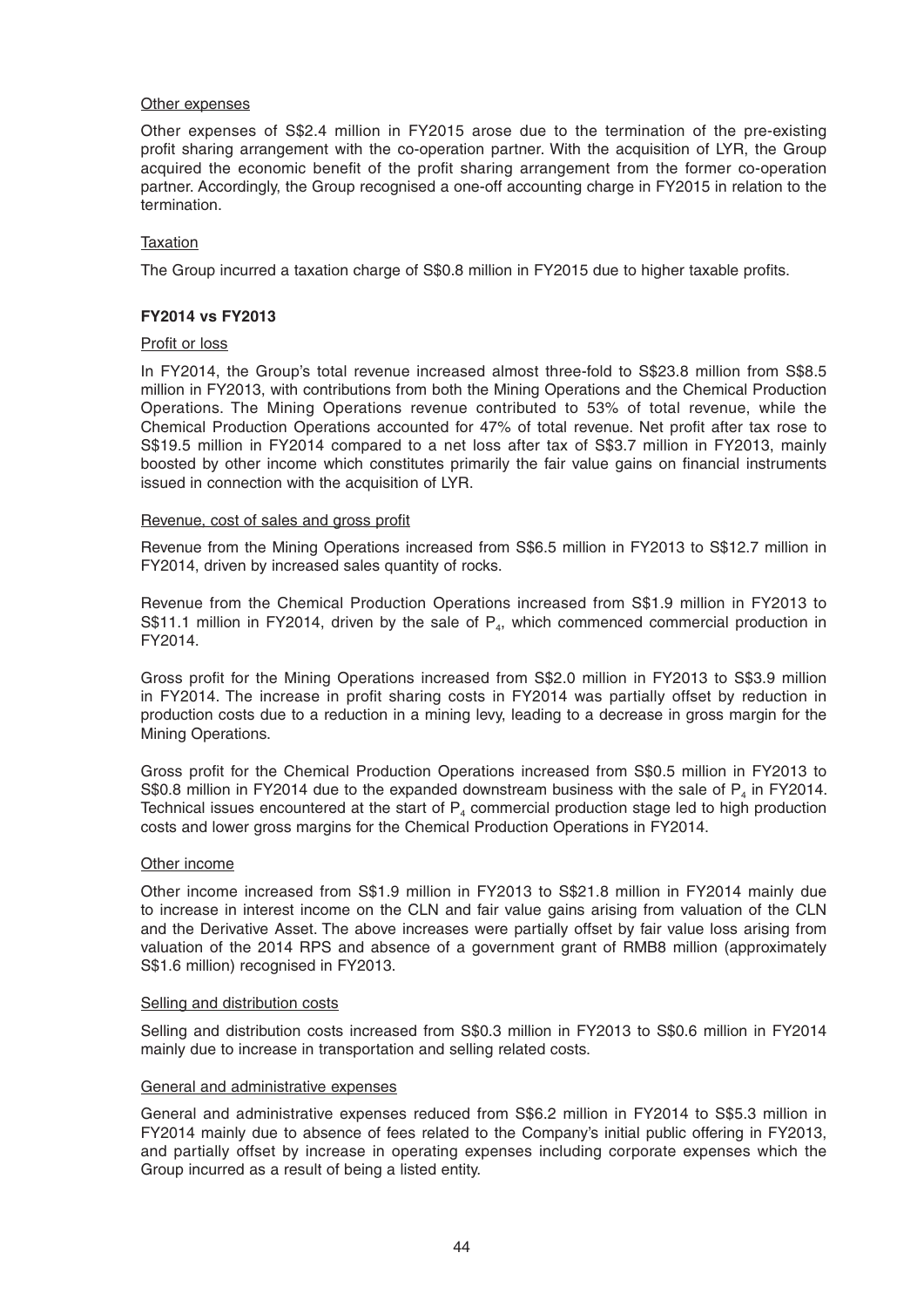#### Finance costs

 Finance costs increased from S\$0.1 million in FY2013 to S\$0.9 million in FY2014, mainly due to interest expense incurred on the 2014 RPS.

#### Other expenses

The Group wrote down the value of certain property, plant and equipment in FY2014.

Taxation

 The Group recognised a taxation credit in FY2014 due to the over -provision of prior year's tax. In FY2013, the Group recognised a tax charge of S\$1.4 million due to the reversal of deferred tax assets due to utilisation, over provision and expiry of prior year tax losses as well as provision of deferred tax liabilities arising from tax exposure in relation to certain income items.

#### **Financial Position**

- **4. Provide selected data from the balance sheet of the relevant entity or, if it is the holding company or holding entity of a group, the group as at the end of –**
	- (a) the most recent completed financial year for which audited financial statements have **been published; or**
	- (b) if interim financial statements have been published for any subsequent period, that **period.**
- **5. The data referred to in paragraph 4 of this Part shall include the line items in the audited or interim balance sheet of the relevant entity or the group, as the case may be, and shall in addition include the following items:**
	- (a) number of shares after any adjustment to reflect the sale of new securities;
	- **(b) net assets or liabilities per share; and**
	- (c) net assets or liabilities per share after any adjustment to reflect the sale of new **securities.**

 The consolidated balance sheets of the Group as at 31 December 2015 and as at 31 December 2016 are set out below:

|                               | As at 31 December |             |  |  |
|-------------------------------|-------------------|-------------|--|--|
|                               | 2015              | 2016        |  |  |
| S\$'000                       | (Audited)         | (Unaudited) |  |  |
| <b>Non-current assets</b>     |                   |             |  |  |
| Mine properties               | 72,329            | 65,133      |  |  |
| Land use rights               | 4,845             | 4,535       |  |  |
| Property, plant and equipment | 39,856            | 38,619      |  |  |
| Prepayments                   | 587               | 691         |  |  |
| Other receivables             | 297               | 285         |  |  |
| Intangible asset              | 57                |             |  |  |
| Goodwill                      | 8,271             | 12,249      |  |  |
| Deferred tax asset            |                   | 64          |  |  |
|                               | 126,242           | 121,576     |  |  |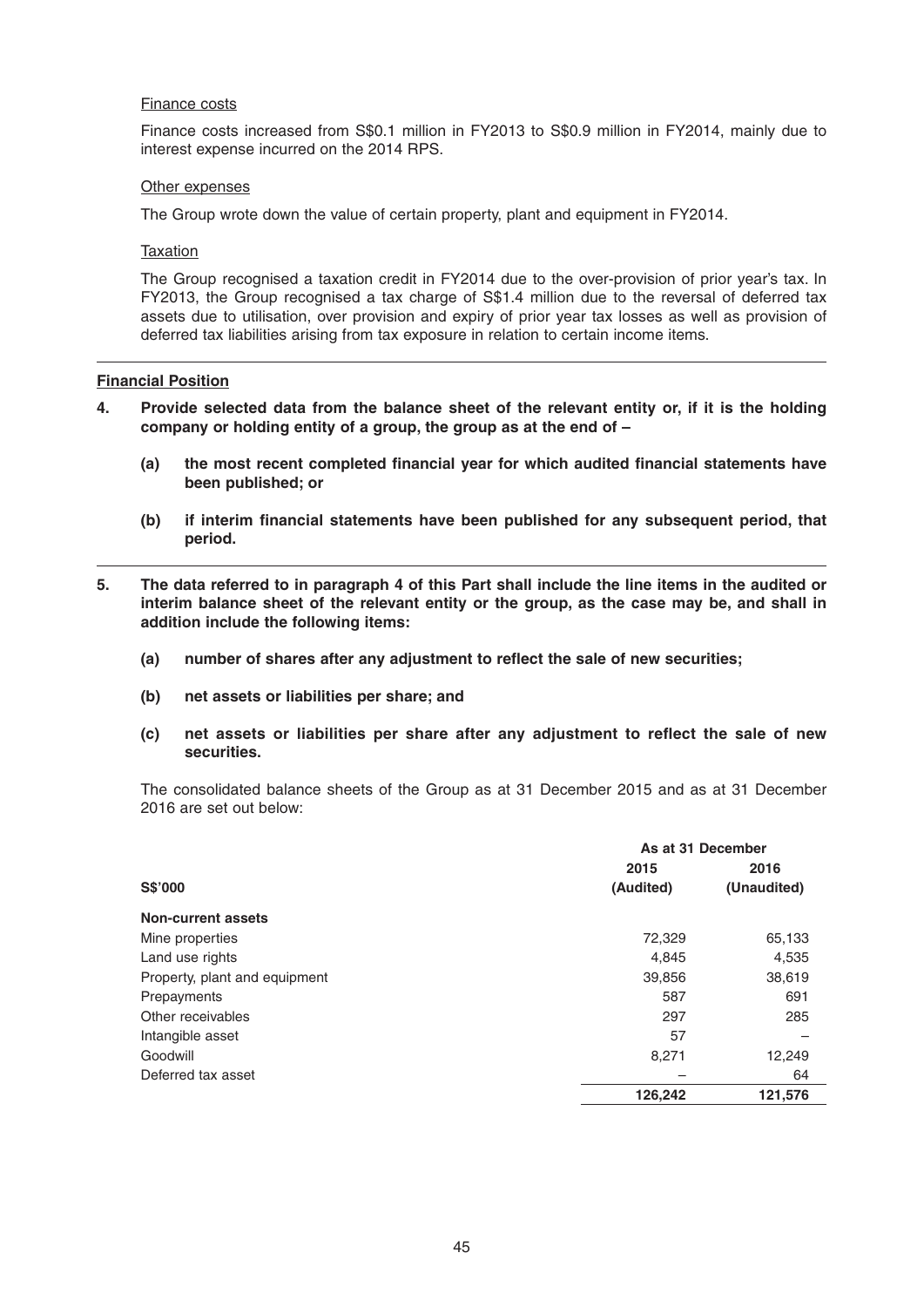|                                                                                                                                                                 | As at 31 December |               |  |
|-----------------------------------------------------------------------------------------------------------------------------------------------------------------|-------------------|---------------|--|
|                                                                                                                                                                 | 2015              | 2016          |  |
| S\$'000                                                                                                                                                         | (Audited)         | (Unaudited)   |  |
| <b>Current assets</b>                                                                                                                                           |                   |               |  |
| <b>Stocks</b>                                                                                                                                                   | 2,728             | 7,941         |  |
| Trade receivables                                                                                                                                               | 4,422             | 3,975         |  |
| Prepayments                                                                                                                                                     | 1,063             | 1,108         |  |
| Other receivables                                                                                                                                               | 481               | 601           |  |
| Cash and bank balances                                                                                                                                          | 4,301             | 2,588         |  |
|                                                                                                                                                                 | 12,995            | 16,213        |  |
| <b>Total assets</b>                                                                                                                                             | 139,237           | 137,789       |  |
| <b>Current liabilities</b>                                                                                                                                      |                   |               |  |
| Bank overdraft (secured)                                                                                                                                        | 16                | 392           |  |
| Trade payables                                                                                                                                                  | 4,377             | 6,022         |  |
| Other payables                                                                                                                                                  | 6,848             | 5,569         |  |
| Advances from customers                                                                                                                                         | 247               | 455           |  |
| Interest-bearing bank loans                                                                                                                                     |                   | 7,086         |  |
| Redeemable preference shares                                                                                                                                    | 8,050             |               |  |
| Loan due to a director                                                                                                                                          |                   | 1,000         |  |
| Deferred income                                                                                                                                                 |                   | 35            |  |
| Provision for taxation                                                                                                                                          | 1,062             | 556           |  |
|                                                                                                                                                                 | 20,600            | 21,115        |  |
| <b>Net current liabilities</b>                                                                                                                                  | (7,605)           | (4,902)       |  |
| <b>Non-current liabilities</b>                                                                                                                                  |                   |               |  |
| Redeemable preference shares                                                                                                                                    |                   | 5,725         |  |
| Deferred tax liabilities                                                                                                                                        | 19,506            | 17,506        |  |
| Deferred income                                                                                                                                                 | 2,407             | 2,202         |  |
| Provision for rehabilitation                                                                                                                                    | 177               | 170           |  |
|                                                                                                                                                                 | 22,090            | 25,603        |  |
| <b>Total liabilities</b>                                                                                                                                        | 42,690            | 46,718        |  |
| <b>Net assets</b>                                                                                                                                               | 96,547            | 91,071        |  |
| Equity attributable to owners of the Company                                                                                                                    |                   |               |  |
| Share capital                                                                                                                                                   | 68,151            | 68,151        |  |
| Reserves                                                                                                                                                        | 18,107            | 13,457        |  |
|                                                                                                                                                                 | 86,258            | 81,608        |  |
| Non-controlling interest                                                                                                                                        | 10,289            | 9,463         |  |
| <b>Total equity</b>                                                                                                                                             | 96,547            | 91,071        |  |
| Number of Shares                                                                                                                                                | 901,319,000       | 901,319,000   |  |
| NAV per Share (cents)                                                                                                                                           | 9.57              | 9.05          |  |
| Number of Shares (adjusted for the Proposed Redemption and the<br>Rights cum Warrants Issue and assuming none of the Warrants are<br>exercised) <sup>(1)</sup>  | 1,013,983,875     | 1,013,983,875 |  |
| NAV per Share (adjusted for the Proposed Redemption and the<br>Rights cum Warrants Issue and assuming none of the Warrants are<br>exercised) (cents) (1)        | 9.37              | 8.91          |  |
| Number of Shares (adjusted for the Proposed Redemption and<br>the Rights cum Warrants Issue and assuming all the Warrants are<br>exercised) <sup>(1)</sup>      | 1,126,648,750     | 1,126,648,750 |  |
| NAV per Share (adjusted for the Proposed Redemption and the<br>Rights cum Warrants Issue and assuming all the Warrants are<br>exercised) (cents) <sup>(1)</sup> | 9.23              | 8.82          |  |

46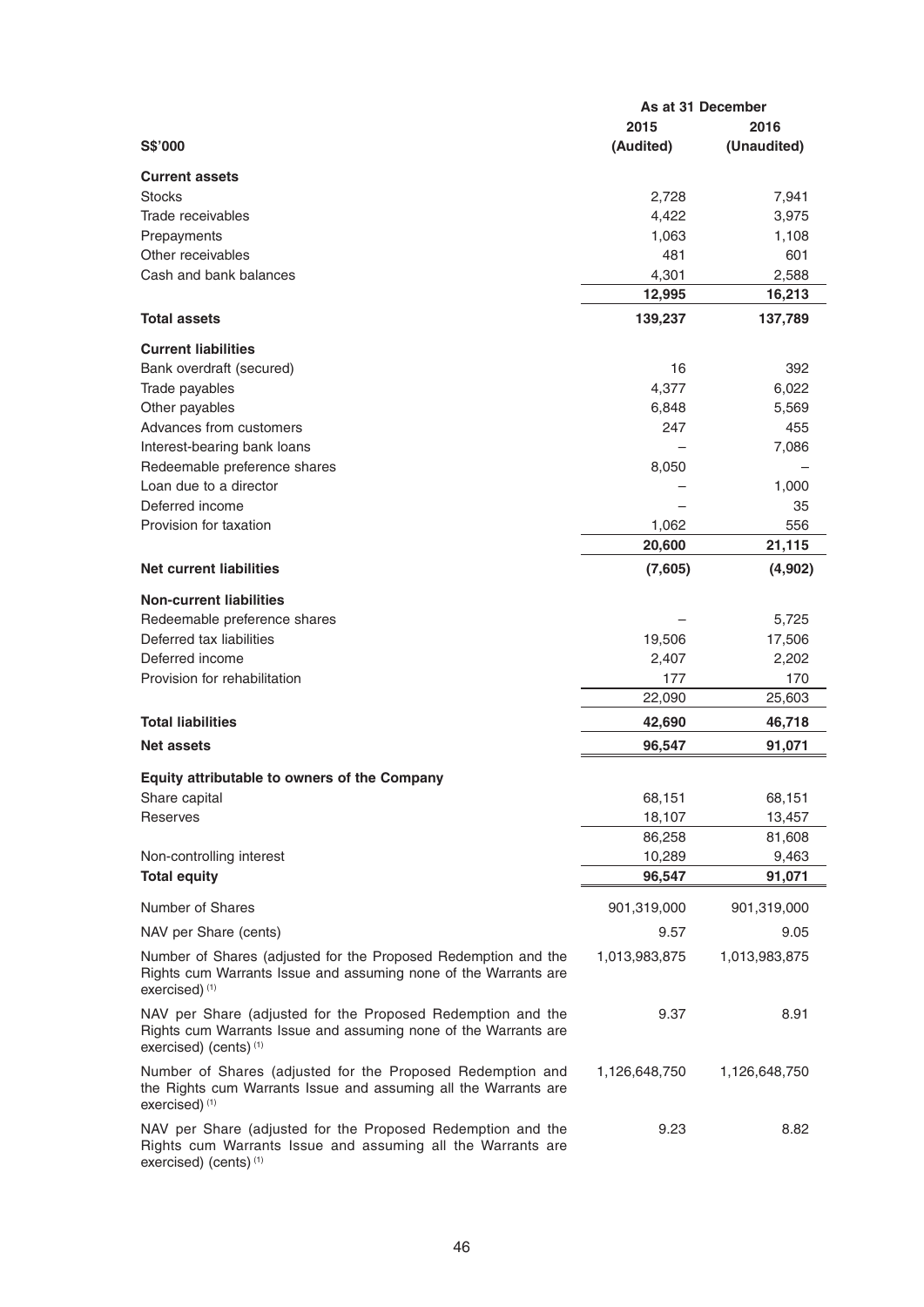#### **Note:**

 (1) The NAV per Share as adjusted for the Proposed Redemption and the Rights cum Warrants Issue are computed based on the number of Shares in issue as at 31 December 2015 and as at 31 December 2016 and assuming that (i) the maximum of 112,664,875 Rights Shares and 112,664,875 Warrants are issued pursuant to the Rights cum Warrants Issue and (ii) the Proposed Redemption and the Rights cum Warrants Issue were completed as at 31 December 2015 and 31 December 2016, respectively, and without taking into account the effects of the use of proceeds from the Rights cum Warrants Issue and the Warrant Proceeds (if any) on the earnings of the Group; and (iii) no adjustment has been made for any change in the number of Shares in issue as at 31 December 2015 and as at 31 December 2016.

### **Liquidity and Capital Resources**

- 6. Provide an evaluation of the material sources and amounts of cash flows from operating, investing and financing activities in respect of –
	- (a) the most recent completed financial year for which financial statements have been **published; and**
	- (b) if interim financial statements have been published for any subsequent period, that **period.**

A summary of the consolidated statements of cash flow of the Group for FY2015 and FY2016 are set out below:

| <b>S\$'000</b>                                                 | <b>FY2015</b><br>(Audited) | <b>FY2016</b><br>(Unaudited) |
|----------------------------------------------------------------|----------------------------|------------------------------|
| Net cash flows generated from / (used in) operating activities | 9,543                      | (2,632)                      |
| Net cash flows used in from investing activities               | (5,911)                    | (4, 156)                     |
| Net cash flows used in financing activities                    | (3,766)                    | 4,816                        |
| Net decrease in cash and cash equivalents                      | (134)                      | (1,972)                      |
| Cash and cash equivalents at beginning of the year             | 3,211                      | 3,098                        |
| Effects of exchange rate changes on cash and cash equivalents  | 21                         | (114)                        |
| Cash and cash equivalents at end of the year                   | 3,098                      | 1,012                        |

A review of the cash flow position of the Group for FY2015 and FY2016 is set out below.

# **FY2015**

The Group generated net cash inflows from operating activities of S\$9.5 million in FY2015. This was mainly due to operating profit before working capital changes of S\$4.1 million, inflows from working capital changes of S\$4.9 million and interest received of S\$1.9 million, offset by interest paid of S\$1.0 million and tax paid of S\$0.4 million.

 The Group had net cash used in investing activities of S\$5.9 million in FY2015, mainly due to payments for property, plant and equipment of S\$6.0 million and payment for land use rights of S\$0.1 million, offset by proceeds from disposal of property, plant and equipment of S\$0.1 million and net cash inflow from acquisition of subsidiaries of S\$0.1 million.

The Group had net cash used in financing activities of S\$3.8 million in FY2015, mainly due to repayment of bank loan of S\$6.1 million, offset by proceeds from bank loan of S\$2.3 million.

### **FY2016**

The Group had net cash used in operating activities of S\$2. 6 million in FY2016. This was mainly due to outflows from working capital changes of S\$3.6 million, interest paid of S\$1.4 million and tax paid of S\$0.7 million, offset by cash inflow generated from operating profit before working capital changes of S\$3.0 million.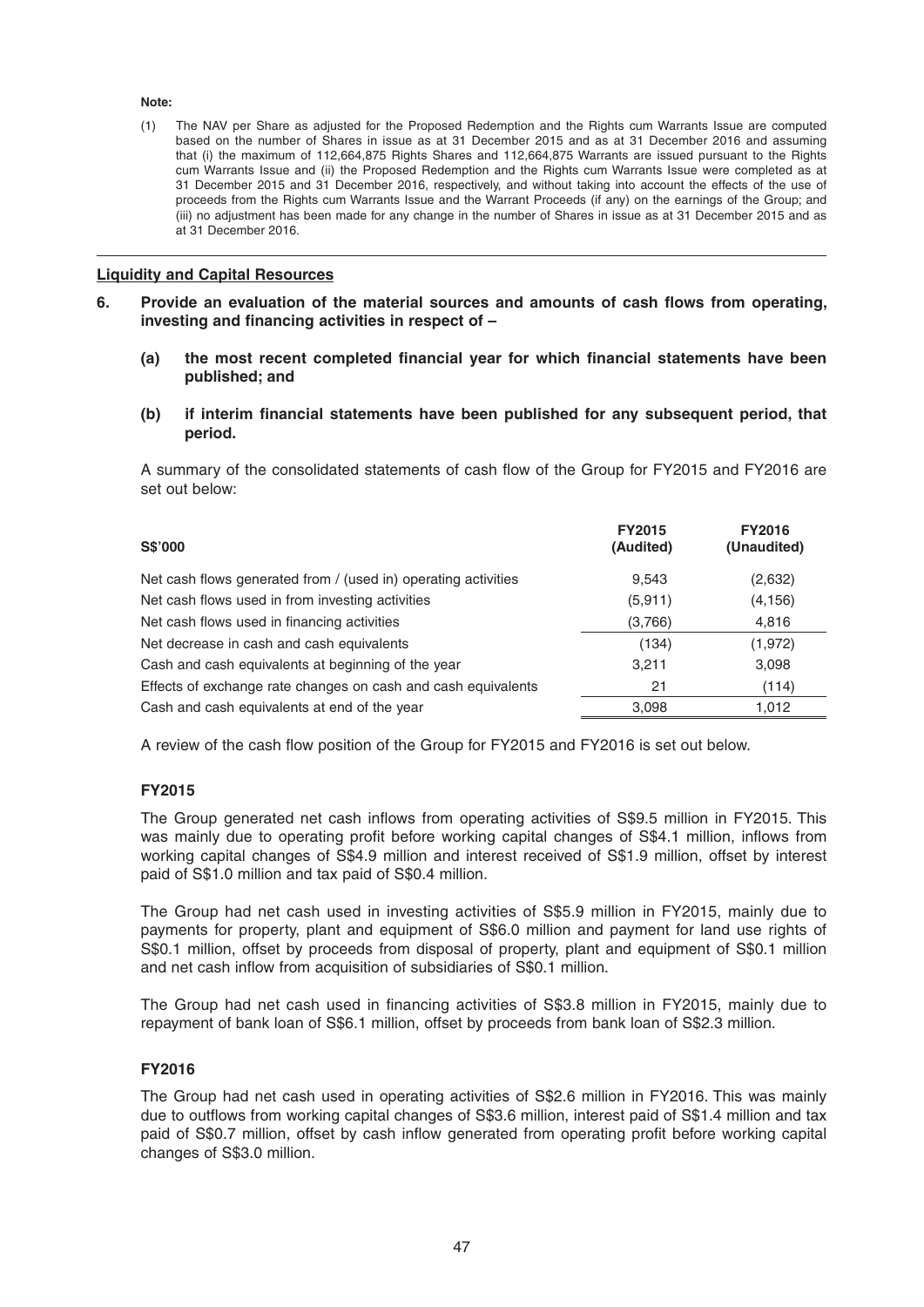The Group had net cash used in investing activities of S\$4.2 million in FY2016, mainly due to payments made for property, plant and equipment.

The Group generated net cash inflows from financing activities of S\$4.8 million in FY2016, mainly due to proceeds from bank loans of S\$7.1 million and issuance of the NWC Preference Shares of S\$4.0 million, and the Dr. Ong Loan. The proceeds were partially offset by redemption of the 2014 RPS of S\$6.3 million and payment of dividends of S\$0.9 million.

**7. Provide a statement by the directors or equivalent persons of the relevant entity as to whether, in their reasonable opinion, the working capital available to the relevant entity or, if it is the holding company or holding entity of a group, to the group, as at the date of**  lodgement of the offer information statement, is sufficient for present requirements and, if insufficient, how the additional working capital considered by the directors or equivalent **persons to be necessary is proposed to be provided.**

 As at the date of lodgement of this Offer Information Statement, the Directors are of the opinion that:

- (i) after taking into consideration the present banking facilities and operating cash flows of the Group, the working capital available to the Group is sufficient to meet its present requirements; and
- (ii) after taking into consideration the present banking facilities and operating cash flows of the Group as well as the net proceeds from the Rights cum Warrants Issue, the working capital available to the Group is sufficient to meet its present requirements.
- **8. If the relevant entity or any other entity in the group is in breach of any of the terms and conditions or covenants associated with any credit arrangement or bank loan which could**  materially affect the relevant entity's financial position and results or business operations, **or the investments by holders of securities in the relevant entity, provide –**
	- **(a) a statement of that fact;**
	- **(b) details of the credit arrangement or bank loan; and**
	- **(a) any action taken or to be taken by the relevant entity or other entity in the group, as the case may be, to rectify the situation (including the status of any restructuring negotiations or agreement, if applicable).**

 As at the Latest Practicable Date, the Directors are not aware of any breach by any entity in the Group of any of the terms and conditions or covenants associated with any credit arrangement or bank loan which could materially affect the Company's financial position and results or business operations, or the investments by holders of securities in the Company.

# **Trend Information and Profit Forecast or Profit Estimate**

**9.** Discuss, for at least the current financial year, the business and financial prospects of the **relevant entity or, if it is the holding company or holding entity of a group, the group, as well as any known trends, uncertainties, demands, commitments or events that are reasonably**  likely to have a material effect on net sales or revenues, profitability, liquidity or capital resources, or that would cause financial information disclosed in the offer information statement to be not necessarily indicative of the future operating results or financial **condition. If there are no such trends, uncertainties, demands, commitments or events, provide an appropriate statement to that effect.**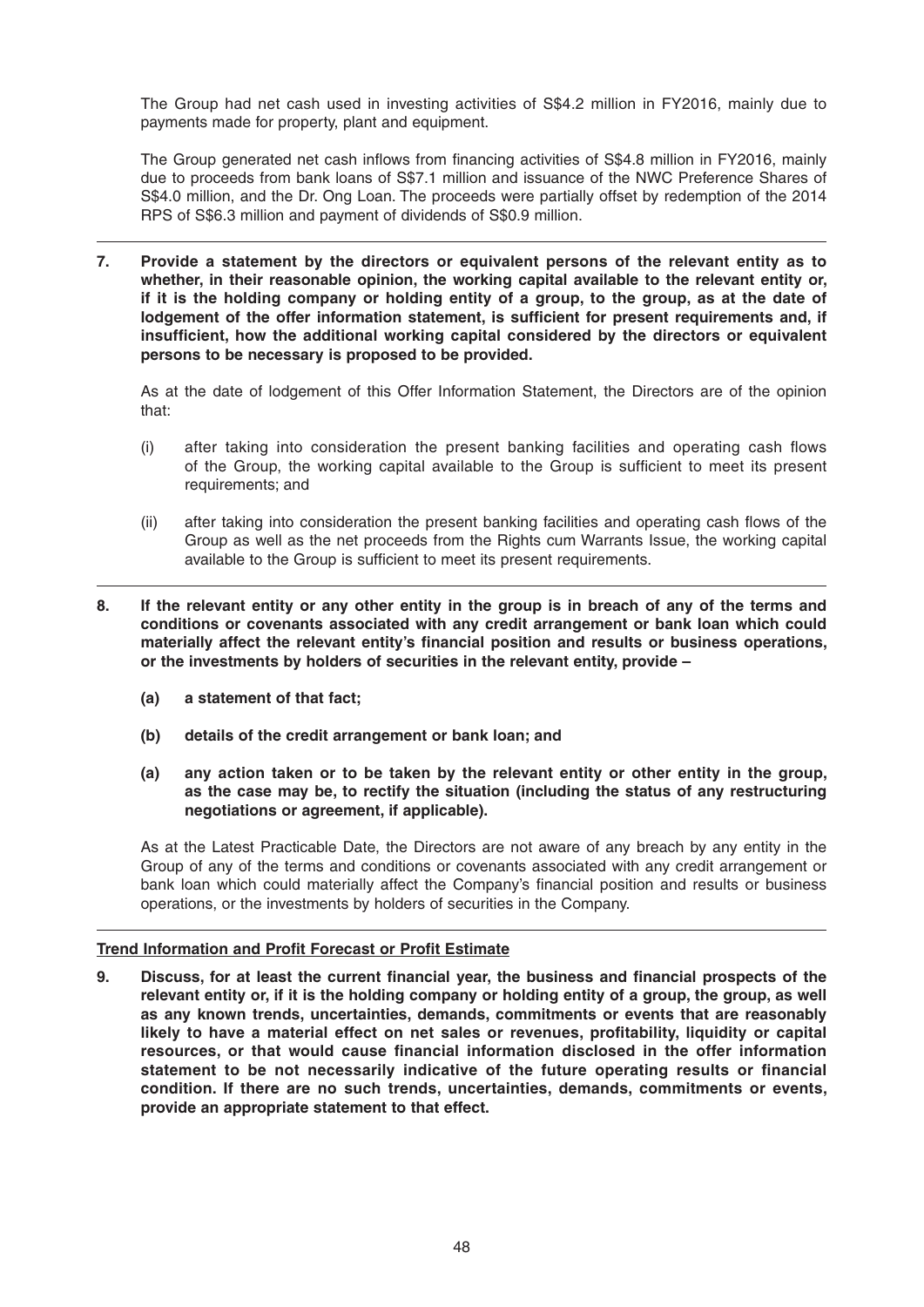The discussion on the business and financial prospects of the Group as set out herein may contain forward-looking statements, and are subject to certain risks. Please refer to the Section entitled "Cautionary Note on Forward-Looking Statements" of this Offer Information Statement for further information.

# **Going-concern Issues**

The Group had incurred an unaudited net loss after tax of approximately S\$1.7 million in FY2016 as compared to a net profit after tax of approximately S\$2.2 million in FY2015. In addition, the Group's unaudited current liabilities as at 31 December 2016 had exceeded its unaudited current assets as at 31 December 2016 by approximately S\$4.9 million as compared to approximately S\$7.6 million as at 31 December 2015. The Group had also incurred net cash flows used in operating activities of approximately S\$2.6 million in FY2016, as compared to net cash flows generated from operating activities of approximately S\$9.5 million in FY2015.

The above factors indicate the existence of a material uncertainty which may cast significant doubt about the Group's ability to continue as a going concern. As at the Latest Practicable Date, the audit of the financial statements of the Group for FY2016 is ongoing and accordingly, the possibility of an emphasis of matter or a qualification by the Group's auditors on the Group's financial statements for FY2016 has not been ruled out.

 Rule 1303 of the Catalist Rules provides that the SGX-ST may at any time suspend trading of the listed securities of an issuer if an issuer is unable to continue as a going concern or is unable to demonstrate to the SGX-ST and its shareholders that it is able to do so.

 In the opinion of the Directors, the Group will be able to continue as a going concern due to the following:

- $(i)$  based on the current cash flow projections, the Group expects to generate net cash inflows from its operating activities in FY2017;
- (ii) discussions will be carried out by the Group with financial institutions to rollover its existing loans as and when they fall due and to also extend new facilities to the Group. The Group had recently renewed facilities of RMB10 million (equivalent to approximately S\$2.1 million) in January 2017. As at the Latest Practicable Date, the Group has aggregate facilities of RMB24 million (equivalent to approximately S\$5.0 million) which are due in May 2017 and June 2017. As the Group has in the past not defaulted on any of the loans extended to it, and barring unforeseen circumstances, the Directors expect that the Group will be able to obtain the requisite financing for the Group's operations;
- (iii) the proceeds from the Rights cum Warrants Issue and the Warrant Proceeds as and when the Warrants are exercised; and
- (iv) the interest savings arising from the Proposed Redemption of the NWC Preference Shares.

 In the event that the Group is unable to continue in operational existence for the foreseeable future, the Group may be unable to discharge its liabilities in the normal course of business and adjustments may have to be made to reflect the situation that assets may need to be realised other than in the normal course of business and at amounts which could differ significantly from the amounts at which they are currently recorded in the Group's balance sheet. In addition, the Group may have to reclassify non-current assets and liabilities as current assets and liabilities.

### **Business Outlook**

### **Mining Operations**

 As at the Latest Practicable Date, the Group has applied for and is waiting for approval for the renewal of its mining licence for Mine 1. The Sichuan Land Department had informed the Group that the area covered by the licence could be inside the area earmarked for a proposed panda reserve and that further deliberations are needed to be made by the Sichuan Provincial Government before a final decision can be taken. The carrying value of the related infrastructure for Mine 1 as at 31 December 2016 amounted to RMB17.2 million (approximately S\$3.6 million).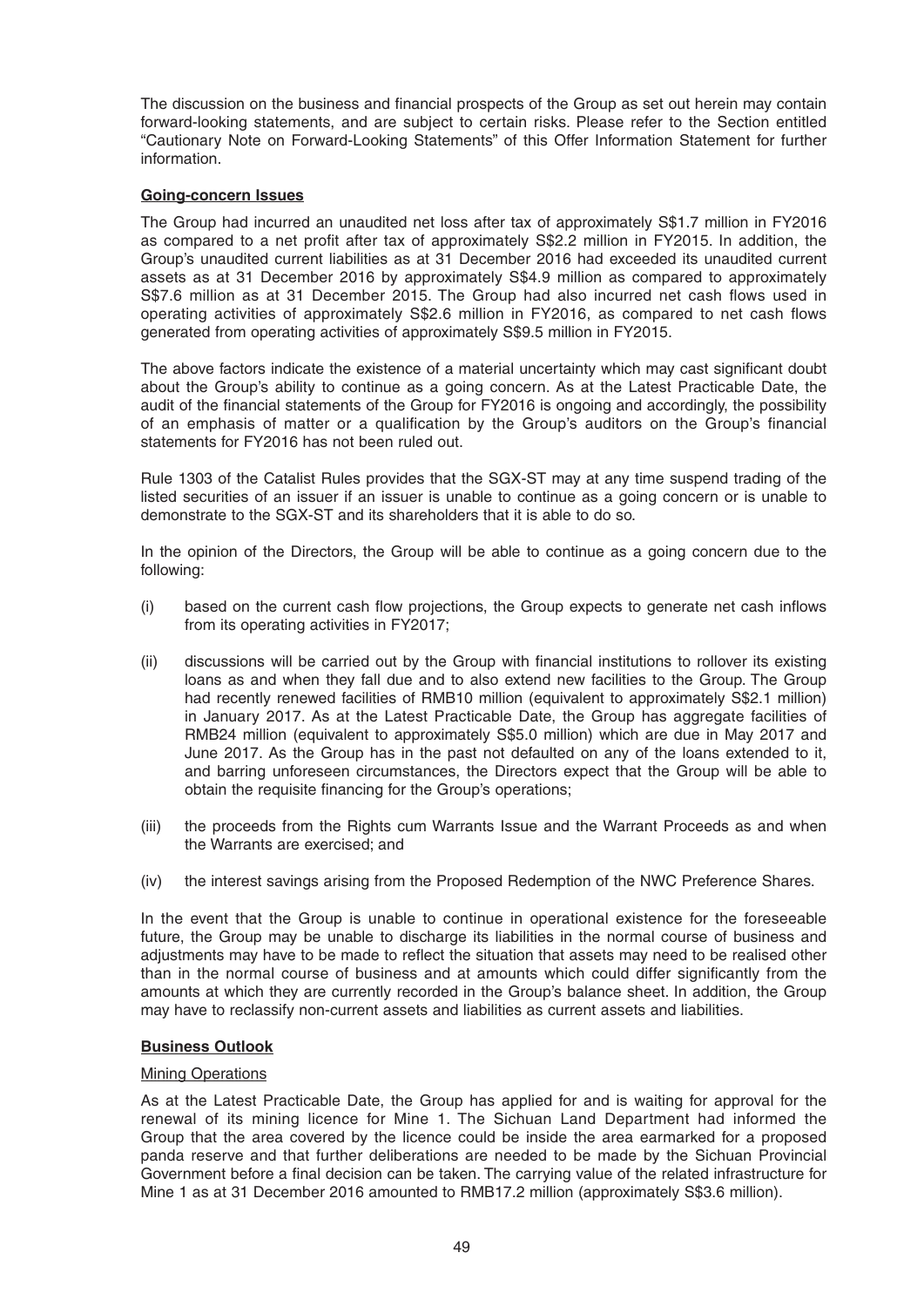In the event that said renewal is unsuccessful, the carrying value of the related infrastructure for Mine 1 may need to be written down to its recoverable amount. As at the Latest Practicable Date, as the Sichuan Provincial Government has yet to make a decision on the application, the Group has not written down the value of the mining right and related infrastructure nor recognised any compensation receivable in its financial statements as it is not practicable to make an estimate of the amount recoverable from compensation receiveable.

 Any impact on the Group's consolidated income statement from the loss of output from Mine 1 may be mitigated by purchase of phosphate rocks from third parties for the Group's  $P_4$  production. Furthermore, the Group will be able to redeploy its equipment currently working on Mine 1 to Mine 2 to increase Mine 2's output in FY2017.

 As at 31 December 2016, the Group estimates that it had 81,700 tonnes of phosphate rocks available for sale, as compared to 8,900 tonnes of phosphate rocks as at 31 December 2015.

### Chemical Production Operations

During FY2016, the Group has successfully managed to build up a customer base for its  $P_{4}$ business in China outside of Sichuan Province. However, this did not positively contribute to profi tability in FY2016 because the Group's sales were affected by disruptions caused by the G20 Summit in Hangzhou in the third quarter of 2016 and the industrial accident at the Group's P, plant in the fourth quarter of FY2016. Barring unforeseen circumstances, the Group expects to resume full operating capacity in the second quarter of 2017.

As at 31 December 2016, the Group estimates that it had 1,200 tonnes of  $P<sub>4</sub>$  available for sale, as compared to no  $P_4$  inventory as at 31 December 2015.

# **RISK FACTORS**

 **Prospective subscribers should carefully consider and evaluate each of the following considerations and all other information contained in this Offer Information Statement before deciding whether to invest in the Rights Shares, the Warrants and the New Shares. The Group could be affected by a number of risks that may relate to the industry and countries in which the Group operates as well as those that may generally arise from,** *inter alia***, economic, business, market and political factors, including the risks set out herein. The risks described below are not intended to be exhaustive.** 

 **There may be additional risks not presently known to the Group, or that the Group may currently deem immaterial, which could affect its operations. If any of the following considerations and uncertainties develops into actual events, the business operations,**  results of operations, financial condition, net sales, revenues, cash flow, profitability, **liquidity, capital resources and/or prospects of the Group (collectively, the "Business") could be materially and adversely affected. In that event, the trading price of the Shares and/ or the Rights Shares with Warrants could decline, and investors may lose all or part of their investment in the Shares and/or the Rights Shares, the Warrants and the New Shares.** 

# **(I) Risks Relating to the Group's Business**

# (a) *Existence of a material uncertainty which may cast significant doubt about the Group's ability to continue as a going concern*

 The Group had incurred an unaudited net loss after tax of approximately S\$1.7 million in FY2016 as compared to a net profit after tax of approximately S\$2.2 million in FY2015. In addition, the Group's unaudited current liabilities as at 31 December 2016 had exceeded its unaudited current assets as at 31 December 2016 by approximately S\$4.9 million as compared to approximately S\$7.6 million as at 31 December 2015. The Group had also incurred net cash flows used in operating activities of approximately S\$2.6 million in FY2016, as compared to net cash flows generated from operating activities of approximately S\$9.5 million in FY2015.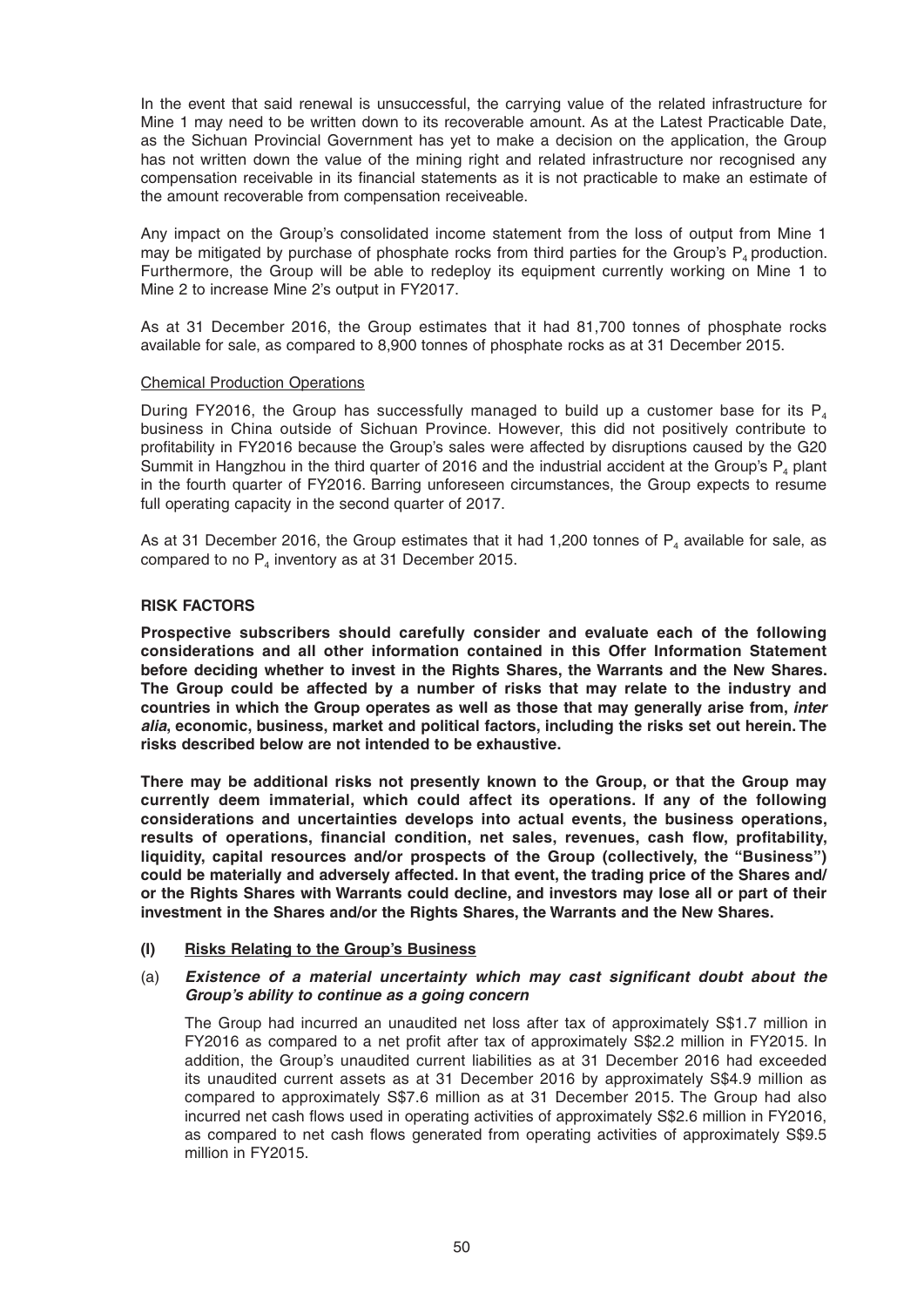The above factors indicate the existence of a material uncertainty which may cast significant doubt about the Group's ability to continue as a going concern. As at the Latest Practicable Date, the audit of the financial statements of the Group for FY2016 is ongoing and accordingly, the possibility of an emphasis of matter or a qualification by the Group's auditors on the Group's financial statements for FY2016 has not been ruled out.

 Rule 1303 of the Catalist Rules provides that the SGX-ST may at any time suspend trading of the listed securities of an issuer if an issuer is unable to continue as a going concern or is unable to demonstrate to the SGX-ST and its shareholders that it is able to do so.

 If the Group is unable to continue as a going concern, the Business and any investment in the Shares, the Rights Shares, the Warrants and/or the New Shares may be materially and adversely affected.

# (b) **The Group experienced net cash flows used in operating activities and negative** *working capital*

The Group had incurred net cash flows used in operating activities of approximately S\$2.6 million based on the unaudited financial statements of the Group for FY2016. The Group had also recorded a negative working capital position (unaudited) of approximately S\$4.9 million as at 31 December 2016.

 For more details, please refer to Part V (Operating and Financial Review and Prospects) of this Offer Information Statement.

 If the Group is unable to obtain sources of funds on a timely basis, on conditions acceptable to the Group, to address its net cash flows used in operating activities and/or working capital shortfall, the Business and any investment in the Shares, the Rights Shares, the Warrants and the New Shares may be materially and adversely affected.

 As the Group continues to expand and grow its business and operations, there can be no assurance that the Group will not experience net cash flows used in operating activities and/ or negative working capital positions in the future.

# (c) *The Group is subject to natural disasters in the areas where its operations are situated*

Natural disasters such as earthquakes, floods, landslides and mudslides could severely hamper the Group's operations, which are located in west-central Sichuan Province in the PRC. The Group's operations are located at an active earthquake belt, where shocks have frequently occurred. Many earthquakes affecting the region have been recorded, and it is expected that earthquakes will recur in future. The locations of the Group's operations may also experience heavy rainfall from time to time, which results in flooding, loss of lives and damage to property and transport infrastructure.

 For example, the Group's operations were substantially affected by the earthquake that occurred in Wenchuan County, Sichuan Province, PRC on 12 May 2008, which measured 8.0 on the Richter magnitude scale. In the aftermath of said earthquake, the Group also experienced subsequent landslides (including a major landslide in 2010) which blocked the access roads to the Group's Mines.

 The Group is unable to assess the extent to which its operations may be adversely affected by the natural disasters including earthquakes and heavy rainfall.

 The Group's vulnerability to natural disasters is exacerbated by the fact that the Group's Mines are situated in close proximity and generally rely on the same transportation infrastructure. Given their physical proximity, the occurrence of a natural disaster could substantially affect the Group's Mines and accordingly the Group's Business.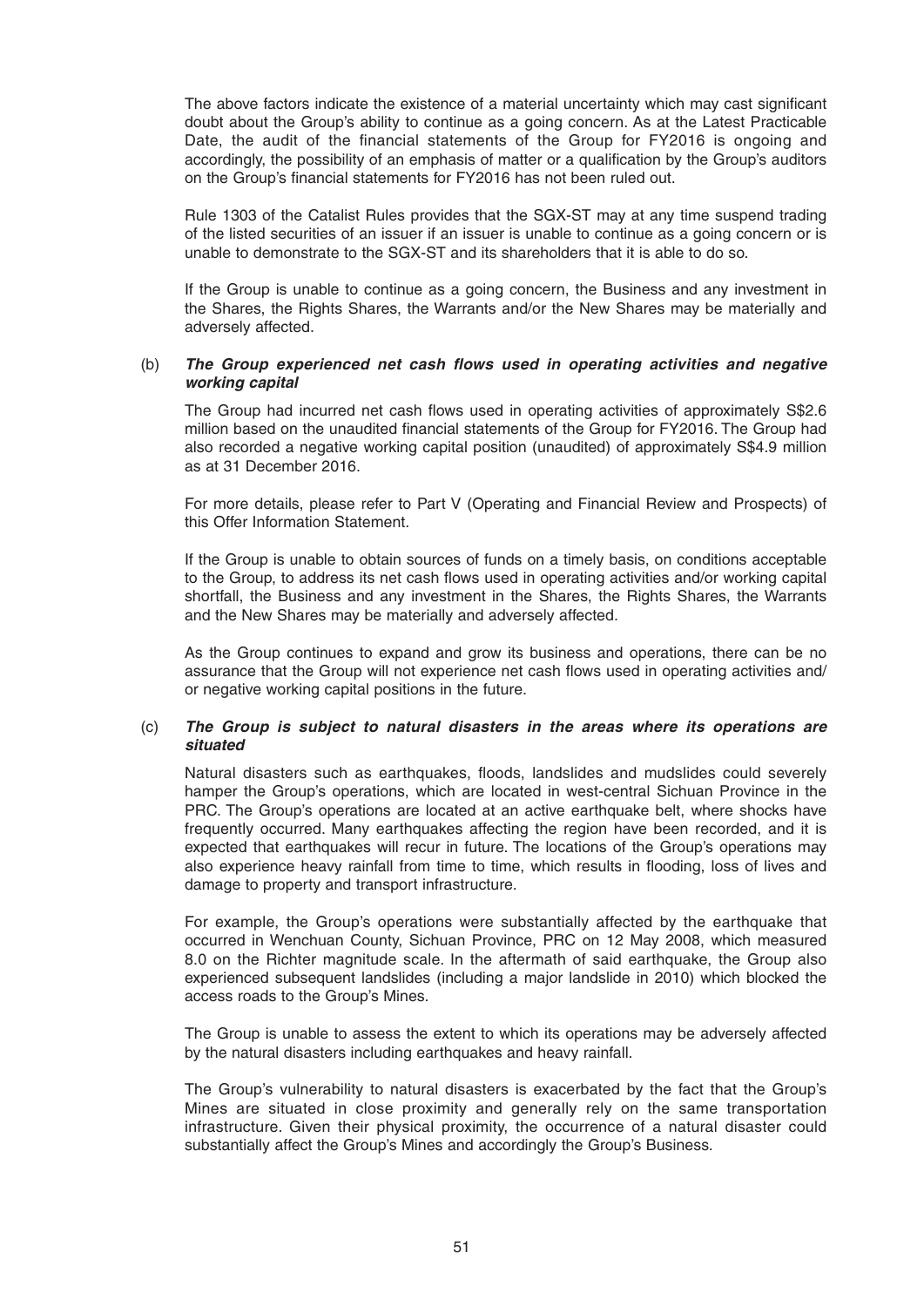In the event of such natural disasters, including earthquakes and heavy rainfall, the Group's operations may be substantially affected or suspended altogether and injuries or casualties may occur. In addition, operating costs may increase as a result of equipment and facility damage, power outages, personnel evacuation and other similar events. Delivery of phosphate rocks to the Group's  $P_4$  plant and customers may also be disrupted. In addition, such disruptions may cause the Group to purchase phosphate rocks from other suppliers which may be more costly and/or of inferior quality, thereby resulting in higher operating costs for the Group's operations. The Group may also continue to incur fixed operating expenses while the Group's operations have slowed down or ceased altogether. As such, any disruptions, delays or suspensions of the Group's operations as a result of natural disasters or other events beyond the Group's control will have a material adverse effect on the Group's Business. Furthermore, the occurrence of a natural disaster within the proximity of the Group's Mines and/or the fact that the Group is vulnerable to natural disasters may affect the Group's ability to obtain external financing on a timely basis, on terms acceptable to the Group, or at all. In the event that any of the above-mentioned events occur, the Group's Business may be materially and adversely affected.

# (d) *The Group's operations are subject to seasonal and other disruptions*

The Group's operations are subject to various seasonal events and operating conditions, such as inclement weather, as well as circumstances beyond the Group's control which may result in temporary stoppages of the Group's operations.

 As part of the Group's safety policy, the Group's mining activities are halted annually during (i) the winter season, which typically lasts from mid-December to mid-March and (ii) the rainy season, which typically lasts from early July to end-August. Barring unforeseen circumstances, the Group undertakes mining activities for about seven (7) months per year on a daily basis, subject to, *inter alia,* holidays, weather conditions and equipment maintenance.

 During the low-water periods, which typically last from mid-November to mid-April, the Group's electricity costs increase and the Group may not produce  $P_{4}$ , which requires high levels of electricity, unless justified by sufficiently high market prices of  $P<sub>4</sub>$ . In the event that such costs cannot be effectively passed on to the Group's customers, the Group's Business may be adversely affected.

Although the Group maintains buffer stocks of phosphate rocks and  $P<sub>4</sub>$ , in the event that the Group experiences a surge in demand for phosphate rocks or phosphate-based chemical products during the non-mining and non-production periods, the Group may not be able to cope with the increase in demand, which may materially and adversely affect the Group's Business.

 In the event that the winter season, rainy season or low-water periods are prolonged, the Business may be materially and adversely affected.

 Furthermore, due to this seasonality, the Group's financial performance in one (1) financial quarter may not be indicative of its financial performance for the subsequent or corresponding financial quarter(s) in the previous financial year.

 From time to time, there are circumstances which are beyond the Group's control which may result in temporary stoppages of the Group's operations as well as those of its customers.

 While the Group has safety policies and measures in place, the Group may experience accidents from time to time which will affect its operations. For example, in October 2016, there was an accident at the Group's  $P_4$  plant located at Xiangliu Village, Gongxing Town, Mianzhu City, Sichuan Province, the PRC, resulting in an explosion within the plant. This resulted in a temporary stoppage of production operations of  $P_4$  at the plant for about a month.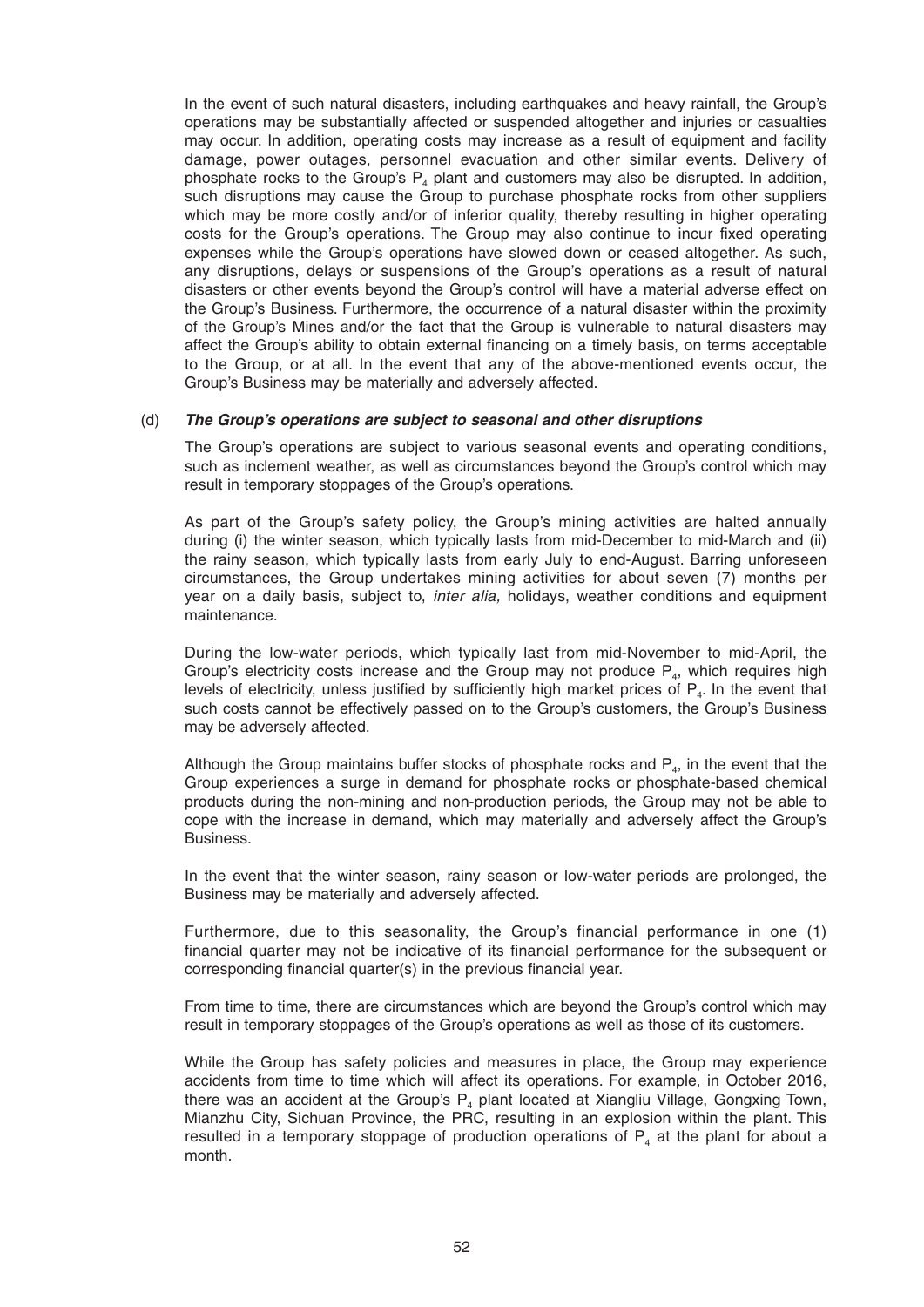# (e) *The Group is dependent on its ability to obtain, maintain and renew licences, permits and approvals from the relevant PRC government authorities in relation to the Group's operations*

Under the 中华人民共和国矿产资源法 (Mineral Resources Law of the PRC), all mineral resources in the PRC are owned by the PRC government. The Group requires certain licences, permits and approvals from the relevant PRC authorities and regional governments to carry out its operations in the PRC. These licences, permits and approvals are also limited to specified areas and time periods and govern the Group's mining, exploration and chemical production activities, including the Group's ability to deal with the phosphate rocks extracted from its mining and exploration sites. The Group's ability to carry on its operations is therefore subject to the Group's adherence to and/or interpretation of any conditions imposed under such licences, permits or approvals, and/or the Group's ability to obtain, convert and/or renew, as the case may be, such licences, permits and approvals from the relevant PRC government authorities in a timely manner.

 The application process for such licences, permits and approvals may be complex, due to the various levels of PRC government that may need to be involved. There can be no assurance that the Group will be able to obtain, convert and/or renew its licences, permits or approvals in a timely manner, if at all, or that such licences, permits and approvals will not be subsequently revoked by the relevant PRC authorities. The Group may also be required to obtain additional licences, permits and approvals pursuant to new PRC laws and regulations that may be promulgated in the future. Failure to obtain, convert and/or renew such licences, permits and approvals may cause the Group to delay or halt its production or expansion plans, thereby adversely affecting the Business.

In particular, in the event that the Group identifies prospective mine resources for acquisition in the future, there can be no assurance that mining rights can be successfully obtained. There can also be no assurance that the interpretation of conditions imposed under such licences, permits or approvals will remain unchanged, and any such changes may adversely impact the Group's Business.

 In addition, changes in legislation and regulations or changes in the interpretation or implementation of the relevant legislation and regulations could also result in consequences which would materially and adversely affect the Group's Business.

 In respect of Mine 1, the Group has applied to the Sichuan Land Department to increase the approved production scale for Mine 1 from 50,000 tonnes a year to potentially 400,000 tonnes per year via a conversion of the Mine 1 exploration right into a mining right ("**Conversion Application**") and to renew the Mine 1 Mining Right which expired on 25 December 2016 ("**Renewal Application**"). As at the Latest Practicable Date, the Conversion Application and the Renewal Application are pending approval by the Sichuan Land Department. There has been a halt in mining operations at Mine 1 since 24 December 2016, pending the approval for the Renewal Application.

# (f) *The Group is dependent on the availability of reliable access to the Mines for the Group's phosphate rocks and phosphate-based chemical products*

 The Group depends on reliable access to the Mines for the delivery of the Group's (i) phosphate rocks from the Mines to the Group's processing facilities; and (ii) phosphatebased chemical products to the Group's customers from the Group's processing facilities. The Group plans to increase production capacity and sales of phosphate rocks and phosphate-based chemical products. This increase in production will lead to an increase in the utilisation of the access roads leading to the Mines, and the paved roads and provincial highways connecting the Group's  $P_4$  plant and the Group's customers. If the Group or the relevant authorities are unable to maintain the condition of these roadways in a timely manner, or any of these roadways are significantly damaged or cut off for an extended period of time for reasons beyond the Group's control such as vehicle breakdowns, floods, landslides or mudslides, the delivery of the Group's phosphate rocks and phosphate-based chemical products would be significantly affected.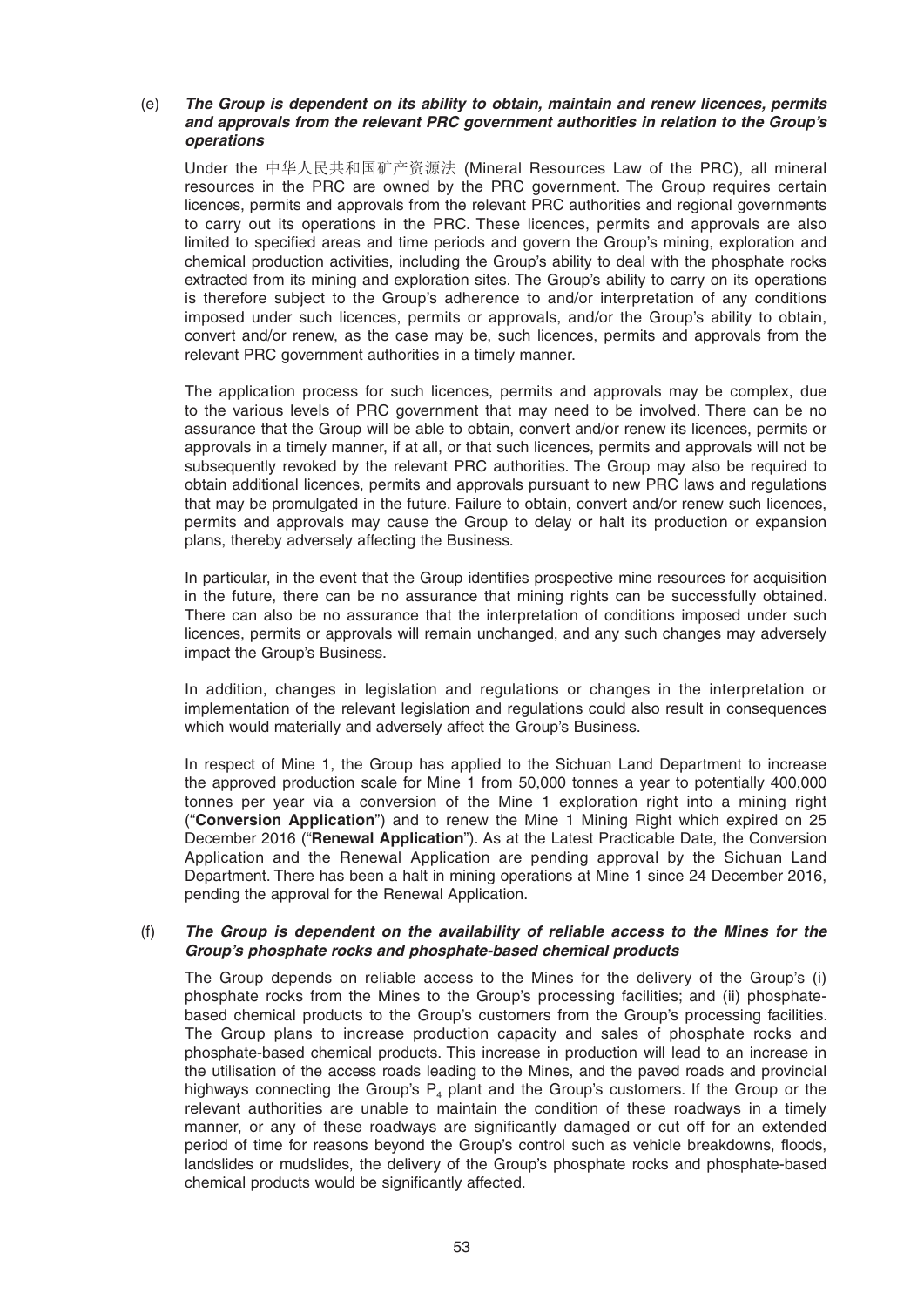In such event, if the Group is unable to utilise any alternative transport methods or transportation networks to deliver the Group's phosphate rocks, the Group's operations will be substantially affected or disrupted and this may have a material adverse effect on the Group's Business.

 In addition, as transportation costs and timeliness of delivery are important considerations to the Group's customers, any material increase in transportation costs or delays in delivery may have an adverse effect on the Group's Business.

# (g) The Group's revenue and profitability achieved in a financial year or period is not an *accurate indicator of the Group's profitability that may be achieved in a subsequent fi nancial year or period*

The Group's revenue and profitability in a given financial year or period is dependent on various factors such as, the availability of the Group's resources, seasonality of the Group's operations, market sentiment, market competition and general economic conditions. In addition, the Group's revenue and profitability may also be adversely affected by disruptions to the Group's operations due to natural disasters, adverse weather conditions and other unforeseen difficulties.

In view of the foregoing, the historical financial performance and financial position of the Group may not be indicative of the Group's future financial performance and financial position.

# (h) *The prices of the Group's phosphate rocks and phosphate-based chemical products may experience significant fluctuations due to, inter alia, factors beyond the Group's control*

 The Group's Business is dependent on, *inter alia,* the prices of the Group's phosphate rocks and phosphate-based chemical products, which are in turn affected by market forces of demand and supply, as well as numerous other factors that are beyond the Group's control and are inherently unpredictable.

 For instance, the demand for phosphate rocks and phosphate-based chemical products may be adversely affected by global economic downturns, prices of commodities, expectations with respect to the rate of inflation, exchange rates, increases of supply by competitors, alternative product development, global and regional political and economic conditions and governmental policies with respect to the use and/or import and export of phosphate and its related products.

 Supply of phosphate rocks and phosphate-based chemical products may be affected by the capacities of current mines and rising market prices of phosphate to a level that may encourage additional capital expenditure to expand production capacity.

 The occurrence of any of these factors may affect demand and/or supply, and hence the prices of the Group's phosphate rocks and phosphate-based chemical products may fluctuate. This may in turn result in an adverse effect on the Group's Business.

# (i) *The Group is subject to changes in applicable government policies governing the industries to which the Group supplies its phosphate rocks and phosphate-based chemical products*

The Group may be affected by government policies affecting industries to which the Group supplies its phosphate rocks and phosphate-based chemical products. Government policies may be implemented to impose price restrictions or export duties in order to preserve domestic supply in the industries to which the Group supplies its phosphate rocks and phosphate-based chemical products. Additionally, certain countries have imposed bans and/ or limits on the use of phosphate-based chemicals in detergents in the past years. Certain countries are also now considering whether to extend bans and/or limits to encompass industrial and institutional use of detergents and to further reduce phosphate levels in soap for dishwashers.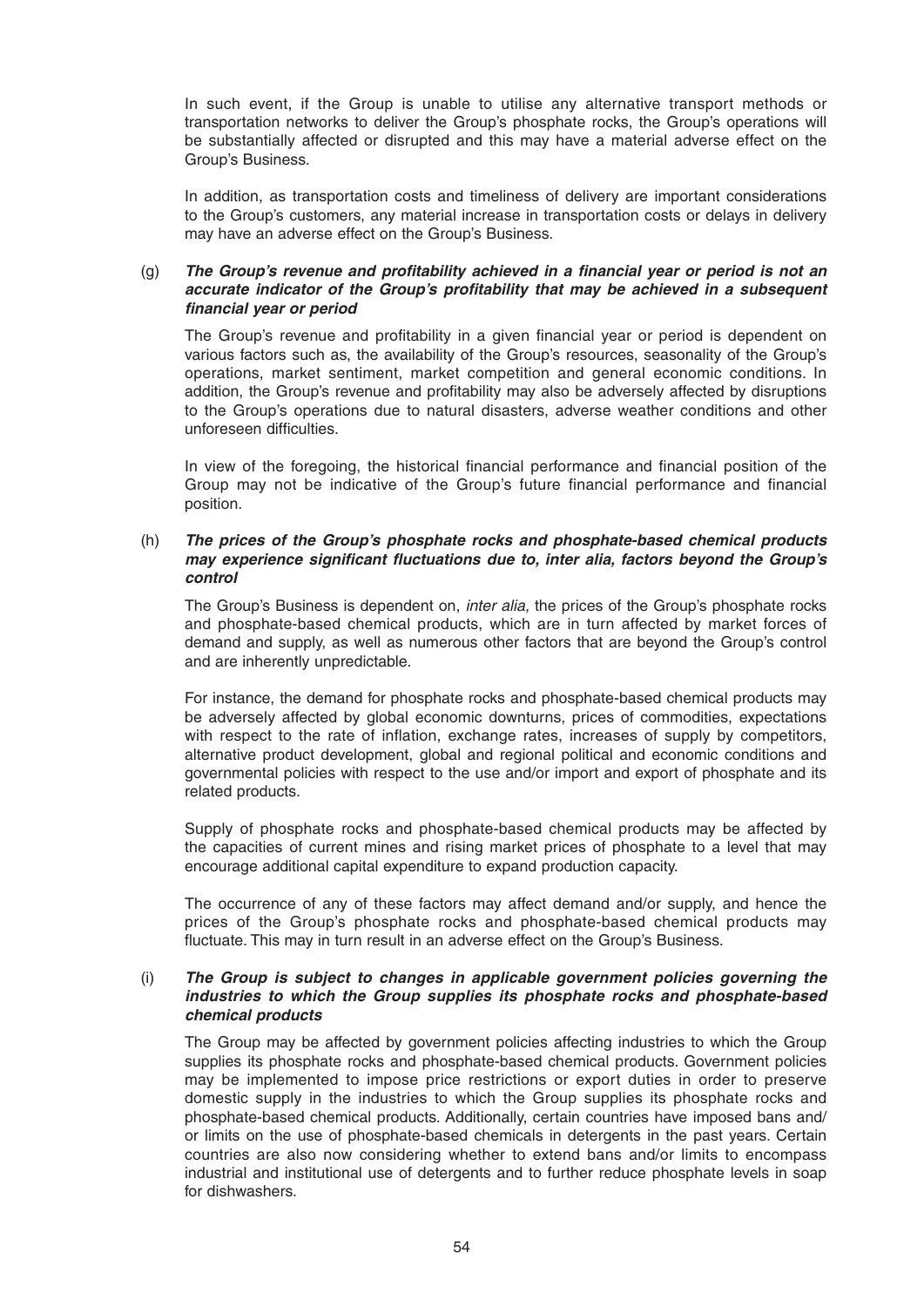A change in or tightening of applicable government policies governing the industries to which the Group supplies its phosphate rocks and phosphate-based chemical products could have an adverse effect on the Group's Business.

Currently, the Group's sale of phosphate rocks is confined to the PRC, as the Group does not possess the relevant licence imposed by the PRC government to sell phosphate rocks overseas.

 An example of an industry that may be susceptible to the imposition of government policies is the domestic market for fertilisers in the PRC. Demand for and prices of fertilisers in the PRC, which is generally produced using phosphate rocks as one of its key raw materials, have historically been influenced by export duties imposed by the PRC government on certain fertilisers to preserve domestic supply. Any export duties imposed by the relevant authorities could exert pressure on producers of fertilisers to minimise production quantities, thereby depressing the purchase price of phosphate at which these producers are willing to pay. As phosphate rocks are mainly used for production of fertiliser and feed, the imposition of such government policies in the PRC market for fertilisers may depress the prices at which the Group is able to sell its phosphate rocks, thereby adversely affecting the Group's Business.

# (j) **The Group may not be able to operate efficiently and effectively in the event that the** *Group loses key personnel and/or the Group is unable to attract and retain skilled workers*

 The responsibility of managing the strategic and operational aspects of the Group depends substantially on a number of the Group's key personnel and skilled workers. The Group faces keen competition in the recruitment and/or retention of these key personnel and skilled workers.

 The Company has an experienced management team with relevant experience in their respective areas of expertise, in particular the Company's Chief Executive Officer and Executive Director, Dr. Ong, the Company's Executive Director, Ong Eng Hock Simon, and the Company's key executive, Wang Xuebo, who are each responsible for, *inter alia,*  overseeing the strategic growth and managing the day-to-day operations of the Group. The loss of the services of any of the Group's key personnel without suitable timely replacements may materially and adversely affect the Group's Business.

 In addition, the Group expects to require more skilled engineers, technicians, chemical experts, mining workers and operators of specialised equipment with the expansion of the Group's operations. A shortage of such skilled labour may lead to increases in labour costs and in the event that the Group is unable to pass on any such increases in labour costs to its customers, the Group's Business may be adversely affected.

 There can be no assurance that the Group's key personnel and skilled workers will continue to be employed by the Group, and/or that the Group will be able to attract and retain key personnel or skilled workers in the future. Any inability by the Group to attract, recruit and train skilled workers and/or retain key personnel could materially and adversely affect the Group's Business.

# (k) *The Group may not be adequately insured against its operational risks*

 The Group faces various risks in connection with its operations. While the Group has taken up social insurance and commercial insurance coverage including coverage for its mining workers and its key equipment, there is no assurance that such insurance coverage is sufficient to insure the Group against all types of business risks and hazards the Group may face, such as loss of key personnel, business interruption and third party liability insurance against claims for environmental disaster, property damage, personal injury and environmental liabilities. The Group has limited insurance coverage in relation to the occurrence of natural disasters or acts of God. Any losses and liabilities for which the Group is not insured or the Group's insurance coverage is inadequate to cover the entire liability may have an adverse effect on the Group's Business.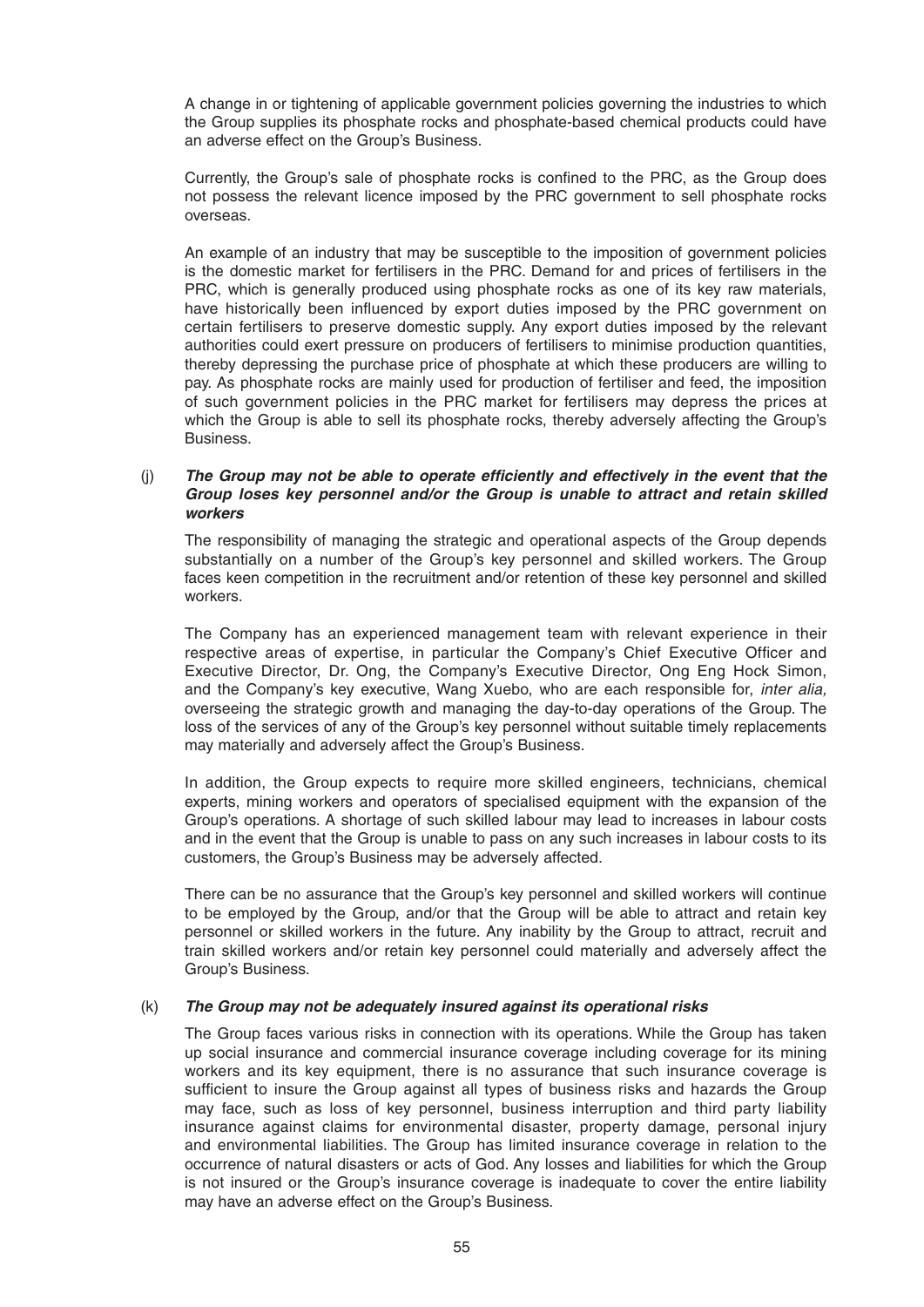While the Group has implemented various safety policies and adopted the necessary safety measures, there is no assurance that the safety policies and measures the Group has in place for its operations will be sufficient to mitigate or reduce industrial accidents. There is no assurance that casualties or accidents will not occur or that the Group's insurance coverage would be sufficient to cover costs associated with major accidents. Also, the Group cannot predict the continued availability of insurance coverage at premium levels that are acceptable to the Group, or at all. In the event that the Group incurs substantial losses or liabilities and its insurance does not cover such losses or liabilities adequately or at all, the Group's Business may be adversely affected.

# (l) *The Group may be subject to increases in its operating costs*

 Mining costs generally increase over the lifespan of a mine. In addition, labour, diesel, raw materials and utilities costs in the PRC have been increasing in recent years and are generally expected to increase further. Due to the Group's dependence on the supply of labour and electricity for its operations, the Group is sensitive to any increase in labour and other costs and prices of utilities and raw materials. Expansion of the Group's production capacity, sales and existing network of customers in the PRC and other countries will also increase the overall operating costs of the Group.

 Labour costs in the PRC have also been increasing due to, *inter alia,* changes in applicable PRC labour laws. Workers' rights concerning overtime hours, pensions, layoffs, employment contracts and the role of trade unions have been formalised and greater liabilities have been imposed on employers which will increase the cost of an employer's decision to reduce its workforce. In addition, the Group faces increased hiring costs of its workers due to demand for workers from the Group's competitors.

The Group's profitability may be affected in the future due to any potential or unforeseen increase in its operating costs, such as new or additional tax levies. If the Group's operating costs increase and the Group cannot increase its production efficiency to offset any such increase or pass any such increase on to the Group's customers, the Group's Business may be adversely affected.

# (m) *The Group's future growth will depend on its ability to manage its expansion plans*

 There can be no guarantee that the implementation and execution of the Group's business strategies and future plans for its future growth will be successful as they (i) involve a number of risks and uncertainties; (ii) are subject to the then-prevailing economic conditions being conducive for such strategies to be in place; (iii) are dependent on approvals from governmental and regulatory authorities; (iv) are dependent on the Group's ability to secure sufficient external funding for capital and other financial requirements; and  $(v)$  are based on the Group's ability to attract relevant qualified persons to support the Group's business growth.

 In the event that the revenue generated by the Group's future plans is lower than expected, the costs associated with such plans are higher than expected, the Group is unable to secure sufficient external funding, unable to attract relevant qualified persons to support the requirements of the Group's increased scale of operations, or the commencement of these planned expansions is delayed or aborted, the Group may be unable to recoup its investment and/or may suffer losses. As a result, the Group's Business may be materially and adversely affected.

# (n) *The Group is exposed to the creditworthiness of its customers*

The Group's performance is dependent on the creditworthiness of its customers. Material default in payment by the Group's major customers may adversely affect the Group's performance and cash flow. There is no assurance that that there will be no risk of default by its customers in the future, or that the Group will not experience cash flow problems as a result of such default. Should these events occur, the Group's Business may be adversely affected.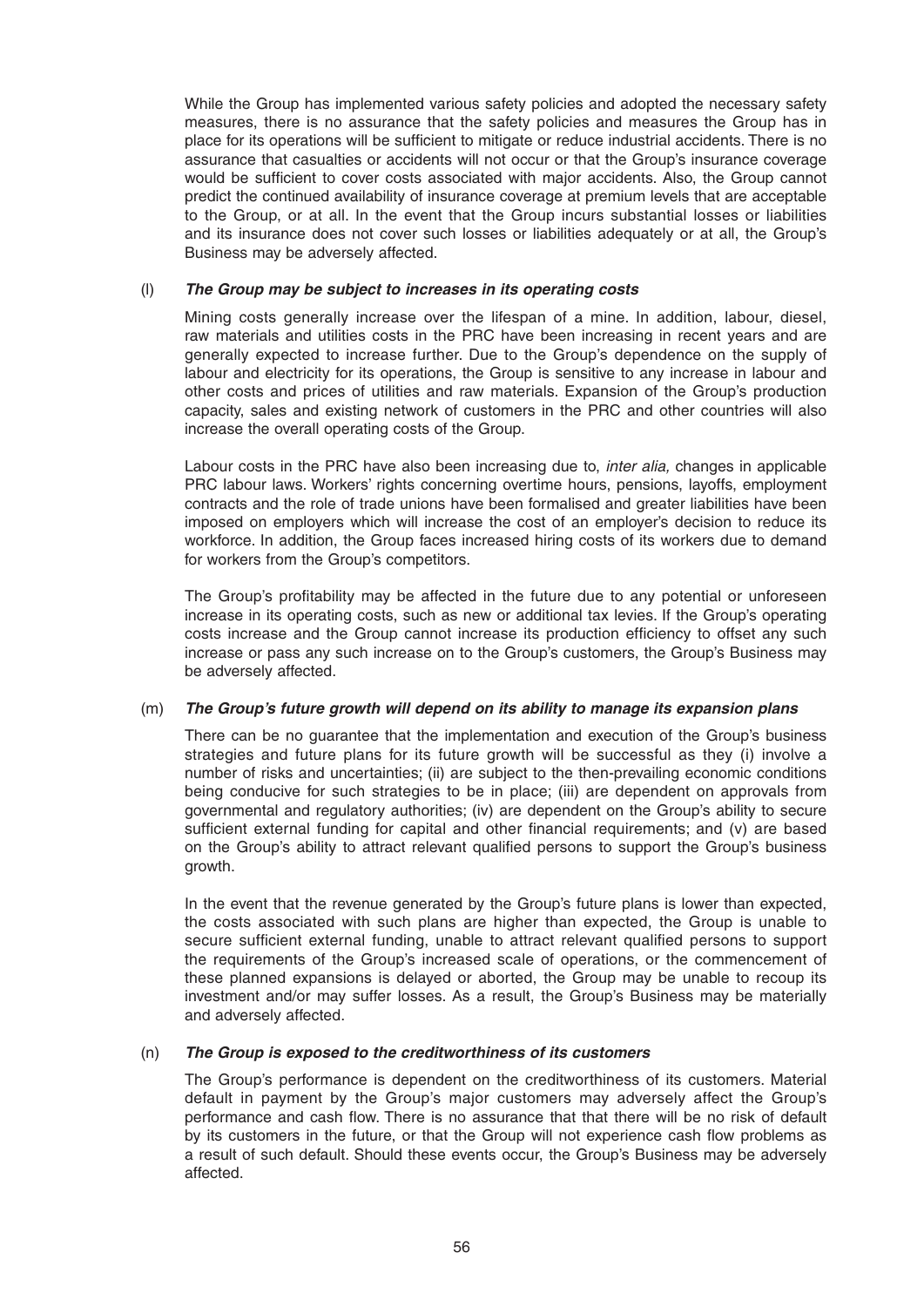# (o) *The Group faces intense competition from its competitors*

The Group faces competition from both domestic and foreign competitors who are also engaged in similar businesses. Certain competitors may have access to more resources, be better-positioned to pursue new expansion and development opportunities, and/or possess competitive advantages, including control over or access to low-cost raw materials, access to low-cost credit, geographical proximity to suppliers or customers and relationships with global market participants. These competitors may also compete with the Group for skilled labour required for the Group's operations.

 In the event that the Group is not able to compete effectively against its competitors, both the sales and the pricing of the Group's products may be adversely affected, which in turn will have an adverse effect on the Group's Business.

### (p) *The Group may not be able to successfully implement its capital expenditures*

The Group's operations are capital-intensive businesses. The Group has in the past funded and may continue to fund its capital expenditures primarily through cash flow from operations, equity injections, shareholders' borrowings and short-term bank loans. However, the Group may not be able to generate adequate cash flow from its current operations and external funding may not be available at the level required by the Group, on a timely basis, on terms acceptable to the Group, or at all. In the event that the Group is unable to finance planned capital expenditures, or finance such expenditures on terms acceptable to the Group, some or all the projects in the Group's pipeline may not be implemented according to schedule, or at all. The Group's growth may be constrained, expected efficiency gains from the construction of new facilities may not be achieved and any growth prospects based on the assumption that these projects complete may not materialise. If any of the abovementioned events occur, the Group's Business may be adversely affected.

In addition, the Group may face difficulties in hiring suitably qualified personnel to carry out the implementation of the Group's capital expenditure projects. The Group may also face uncertainties in the implementation of the Group's capital expenditures such as non-completion, cost overruns and defects in design or construction, which may result in additional investments being required. Further, the Group may rely on third party contractors for the implementation of the Group's capital expenditures. In the event that such third party contractors cease operations without giving the Group prompt notice, the Group could incur costs and experience delays if the Group is unable to find a suitable replacement promptly.

There also can be no assurance that management estimates of efficiency gains will be realised and/or achieved, if at all. New operations may be prone to unexpected problems during the initial development phase. Such occurrences could result in damage to properties or processing facilities, interruptions in production, injury or casualties, monetary losses and legal liabilities. In such an event, the Group's Business may be adversely affected.

### (q) *The Group will need to obtain further fi nancing for the Group's future growth*

The Group will have to fund the investment costs for capital expenditure and operating costs required for its operations. The Group may also require additional funding for its growth plans.

 In the event that the costs of implementing its growth plans exceed its funding estimates significantly or that the Group come across opportunities to grow through expansion plans which cannot be predicted at this juncture, and the funds generated from the Group's operations prove insufficient for such purposes, the Group may need to raise additional funds to meet these funding requirements. The Group will consider obtaining such funding from new issuance of equity, debt instruments and/or external bank borrowings, as appropriate. In addition, the Group may need to obtain additional equity or debt financing for other business opportunities that the Group deems favourable to its future growth and prospects. Funding through the new issuance of equity will lead to a dilution in the interests of its Shareholders. An increase in debt financing may be accompanied by conditions that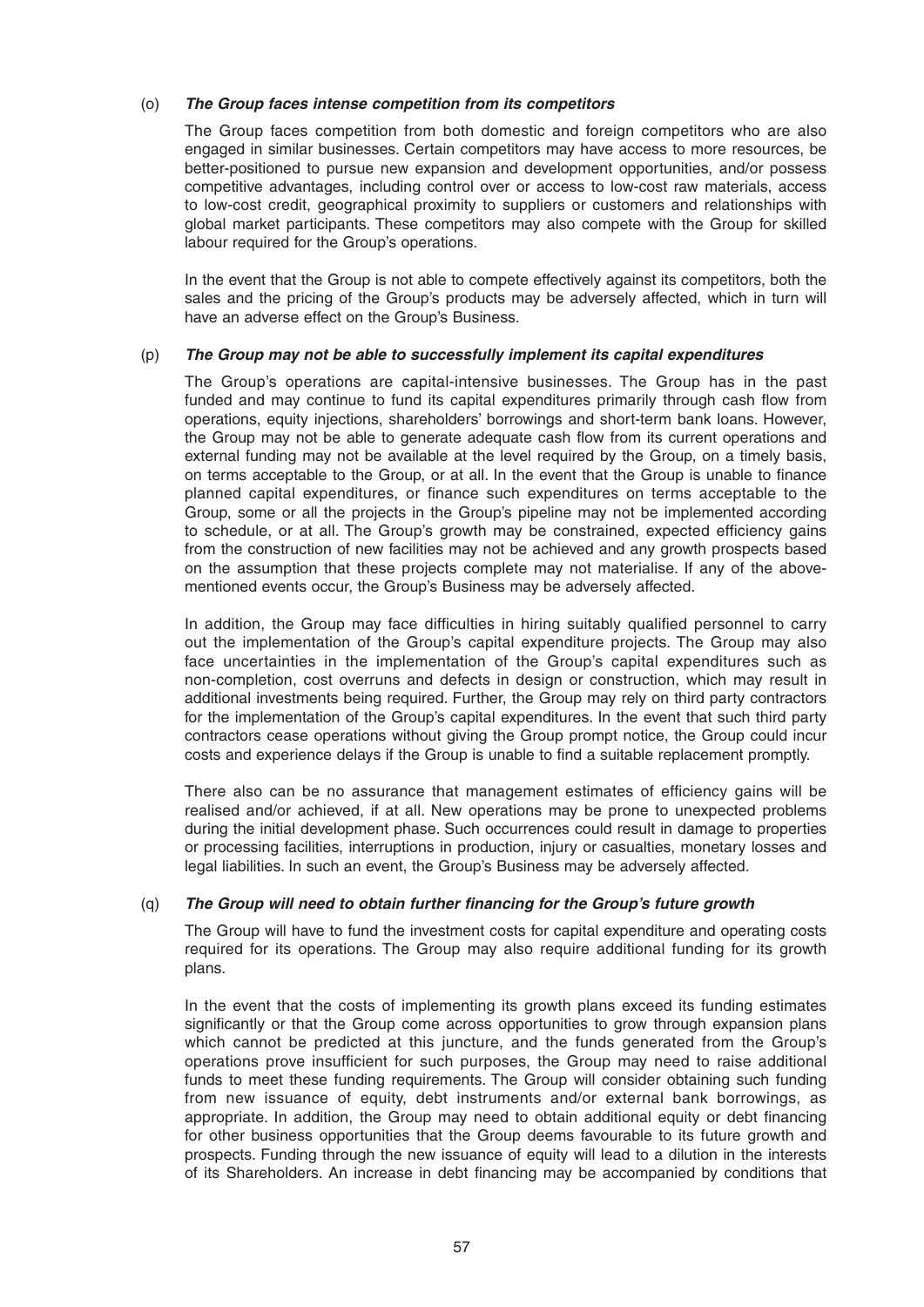restrict the Group's ability to pay dividends or require the Group to seek lenders' consent for payment of dividends, or restrict the Group's freedom to operate its business by requiring lenders' consent for certain corporate actions. In addition, there is no assurance that the Group will be able to obtain additional financing on terms that are favourable and acceptable to the Group, or at all. If the Group is not able to secure adequate financing on a timely basis or at all, the Group's Business may be adversely affected.

# (r) *The Group may incur impairment losses related to the Group's assets, which may adversely affect its fi nancial performance*

In accordance with the Group's accounting policy, the carrying amount of the Group's assets, including goodwill, property, plant and equipment and the Mines, are reviewed for impairment when events or changes in circumstances indicate that the carrying amount may not be recoverable. Estimating the value in use requires the Group to estimate cash flows from the cash-generating units and to choose a suitable discount rate in order to calculate the present value of those cash flows. Any material decrease in the amount of the Group's projected cash flows may result in impairment on the carrying value of goodwill, property, plant and equipment and the Mines, which may adversely affect the Group's financial performance.

# (s) *Terrorist attacks, armed conflicts, and/or outbreak of Severe Acute Respiratory Syndrome ("SARS"), avian infl uenza, H1N1, H7N9, Zika and/or any other diseases or viruses, may affect the markets in which the Group operate and the Group's business and operations*

The effects of terrorist attacks or armed conflicts may materially and adversely affect the Group's Business and operations or those of the Group's suppliers or customers. Such terrorist attacks or armed conflicts could have an adverse impact on the demand for the Group's products and the Group's ability to deliver products to its customers in a timely and cost-effective manner, which in turn could have a material adverse impact on the Group's Business and operations. Political and economic instability in some regions of the world may also result from such terrorist attacks and armed conflicts, and could negatively impact the Group's Business. The consequences of any of these terrorist attacks or armed conflicts are unpredictable, and the Group is not able to foresee such events that could have an adverse impact on the Group's Business.

 An outbreak of contagious disease or of viruses may have an adverse effect on the economies of certain Asian countries and may materially and adversely affect the Group's Business.

For example, in the first half of 2003, certain countries in Asia experienced an outbreak of SARS, a highly contagious form of atypical pneumonia. In 2009, there was a global outbreak of new strain of influenza A virus sub-type H1N1. In the last few years, large parts of Asia experienced unprecedented outbreaks of avian flu. In 2013, a deadly strain of influenza A virus sub-type H7N9 was reported in the PRC. These infectious diseases seriously interrupted economic activities and general demand for goods plummeted in the affected regions.

There can be no assurance that an outbreak of SARS, avian flu, H1N1, H7N9, Zika or other diseases or of viruses, or the measures taken by the governments of affected countries against such potential outbreaks, will not seriously interrupt the Group's operations or those of the Group's contractors, suppliers and/or customers. This, in turn, may have a material adverse effect on the Group's Business. The perception that there may be a recurrence of an outbreak of SARS, avian flu, H1N1, H7N9, Zika or other diseases or viruses may also have an adverse effect on the economic conditions of countries in Asia and accordingly, the Group's Business.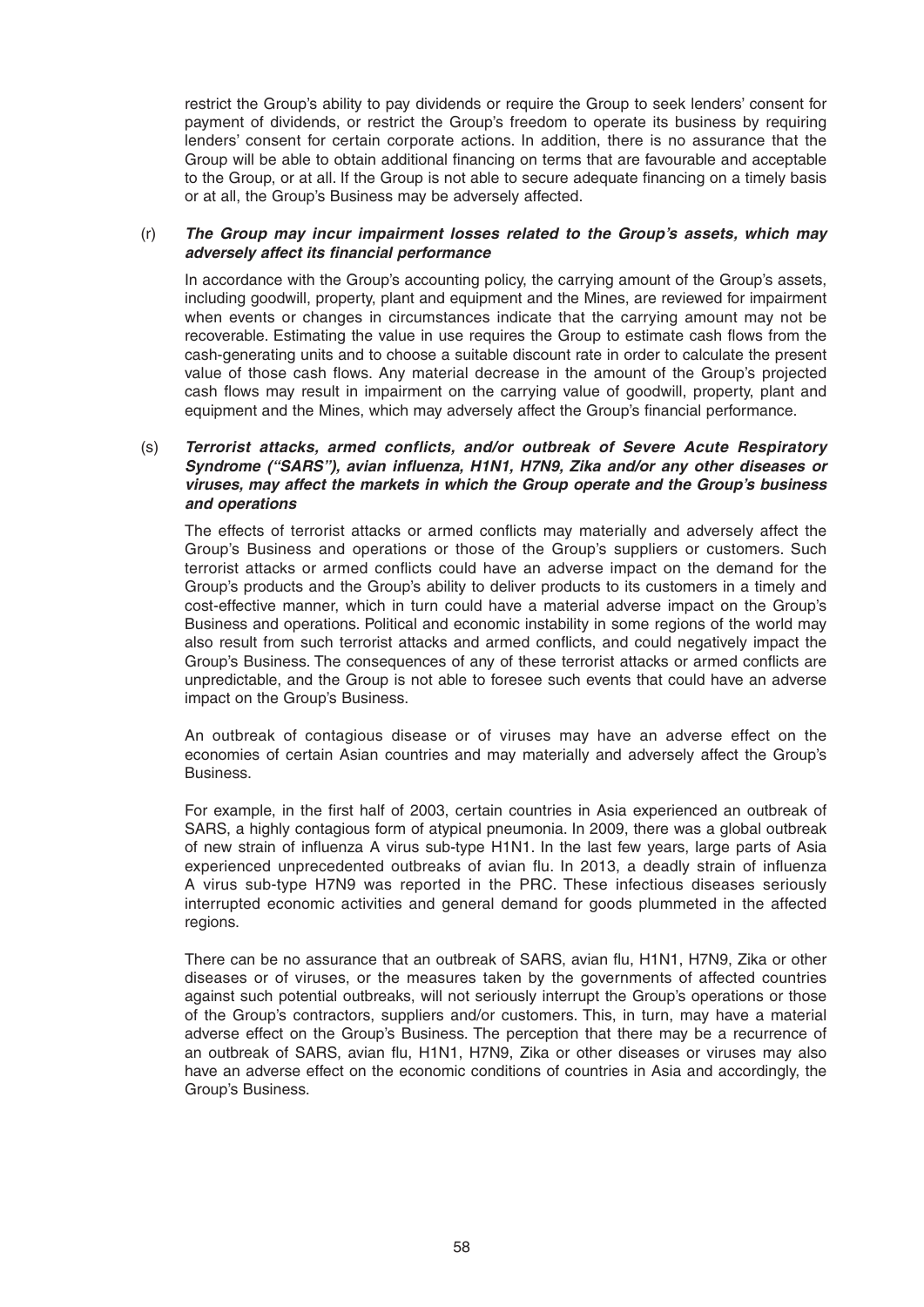# (t) *The Group's Business may be adversely affected by recent developments in the global markets*

 Since the global economic downturn in late 2008, there have been negative developments in the global financial markets including the downgrading by major international credit rating agencies of sovereign debts issued by some of the European Union member countries and the difficult conditions in the global credit and capital markets. These challenging market conditions have given rise to reduced liquidity, greater volatility, widening of credit spreads, lack of price transparency in credit markets, a reduction in available financing, government intervention and lack of market confidence. These factors, combined with declining business and consumer confidence, have resulted in global economic uncertainties.

It is difficult to predict how long these developments will last. Further, there can be no assurance that measures implemented by governments around the world to stabilise the credit and capital markets will improve market confidence and the overall credit environment and economy. A global economic downturn could adversely affect the Group's ability to obtain short-term and long-term financing. It could also result in an increase in the cost of the Group's bank borrowings and reduction in the amount of banking facilities currently available to the Group. The inability of the Group to access capital efficiently, on time, or at all, as a result of possible economic difficulties, may have an adverse effect on the Group's Business. Any deterioration in the global economy could in turn adversely affect the health of the local economy and impact the Group's Business.

 In the event that the global economic conditions do not improve or any recovery is halted or reversed, the Group's Business may be adversely affected.

# **(II) Risks Relating Specifically to the Group's Mining Operations**

# (a) *The Group is materially dependent on the Mines for its Mining Operations*

The Group expects the Mines to be the Group's only operating mines in the near term and on which the Group will depend substantially for its operating revenue and cash flow, and to support the Group's Chemical Production Operations. Any significant operational or other difficulties in the mining, processing or transport of phosphate rocks from the Mines to the Group's  $P_4$  plant or to the Group's customers may hinder the sales and production of the Group's phosphate rock and phosphate-based chemical products. In particular, the Group may face difficulties in the transportation of phosphate rocks from its Mines owing to landslides and/or other environmental hazards. The Group's Chemical Production Operations may be disrupted if the Group is unable to secure prompt alternative sources of phosphate rocks for its Chemical Production Operations. In the event that the Group fails to derive the expected economic benefits from its Mines due to any delay or difficulty in its operations, and/or to optimise the capacity of its operations, the Group's Business may be adversely affected.

### (b) *The Group may not be able to achieve the expected production output of its phosphate rocks based on resource estimates*

The Group's phosphorite resource estimates are based on, *inter alia,* certain estimation methodology and procedures, various assumptions and professional engineering judgment. There can be no assurance that the resource estimates will be accurate, or that the resource estimates will translate to proven reserves. Resource estimates involve professional judgment based on factors such as technical data, experience and industry practice. The accuracy of these estimates may be affected by many factors, including the quality of the results of exploration drilling, sampling of the rocks, analysis of the rock samples, estimation procedures and the experience of the person(s) making the estimates. Estimates of the Group's phosphorite resources may change significantly when new information becomes available or new factors arise which change the assumptions underlying the resource estimates. If the data on which the phosphorite resource estimates are based on are later found to be unreliable, the accuracy of the estimates and information may be compromised and the phosphorite resource estimates may not translate to proven reserves.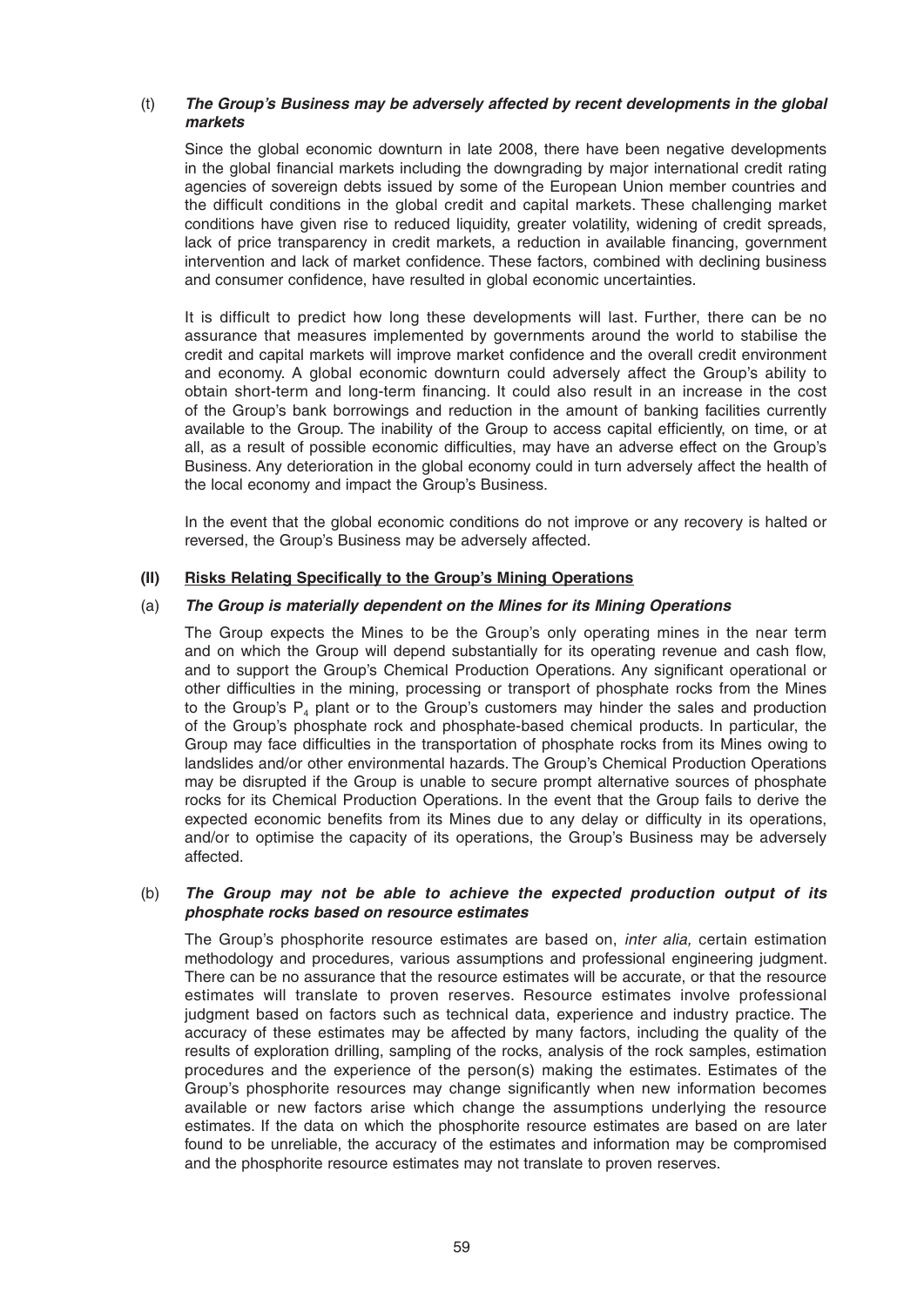A reduction of the Group's phosphorite resource estimates may result in the lowering of the expected mining lives of the Mines. Fluctuations in factors such as the prices of the Group's products, production costs and transportation costs, variation in recovery rates and unforeseen geological or geotechnical perils may require the Group to revise its phosphorite resource data. If such revisions result in a reduction in recoverable phosphorite resources at one or more of the Mines, the Group's Business may be materially and adversely affected.

# (c) *The Group faces risks and uncertainties associated with its Mining Operations*

The Group's Mining Operations are subject to a number of operating risks and potential hazards normally associated with the exploration and extraction of natural resources, some of which are beyond the Group's control. The occurrence of any operating risk and potential hazard could result in extraction shortfalls and/or damage to persons or property. These operating hazards and risks include:

- periodic interruptions of the Group's Mining Operations due to inclement or hazardous weather conditions (including flooding, mudslides and landslides) and natural disasters;
- interruptions due to transportation disruptions and/or delays;
- accidents:
- power or fuel supply interruptions;
- unexpected maintenance or technical problems:
- **•** labour issues;
- boundary disputes;
- disputes with third parties;
- critical equipment failures in the Group's Mining Operations; and
- unusual or unexpected variations in the Mines and their geological or mining conditions, such as instability of the slopes and subsidence of the working areas.

 In particular, the Group's Mining Operations involve the handling and storage of certain dangerous articles including explosives, and use of heavy machinery, which involve inherent risks that cannot be completely eliminated through preventive efforts. The occurrence of any of these potential hazards could delay and adversely affect the Group's Mining Operations, increase production costs, result in environmental damage, and/or result in casualties and/or injury to the Group's workers, damage to property and liability for the Group. Such incidents may also result in breach of consents or approvals obtained from the relevant PRC authorities for the Group's Mining Operations and imposition of fines and other penalties on the Group.

 Any disruption for a sustained period to the operations of the Group's Mines may have a material adverse effect on the Group's Business. There can be no assurance that future accidents will not materially and adversely affect the Group's Business. The occurrence of any of these events, whether man-made or natural, could have an adverse effect on the Group's Business.

# (d) **The Group works with and relies on co-operation partners and third party advisers in** *its business operations*

Currently, the Group has co-operation arrangements, including with Sichuan Lomon Phosphate Products Joint Stock Ltd. Company ("**Lomon Products**"), Sichuan Lomon Phosphate Chemical Co., Ltd. ("**Lomon Chemicals**") and Mianyang Aostar Phosphorus Chemical Industry Co., Ltd. ("**Mianyang Aostar**").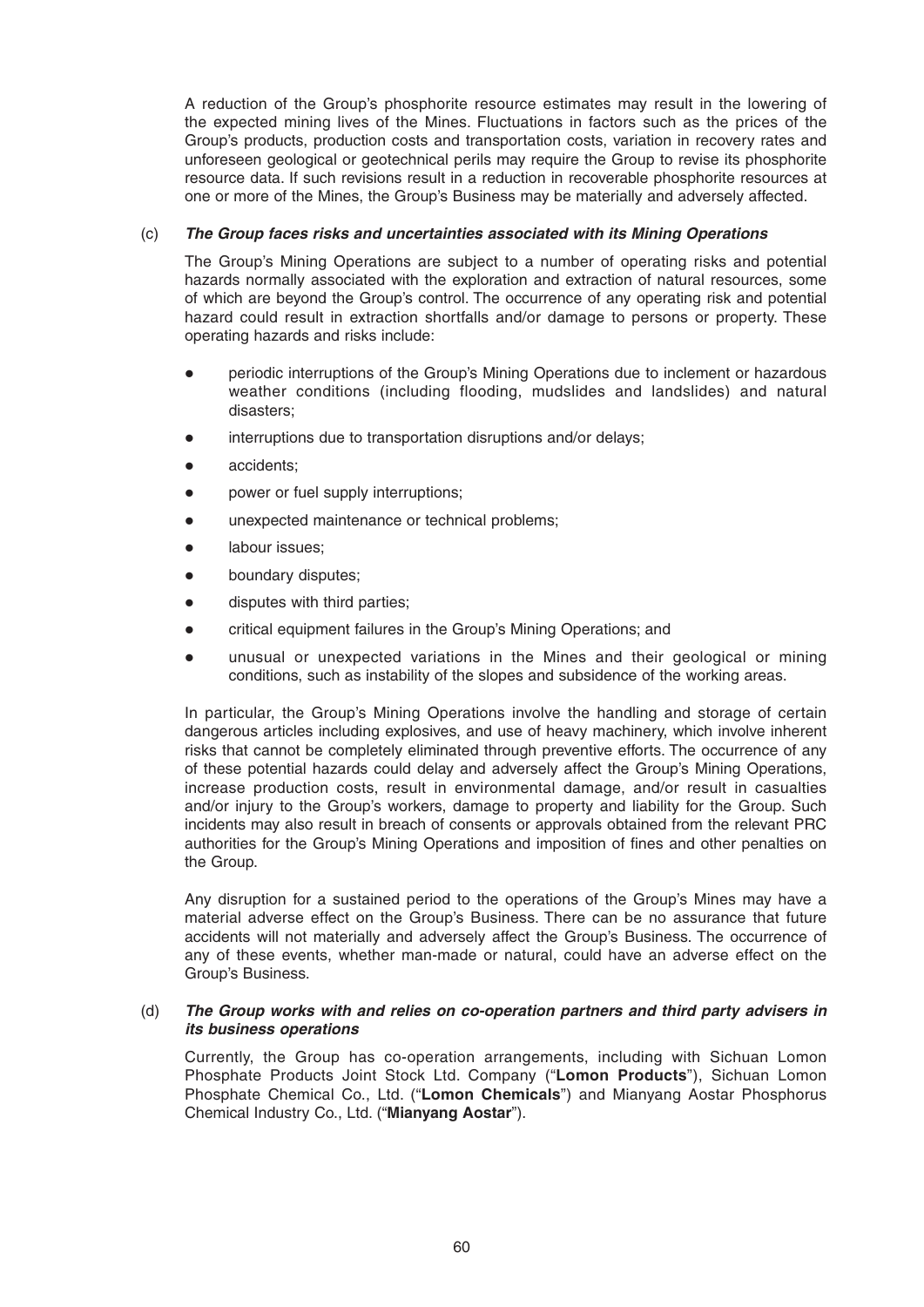The Group entered into a co-operation agreement with Lomon Products in 2011. The Group's co-operation with Lomon Products relates to jointly utilising, *inter alia*, the relevant facilities and main tunnel transportation system to obtain phosphate rocks within such areas that fall within the Group's respective mining rights.

 The Group entered into a co-operation agreement with Lomon Chemicals in 2012. The Group's co-operation with Lomon Chemicals mainly relates to, *inter alia*, access to Adit 1703, which is owned by Lomon Chemicals, for the mining of phosphate rocks.

 The Group entered into a co-operation agreement with Mianyang Aostar in 2016. The Group's co-operation with Mianyang Aostar mainly relates to, *inter alia*, purchase of the Group's phosphate rocks by them,  $P<sub>4</sub>$  related co-operation, and to explore the possibility of leveraging on Mianyang Aostar's existing electricity arrangement for the Group's subsidiary to benefit from preferential electricity rates.

 The success of these co-operation arrangements largely depends on maintaining a good long-term working relationship with the Group's co-operation partners, and the satisfactory performance and fulfilment of obligations by them. Co-operation arrangements involve associated risks in that the Group's partners may:

- be unable or unwilling to fulfil their obligations under the relevant co-operation agreements;
- have a different interpretation of the Group's co-operation arrangements which are set out in general terms;
- have economic or business interests or goals that are inconsistent with the Group's;
- take actions or omit to take any actions contrary to the Group's instructions or requests or contrary to the Group's policies or objectives or good corporate governance practices or the law;
- have disputes with the Group as to the scope of their responsibilities and obligations; or
- encounter financial difficulties.

 In addition, the co-operation of the Group's partners may not always be forthcoming. Any disagreement the Group may have with the Group's co-operation partners may lead to a deadlock situation, which could materially and adversely affect the Group's Business. There is no assurance that the Group will be able to resolve such disagreements in a manner that will be in the Group's interests, or at all, which could have an adverse effect on the Group's Business.

 The Group also works closely with third party advisers and consultants in the Group's Mining Operations. For example, the Group engages third party PRC-licensed geological companies from time to time to carry out inspections as and when the exploration rights that the Group holds are due to be renewed or extended. As a result, the Group's Business may be affected by the performance of such third party advisers and consultants. Any failure by such third party advisers and consultants to meet the applicable professional, quality, safety and environmental standards could affect the Group's compliance with government rules and regulations relating to exploration and may also result in increased costs for the Group, which in turn could have a material adverse effect on the Group's Business.

# (e) *The Group may be unable to continue to discover additional phosphate deposits which can be mined economically*

The amount of phosphate deposits within the areas specified under the Group's mining rights will decline as the Group continue to mine. As such, the Group's future success and growth in the medium to long-term will depend, in part, on the Group's ability to discover additional phosphate deposits, and convert the Group's exploration rights to mining rights when more phosphate deposits are discovered.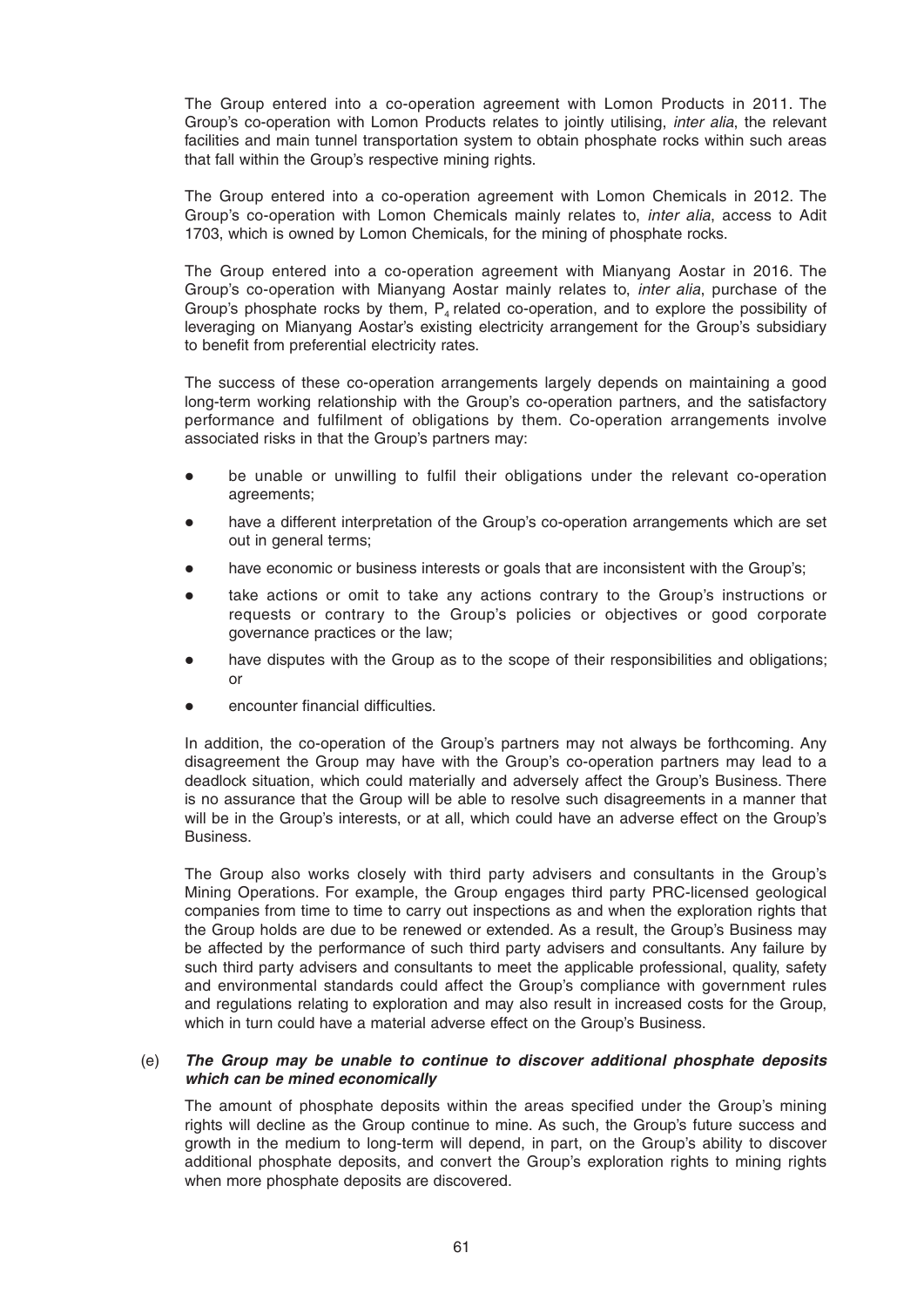Exploration of mineral deposits is speculative in nature, and involves significant risks which even a combination of careful evaluation, experience and knowledge is unlikely to entirely eliminate. There can be no assurance that the exploration activities will result in the discovery of new mineable reserves. Substantial capital expenditure and time may be required during which the capital cost and economic feasibility may change. Further, production output may be different from the estimates made initially. Whether mining of a phosphate deposit will be economically feasible depends on a number of factors including the size and quality of a deposit, phosphate prices and applicable government regulations. The effect of these factors cannot be accurately predicted, but any combination of them may result in the Group not receiving adequate, or any, returns for exploration activities.

 Further, the Group may have to convert its exploration rights to mining rights, and there can be no assurance that the Group will be able to do so on a timely basis, on terms acceptable to the Group, or at all. There can be no assurance as to the factors or criteria that may be considered, and the extent of discretion exercised, by the PRC government in determining a mining right application.

 Even in the event that exploration rights are converted to mining rights, there can be no assurance that project terms will not be altered or that the Group will not be subject to additional conditions imposed by the PRC government, or other relevant authorities.

 If the Group is unable to replace its phosphate deposits as they are depleted with new phosphate deposits, the Group's Business may be adversely affected.

# (f) *The Group may be subject to costs and risks associated with the monitoring, rehabilitation and compliance with environmental laws and regulations*

 Environmental protection and rehabilitation requirements, including the submission of environmental assessment reports, environmental management plans, rehabilitation plans and compliance with the environmental monitoring requirements, may increase the Group's costs and cause delays depending on the nature of the activity to be permitted and the interpretation of applicable requirements implemented by the permitting authority. It is possible that costs and delays associated with the compliance with applicable laws and regulations could affect the Group's ability to proceed with the development or operation of the Mines, which will have an adverse effect on the Group's Business.

The Mines have a finite life and will eventually be closed. Before a mine can be closed, a report for closing the mine, and relevant documents including information on the mining operations, hidden dangers, land reclamation and utilisation, and environmental protection must be prepared, and an application for approval must be filed with the competent authorities and in accordance with applicable laws and regulations. In the event that the Mines are closed, the Group may face additional costs and risks arising from mine closures including reforestation and reinstatement of land used for Mining Operations to its original condition or compliance with other environmental protection or safety issues. The successful completion of these tasks is dependent on the Group's ability to adhere to applicable laws and regulations as may be implemented by the relevant government. The consequences of a difficult closure and/or non-compliance with applicable laws and regulations may include increased and/or unforeseen costs, penalties and damage to the reputation of the Group. In such an event, the Group's Business may be adversely affected.

### **(III)** Risks Relating Specifically to the Group's Chemical Production Operations

# (a) *The Group may be adversely affected if the Group faces any disruptions to the supply of power and other raw materials*

The Group's Chemical Production Operations depend heavily on the availability of power supply, as well as other raw materials such as natural gas, electrodes, caustic soda, soda ash, silica and coke. There can be no assurance that supplies of power as well as other raw materials will not be interrupted or that their prices will not increase.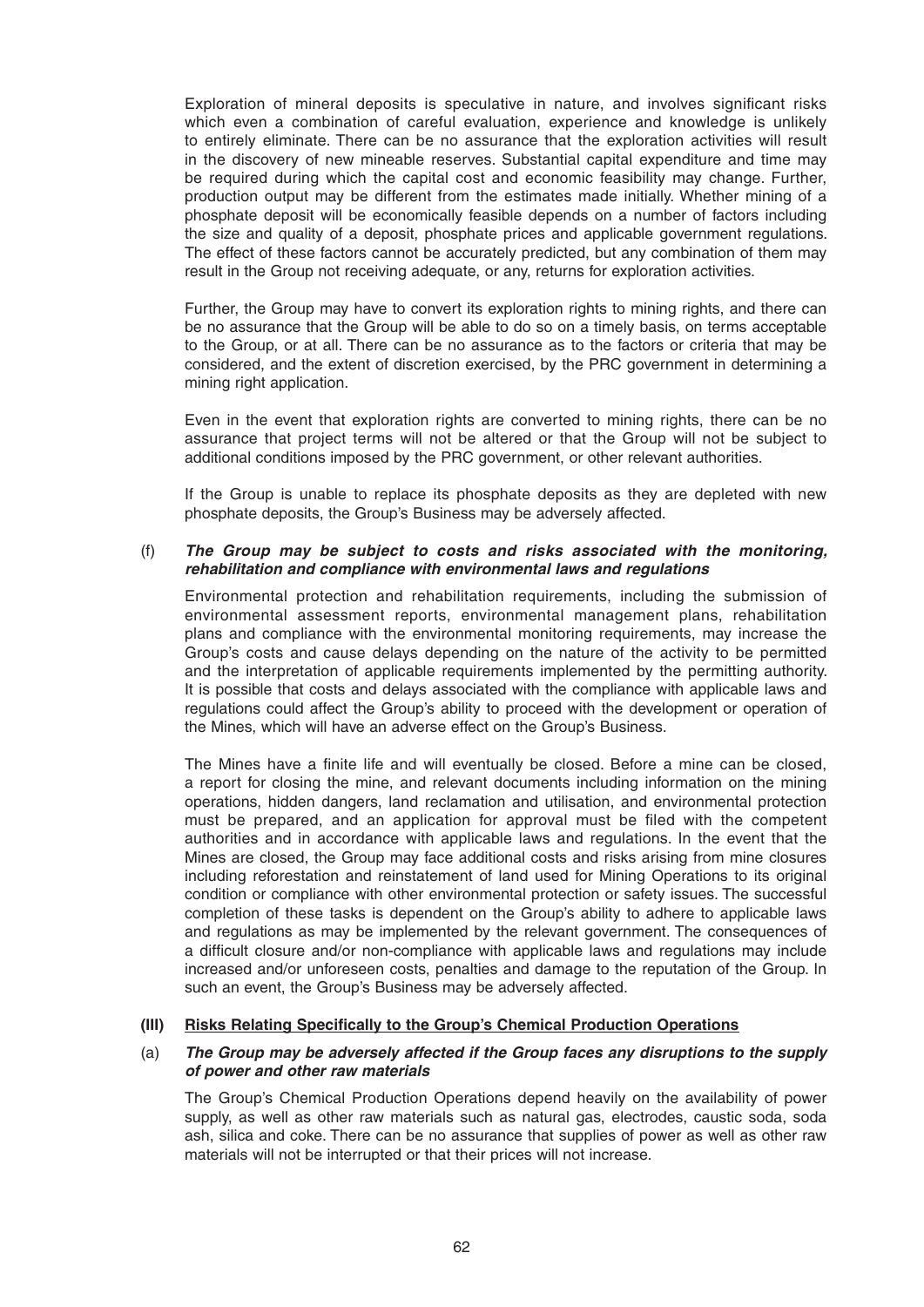Since December 2012, the facilities for the Group's Chemical Production Operations have been connected to the electricity supply network of the 中国国家电网公司 (State Grid Corporation of China) and the Group is charged based on the prevailing market rates. Cost of electricity constitutes a significant portion of the Group's total costs of production, and electricity cost increases, for example during low-water periods which typically occur within the period from November to April, may materially and adversely affect the Group's Business.

 In the event the Group experiences disruptions in the supply of power or other raw materials to its processing facilities, and the Group is unable to find suitable replacement suppliers promptly or obtain alternative supplies at prices acceptable to the Group to meet the shortfall, the Group's Business may be adversely affected.

# (b) *The Group faces risks relating to environmental hazards and production safety associated with its Chemical Production Operations*

The Group's Chemical Production Operations are subject to risks normally associated with working with chemicals and hazardous substances, such as spills, discharges or other releases of hazardous substances into the environment. The occurrence of accidents involving the Group's phosphate-based chemical products or by-products, which may be flammable and/or hazardous in nature, as the case may be, could result in severe damage and/or injury to persons and/or property. In such an event, the Group may be subject to equipment failures or shutdowns, litigations and/or regulatory investigations, all of which could materially and adversely affect the Group's Business.

# (c) *The Group may be adversely affected by any imposition of any additional export duties, quotas and/or restrictions on the Group's phosphate-based chemical products*

 Certain of the Group's phosphate-based chemical products are subject to additional export tax and quotas imposed by the PRC government.

 In the event that any additional or new export duties or quotas are imposed on the Group's products, the Group's Business may be adversely affected.

# (d) The Group is subject to foreign exchange risks and fluctuations

 The Group is exposed to foreign exchange rate risks. Revenue for the exports of the Group's phosphate-based chemical products is denominated in US\$ while the Group's operating costs are mainly denominated in RMB and S\$. To the extent that the Group's revenue and operating costs and/or purchases are not entirely matched in the same currency and to the extent that there are timing differences between invoicing and collection or payment, as the case may be, the Group is exposed to any depreciation of US\$ and/or S\$ against RMB. Any significant depreciation of US\$ and/or S\$ against RMB could adversely affect the financial performance and position of the Group.

The Group is also subject to translation risks as the Group's combined financial statements are presented in S\$ while the financial statements of the Group's foreign subsidiaries are prepared in RMB, its functional currency. For the purposes of consolidating the results of the Group's foreign subsidiaries, the balance sheet of the Group's foreign subsidiaries are translated from RMB based on the year end exchange rate for the relevant financial period or year. The profit or loss statement of the Group's foreign subsidiaries are translated using the average exchange rates for the relevant financial year or period. Any significant depreciation of the S\$ against the RMB will adversely affect the Group's financial performance and position.

Moreover, the Shares are traded in S\$. Accordingly, any fluctuation in the exchange rates between the currencies may have an impact on the value of the Group's reported earnings, NAV and other financial measures in S\$ terms. This, in turn, may affect the market price of the Shares. It should also be noted that the RMB is not a freely convertible currency.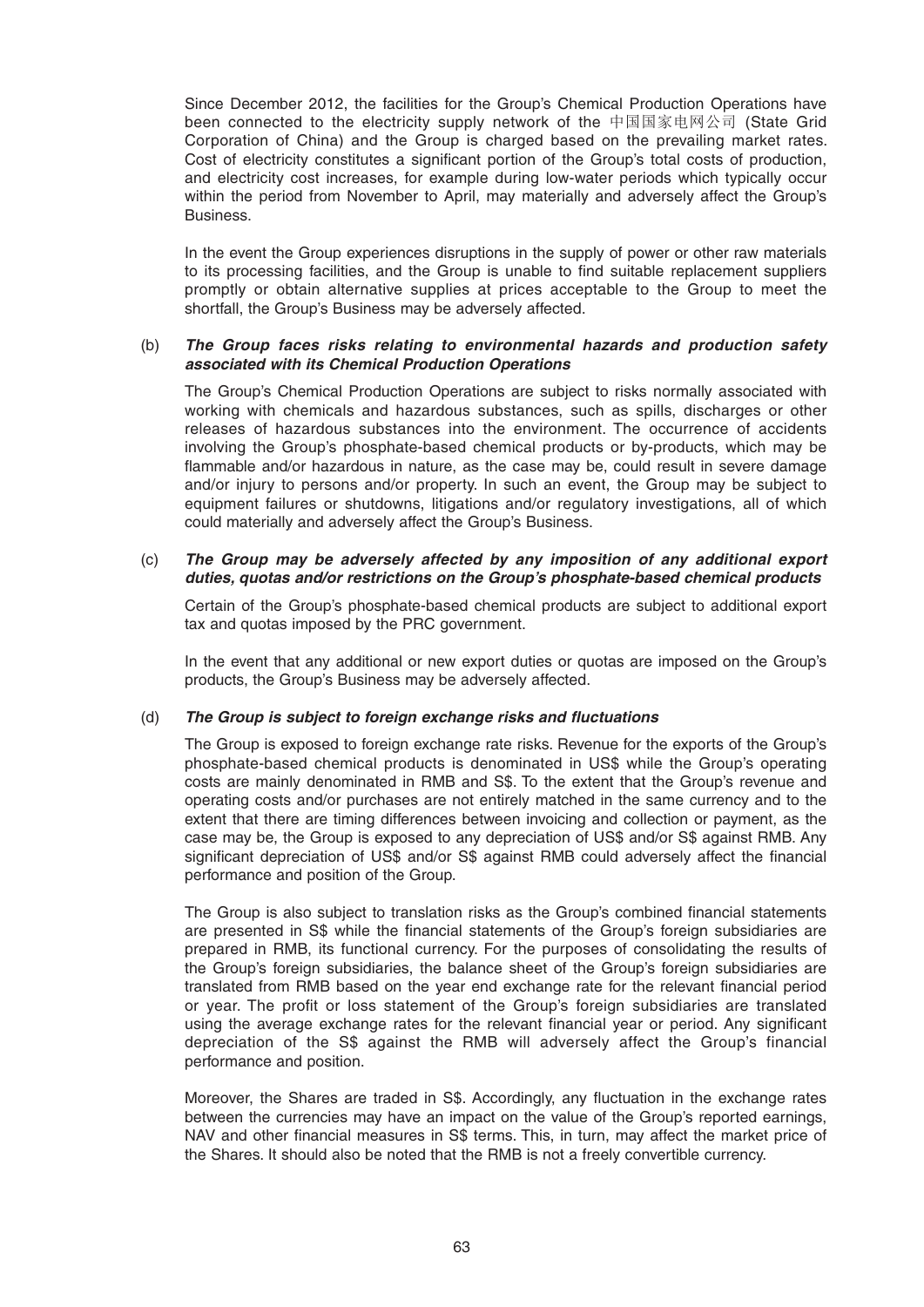The Company has been advised that under the PRC foreign exchange rules and regulations, payments of current account items, including profit distributions, interest payments and expenditures related to business operations, are permitted to be made in foreign currencies without prior government approval but are subject to certain procedural requirements. Strict foreign exchange controls continue to apply to capital account transactions. Capital account transactions must be registered with and approved by the State Administration for Foreign Exchange of the PRC. Repayments of loan principal, distributions of returns on direct capital investment and investments in negotiable instruments are also subject to restrictions.

 As a result of controls described above, there is no assurance that the Group will be able to remit profits from its PRC subsidiaries in the form of dividends or otherwise.

### (e) *The Group may experience equipment failure or other interruptions in the Group's Chemical Production Operations*

The Group's Chemical Production Operations depend on the operation of the Group's equipment and production facilities, for which the Group is in the process of obtaining the relevant approvals. The facilities may experience various operational delays such as shutdowns, downtime or periods of reduced production as a result of unanticipated malfunction owing to reasons including power shortages, equipment failure or defects. In addition, the Group's  $P_4$  plant may be subject to unanticipated events such as fire or natural disasters including earthquakes, resulting in damage to persons and/or property. Disruption at one part of the Group's facilities may also adversely affect production for other phosphate-based chemical products.

 In the event that such unanticipated events occur and cause delays to the operations of the Group's  $P_4$  plant, and the Group is unable to resolve and/or find suitable prompt replacement of such equipment, the Group's Business may be adversely affected.

# (f) *The Group may not be able to consistently, if at all, develop new and/or improved phosphate-based chemical products, which are profi table or commercially viable, and the Group's customers may reduce their demand for the Group's phosphate-based chemical products in favour of substitutes*

The Group may not be able to develop new and/or improved phosphate-based chemical products to expand its product range and improve the quality of its phosphate-based chemical products consistently, if at all. There can be no assurance that the Group's efforts will yield profitable or commercially viable phosphate-based chemical products. In addition, as the time frame for developing and the demand for new products are not pre-determinable, the Group may have to abandon a potential product which is no longer marketable even if the Group has invested significant resources in the development of such product. Further, even if the Group is successful in developing a new product, a significant amount of time may lapse between the Group's investment in that product and the receipt of any related revenue. In addition, the Group's phosphate-based chemical products also compete with other substitutes for various applications. If a significant portion of the Group's customers are willing to accept such substitutes, the demand for the Group's products would decrease and the market price for the Group's phosphate-based chemical products may decline. This would materially and adversely affect the Group's Business.

# (g) *The Group is subject to economic and political conditions of the PRC arising from uncertainties due to changes in government policies and social conditions*

 The Group conducts substantially all of its business operations in the PRC. Furthermore, the Group's sale of phosphate rocks is confined to the PRC, as the Group does not possess the relevant licence(s) required by PRC laws and regulations to sell phosphate rocks overseas. Therefore, the Group's Business is sensitive to the economic, political and legal environment in the PRC, and the PRC's overall GDP growth. The PRC economy differs from the economies of most developed countries in many respects, including its structure, its level of development, its growth rate, its control of foreign exchange and its allocation of resources.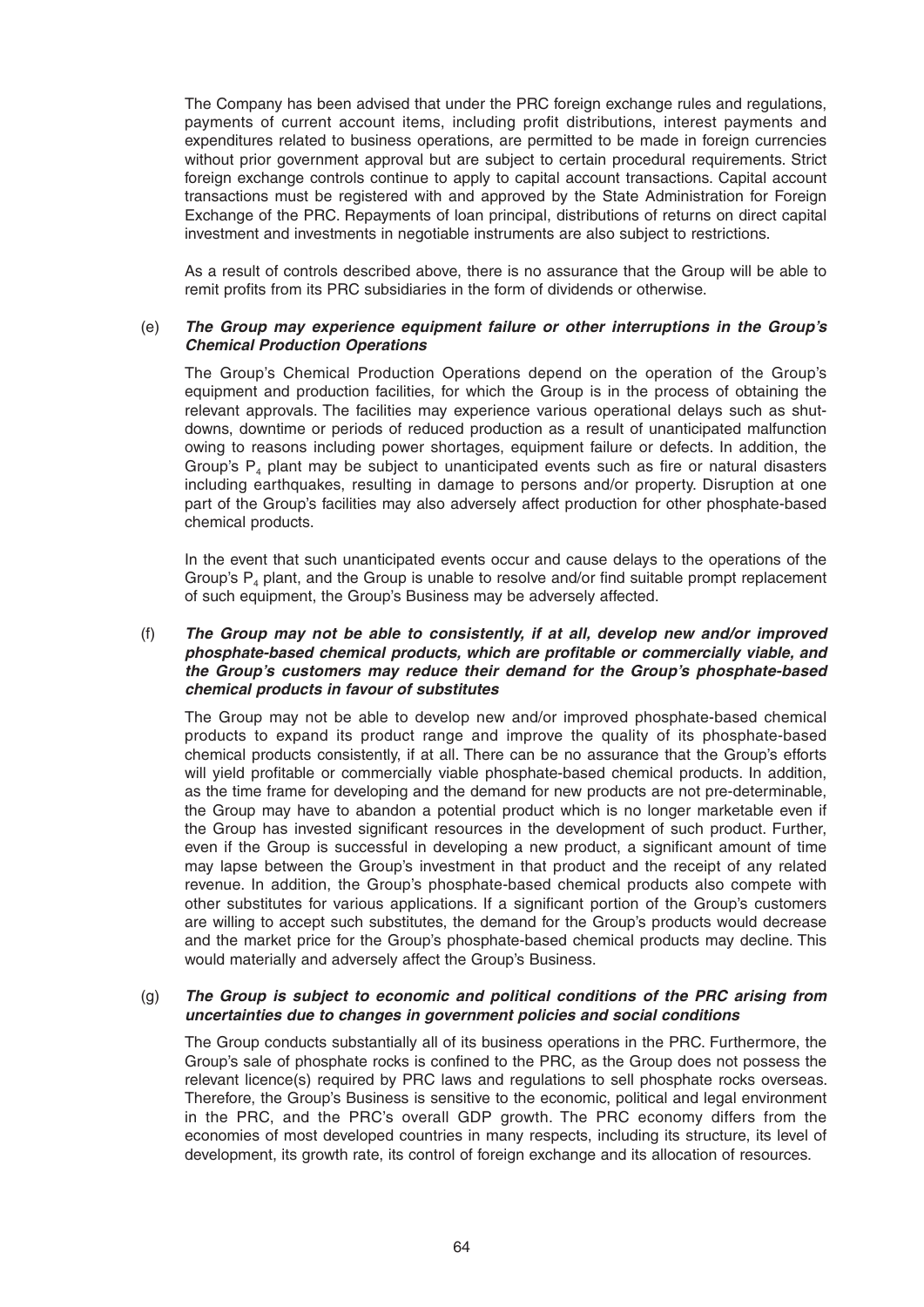The economy of the PRC is still in the process of being transformed from a planned economy to a more market-oriented economy. The PRC government has implemented economic reform measures emphasising utilisation of market forces in the development of its economy. Although the Company believes these reforms will have a positive effect on its overall and long-term development, the Group cannot predict whether changes in the PRC's economic and other policies will have any adverse effect on the Group's Business.

# (h) *Introduction of new laws or changes to, or interpretation of, the existing laws by the PRC government may significantly affect the Group's Business*

The Group's business and operations in the PRC are governed by the legal system of the PRC. The PRC legal system is a codified system with written laws, regulations, circulars, administrative directives and internal guidelines. As the PRC legal system continues to evolve, the interpretations of many laws, regulations and rules are not always uniform and enforcement of these laws, regulations and rules involves uncertainties, which may limit legal protections available to the Group. Some of these laws and regulations are relatively new, so the volume of published cases in relation to these laws and regulations are limited. Some of the laws and regulations, and the interpretation, implementation and enforcement thereof are still at an experimental stage and are therefore subject to policy changes. In addition, some regulatory requirements issued by certain PRC government authorities may not be consistently applied. The Group cannot predict the effect of future developments in the PRC legal system, including the promulgation of new laws, changes to existing laws or the interpretation or enforcement thereof, or the pre-emption of local regulations by national laws. Further, the PRC legal system is based on written statutes. Prior court decisions may be cited for reference but have limited precedential value. Accordingly, the outcome of dispute resolution may not be as consistent or predictable as in other more developed jurisdictions.

# (i) *The Group is subject to applicable PRC laws and other regulations concerning environmental protection, health and safety and other areas of laws*

 The Group is subject to various national, provincial and local laws and regulations relating to mining, environmental protection, land use, occupational health, production safety and other matters that govern the Group's operations. These impose inherent risks of liabilities in the Group's operations.

# *Environmental protection*

 Environmental hazards may occur in connection with the Group's operations as a result of human negligence, force majeure or otherwise. Environmental events such as changes in the water table or landslides could adversely affect the Group's Mining Operations. The occurrence of any environmental hazard may delay production, increase production costs, cause personal injuries or property damage, result in liability to the Group and/or damage the Group's reputation.

 The Group is subject to national, provincial and local laws, rules and regulations regarding environmental matters, such as the treatment and discharge of hazardous wastes and materials. For example, the Group is required to abide by applicable PRC laws and regulations on the discharge of waste substances into the environment.

 In addition, the Group is required under the current PRC laws and regulations to conduct its Mining Operations in a manner that minimises the impact on the environment. The Group may be required to incur significant capital and maintenance expenditures in order to comply with these environmental protection laws and regulations. Any failure by the Group to discharge its obligations could result in the imposition of fines and penalties, damage in reputation, delays in production and/or temporary or permanent closure of the Group's operations.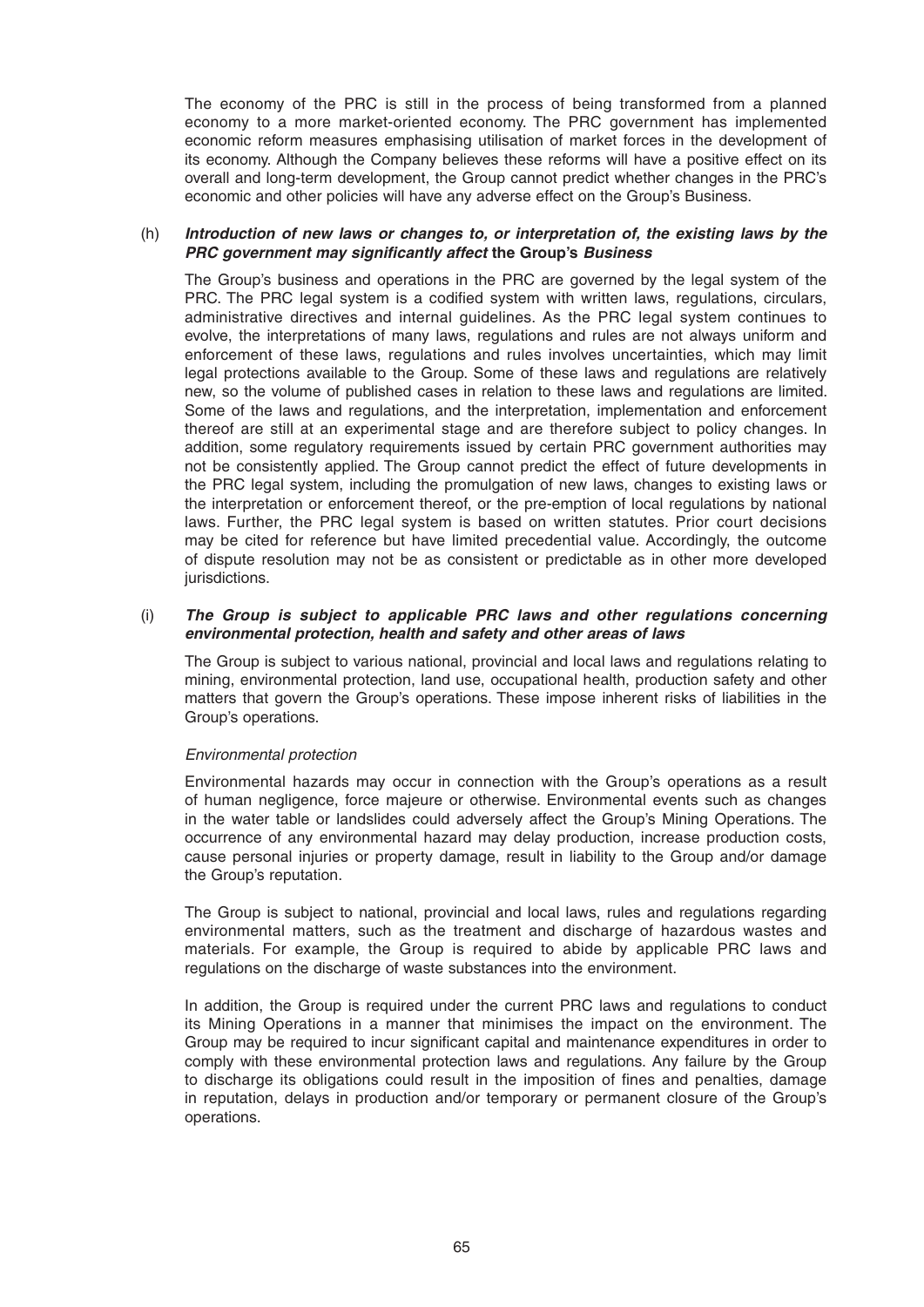The Group is also subject to future changes in existing laws or regulations or enforcement policies, or further investigation or evaluation of the potential health hazards of some of the Group's products or business activities, which may result in additional compliance and other costs. Stricter laws and regulations, or more stringent interpretations of existing laws or regulations, may impose new liabilities on the Group, reduce operating hours, require additional investment by the Group in pollution control equipment, or impede the opening of new or expanding existing plants or facilities. The Group could be forced to conduct preventive or remedial action(s), such as pollution control facilities, which could result in the incurrence of substantial costs. Such costs, liabilities or disruptions in operations could materially and adversely affect the Group's Business.

### *Occupational health and safety*

 The Group is required to comply with applicable health and safety laws and regulations of the relevant PRC authorities. Relevant government authorities regularly conduct safety inspections of the mines and facilities of mining companies. Failure to pass the safety inspections may harm the Group's corporate image, reputation and the credibility of the Group's management, and have a material adverse effect on the Group's Business. The Group may also be subject to fines, penalties or even suspension of operations.

 The Group's operations are subject to manufacturing, operating and handling risks associated with the products the Group produce and the products the Group use in its operations. In particular, the Group's operations may involve the transportation, handling and storage of explosives and other dangerous or hazardous materials in customised storage tanks. The Group may encounter accidents, maintenance or technical difficulties, mechanical failures or breakdowns during the exploration, mining and production processes. There is no assurance that accidents such as fires, equipment mishandling and mechanical failures which may result in property damage, severe personal injuries or even fatalities will not occur during the course of the Group's operations. The occurrence of such accidents may disrupt or result in a suspension of the Group's operations, increase production costs, result in liability to the Group and harm the Group's reputation and Business.

### *Labour*

 The Group is also required to comply with applicable PRC labour, social insurance and housing fund laws and regulations. In the PRC, employers entering into a labour contract relationship with the workers shall perform the duties stipulated under the relevant laws and regulations, including the execution of contracts with employees, prompt payment of salaries, and contribution to the employees' social insurance and housing fund. Any failure by the Group in complying with the applicable labour, social insurance and housing fund laws may subject the Group to penalties and liabilities under PRC laws and regulations, including but not limited to issue of warnings and imposition of fines.

 There can be no assurance that existing laws and regulations in relation to, *inter alia*, environmental, occupational health and safety, and labour, will not be amended in the future. Stricter laws and regulations, or more stringent interpretation of existing laws and regulations, may impose additional compliance requirements on the Group, such as reducing the Group's operating hours, and altering the Group's production processes. The Group may even be required to incur additional investment in pollution control equipment and/or incur additional operating costs to comply with such additional requirements and regulations. Any failure by the Group to comply with the changes to the laws and regulations could result in the imposition of fines and penalties, damage in reputation, delays in production and/ or temporary or permanent closure of the Group's operations. Such increase in costs of or disruptions in operations may materially and adversely affect the Group's Business.

### (j) *The Group may be subject to any changes of laws and regulations relating to currency conversion and tax in the PRC*

Under the present unified floating exchange rate system, the People's Bank of China publishes a daily exchange rate for the RMB based on the previous day's dealings in the inter-bank foreign exchange market. Under this unified floating exchange rate system,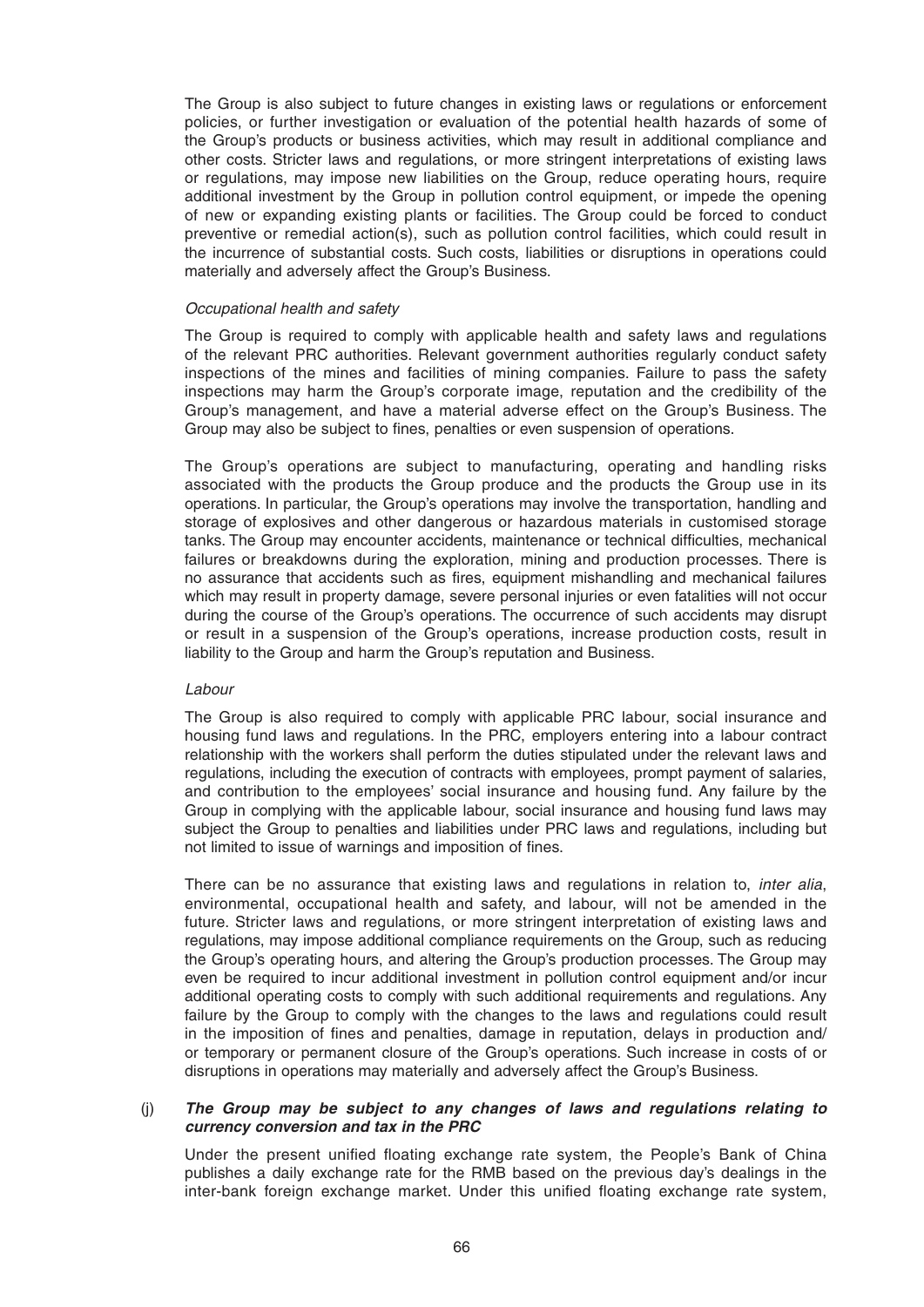fluctuations in the exchange rate of the RMB against other currencies, are to a certain extent, subject to market forces. There can be no assurance that the RMB will not be subject to devaluation or depreciation due to administrative or legislative intervention by the PRC government or adverse market movements. A devaluation of the RMB may adversely affect the Group's cash flow position in the repayment of the Group's foreign currency debt (if any) and the payment of dividends on the Shares. Conversely, an appreciation of RMB could lead to a reduction in the prices of imported products and negatively impact the Group's competitiveness against foreign products within the PRC, thereby lowering the Group's profitability and adversely affecting the Group's Business.

# (k) *Failure to comply with PRC regulations in respect of the Group's PRC Employees' (as defined below) share awards may result in the Group and/or such PRC Employees being subjected to fi nes and legal or administrative sanctions*

 Pursuant to the relevant PRC laws, rules and regulations in respect of foreign exchange control, including the 关于境内个人参与境外上市公司股权激励计划外汇管理有关问题的通 知 (notice issued on 15 February 2012 by the State Administration for Foreign Exchange of the PRC), eligible PRC employees who are granted share awards under the AsiaPhos Performance Share Plan (the "**PRC Employees**") are required to complete (i) foreign exchange registration for the share awards with the State Administration for Foreign Exchange of the PRC or its local branch(es) via a qualified PRC agent and (ii) certain other procedures.

The Group is required to (i) appoint and/or authorise a qualified PRC agent to complete the State Administration for Foreign Exchange Registration on behalf of the Group's PRC Employees; and (ii) submit the requisite documents to the State Administration for Foreign Exchange of the PRC or its local branch(es), including evidentiary materials that prove the authenticity of the AsiaPhos Perfomance Share Plan and letters of undertaking regarding the veracity of the employment relationship between the PRC Employees and the Group's PRC subsidiary.

 If the Group, or its PRC Employees, fail to comply with relevant PRC laws, rules and regulations, the Group and/or its PRC Employees may be subject to fines and legal or administrative sanctions.

# **(IV) Risks Relating to the Shares, the Warrants and/or the New Shares**

# (a) *Investments in securities quoted on Catalist involve a higher degree of risk and can be less liquid than shares quoted on the Main Board of the SGX-ST*

 The Company is listed on Catalist, a listing platform primarily designed for fast-growing and emerging or smaller companies to which a higher investment risk tends to be attached as compared to larger or more established companies listed on the Main Board of the SGX-ST. An investment in securities quoted on Catalist may carry a higher risk than an investment in securities quoted on the Main Board of the SGX-ST. The future success and liquidity in the market of the Shares and, if listed, the Warrants (collectively, the "**Securities**") cannot be guaranteed.

# (b) *Market and economic conditions may affect the market price and demand for the Securities*

 Movements in domestic and international securities markets, economic conditions, foreign rates and interest rates may affect the market price and demand for the Securities. As the Shares will be quoted in S\$ on the SGX-ST, dividends, if any, in respect of the Shares will be paid in S\$. Fluctuations in the exchange rate between the S\$ and other currencies will affect, amongst other things, the foreign currency value of the proceeds which a Shareholder would receive upon sale in Singapore of the Shares (and if applicable, the Warrants) and the foreign currency value of dividend distributions.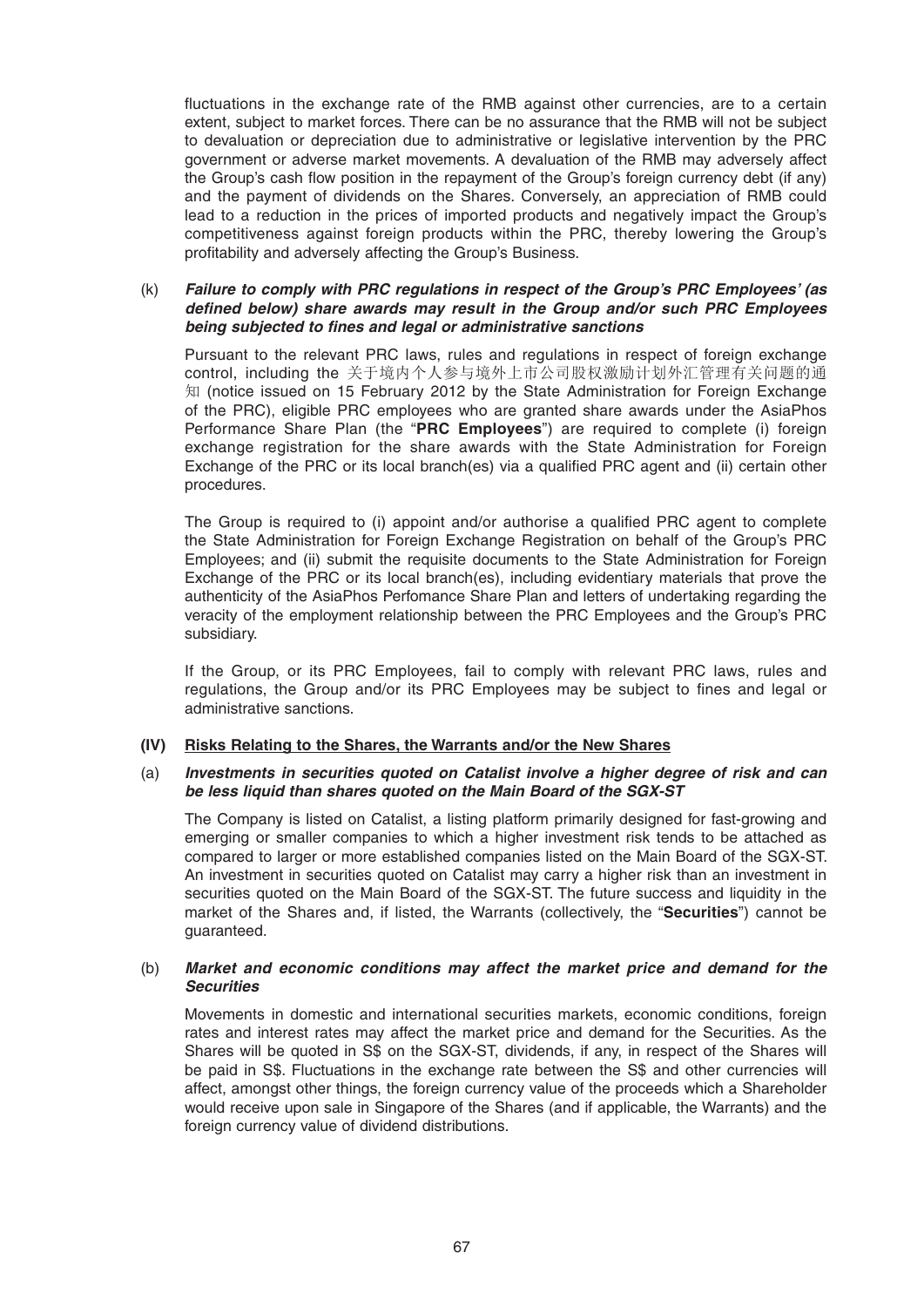# (c) *The price of the Securities may be volatile*

The market price of the Securities may fluctuate significantly and rapidly as a result of, *inter alia*, the following factors, some of which are beyond the Group's control and may be unrelated or disproportionate to the Group's financial results:

- $\bullet$  political, economic, financial and social developments in the PRC and in the global economy;
- perceived prospects, the general outlook of the Group's industry, and success or failure of management in implementing the Group's business plans;
- changes in general economic and stock market conditions;
- changes in the Group's operating results;
- changes in securities analysts' estimates of the Group's financial performance and recommendations;
- announcements of gain or loss of significant contracts, acquisitions, strategic partnerships, joint ventures or capital commitments;
- changes in market valuations and share prices of companies with similar businesses to the Group that may be listed in Singapore or elsewhere;
- fluctuations of exchange rates;
- ability to obtain or maintain regulatory approval for the Group's operations;
- addition or loss of key personnel; and
- the Group's involvement in material litigation.

# (d) *Future dilution may result due to capital requirements*

 The Group's working capital and capital expenditure needs may vary materially from those presently planned, depending on numerous factors, including the Group's marketing and distribution strategies, strategic alliances and other factors which cannot be foreseen. If the Group does not meet its goals with respect to revenues, or costs are higher than anticipated, substantial additional funds may be required. Even if the Group exceeds its goals, the success may introduce new opportunities that may have to be fulfilled quickly and this could also result in the need for substantial new capital. The Group may have to raise additional funds to meet the new capital requirements. These additional funds may be raised through the issuance of new Shares. In such events, if any Shareholder is unable or unwilling to participate in such fund raising, such Shareholder may experience dilution in his investment.

# (e) *Negative publicity may adversely affect the price of the Securities*

 Negative publicity involving the Group, any of the Directors or Substantial Shareholders, may adversely affect the market perception or the stock performance of the Company, whether or not it is justified. Some examples are unsuccessful attempts in joint ventures, takeovers or involvement in insolvency proceedings.

### (f) As a significant portion of the Group's operations and assets are located outside Singapore, investors may find it difficult to enforce a judgment against the Group or *management.*

A significant portion of the Group's operations and assets are located outside Singapore. Accordingly, Shareholders may encounter difficulties if they wish to make a claim against the Group, or wish to enforce a judgment against the assets of the Group.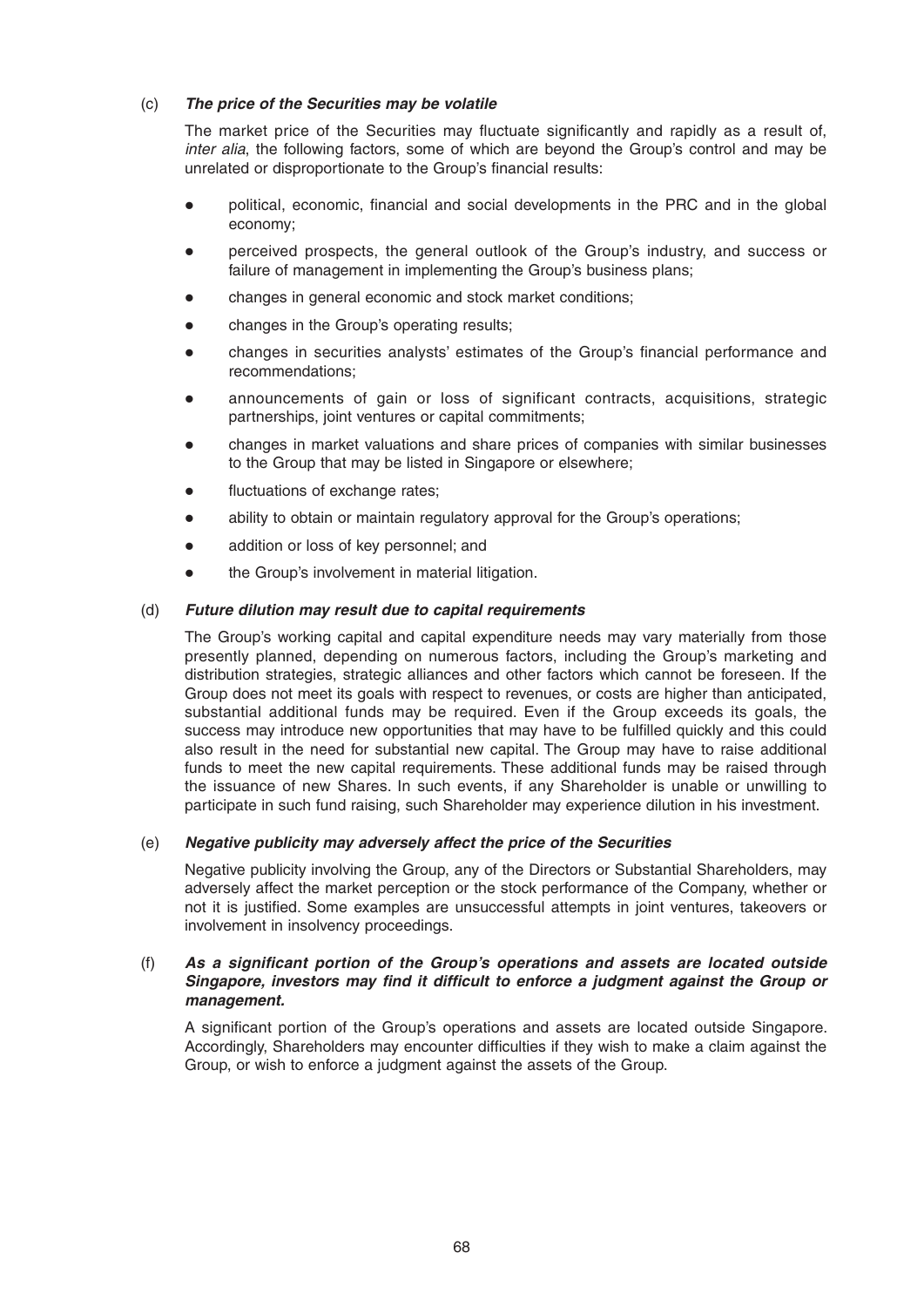# (g) *The actual performance of the Group may differ materially from the forward-looking statements in this Offer Information Statement*

This Offer Information Statement contains forward-looking statements, which are based on a number of assumptions which are subject to significant uncertainties and contingencies, many of which are outside of the Group's control. Furthermore, the Group's revenue and financial performance are dependent on a number of external factors, including demand for the Group's phosphate rock and phosphate-based chemical products which may decrease for various reasons, such as increased competition within the industry or changes in applicable laws and regulations. There is no assurance that these assumptions will be realised and the Group's actual performance will be as projected.

# (h) *Shareholders will suffer dilution of their percentage of ownership of the Shares if they do not or are not able to subscribe for their Rights Shares with Warrants*

If any Shareholder does not subscribe for his Rights Shares with Warrants entitlements in full, his proportionate voting and ownership interest will be reduced. They may also experience a dilution in the value of their Shares. Even if a Shareholder sells his "nil-paid" Rights Shares with Warrants entitlements, or such "nil-paid" Rights Shares with Warrants entitlements are sold on his behalf, the consideration he receives may not be sufficient to compensate him fully for the dilution of his ownership of the Company as a result of the Rights cum Warrants Issue.

# (i) *An active trading market in the "nil-paid" Rights Shares with Warrants entitlements may not develop*

There is no certainty that an active trading market for the "nil-paid" Rights Shares with Warrants entitlements on the SGX-ST will develop during the trading period for such nil-paid entitlements. Even if an active market develops, the trading price for the "nil-paid" Rights Shares with Warrants entitlements, which depends on the trading price of the Shares, may be volatile.

# (j) *Shareholders need to act promptly and follow subscription instructions, otherwise their subscription of the Rights Shares with Warrants may be rejected and their Rights Shares with Warrants entitlements may expire without value and without any compensation*

Entitled Shareholders who desire to subscribe for the Rights Shares with Warrants or apply for Excess Rights Shares with Warrants in the Rights cum Warrants Issue must act promptly to ensure that all required forms, letters and payments are actually received by the relevant agents prior to the respective expiration dates and times as set forth under Appendices B to D to this Offer Information Statement. Failure to complete and sign the required acceptance forms or letters, the sending of an incorrect payment amount, or otherwise failure to follow the procedures that apply to a Shareholder's desired transaction may lead to rejection of the Entitled Shareholder's acceptance of the Rights Shares with Warrants and any Rights Shares with Warrants entitlements not accepted will expire without value and without any compensation.

# (k) *The Company is not obliged to redeem the Shares*

Shareholders have no right to request the Company to redeem their Shares while the Shares are listed on the SGX-ST. It is intended that Shareholders may only deal in their listed Shares through trading on the SGX-ST.

# (l) *There is no assurance that the Shares will remain listed on Catalist or that there will be a liquid market for the Shares*

Although it is currently intended that the Shares will remain listed on Catalist, there is no guarantee of the continued listing of the Shares. The Company may not continue to satisfy any continuing listing obligations under the Catalist Rules. As a result, there may not be a liquid market for the Shares. In addition, active and liquid trading for securities generally result in lower volatilities in price and more efficient execution of buy and sell orders for investors. Generally, the liquidity of the market for a particular share is dependent on,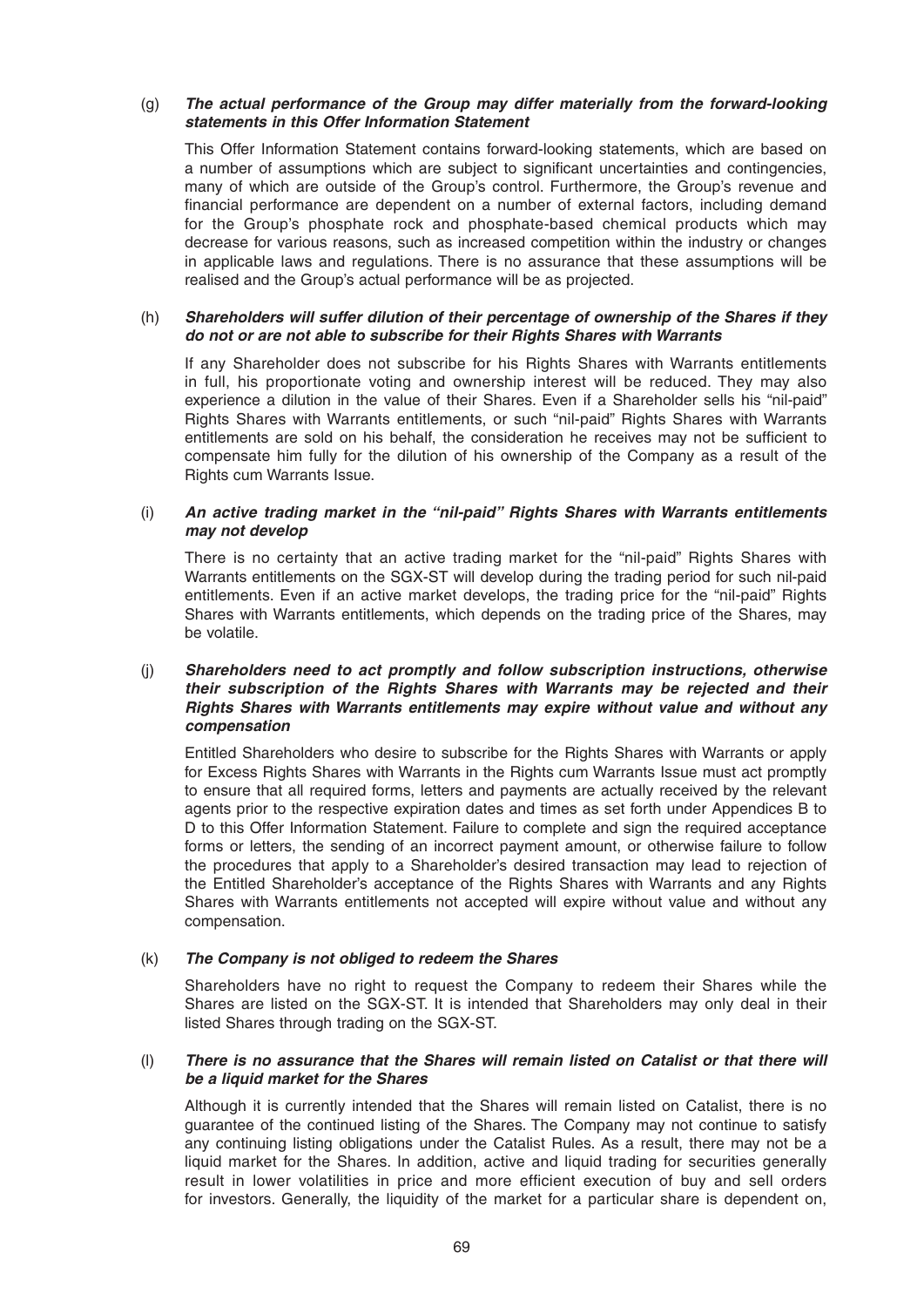amongst others, the size of the free float, the price of each board lot, institutional interests, and the business prospects of the Group as well as the prevailing market sentiment. There is no assurance that the liquidity of the Shares or the volume of the Shares as traded on Catalist may change or improve after the Rights cum Warrants Issue.

# (m) The listing of the Warrants is subject to a sufficient spread of holdings

 In the event that permission is not granted by the SGX-ST for the listing of, and quotation for, the Warrants on Catalist due to an insufficient spread of holdings of the Warrants to provide for an orderly market in the trading of the Warrants, the Company shall nevertheless proceed and complete the Rights cum Warrants Issue. In such an event, Warrantholders will not be able to trade their Warrants on Catalist.

# (n) *In the event that the Warrants are not exercised by the end of the Exercise Period, they will expire and become worthless*

 The Warrants have an Exercise Period of three (3) years. In the event that the Warrants are not exercised by the end of the Exercise Period, they will expire and be worthless to the Warrantholders

10. Where a profit forecast is disclosed, state the extent to which projected sales or revenues **are based on secured contracts or orders, and the reasons for expecting to achieve the**  projected sales or revenues and profit, and discuss the impact of any likely change in **business and operating conditions on the forecast.**

Not applicable. No profit forecast is disclosed in this Offer Information Statement.

11. Where a profit forecast or profit estimate is disclosed, state all principal assumptions, if any, upon which the directors or equivalent persons of the relevant entity have based their profit forecast or profit estimate, as the case may be.

Not applicable. No profit forecast or profit estimate is disclosed in this Offer Information Statement.

12. Where a profit forecast is disclosed, include a statement by an auditor of the relevant entity as to whether the profit forecast is properly prepared on the basis of the assumptions **referred to in paragraph 11 of this Part, is consistent with the accounting policies adopted by the relevant entity, and is presented in accordance with the accounting standards**  adopted by the relevant entity in the preparation of its financial statements.

Not applicable. No profit forecast is disclosed in this Offer Information Statement.

- 13. Where the profit forecast disclosed is in respect of a period ending on a date not later than the end of the current financial year of the relevant entity, provide in addition to the **statement referred to in paragraph 12 of this Part –**
	- **(a) a statement by the issue manager to the offer, or any other person whose profession**  or reputation gives authority to the statement made by him, that the profit forecast **has been stated by the directors or equivalent persons of the relevant entity after due and careful enquiry and consideration; or**
	- **(b) a statement by an auditor of the relevant entity, prepared on the basis of his examination of the evidence supporting the assumptions referred to in paragraph 11 of this Part and in accordance with the Singapore Standards on Auditing or such other auditing standards as may be approved in any particular case by the Authority, to the effect that no matter has come to his attention which gives him reason to believe that the assumptions do not provide reasonable grounds for the profit forecast.**

Not applicable. No profit forecast is disclosed in this Offer Information Statement.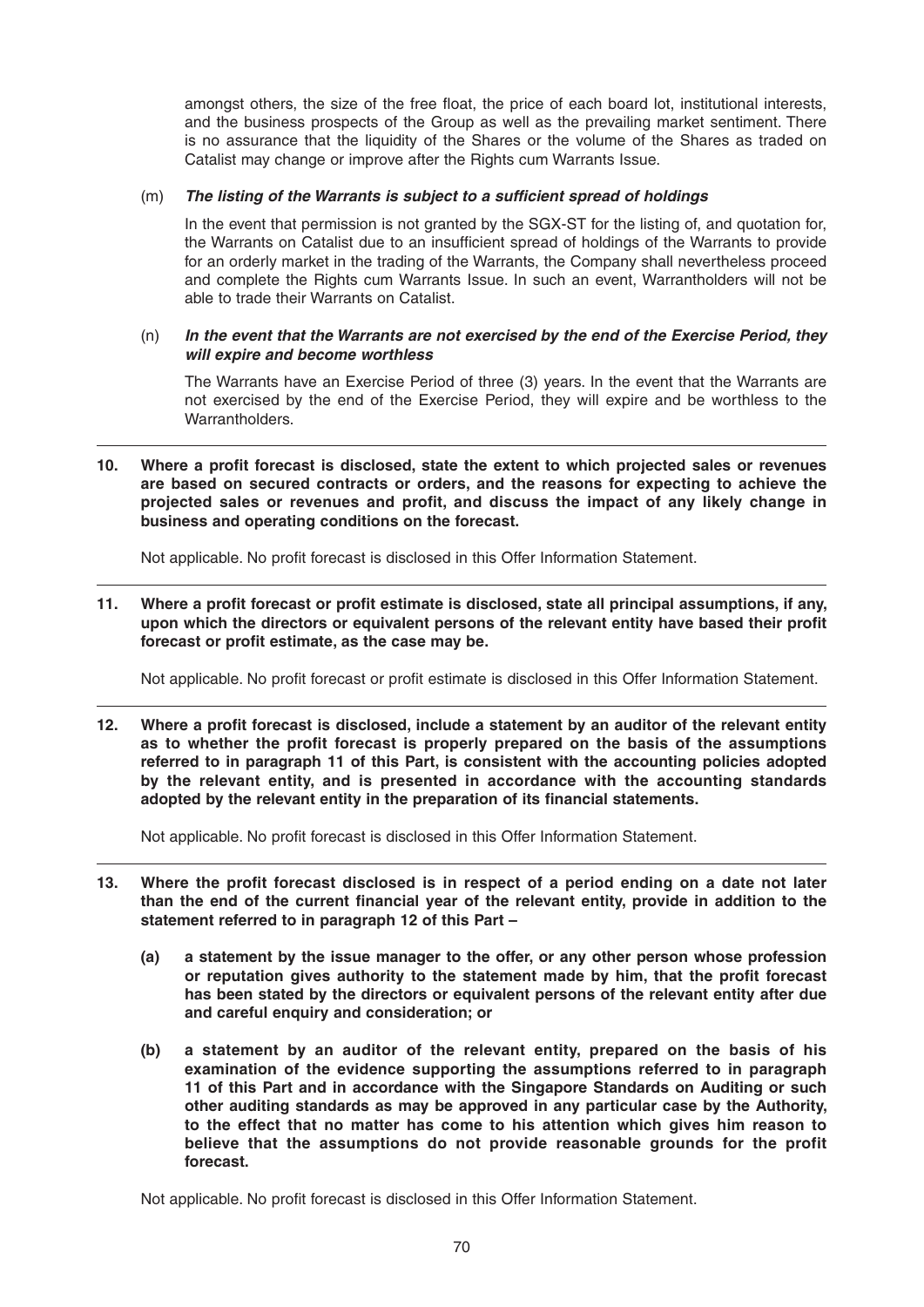- 14. Where the profit forecast disclosed is in respect of a period ending on a date after the end of the current financial year of the relevant entity, provide in addition to the statement **referred to in paragraph 12 of this Part –**
	- **(a) a statement by the issue manager to the offer, or any other person whose profession or reputation gives authority to the statement made by him, prepared on the basis of his examination of the evidence supporting the assumptions referred to in paragraph 11 of this Part, to the effect that no matter has come to his attention which gives him reason to believe that the assumptions do not provide reasonable grounds for the profit forecast: or**
	- **(b) a statement by an auditor of the relevant entity, prepared on the basis of his examination of the evidence supporting the assumptions referred to in paragraph 11 of this Part and in accordance with the Singapore Standards on Auditing or such other auditing standards as may be approved in any particular case by the Authority, to the effect that no matter has come to his attention which gives him reason to believe that the assumptions do not provide reasonable grounds for the profit forecast.**

Not applicable. No profit forecast is disclosed in this Offer Information Statement.

### **Significant Changes / Meaning of "published"**

- **15. Disclose any event that has occurred from the end of –**
	- (a) the most recent completed financial year for which financial statements have been **published; or**
	- (b) if interim financial statements have been published for any subsequent period, that **period,**

to the latest practicable date which may have a material effect on the financial position and **results of the relevant entity or, if it is the holding company or holding entity of a group, the group, or, if there is no such event, provide an appropriate negative statement.**

**16. In this Part, "published" includes publication in a prospectus, in an annual report or on the SGXNET.**

 Save as disclosed in this Offer Information Statement and in all public announcements made by the Company, the Directors are not aware of any event which has occurred from 1 January 2017 up to the Latest Practicable Date which may have a material effect on the financial position and results of the Group.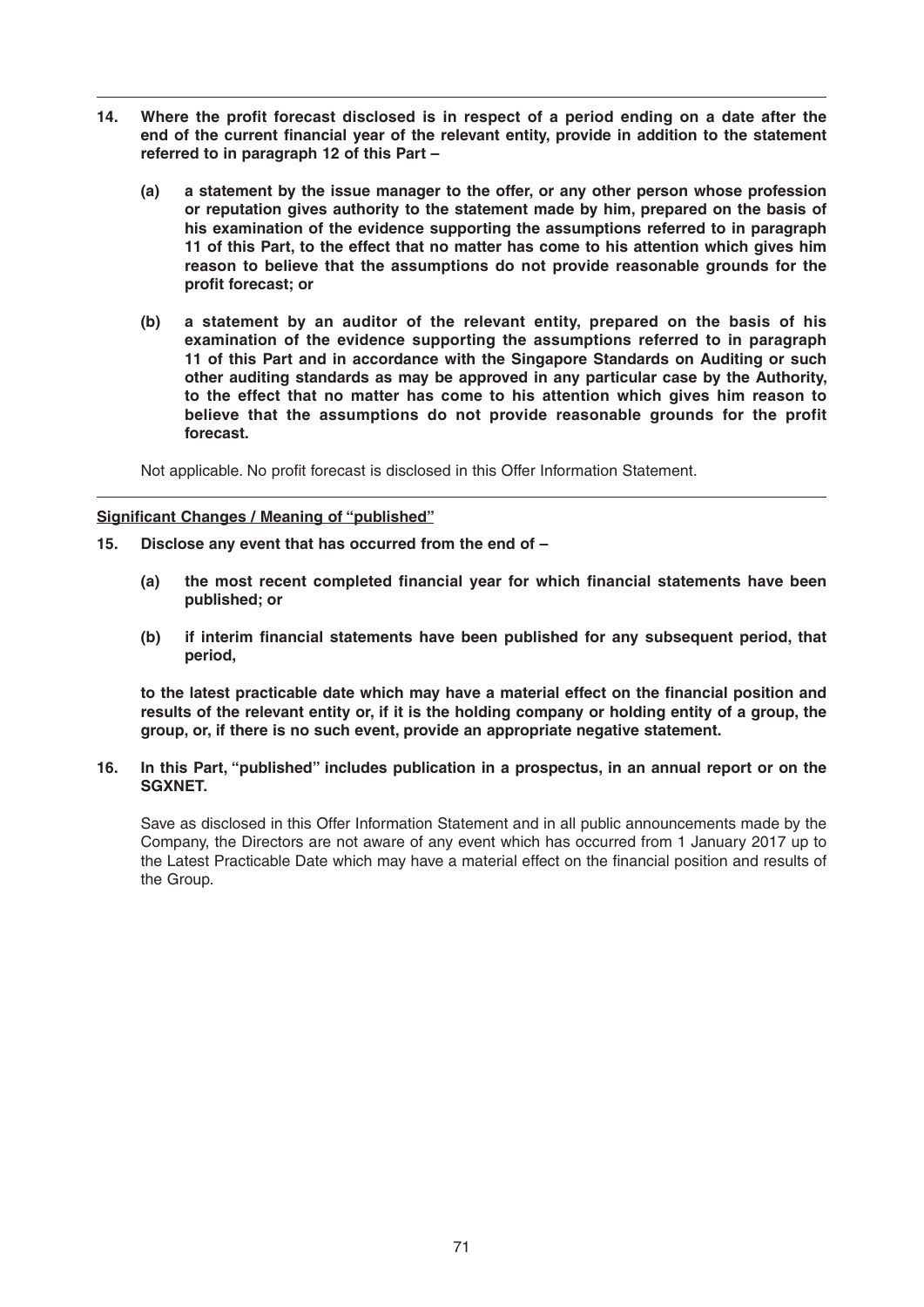#### **PART VI (THE OFFER AND LISTING)**

#### **Offer and Listing Details**

**1. Indicate the price at which the securities are being offered and the amount of any expense**  specifically charged to the subscriber or purchaser. If it is not possible to state the offer **price at the date of lodgement of the offer information statement, the method by which the offer price is to be determined must be explained.**

 The Issue Price for each Rights Share is S\$0.08, payable in full on acceptance and/or application. The Issue Price represents a discount of approximately 20.8% to the closing price of S\$0.101 per Share on 30 December 2016, being the date of the announcement of the Rights cum Warrants Issue.

 The Warrants will be issued free with the Rights Shares on the basis of one (1) Warrant for every one (1) Rights Share successfully subscribed for . The Exercise Price for each Warrant, payable in full upon the exercise of the Warrant (subject to any adjustment under certain circumstances as set out in the Deed Poll), is S\$0.08.

 The expenses incurred by the Company in respect of the Rights cum Warrants Issue will not be specifically charged to subscribers of the Rights Shares with Warrants.

 An administrative fee will be incurred for each successful application made through the ATMs of the respective Participating Banks.

**2. If there is no established market for the securities being offered, provide information regarding the manner of determining the offer price, the exercise price or conversion price, if any, including the person who establishes the price or is responsible for the determination of the price, the various factors considered in such determination and the parameters or elements used as a basis for determining the price.**

Not applicable. The Shares are traded on Catalist.

 In respect of the Warrants, the Exercise Price of S\$0.08 for each New Share was determined by the Company after taking into consideration, *inter alia,* the market price of the Shares and the Exercise Period of the Warrants. The Exercise Price of S\$0.08 for each New Share represents a discount of approximately 20.8% to the closing price of S\$0.101 per Share on 30 December 2016, being the date of the announcement of the Rights cum Warrants Issue.

#### **3. If -**

- **(a) any of the relevant entity's shareholders or equity interest-holders have pre-emptive rights to subscribe for or purchase the securities being offered; and**
- **(b) the exercise of the rights by the shareholder or equity interest-holder is restricted, withdrawn or waived,**

indicate the reasons for such restriction, withdrawal or waiver, the beneficiary of such **restriction, withdrawal or waiver, if any, and the basis for the offer price.**

None of the Shareholders have any pre-emptive rights to subscribe for the Rights Shares with Warrants.

 As there may be prohibitions or restrictions against the offering of the Rights Shares with Warrants in certain jurisdictions, only Entitled Shareholders are eligible to participate in the Rights cum Warrants Issue. Please refer to the Section entitled "Eligibility of Shareholders to Participate in the Rights cum Warrants Issue" of this Offer Information Statement for further information.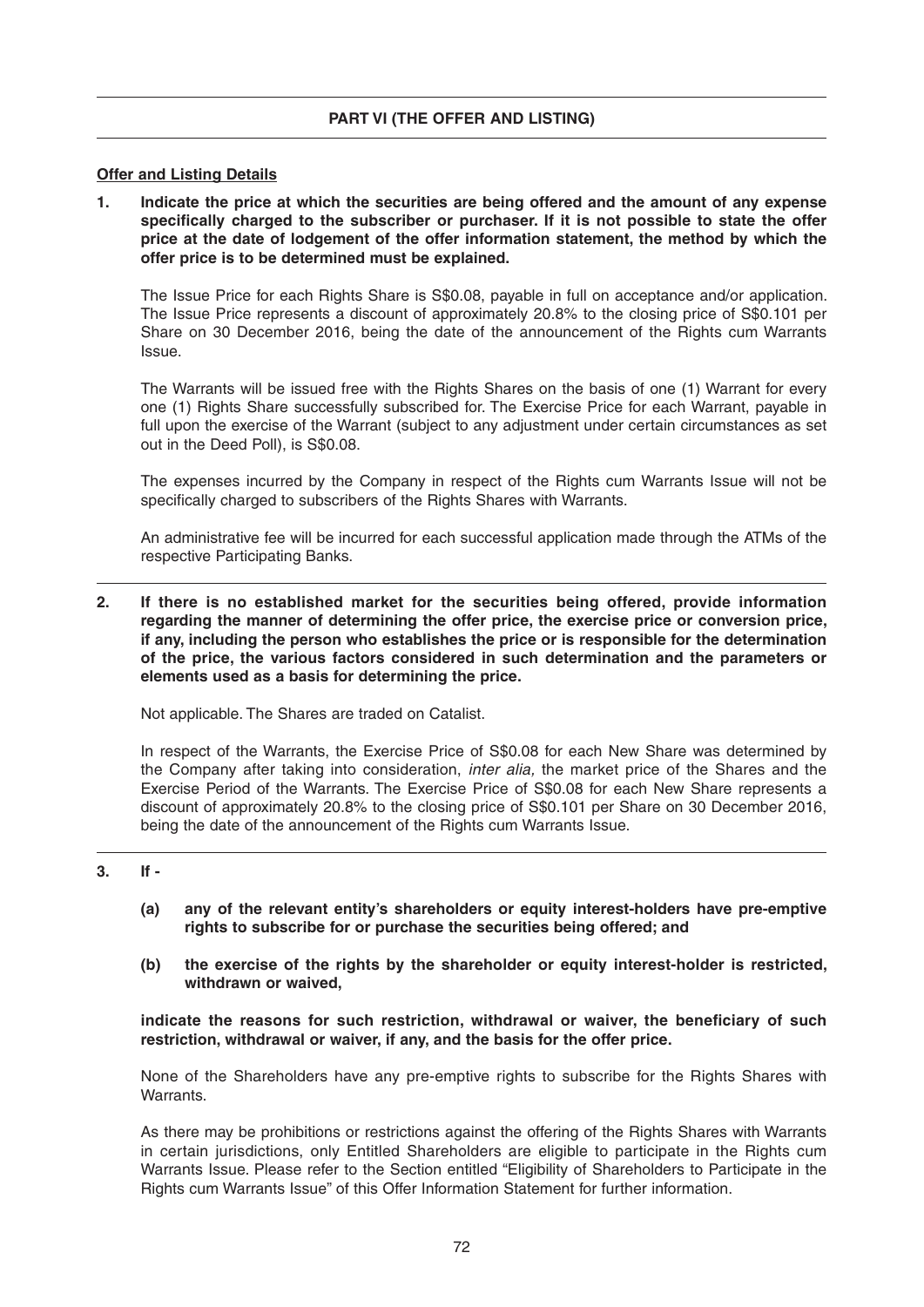- **4. If securities of the same class as those securities being offered are listed for quotation on any securities exchange –**
	- (a) in a case where the first-mentioned securities have been listed for quotation on **the securities exchange for at least 12 months immediately preceding the latest**  practicable date, disclose the highest and lowest market prices of the first-mentioned **securities –**
		- **(i) for each of the 12 calendar months immediately preceding the calendar month in which the latest practicable date falls; and**
		- **(ii) for the period from the beginning of the calendar month in which the latest practicable date falls to the latest practicable date; or**
	- (b) in a case where the first-mentioned securities have been listed for quotation on **the securities exchange for less than 12 months immediately preceding the latest**  practicable date, disclose the highest and lowest market prices of the first-mentioned **securities –**
		- **(i) for each calendar month immediately preceding the calendar month in which the latest practicable date falls; and**
		- **(ii) for the period from the beginning of the calendar month in which the latest practicable date falls to the latest practicable date;**
	- **(c)** disclose any significant trading suspension that has occurred on the securities **exchange during the 3 years immediately preceding the latest practicable date or, if the securities have been listed for quotation for less than 3 years, during the period**  from the date on which the securities were first listed to the latest practicable date; **and**
	- **(d) disclose information on any lack of liquidity, if the securities are not regularly traded on the securities exchange.**
	- (a) The highest and lowest market prices and the volume of the Shares traded on the SGX-ST for each of the last twelve (12) calendar months immediately preceding the Latest Practicable Date and for the period from 1 February 2017 to 20 February 2017, being the Latest Practicable Date, are as follows:

|                                                                            | Price Range -                | <b>Volume of</b>     |                                        |
|----------------------------------------------------------------------------|------------------------------|----------------------|----------------------------------------|
| <b>Month / Period</b>                                                      | High <sup>(1)</sup><br>(S\$) | $Low^{(2)}$<br>(S\$) | Shares traded <sup>(3)</sup><br>('000) |
| February 2016                                                              | 0.102                        | 0.077                | 1,221                                  |
| March 2016                                                                 | 0.127                        | 0.086                | 24,176                                 |
| April 2016                                                                 | 0.097                        | 0.085                | 3,007                                  |
| May 2016                                                                   | 0.093                        | 0.084                | 568                                    |
| June 2016                                                                  | 0.091                        | 0.080                | 1,601                                  |
| <b>July 2016</b>                                                           | 0.110                        | 0.084                | 7,080                                  |
| August 2016                                                                | 0.090                        | 0.082                | 1,918                                  |
| September 2016                                                             | 0.087                        | 0.080                | 444                                    |
| October 2016                                                               | 0.087                        | 0.072                | 927                                    |
| November 2016                                                              | 0.110                        | 0,078                | 52,043                                 |
| December 2016                                                              | 0.108                        | 0.092                | 1,142                                  |
| January 2017                                                               | 0.102                        | 0.080                | 3,733                                  |
| 1 February 2017 to 20 February 2017<br>(being the Latest Practicable Date) | 0.090                        | 0.081                | 7,882                                  |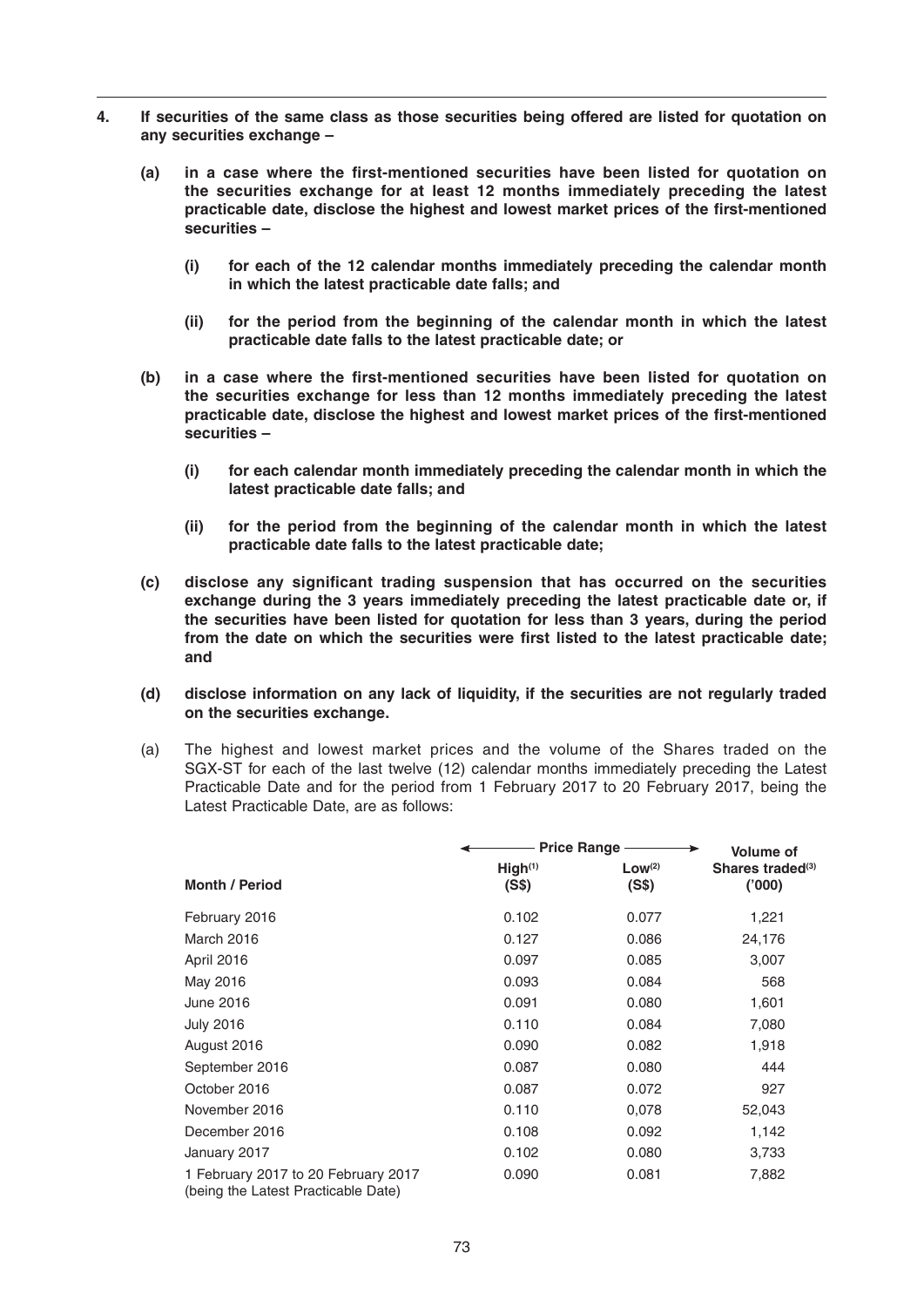(*Source: Bloomberg L.P.. Bloomberg L.P. has not consented to the inclusion of the information above which is*  publicly available, and is thereby not liable for such information under Sections 253 and 254 of the Securities and *Futures Act. The Company and the Manager have included the above information in its proper form and context and*  have not verified the accuracy of such information.)

#### **Notes:**

- (1) Based on the highest market price for the Shares in a particular month / period.
- (2) Based on the lowest market price for the Shares in a particular month / period.
- (3) Based on the total volume of the Shares traded in a particular month / period.
- (b) Not applicable. The Shares have been listed for quotation on the SGX-ST for more than twelve (12) months immediately preceding the Latest Practicable Date.
- (c) Save for temporary trading halts to cater for the release of announcements by the Company on the website of the SGX-ST at http://www.sqx.com in accordance with the requirements of the Catalist Rules, there has not been any significant trading suspension of the Shares that has occurred on the SGX-ST during the three (3) years immediately preceding the Latest Practicable Date.
- (d) Not applicable. The Shares were regularly traded on the SGX-ST.

#### **5. Where the securities being offered are not identical to the securities already issued by the relevant entity, provide -**

- **(a) a statement of the rights, preferences and restrictions attached to the securities being offered; and**
- **(b) an indication of the resolutions, authorisations and approvals by virtue of which the entity may create or issue further securities, to rank in priority to or** *pari passu* **with the securities being offered.**

 The Rights Shares and the New Shares (when issued upon the exercise of the Warrants) will, on allotment and issue, rank *pari passu* in all respects with the existing Shares, save for any dividends, rights, allotment or other distributions, the Record Date for which falls on or before the date of allotment and issue of the Rights Shares or the relevant exercise date of the Warrants (as the case may be).

 The Warrants will, upon issue, be a new class of securities. Each Warrant entitles the Warrantholder thereof to subscribe for one (1) New Share at the Exercise Price, subject to the terms and conditions set out in the Deed Poll.

Please refer to paragraph 1 of Part X (Additional Information required for Offer of Securities by way of Rights Issue) of this Offer Information Statement for information on the rights, preferences and restrictions attached to the Warrants.

 The Rights Shares and the New Shares will be issued pursuant to the general share issue mandate granted by the Shareholders at the Company's annual general meeting held on 29 April 2016.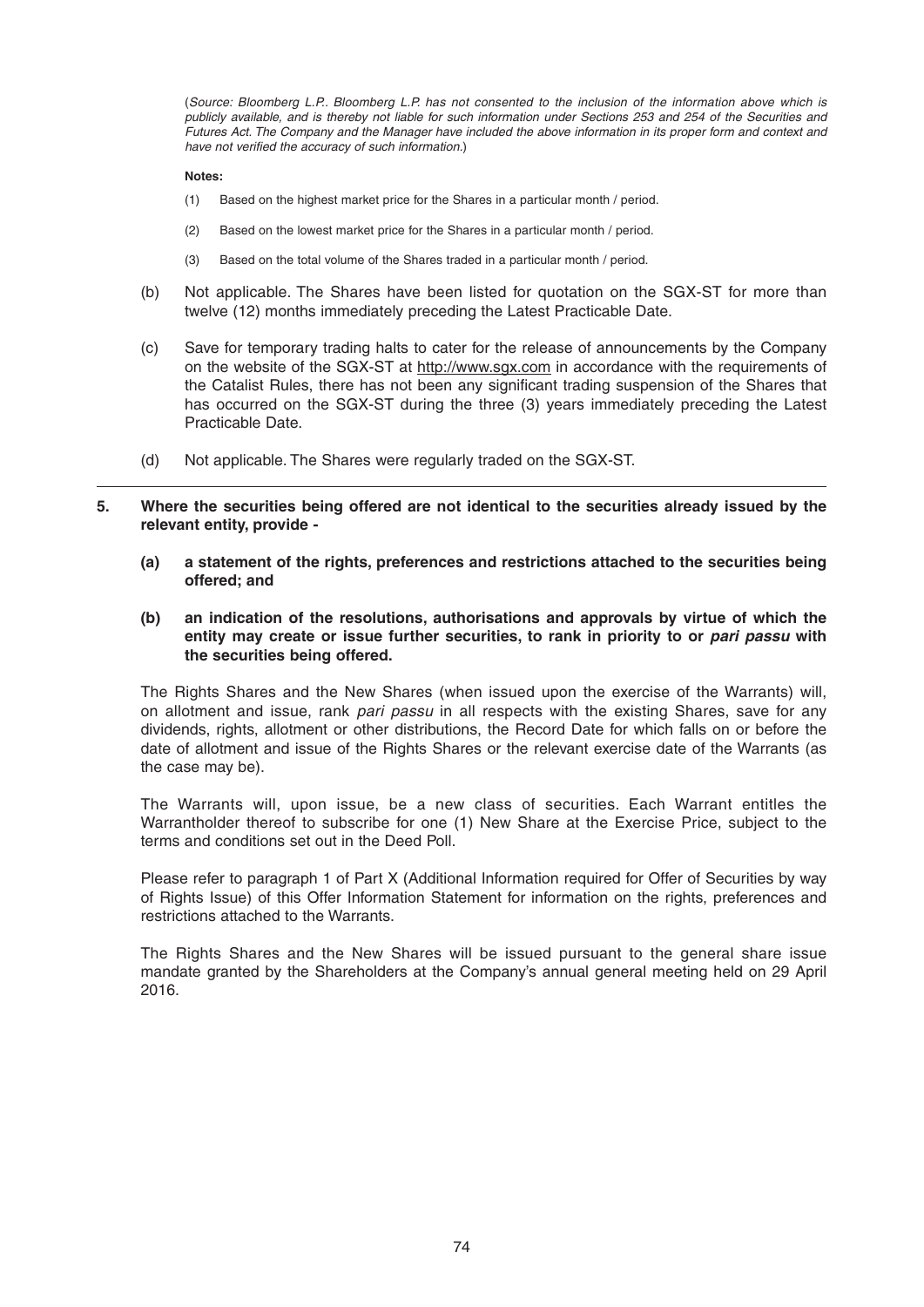#### **Plan of Distribution**

**6.** Indicate the amount, and outline briefly the plan of distribution, of the securities that are to **be offered otherwise than through underwriters. If the securities are to be offered through the selling efforts of any broker or dealer, describe the plan of distribution and the terms of any agreement or understanding with such entities. If known, identify each broker or dealer that will participate in the offer and state the amount to be offered through each broker or dealer.**

 The Rights cum Warrants Issue is made on a renounceable basis to Entitled Shareholders at the Issue Price of S\$0.08 for each Rights Share with Warrant, on the basis of one (1) Rights Share with one (1) Warrant for every eight (8) existing Shares held by, or standing to the credit of the Securities Accounts, as the case may be, of Entitled Shareholders as at the Books Closure Date, fractional entitlements, if any, to be disregarded.

 Entitled Shareholders shall be at liberty to accept, decline, or otherwise renounce (or in the case of Entitled Depositors) or trade their provisional allotments of the Rights Shares with Warrants and are eligible to apply for Excess Rights Shares with Warrants. Entitled Depositors will be able to trade on the SGX-ST during the provisional allotment trading period prescribed by the SGX-ST their provisional allotments of Rights Shares with Warrants.

 Fractional entitlements to the Rights Shares with Warrants, if any, have been disregarded in arriving at the entitlements of Entitled Shareholders and will, together with such Rights Shares with Warrants that are not validly taken up by Entitled Shareholders, the original allottees or their respective renouncee(s) or Purchasers, any unsold "nil-paid" provisional allotments of Rights Shares with Warrants of Foreign Shareholders and any Rights Shares with Warrants that are otherwise not allotted for whatever reason in accordance with the terms and conditions of this Offer Information Statement, the Constitution of the Company, the Deed Poll and the instructions contained in the PAL, the ARE, the ARS and/or any other application form for Rights Shares with Warrants, be aggregated and issued to satisfy applications for Excess Rights Shares with Warrants (if any) or otherwise disposed of or otherwise dealt with in such manner as the Directors may, in their absolute discretion, deem fit.

 The basis of allotting any Excess Rights Shares with Warrants will be determined at the absolute discretion of the Directors. In the allotment of Excess Rights Shares with Warrants, preference will be given to Entitled Shareholders for rounding of odd lots, and the Directors and Substantial Shareholders who have control or influence over the Company in connection with the day-today affairs of the Group or the terms of the Rights cum Warrants Issue, or have representation (direct or through a nominee) on the Board will rank last in priority for the rounding of odd lots and allotment of Excess Rights Shares with Warrants.

The Rights Shares with Warrants are not offered through any broker or dealer.

 As there may be prohibitions or restrictions against the offering of Rights Shares with Warrants in certain jurisdictions, only Entitled Shareholders are eligible to participate in the Rights cum Warrants Issue. Please refer to the Section entitled "Eligibility of Shareholders to Participate in the Rights cum Warrants Issue" of this Offer Information Statement for further information.

The allotment and issue of the Rights Shares with Warrants pursuant to the Rights cum Warrants Issue is governed by the terms and conditions as set out in this Offer Information Statement, the PAL, the ARE and the ARS.

#### **7. Provide a summary of the features of the underwriting relationship together with the amount of securities being underwritten by each underwriter.**

Not applicable. The Rights cum Warrants Issue is not underwritten by any financial institution.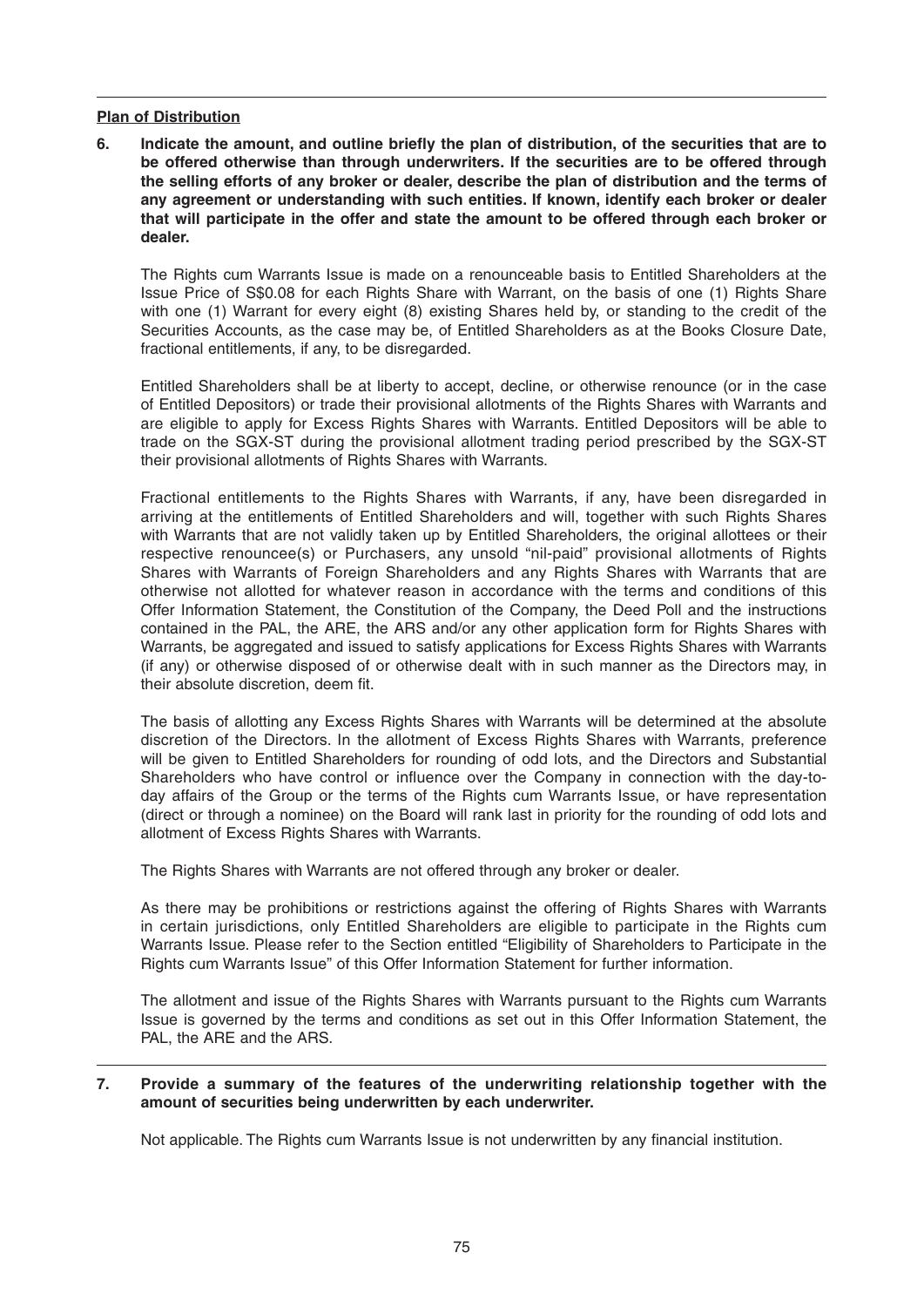#### **Statements by Experts**

**1. Where a statement or report attributed to a person as an expert is included in the offer** information statement, provide such person's name, address and qualifications.

The Summary of Mineral Resources and Reserves (as defined in paragraph 9(b) of Part IV (Key Information)) was prepared by Watts, Griffis and McOuat Limited of Suite 301, 8 King Street East, Toronto, Ontario, M5C 1B5 Canada, independent geologistengaged by the Company to, *inter alia*, prepare a report in accordance with the requirements of Practice Note 4C of the Catalist Rules.

- **2. Where the offer information statement contains any statement (including what purports to be a copy of, or extract from, a report, memorandum or valuation) made by an expert –**
	- **(a) state the date on which the statement was made;**
	- **(b) state whether or not it was prepared by the expert for the purpose of incorporation in the offer information statement; and**
	- **(c) include a statement that the expert has given, and has not withdrawn, his written consent to the issue of the offer information statement with the inclusion of the statement in the form and context in which it is included in the offer information statement.**

The Summary of Mineral Resources and Reserves dated 20 February 2017 summarises the report by WGM being prepared for the purpose of the requirements of Practice Note 4C of the Catalist Rules.

 WGM has given, and has not withdrawn, its written consent to the issue of this Offer Information Statement with the inclusion of the Summary of Mineral Resources and Reserves in the form and context in which it is included in this Offer Information Statement.

**3. The information referred to in paragraphs 1 and 2 of this Part need not be provided in the offer information statement if the statement attributed to the expert is a statement to which the exemption under regulation 26(2) or (3) applies.**

Noted.

 $\overline{a}$ 

#### **Consents from Issue Manager and Underwriters**

**4. Where a person is named in the offer information statement as the issue manager or underwriter (but not a sub-underwriter) to the offer, include a statement that the person has given, and has not withdrawn, his written consent to being named in the offer information statement as the issue manager or underwriter, as the case may be, to the offer.**

 The Manager and the Sponsor, namely United Overseas Bank Limited, has given, and has not, before the lodgement of this Offer Information Statement with the SGX-ST acting as agent on behalf of the Authority, withdrawn its written consent to being named in this Offer Information Statement as the Manager of the Rights cum Warrants Issue and the Sponsor.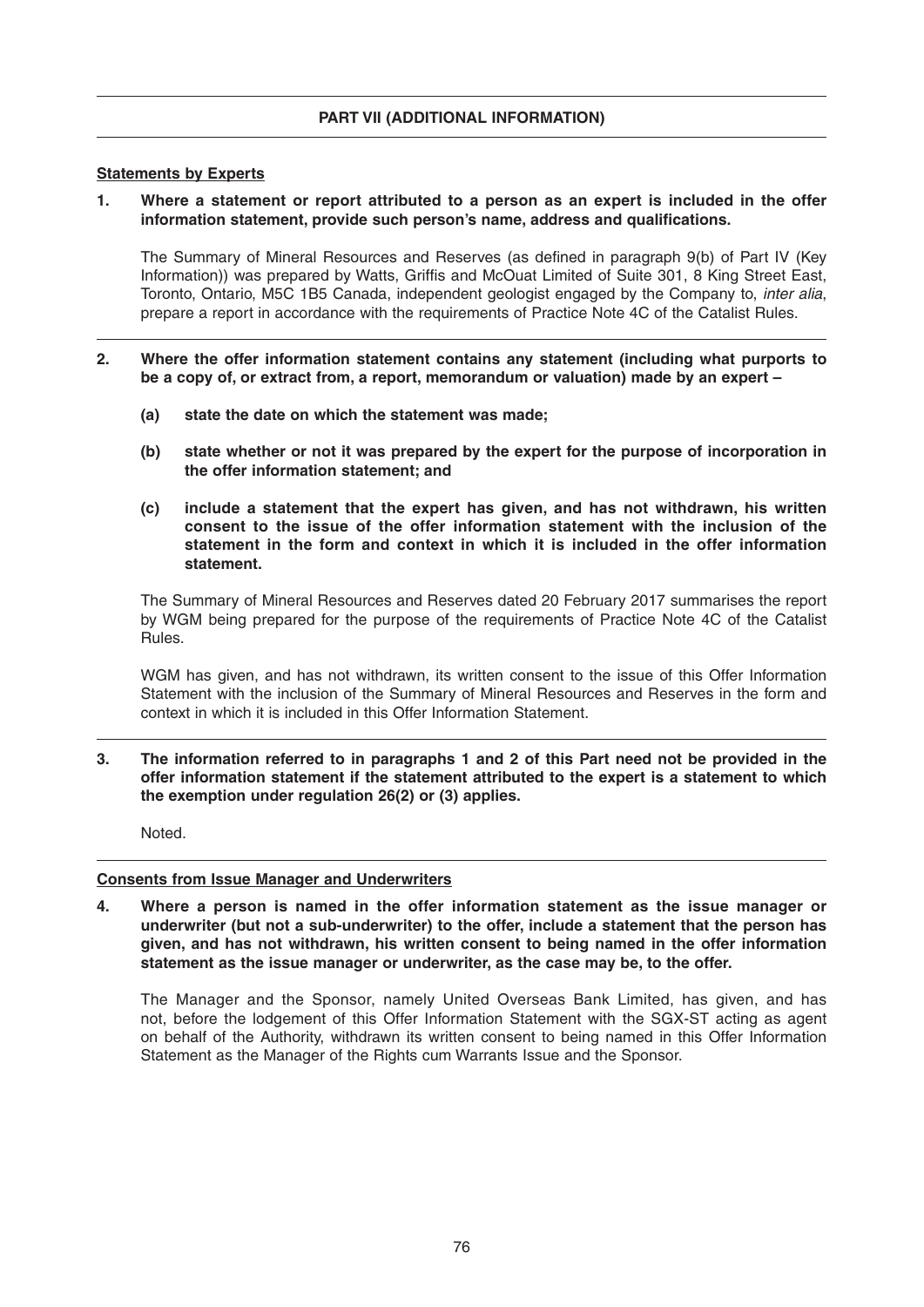# **Other Matters**

- **5. Include particulars of any other matters not disclosed under any other paragraph of this Schedule which could materially affect, directly or indirectly –**
	- (a) the relevant entity's business operations or financial position or results; or
	- **(b) investments by holders of securities in the relevant entity.**

 Save as disclosed in this Offer Information Statement, the Directors are not aware of any other matter not disclosed under any other paragraph of this Offer Information Statement which could materially affect, directly or indirectly:

- (a) the Group's business operations or financial position or results; or
- (b) investments by holders of securities in the Company.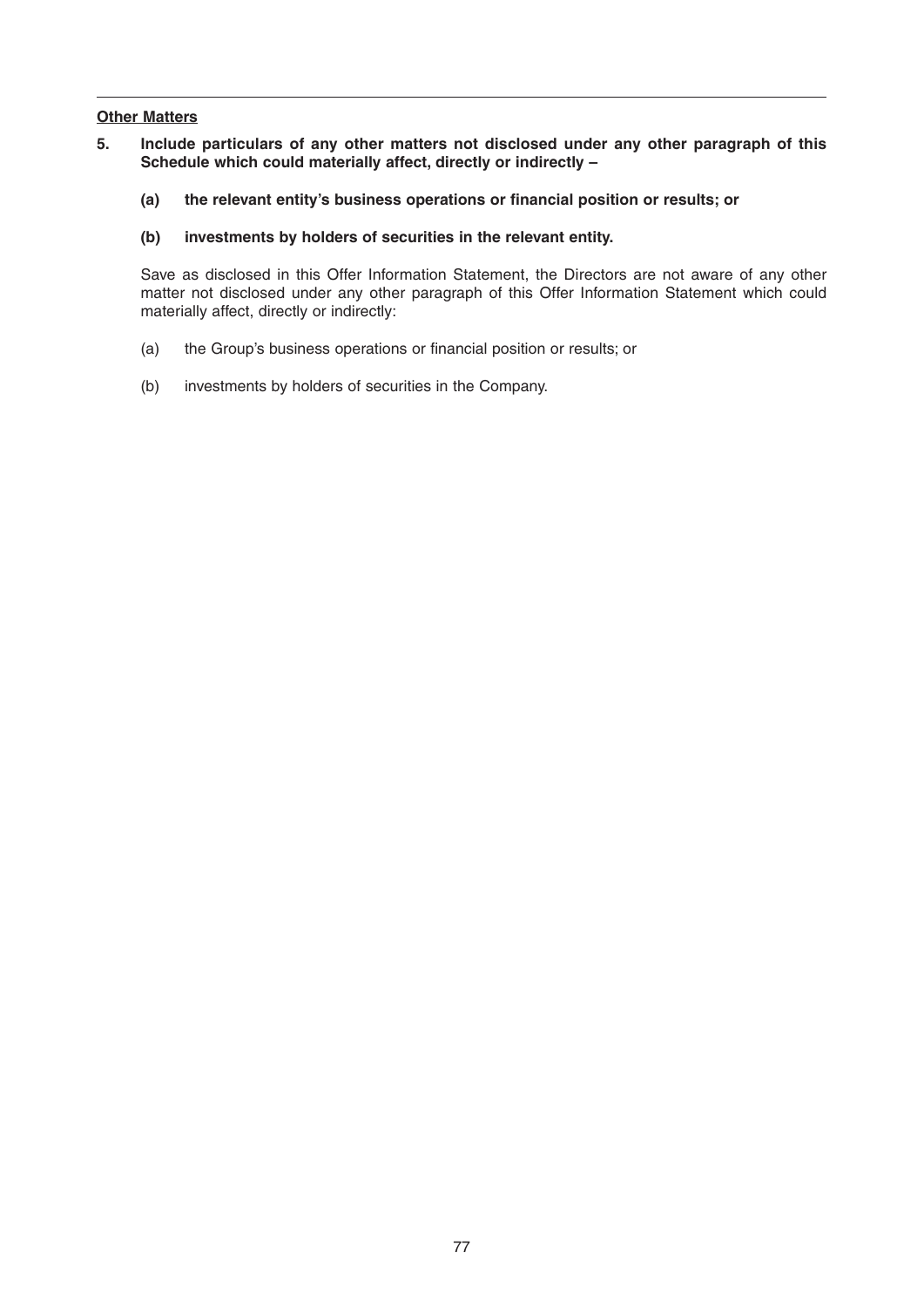- **1. Provide**
	- **(a) the particulars of the rights issue;**
	- **(b) the last day and time for splitting of the provisional allotment of the securities to be issued pursuant to the rights issue;**
	- **(c) the last day and time for acceptance of and payment for the securities to be issued pursuant to the rights issue;**
	- **(d) the last day and time for renunciation of and payment by the renouncee for the securities to be issued pursuant to the rights issue;**
	- **(e) the terms and conditions of the offer of securities to be issued pursuant to the rights issue;**

The Rights cum Warrants Issue is being offered on a renounceable basis to Entitled Shareholders at the Issue Price, on the basis of one (1) Rights Share with one (1) Warrant for every eight (8) existing Shares held by, or standing to the credit of the Securities Accounts of, as the case may be, Entitled Shareholders as at the Books Closure Date, fractional entitlements, if any, to be disregarded.

| Number of Rights Shares          | ÷ | Up to 112,664,875 Rights Shares.                                                                                                                                                                                                                                                                                                                                                                                                                                                                                                                  |
|----------------------------------|---|---------------------------------------------------------------------------------------------------------------------------------------------------------------------------------------------------------------------------------------------------------------------------------------------------------------------------------------------------------------------------------------------------------------------------------------------------------------------------------------------------------------------------------------------------|
| <b>Issue Price</b>               | ÷ | S\$0.08 for each Rights Share, payable in full on<br>acceptance and/or application.                                                                                                                                                                                                                                                                                                                                                                                                                                                               |
| Basis of provisional allotment : |   | One (1) Rights Share with one (1) Warrant for every<br>eight (8) existing Shares held by, or standing to the<br>credit of the Securities Accounts of, as the case may<br>be, Entitled Shareholders, fractional entitlements, if any,<br>to be disregarded.                                                                                                                                                                                                                                                                                        |
|                                  |   | In the allotment of Excess Rights Shares with Warrants,<br>preference will be given to Entitled Shareholders for<br>rounding of odd lots, and the Directors and Substantial<br>Shareholders who have control or influence over the<br>Company in connection with the day-to-day affairs of<br>the Group or the terms of the Rights cum Warrants<br>Issue, or have representation (direct or through a<br>nominee) on the Board will rank last in priority for the<br>rounding of odd lots and allotment of Excess Rights<br>Shares with Warrants. |
| Status of the Rights Shares      | ÷ | The Rights Shares shall, upon allotment and issue,<br>rank pari passu in all respects with the then existing<br>Shares for any dividends, rights, allotments or other<br>distributions, the Record Date for which falls after the<br>date of issue of the Rights Shares.                                                                                                                                                                                                                                                                          |
| Listing of the Rights Shares     | ÷ | On 16 February 2017, the Company obtained the listing<br>and quotation notice from the SGX-ST for the listing<br>of and quotation for up to 112,664,875 Rights Shares,<br>up to 112,664,875 Warrants and up to 112,664,875<br>New Shares on Catalist, subject to certain conditions.                                                                                                                                                                                                                                                              |

# **(1) Principal Terms of the Rights Shares**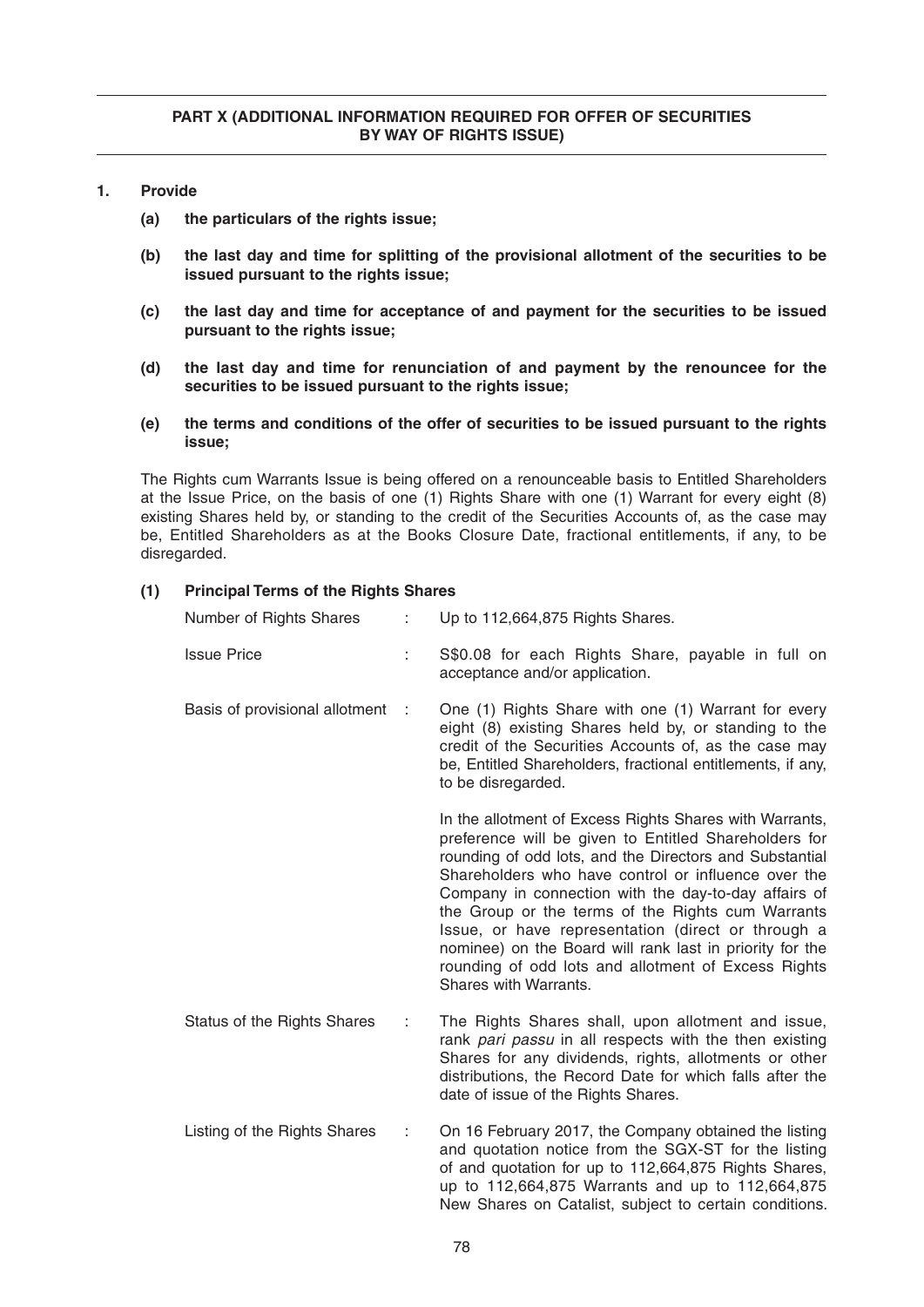|                                                   | The listing and quotation notice granted by the SGX-<br>ST for the dealing in, listing of and quotation for the<br>Rights Shares, the Warrants and the New Shares on<br>Catalist is not to be taken as an indication of the merits<br>of the Rights cum Warrants Issue, the Rights Shares,<br>the Warrants, the New Shares, the Company, its<br>subsidiaries and their securities. |
|---------------------------------------------------|------------------------------------------------------------------------------------------------------------------------------------------------------------------------------------------------------------------------------------------------------------------------------------------------------------------------------------------------------------------------------------|
| Trading of the Rights Shares<br>÷<br>and odd lots | Upon the listing of and quotation for the Rights Shares<br>on Catalist, the Rights Shares will be traded on the<br>SGX-ST under the book-entry (scripless) settlement<br>system.                                                                                                                                                                                                   |
|                                                   | For the purposes of trading on the SGX-ST, each board<br>lot of Shares will comprise 100 Shares.                                                                                                                                                                                                                                                                                   |
| Irrevocable Deeds of<br>÷<br>Undertaking          | Please refer to paragraphs $1(f)$ and $1(g)$ of Part X<br>(Additional Information required for Offer of Securities<br>by way of Rights Issue) of this Offer Information<br>Statement.                                                                                                                                                                                              |
| Governing law                                     | Laws of Singapore.                                                                                                                                                                                                                                                                                                                                                                 |

#### **(2) Principal Terms of the Warrants and the New Shares**

| Number of Warrants and<br><b>New Shares</b>   |   | Up to 112,664,875 Warrants and up to 112,664,875<br>New Shares.                                                                                                                                                                                                                                                                                                                                                                                                                                                                                                                                                                      |
|-----------------------------------------------|---|--------------------------------------------------------------------------------------------------------------------------------------------------------------------------------------------------------------------------------------------------------------------------------------------------------------------------------------------------------------------------------------------------------------------------------------------------------------------------------------------------------------------------------------------------------------------------------------------------------------------------------------|
| <b>Exercise Price</b>                         |   | S\$0.08 for each New Share on the exercise of<br>a Warrant, payable in full on acceptance and/or<br>application.                                                                                                                                                                                                                                                                                                                                                                                                                                                                                                                     |
| <b>Status of the New Shares</b>               |   | The New Shares shall, upon allotment and issue,<br>rank pari passu in all respects with the then existing<br>Shares for any dividends, rights, allotments or other<br>distributions, the Record Date for which falls after the<br>relevant exercise date of the Warrants.                                                                                                                                                                                                                                                                                                                                                            |
| Listing of the Warrants and<br>the New Shares | ÷ | On 16 February 2017, the Company obtained the listing<br>and quotation notice from the SGX-ST for the listing<br>of and quotation for up to 112,664,875 Rights Shares,<br>up to 112,664,875 Warrants and up to 112,664,875<br>New Shares on Catalist, subject to certain conditions.<br>The listing and quotation notice granted by the SGX-<br>ST for the dealing in, listing of and quotation for the<br>Rights Shares, the Warrants and the New Shares on<br>Catalist is not to be taken as an indication of the merits<br>of the Rights cum Warrants Issue, the Rights Shares,<br>the Warrants, the New Shares, the Company, its |

Trading of the Warrants and : Upon the listing of, and quotation for, the Warrants and the New Shares on Catalist, the Warrants and the the New Shares on Catalist, the Warrants and the New Shares will be traded on the SGX-ST under the book-entry (scripless) settlement system subject to, *inter alia*, there being a sufficient spread of holdings of the Warrants to provide for an orderly market in the Warrants. Each board lot of Warrants will consist of 100 Warrants or such number as may be notified by the Company.

subsidiaries and their securities.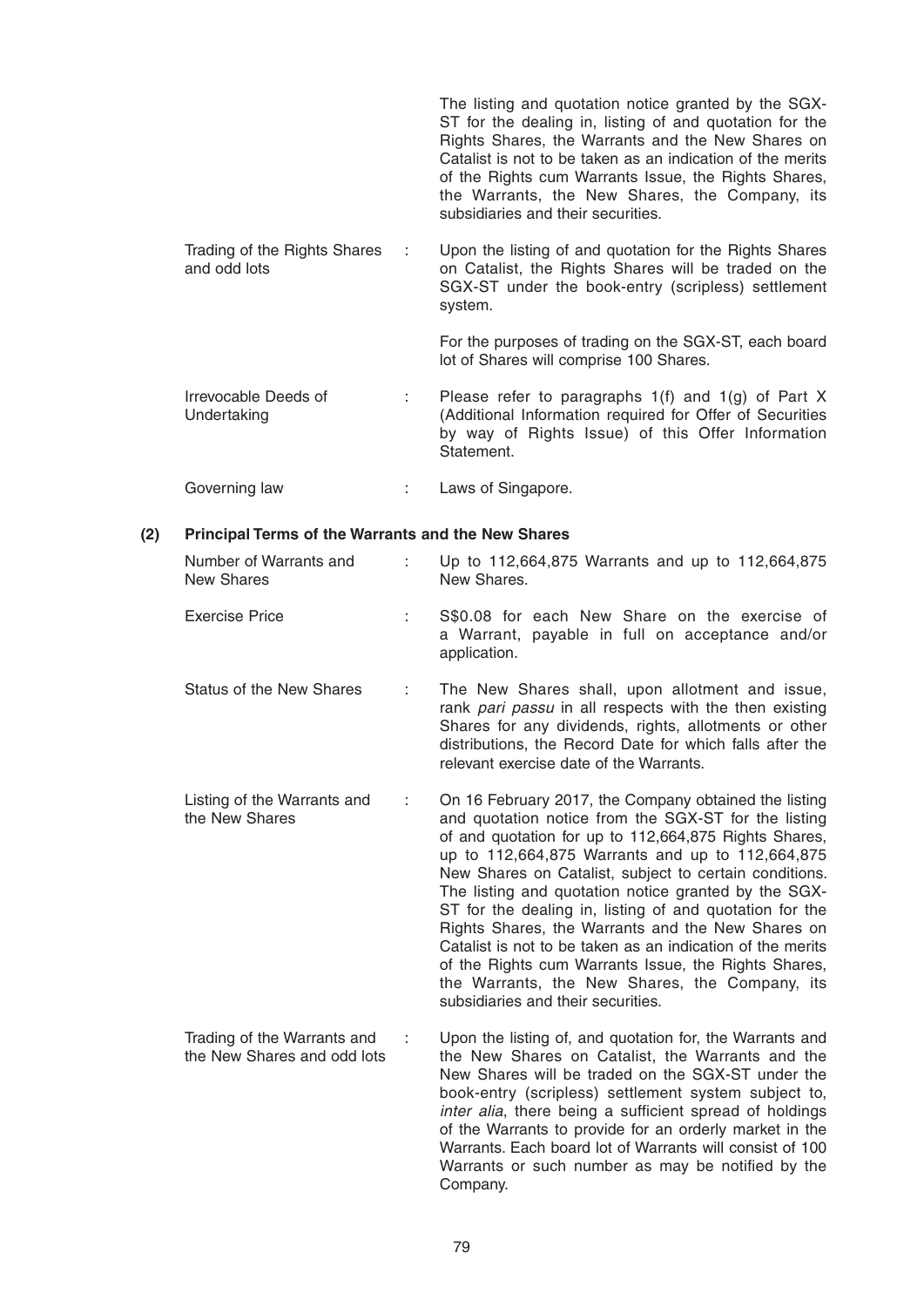| Irrevocable Deeds of<br>Undertaking                   |    | Statement.         |   | Please refer to paragraphs $1(f)$ and $1(g)$ of Part X<br>(Additional Information required for Offer of Securities<br>by way of Rights Issue) of this Offer Information |
|-------------------------------------------------------|----|--------------------|---|-------------------------------------------------------------------------------------------------------------------------------------------------------------------------|
| Governing law                                         | ÷. | Laws of Singapore. |   |                                                                                                                                                                         |
| Last date and time for splitting                      |    |                    | ÷ | 13 March 2017 at 5.00 p.m.                                                                                                                                              |
| Last date and time for acceptance and payment         |    |                    |   | 17 March 2017 at 5.00 p.m.<br>(9.30 p.m. for Electronic<br>Applications through ATMs of<br>Participating Banks)                                                         |
| Last date and time for renunciation and payment       |    |                    |   | 17 March 2017 at 5.00 p.m.                                                                                                                                              |
| Last date and time for excess application and payment |    |                    |   | : 17 March 2017 at 5.00 p.m.<br>(9.30 p.m. for Electronic<br>Applications through ATMs of<br><b>Participating Banks)</b>                                                |

 The terms and conditions of the Rights cum Warrants Issue are as set out in this Offer Information Statement, the ARE, the ARS and the PAL.

# **1. (f) the particulars of any undertaking from substantial shareholders or substantial equity interest holders, as the case may be, of the relevant entity to subscribe for their entitlements; and**

 **(g) if the rights issue is or will not be underwritten, the reason for not underwriting the issue.**

#### Dr. Ong Deed of Undertaking

As at the date of the Dr. Ong Deed of Undertaking, the OHE Group owns and/or has collective shareholding interests in 282,071,250 Shares, representing approximately 31.30% of the total issued Shares, and Dr. Ong owns 2,287,500 NWC Preference Shares which are redeemable at a principal amount of S\$2,287,500.

 Furthermore, as at the date of the Dr. Ong Deed of Undertaking , the net outstanding amount owing by the Company to Dr. Ong under the Dr. Ong Loan is S\$1,000,000.

 Pursuant to the Dr. Ong Deed of Undertaking, Dr. Ong has unconditionally and irrevocably undertaken that he will, *inter alia:* 

- (a) subscribe for, by way of acceptance, an aggregate of 35,258,903 Rights Shares with Warrants (the aggregate value of which is S\$2,820,712.24 based on the Issue Price) to be provisionally allotted to the members of the OHE Group on the basis of their respective shareholdings in the Company; and
- (b) subscribe for up to 30,834,847 Rights Shares with Warrants (the aggregate value of which is up to S\$2,466,787.76 based on the Issue Price) which are not taken up by the other Entitled Shareholders or their renouncees by way of excess application (subject to availability).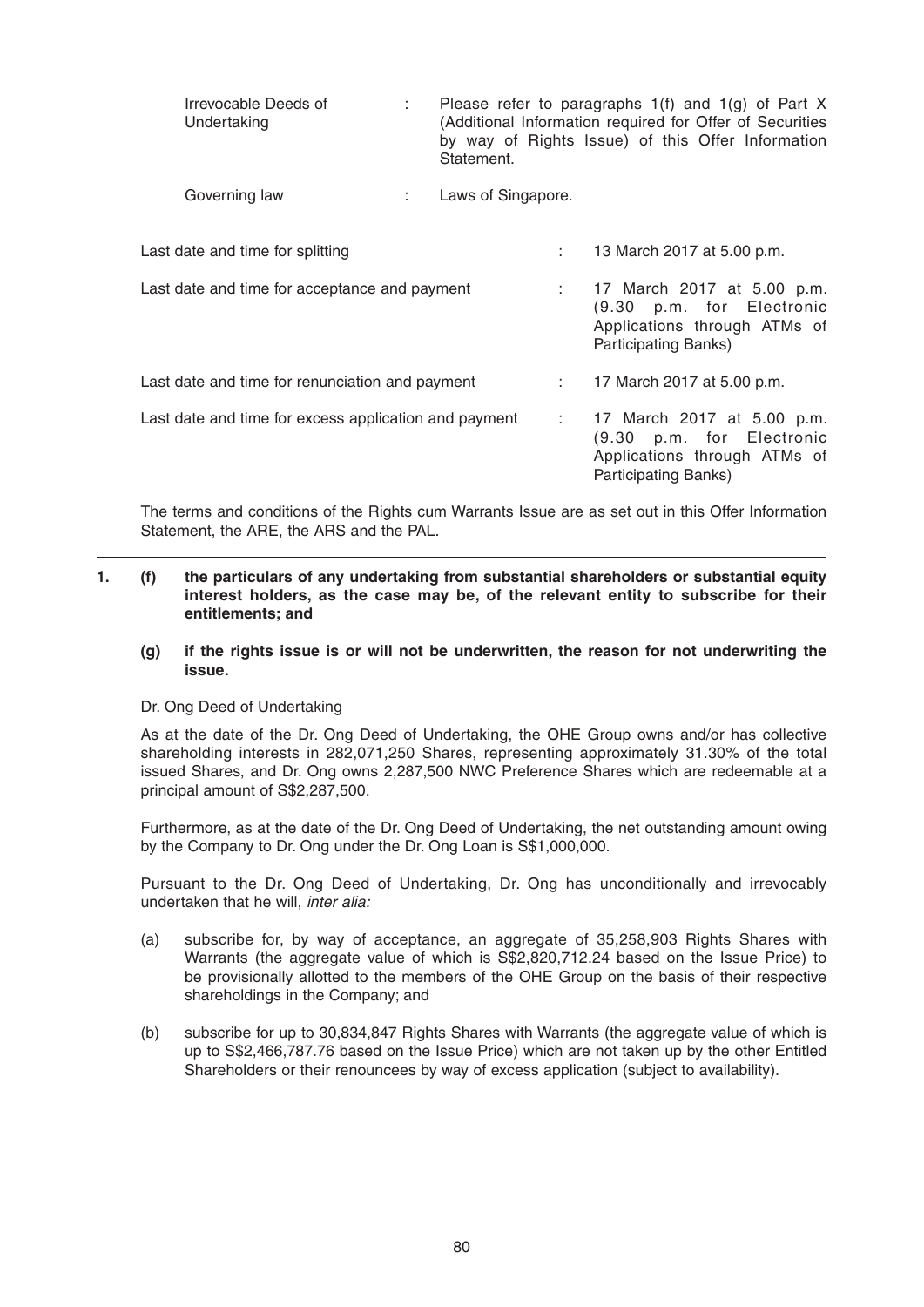Pursuant to the Dr. Ong Deed of Undertaking, it is also agreed that the Company shall, on the allotment and issuance date of the Rights Shares with Warrants under the Rights cum Warrants Issue, apply and set-off the subscription monies otherwise payable by Dr. Ong and the other members of the OHE Group in respect of the subscription of the Rights Shares with Warrants and the Excess Rights Shares with Warrants against the following amounts in the following order of priority:

- (i) the principal amount of S\$2,287,500 in respect of the redemption of the NWC Preference Shares held by Dr. Ong under the Proposed Redemption; and
- (ii) the principal amount of S\$1,000,000 representing the Dr. Ong Loan obtained by the Company pursuant to the shareholder's loan agreement with Dr. Ong on 21 December 2016 (the "**Shareholder's Loan Agreement**") to the extent required for payment of the aforementioned subscription monies. In the event that there is any remaining balance of the principal amount of the Dr. Ong Loan (after payment of the aggregate subscription monies for the Rights Shares with Warrants which Dr. Ong is obliged to subscribe for under the Dr. Ong Deed of Undertaking), such remaining balance shall be fully repaid by the Company out of a portion of the net proceeds of the Rights cum Warrants Issue, and the terms of the Shareholder's Loan Agreement shall be deemed to have been amended and varied accordingly.

Pursuant to the Dr. Ong Deed of Undertaking, Dr. Ong has acknowledged that (assuming the entire principal amount of S\$2,287,500 for the redemption of Dr. Ong's NWC Preference Shares and the S\$1,000,000 representing the Dr. Ong Loan is set-off against the subscription monies otherwise payable by Dr. Ong and the other members of the OHE Group under the Rights cum Warrants Issue) the additional cash amount payable by Dr. Ong for the subscription of the Rights Shares with Warrants and the Excess Rights Shares with Warrants successfully applied for by him shall be a maximum of S\$2,000,000 (the "**Additional Financial Outlay**").

The Company has received a written confirmation dated 7 February 2017 from Oversea-Chinese Banking Corporation Limited that Dr. Ong has the financial resources to satisfy the Additional Financial Outlay.

#### AV Deed of Undertaking

As at the date of the AV Deed of Undertaking, Astute Ventures owns 245,025,455 Shares, representing approximately 27.19% of the total issued Shares, and 2,000,000 NWC Preference Shares which are redeemable at a principal amount of S\$2,000,000.

 Pursuant to the AV Deed of Undertaking, Astute Ventures has unconditionally and irrevocably undertaken that it will, *inter alia,* subscribe for 25,000,000 Rights Shares with Warrants (the aggregate value of which is S\$2,000,000 based on the Issue Price).

 In view of the above, the full amount of subscription monies payable by Astute Ventures in connection with its subscription of 25,000,000 Rights Shares with Warrants pursuant to the AV Deed of Undertaking will be fully set-off against the redemption sum for the principal amount of Astute Ventures' NWC Preference Shares under the Proposed Redemption.

#### Teo Deed of Undertaking

 As at the date of the Teo Deed of Undertaking , Mr. Teo owns 280,000 Shares, representing approximately 0.03% of the total issued Shares, and 287,500 NWC Preference Shares which are redeemable at a principal amount of S\$287,500.

 Pursuant to the Teo Deed of Undertaking, Mr. Teo has unconditionally and irrevocably undertaken that he will, *inter alia:* 

 (a) subscribe in full for his *pro-rata* entitlement of 35,000 Rights Shares with Warrants (the aggregate value of which is S\$2,800 based on the Issue Price); and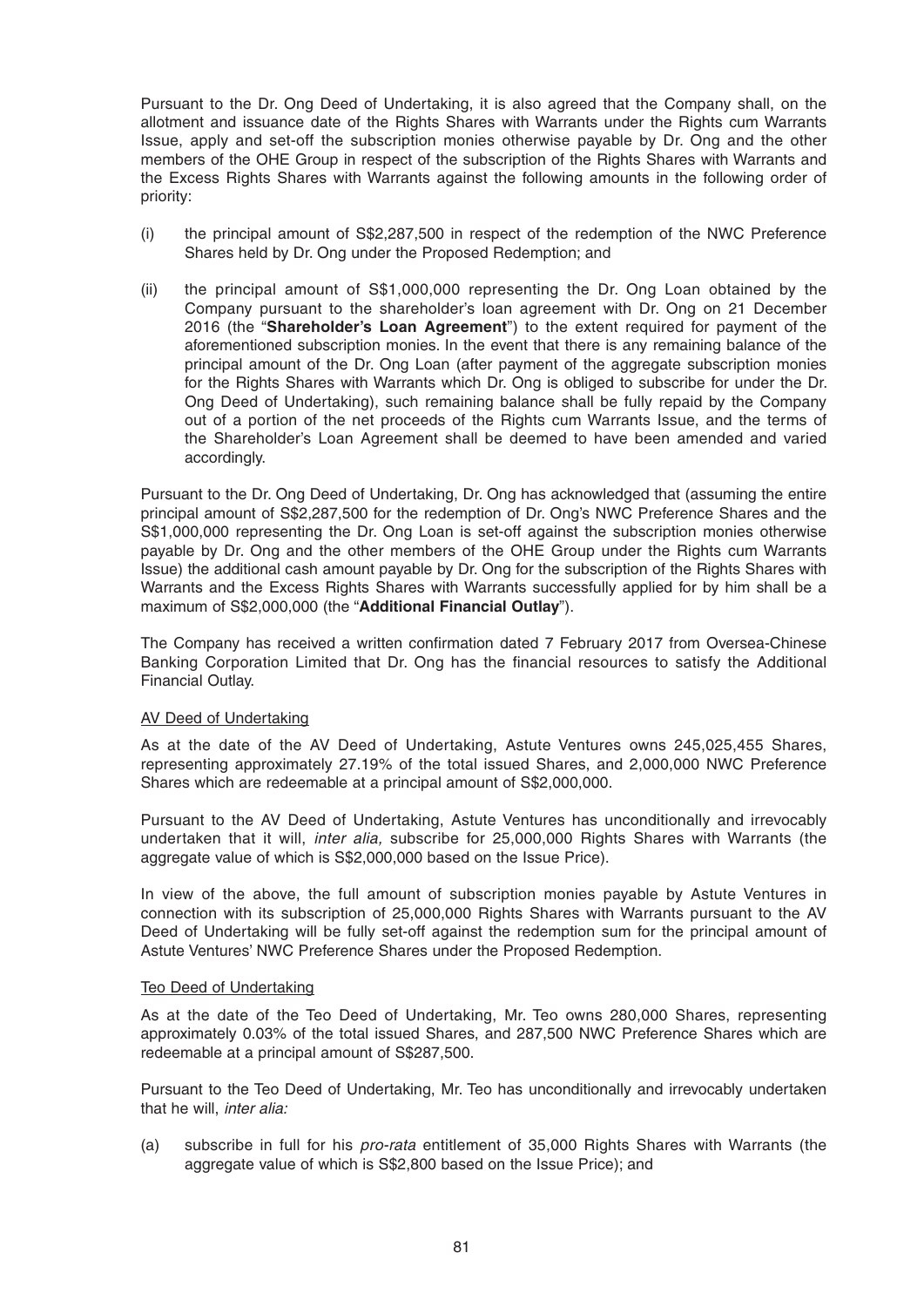(b) by way of excess application, subscribe for 3,558,750 Rights Shares with Warrants (the aggregate value of which is S\$284,700 based on the Issue Price).

 In the event Mr. Teo is able to fully subscribe for the Rights Shares with Warrants in accordance with (a) and (b) above, the full amount of subscription monies payable by Mr. Teo in connection with his subscription of Rights Shares with Warrants will be fully set-off against the redemption sum for the principal amount of Mr. Teo's NWC Preference Shares under the Proposed Redemption.

In the event that the Rights cum Warrants Issue is oversubscribed and there are insufficient Rights Shares with Warrants to satisfy the allotment and issuance to Mr. Teo of the full number of Excess Rights Shares with Warrants under his excess application, Mr. Teo has agreed pursuant to the Teo Deed of Undertaking that the value (based on the Issue Price) of the shortfall of Rights Shares with Warrants required to fully redeem his NWC Preference Shares shall be paid in cash to him.

#### Yi Prime and Lim Deed of Undertaking

As at the date of the Yi Prime and Lim Deed of Undertaking, Mr. Lim owns 3,200,000 Shares, representing approximately 0.36% of the total issued Shares, and Yi Prime owns 1,150,000 NWC Preference Shares which are redeemable at a principal amount of S\$1,150,000.

 Pursuant to the Yi Prime and Lim Deed of Undertaking, Mr. Lim and Yi Prime have unconditionally and irrevocably undertaken that Mr. Lim will, *inter alia*:

- (a) subscribe in full for his *pro-rata* entitlement of 400,000 Rights Shares with Warrants (the aggregate value of which is S\$32,000 based on the Issue Price); and
- (b) by way of excess application, subscribe for 13,975,000 Rights Shares with Warrants (the aggregate value of which is S\$1,118,000 based on the Issue Price).

 In the event Mr. Lim is able to fully subscribe for the Rights Shares with Warrants in accordance with (a) and (b) above, the full amount of subscription monies payable by Mr. Lim in connection with his subscription of Rights Shares with Warrants pursuant to the Yi Prime and Lim Deed of Undertaking provided by Mr. Lim and Yi Prime will be fully set-off against the redemption sum for the principal amount of Yi Prime's NWC Preference Shares under the Proposed Redemption.

In the event that the Rights cum Warrants Issue is oversubscribed and there are insufficient Rights Shares with Warrants to satisfy the allotment and issuance to Mr. Lim of the full number of Excess Rights Shares with Warrants under his excess application, Yi Prime and Mr. Lim have agreed pursuant to the Yi Prime and Lim Deed of Undertaking that the value (based on the Issue Price) of the shortfall of Rights Shares with Warrants required to fully redeem Yi Prime's NWC Preference Shares shall be paid in cash to Yi Prime.

 On the basis of the Deed for Early Redemption and the Irrevocable Deeds of Undertaking, the Company has decided to proceed with the Rights cum Warrants Issue on the basis that it will not be underwritten by any financial institution.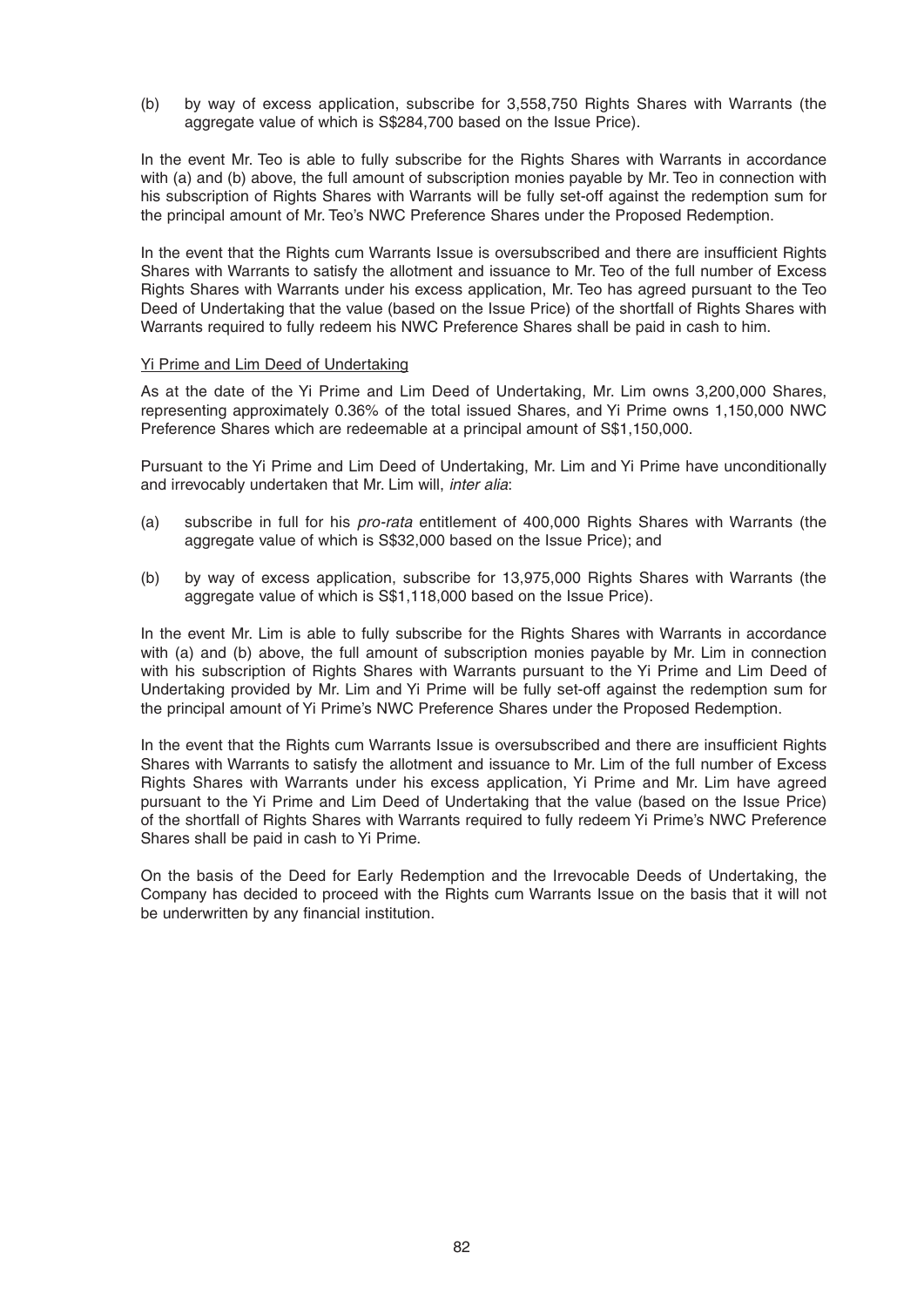# **ADDITIONAL DISCLOSURE REQUIREMENTS FOR RIGHTS ISSUES UNDER APPENDIX 8A OF THE CATALIST RULES**

# **3(b) Working Capital**

Provide a review of the working capital for the last three financial years and the latest half **year, if applicable.**

 The working capital of the Group as at 31 December 2014, 31 December 2015 and 31 December 2016 are set out below:-

| <b>S\$'000</b>            |                   | As at 31 December - |                     |  |  |
|---------------------------|-------------------|---------------------|---------------------|--|--|
|                           | 2014<br>(Audited) | 2015<br>(Audited)   | 2016<br>(Unaudited) |  |  |
| Total current assets      | 18,803            | 12,995              | 16.213              |  |  |
| Total current liabilities | 15.779            | 20,600              | 21,115              |  |  |
| Working capital           | 3.024             | (7,605)             | (4,902)             |  |  |

#### **As at 31 December 2015 compared to as at 31 December 2014**

 As at 31 December 2015, the Group had a negative working capital of S\$7.6 million as compared to a positive working capital of S\$3.0 million as at 31 December 2014. This was mainly due to a decrease in current assets of S\$5.8 million and an increase in current liabilities of S\$4.8 million.

 Current assets of the Group decreased by S\$5.8 million as at 31 December 2015 compared to as at 31 December 2014 mainly due to decreases in (i) stocks of S\$6.1 million; (ii) other receivables of S\$1.4 million and (iii) cash and bank balances of S\$0.5 million, partially offset by increases in (i) trade receivables of S\$1.9 million and (ii) prepayments of S\$0.3 million.

 Current liabilities of the Group increased by S\$4.8 million as at 31 December 2015 compared to as at 31 December 2014 mainly due to increases in (i) redeemable preference shares of S\$8.1 million; (ii) other payables of S\$0.5 million and (iii) provision for taxation of S\$0.5 million, partially offset by decreases in (i) bank overdraft (secured) of S\$0.4 million; (ii) advances from customers of S\$0.1 million and (iii) interest-bearing bank loans of S\$3.7 million.

# **As at 31 December 2016 compared to as at 31 December 2015**

As at 31 December 2016, the Group's negative working capital decreased to S\$4.9 million from S\$7.6 million as at 31 December 2015. This was mainly due to an increase in current assets of S\$3.2 million, partially offset by an increase in current liabilities of S\$0.5 million.

 Current assets of the Group increased by S\$3.2 million as at 31 December 2016 compared to as at 31 December 2015 mainly due to increases in (i) stocks of S\$5.2 million and (ii) other receivables of S\$0.1 million, partially offset by decreases in (i) trade receivables of S\$0.4 million and (ii) cash and bank balances of S\$1.7 million.

 Current liabilities of the Group increased by S\$6.2 million as at 31 December 2016 compared to as at 31 December 2015 mainly due to increases in (i) bank overdraft (secured) of S\$0.4 million; (ii) trade payables of S\$1.6 million; (iii) advances from customers of S\$0.2 million; (iv) interest-bearing bank loans of S\$7.1 million and (v) the Dr. Ong Loan of S\$1.0 million. The increases were partially offset by decreases in (i) other payables of S\$1.3 million; (ii) redeemable preference shares of S\$8.1 million and (iii) provision for taxation of S\$0.5 million.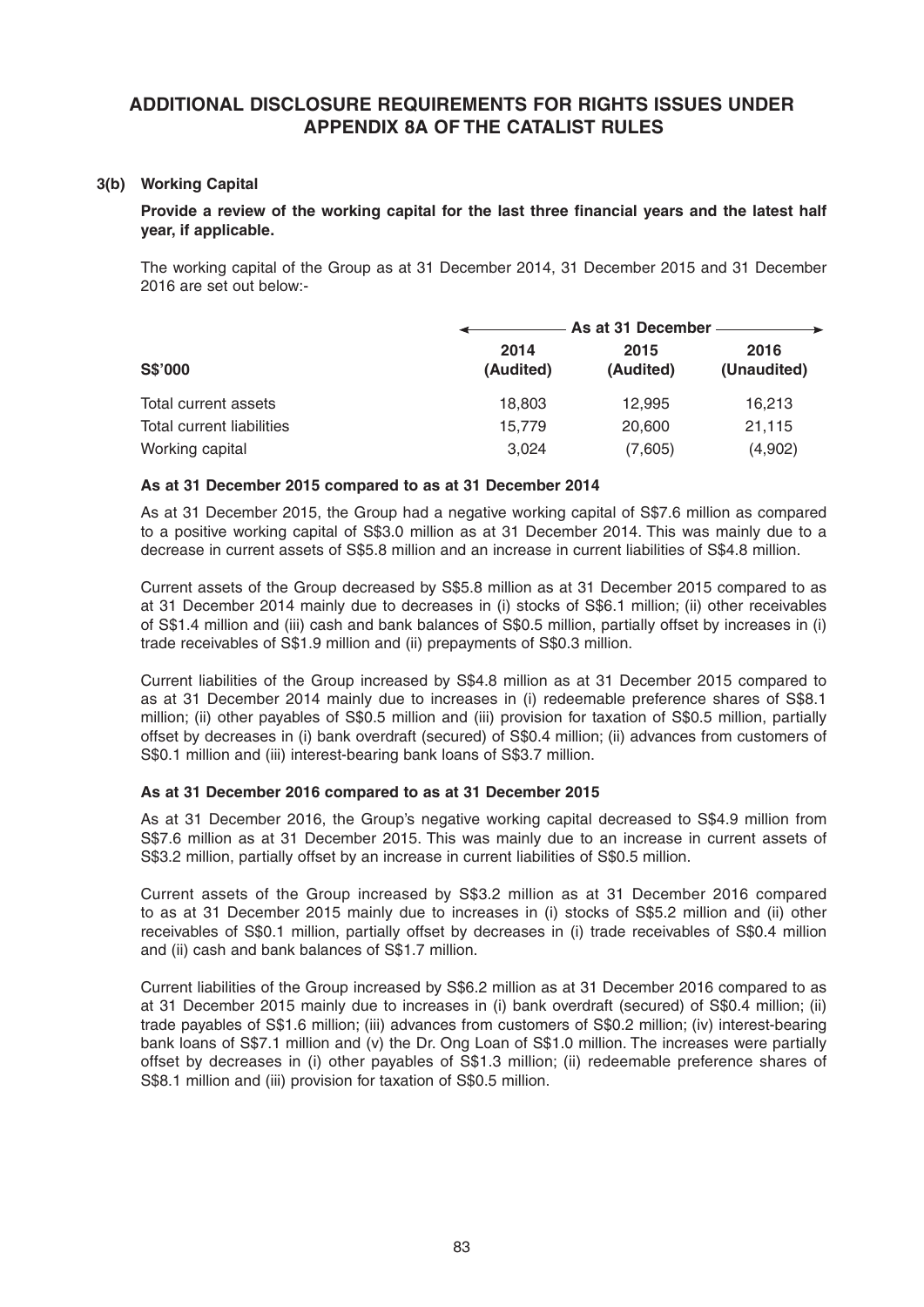- **3(c) Convertible Securities**
	- **(i) Where the rights issue or bought deal involves an issue of convertible securities, such as company warrants or convertible debt, the information in Rule 832 of the Catalist Rules**
	- **(ii) Where the rights issue or bought deal is underwritten and the exercise or conversion**  price is based on price-fixing formula, to state that the exercise or conversion price **must be fi xed and announced before trading of nil-paid rights commences**
	- (i) For information required under Rule 832(1) to Rule 832(8) of the Catalist Rules, please refer to (a) paragraph 1 of Part X (Additional Information required for Offer of Securities by way of Rights Issue) and (b) Appendix A of this Offer Information Statement.

 For information required under Rule 832(9) of the Catalist Rules, please refer to paragraph 3 of Part IV (Key Information) of this Offer Information Statement.

 For information required under Rule 832(10) of the Catalist Rules, please refer to paragraphs 1 and 4 of Part V (Operating and Financial Review and Prospects) of this Offer Information Statement.

- (ii) Not applicable. The Rights cum Warrants Issue is not underwritten by any financial institution.
- **3(d) A statement by the Manager and the Sponsor that, to the best of its knowledge and belief, the document constitutes full and true disclosure of all material facts about the issue, the issuer and its subsidiaries, and that the Manager and Sponsor are not aware of any facts the omission of which would make any statement in the document misleading; and where**  the document contains a profit forecast, that it is satisfied that the profit forecast has been **stated by the directors after reasonable enquiry.**

United Overseas Bank Limited, the Manager and Sponsor, confirms that, to the best of its knowledge and belief, this Offer Information Statement constitutes full and true disclosure of all material facts relating to the Rights cum Warrants Issue, the Company and its subsidiaries, and that it is not aware of any facts the omission of which would make any statement contained in this Offer Information Statement misleading.

No profit forecast is contained in this Offer Information Statement.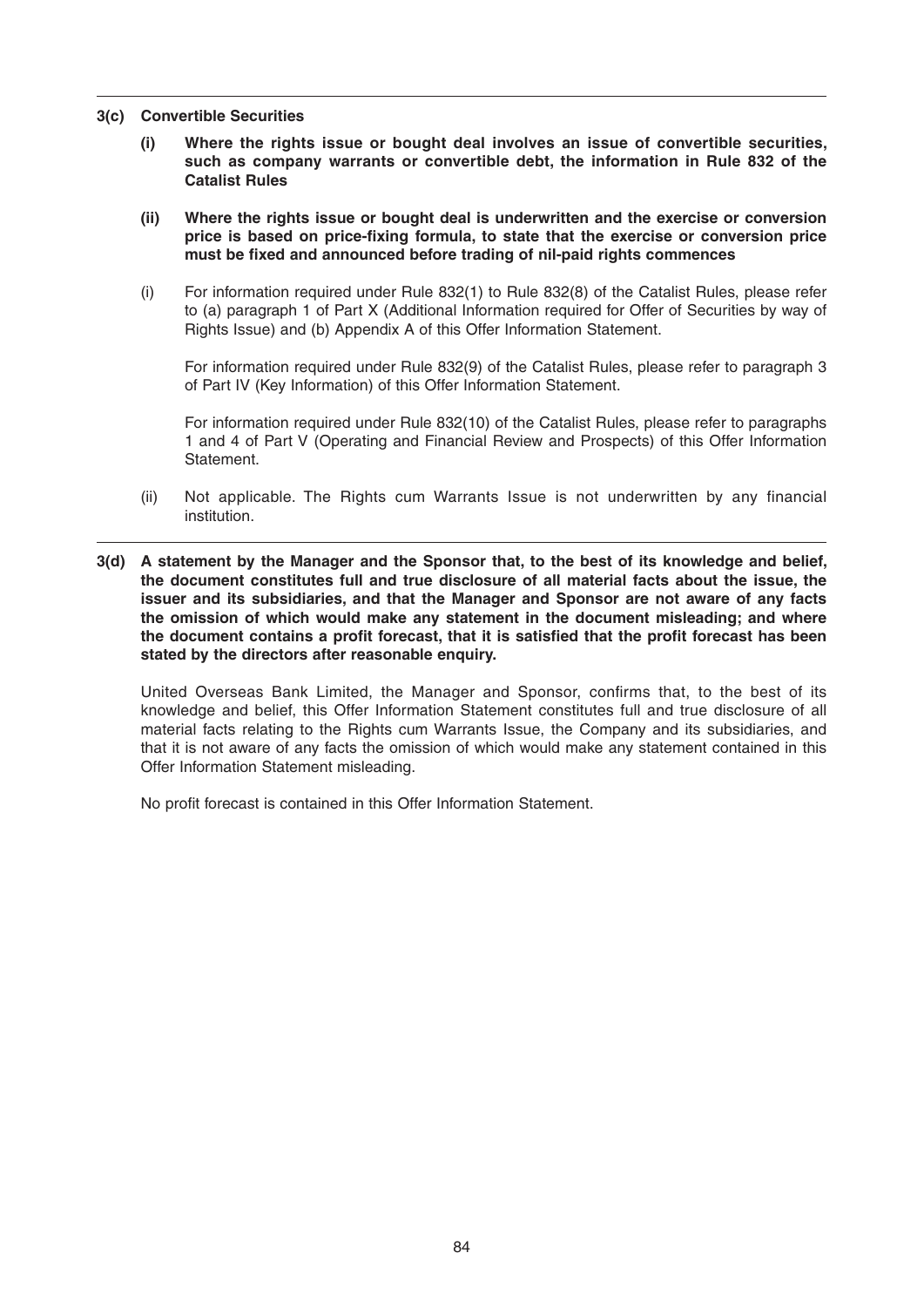# **APPENDIX A TERMS AND CONDITIONS OF THE WARRANTS**

The warrants to subscribe for new ordinary shares in the capital of AsiaPhos Limited (the "**Company**" and such warrants, the "Warrants"), are issued subject to the benefit of a deed poll dated 24 February 2017 executed by the Company (the "**Deed Poll**"). The issue of the Warrants was authorised by resolutions of the board of directors of the Company passed on 29 December 2016 and of the shareholders of the Company passed on 29 April 2016. Approval in-principle has been obtained from the SGX-ST (as defined below) for dealing in, the listing of and quotation for the Warrants and the new Shares (as defined below) arising from the exercise of the Warrants subject to, *inter alia*, a sufficient spread of holdings for the Warrants. The statements in the Conditions include summaries of, and are subject to, the detailed provisions of the Deed Poll. Copies of the Deed Poll are available for inspection at the registered office for the time being of the Company and at the specified office of the Warrant Agent (as defined below) referred to in Condition 4.7 and the Warrantholders (as defined below) are entitled to the benefit of, are bound by and are deemed to have notice of all the provisions of the Deed Poll.

# 1. **Definitions**

For the purposes of these Conditions and subject as otherwise provided herein:

 "**Approved Bank**" means any bank or merchant bank in Singapore of international repute and selected by the Directors;

 "**Auditors**" means the auditors for the time being of the Company or, if there shall be joint auditors, any one or more of such auditors or, in the event of them being unable or unwilling to carry out any action requested of them pursuant to the provisions of the Deed Poll or the Conditions, such other auditors as may be nominated by the Company;

 "**Business Day**" means a day (other than a Saturday, a Sunday or a gazetted public holiday) on which commercial banks in Singapore, the SGX-ST, the Depository and the Warrant Agent are open for business;

"**Catalist**" means the sponsor-supervised listing platform of the SGX-ST;

"**Catalist Rules**" means Listing Manual Section B: Rules of Catalist of the SGX-ST;

 "**Companies Act**" means the Companies Act, Chapter 50 of Singapore, as amended from time to time;

 "**Depositor**" and "**Depository**" shall have the respective meanings ascribed to them in Section 81SF of the Securities and Futures Act;

 "**Depository Register**" means the register maintained by the Depository pursuant to the Securities and Futures Act in respect of the Warrants registered in the name of the Depository;

"**Directors**" means the directors for the time being of the Company;

 "**Exercise Date**" means, in relation to the exercise of a Warrant, the Business Day on which the applicable conditions referred to in Condition 4.1 are fulfilled, or (if fulfilled on different days) on which the last of such conditions is fulfilled, provided that if any such day falls during a period when the Register of Shareholders of the Company is closed, then the "**Exercise Date**" shall be earlier of the next Business Day on which the Register of Shareholders of the Company is open and the Expiry Date;

 "**Exercise Notice**" means a notice (for the time being current) for the exercise of the Warrants, copies of which may be obtained from the Warrant Agent;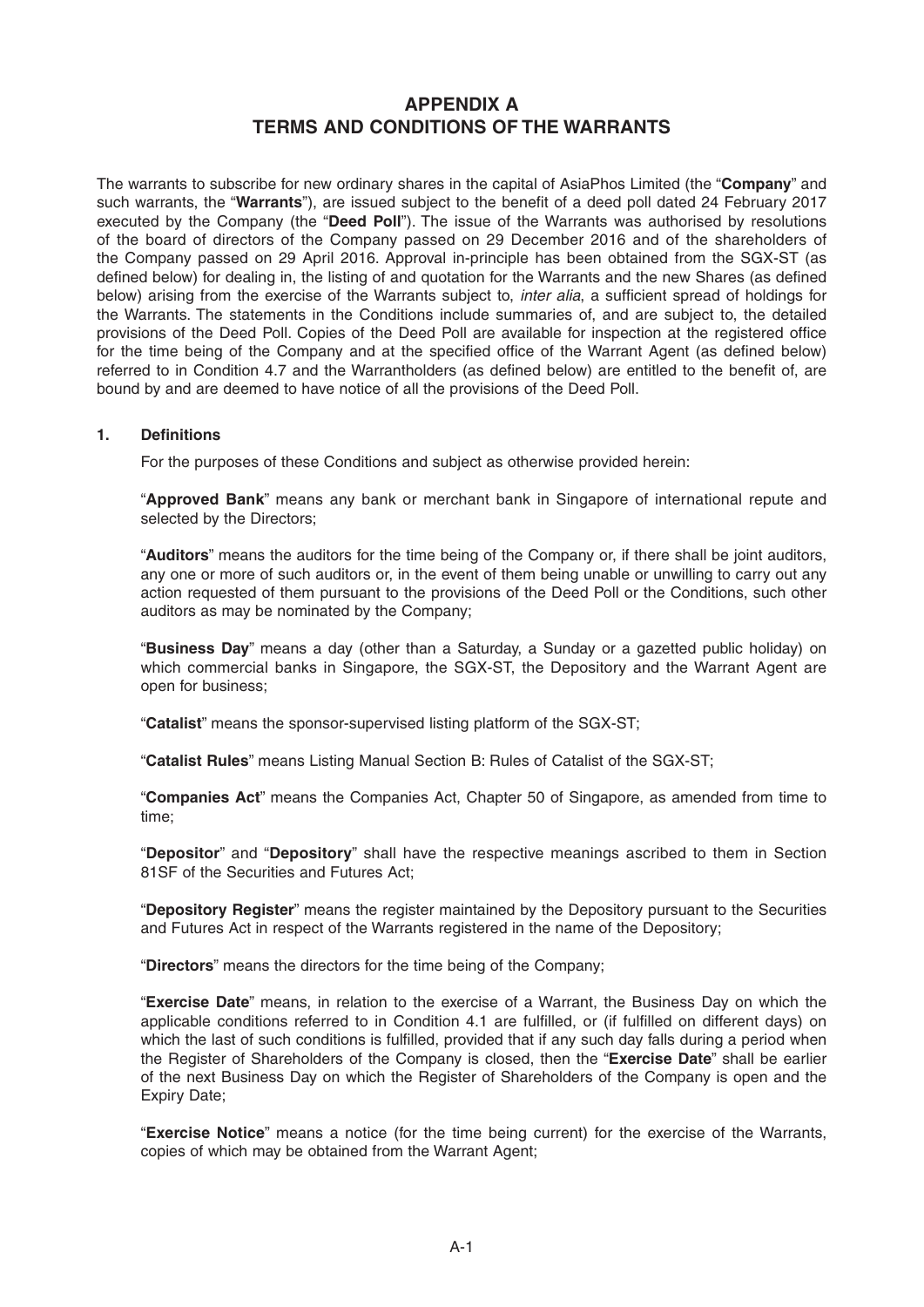"**Exercise Period**" means the period commencing on (and including) the date of issue of the Warrants and expiring at 5.00 p.m. on the date immediately preceding the third ( $3<sup>rd</sup>$ ) anniversary of the date of issue of the Warrants, but excluding such period(s) during which the Register may be closed pursuant to Condition 4.6 below;

 "**Exercise Price**" means, in respect of each Warrant, S\$0.08, subject to adjustment in accordance with Condition 5 below;

"**Expiry Date**" means the last date of the Exercise Period;

 "**Extraordinary Resolution**" means a resolution passed at a meeting of the Warrantholders duly convened and held in accordance with the provisions contained herein by a majority consisting of not less than threefourths of the votes cast thereon;

"Global Warrant Certificate" means the global Warrant Certificate in respect of such Warrants held through CDP, in such number as required by CDP, which will be deposited with CDP;

"**Market Day**" shall have the meaning ascribed to it in the Catalist Rules;

"**Members**" means members of the Company and "**Member**" shall be construed accordingly;

 "**Register**" means the Register of Warrantholders to be maintained by the Warrant Agent pursuant to Condition 4.6 below;

"Registrar" means Boardroom Corporate & Advisory Services Pte. Ltd. or such other person, firm or company as may be appointed as such from time to time by the Company;

"**Schedule**" means schedule of the Deed Poll;

 "**Securities Account**" means a securities account maintained by a Depositor with the Depository but does not include a securities sub-account;

 "**Securities and Futures Act**" means the Securities and Futures Act, Chapter 289 of Singapore, as amended from time to time;

"**SGX-ST**" means the Singapore Exchange Securities Trading Limited;

"**Shares**" means ordinary shares in the capital of the Company;

 "**Special Account**" means the account maintained by the Company with a bank in Singapore for the purpose of crediting moneys paid by exercising Warrantholders in satisfaction of the Exercise Price in relation to the Warrants exercised by such exercising Warrantholders;

"**S\$**" means the lawful currency of Singapore;

 "**unexercised**" means, in relation to the Warrants, all the Warrants which are issued pursuant to the Recital of this Deed Poll for so long as the Warrants shall not have lapsed in accordance with Condition 3 other than (a) those which have been exercised in accordance with their terms, (b) those mutilated or defaced Warrant Certificates in respect of which replacement Warrant Certificates have been duly issued pursuant to Condition 10, and (c) for the purpose of ascertaining the number of Warrants unexercised at any time (but not for the purpose of ascertaining whether any Warrants are unexercised), those Warrant Certificates alleged to have been lost, stolen or destroyed and in respect of which replacement Warrant Certificates have been issued pursuant to Condition 10; Provided that for the purposes of (i) the right to attend and vote at any meeting of Warrantholders and (ii) the determination of how many and which Warrants for the time being remain unexercised for the purposes of Condition 12 and paragraphs 1, 3, 4 and 8 of Schedule 2 to the Deed Poll, those Warrants which have not been exercised but have been lodged for exercise (whether or not the conditions precedent to such exercise have been or will be fulfilled) shall, unless and until withdrawn from lodgement, be deemed not to remain unexercised;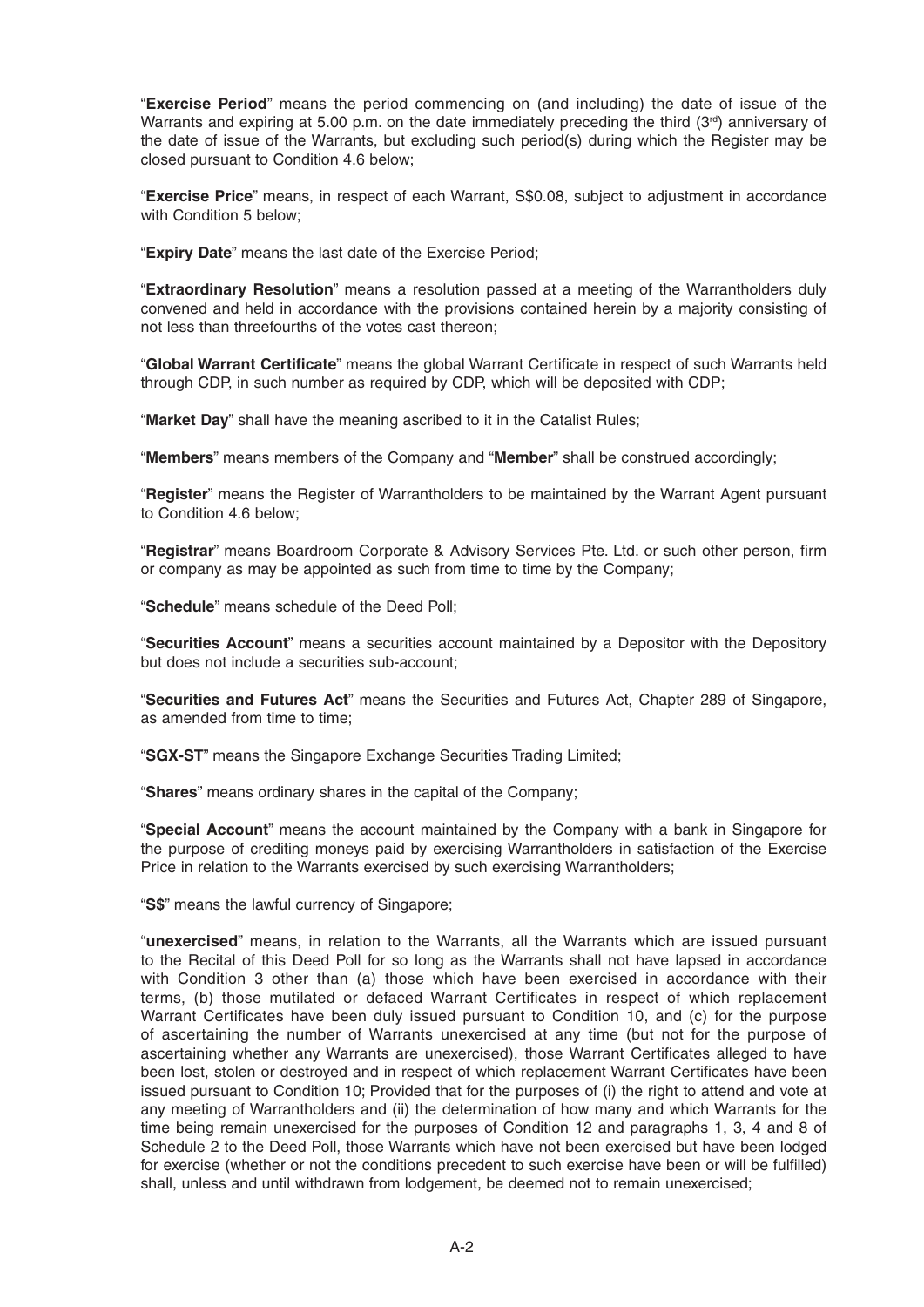"**Warrant Agency Agreement**" means the warrant agency agreement of even date appointing, *inter alia*, the Warrant Agent, as the same may be modified from time to time by the parties thereto, and includes any other agreement (whether made pursuant to the terms of the Warrant Agency Agreement or otherwise) appointing further or other Warrant Agents or amending or modifying the terms of any such appointment;

 "**Warrant Agent**" means Boardroom Corporate & Advisory Services Pte. Ltd. or such other person as may be appointed as such from time to time by the Company pursuant to the Warrant Agency Agreement;

"Warrant Certificates" means the certificates (in registered form) to be issued in respect of the Warrants substantially in the form set out in Schedule 1 to the Deed Poll, as from time to time modified in accordance with the provisions set out herein; and

 "**Warrantholders**" means the registered holders of the Warrants, except that where the registered holder is the Depository, the term "**Warrantholders**" shall, in relation to Warrants registered in the name of the Depository, include, where the context requires, the Depositors whose Securities Account(s) with the Depository are credited with Warrants, Provided that for the purposes of Schedule 2 of the Deed Poll relating to meetings of Warrantholders, such Warrantholders shall mean those Depositors having Warrants credited to their Securities Account(s) as shown in the records of the Depository as at a time not earlier than forty-eight (48) hours prior to the time of a meeting of Warrantholders supplied by the Depository to the Company. The word "**holder**" or "**holders**" in relation to Warrants shall (where appropriate) be construed accordingly.

# **2. Form and Title**

- 2.1 The Warrants are issued in registered form. Title to the Warrants shall be transferable in accordance with Condition 9. The Warrant Agent shall maintain the Register on behalf of the Company and except as required or provided by law:
	- (a) the registered holder of the Warrants (other than the Depository); and
	- (b) (where the registered holder of the Warrants is the Depository) each Depositor for the time being appearing in the Depository Register maintained by the Depository as having Warrants credited to its Securities Account(s),

 will be deemed to be and be treated as the absolute owner thereof and as the holder of all the rights and interests in the number of Warrants so entered (whether or not the Company shall be in default in respect of the Warrants or its covenants contained in the Deed Poll and notwithstanding any notice of ownership or writing hereon or notice of any previous loss or theft of the relevant Warrant Certificate or any irregularity or error in the records of the Depository or any express notice to the Company or the Warrant Agent or any other related matters) for the purpose of giving effect to the exercise of the rights constituted by the Warrants and for all other purposes.

- 2.2 The executors or administrators (or trustees) of the estate of a deceased registered Warrantholder (not being one of several joint holders) and, in the case of the death of one or more of several joint holders, the survivor or survivors of such joint holders shall be the only person(s) recognised by the Company as having any title to the Warrants registered in the name of the deceased Warrantholder. Such persons shall, on producing to the Warrant Agent such evidence as may be required by the Warrant Agent to prove their title, and on the completion of a Transfer Form and payment of the fees and expenses referred to in Condition 9 be entitled to be registered as a holder of the Warrants or to make such transfer as the deceased Warrantholder could have made.
- 2.3 If two or more persons are entered in the Register or the Depository Register (as the case may be) as joint holders of any Warrant, they shall be deemed to hold the same as joint tenants with benefit of survivorship subject to the following provisions:
	- (a) the Company shall not be bound to register more than three persons as the registered joint holders of any Warrant but this provision shall not apply in the case of executors or administrators (or trustees) of the estate of a deceased Warrantholder;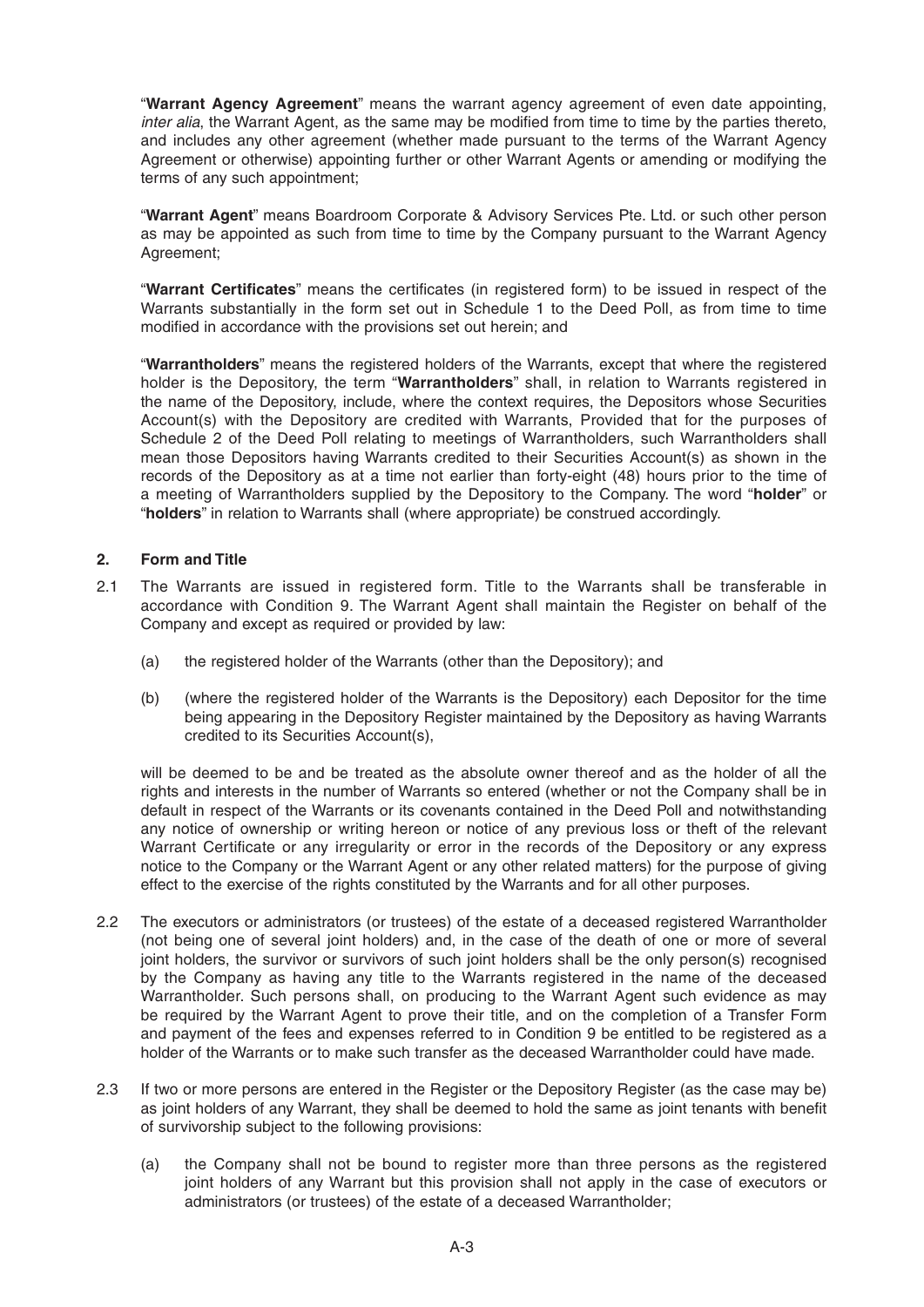- (b) joint holders of any Warrant whose names are entered in the Register or the Depository Register (as the case may be) shall be treated as one Warrantholder;
- (c) the Company shall not be bound to issue more than one Warrant Certificate for a Warrant registered jointly in the names of several persons and delivery of a Warrant Certificate to the joint holder whose name stands first in the Register or the Depository Register (as the case may be) shall be sufficient delivery to all; and
- (d) the joint holders of any Warrant whose names are entered in the Register or the Depository Register (as the case may be) shall be, jointly and severally, liable in respect of all payments which ought to be made in respect of such Warrants.

# **3. Exercise Rights**

- 3.1 Each Warrantholder shall have the right, by way of exercise of each Warrant, at any time during normal business hours on any Business Day during the Exercise Period in the manner set out in Condition 4 and otherwise on the terms of and subject to the Conditions set out below, to subscribe for one (1) Share at the Exercise Price, subject to adjustments in accordance with Condition 5, on the Exercise Date applicable to such Warrant. The Exercise Price shall, on the Exercise Date, be applied towards payment for the Share to be issued on the exercise of the relevant Warrant. Each Warrant shall, following its exercise in accordance with these Conditions, be cancelled by the Company. No payments shall be refunded and no fraction of a Share shall be allotted.
- 3.2 At the expiry of the Exercise Period, any Warrant which has not been exercised in accordance with Condition 4 will lapse and cease to be valid for any purpose.
- 3.3 Any Warrant in respect of which the Exercise Notice shall not have been duly completed and delivered in the manner set out below under Condition 4 to the Warrant Agent on or before 5.00 p.m. on the Expiry Date shall become void.

# **4. Procedure for Exercise of Warrants**

# **4.1 Lodgement Conditions**

In order to exercise one or more Warrants, a Warrantholder must fulfill the following conditions:

- (a) lodgment before 3.00 p.m. on any Business Day and before 5.00 p.m. on the Expiry Date during the Exercise Period, of the relevant Warrant Certificate registered in the name of the exercising Warrantholder for exercise at the specified office of the Warrant Agent together with the Exercise Notice in respect of the Warrants represented thereby in the form (for the time being current) obtainable from the Warrant Agent and which are in the form or substantially in the form prescribed by the Deed Poll, duly completed and signed by or on behalf of the exercising Warrantholder and duly stamped in accordance with any law for the time being in force relating to stamp duty, Provided that the Warrant Agent may dispense with the production of the Global Warrant Certificate where such Warrants being exercised are registered in the name of the Depository;
- (b) the furnishing of such evidence (if any, including evidence of nationality) as the Warrant Agent may require to determine the due execution of the Exercise Notice by or on behalf of the exercising Warrantholder (including every joint Warrantholder, if any) or otherwise to ensure the due exercise of the Warrants and such other evidence as the Company may require to verify due compliance for the purposes of administering and implementing the provisions set out in these Conditions;
- (c) the payment or satisfaction of the Exercise Price in accordance with the provisions of Condition 4.2 below;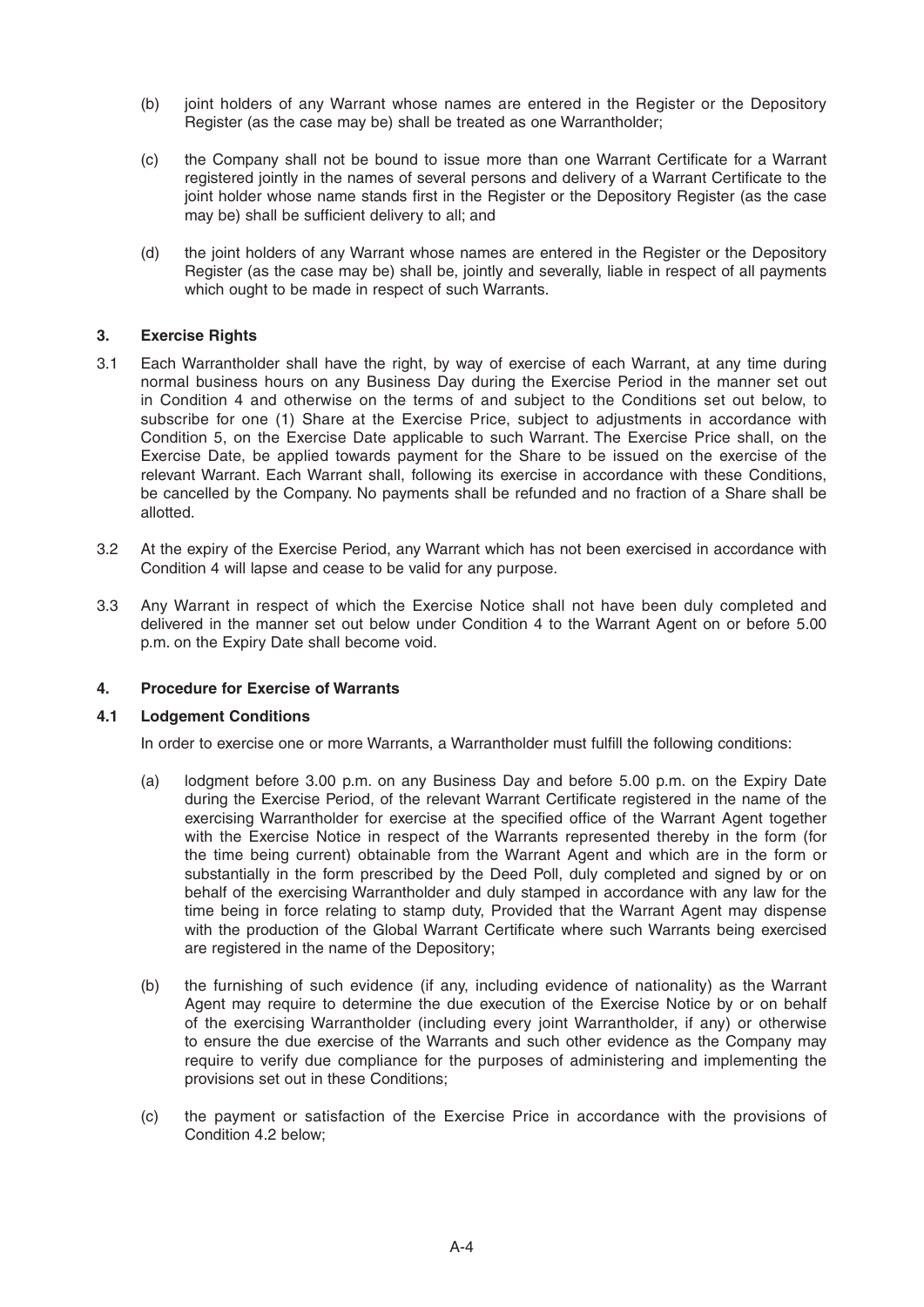- (d) the payment of deposit or other fees for the time being chargeable by, and payable to, the Depository (if any) or any stamp, issue, registration or other similar taxes or duties arising on the exercise of the relevant Warrants as the Warrant Agent may require; and
- (e) the payment of the expenses for, and the submission of any necessary documents required in order to effect, the registration of the new Shares in the name of the exercising Warrantholder or the Depository, as the case may be, and the delivery of the certificates for such new Shares and any property or other securities to be delivered upon the exercise of the relevant Warrants to the place specified by the exercising Warrantholder in the Exercise Notice or to the Depository, as the case may be.

 Any exercise by a Warrantholder in respect of Warrants registered in the name of the Depository shall be further conditional on:

- (i) the number of Warrants so exercised being available in the "Free Balance" of the Securities Account of the exercising Warrantholder with the Depository and remain so credited until the relevant Exercise Date; and
- (ii) the relevant Exercise Notice specifying that the new Shares arising on exercise of the Warrants are to be credited to the Securities Account of the exercising Warrantholder , failing which the Exercise Notice shall be void and all rights of the exercising Warrantholder and of any other person thereunder shall cease.

 An Exercise Notice which does not comply with the conditions above shall be void for all purposes. Warrantholders whose Warrants are registered in the name of the Depository irrevocably authorise the Company and the Warrant Agent to obtain from the Depository and to rely upon such information and documents as the Company or the Warrant Agent deems necessary to satisfy itself that all the abovementioned conditions have been fulfilled and such other information as the Company or the Warrant Agent deems necessary to satisfy itself that all the abovementioned conditions have been fulfilled and such other information as the Company or the Warrant Agent may require in accordance with these conditions and the Deed Poll and to take such steps as may be required by the Depository (including steps as may be set out in the Depository's procedures for the exercise of warrants in its website www1.cdp.sgx.com or such other website, as amended from time to time) in connection with the operation of the Securities Account of any Warrantholder, provided that the Company and the Warrant Agent shall not be liable in any way whatsoever for any loss or damage incurred or suffered by any Warrantholder as a result of or in connection with reliance by the Company, the Warrant Agent or any other persons upon the Depository Register or the records of and information supplied by or statements or certificates of the Depository.

Once all the abovementioned conditions (where applicable) have been fulfilled, the relevant Warrant Certificate(s) (if any), the Exercise Notice and any moneys tendered in or towards payment of the Exercise Price in accordance with Condition 4.2 below may not be withdrawn without the consent in writing of the Company.

# **4.2 Payment of Exercise Price**

Payment of the Exercise Price shall be made to the Warrant Agent at its specified office by way of a remittance in Singapore currency by banker's draft or cashier's order drawn on a bank operating in Singapore for the credit of the Special Account for the full amount of the Exercise Price payable in respect of the Warrants exercised.

 Each such payment shall be made free of any foreign exchange commissions, remittance charges or other deductions and any banker's drafts or cashier's orders shall be endorsed on the reverse side with (i) the number of Warrants exercised, (ii) the name of the exercising Warrantholder and (iii) the certificate numbers of the relevant Warrant Certificates or, if the relevant Warrant Certificates are registered in the name of the Depository, the Securities Account(s) number(s) of the exercising Warrantholder which is to be debited with the Warrants being exercised and in each case compliance must also be made with any exchange control or other statutory requirements for the time being applicable.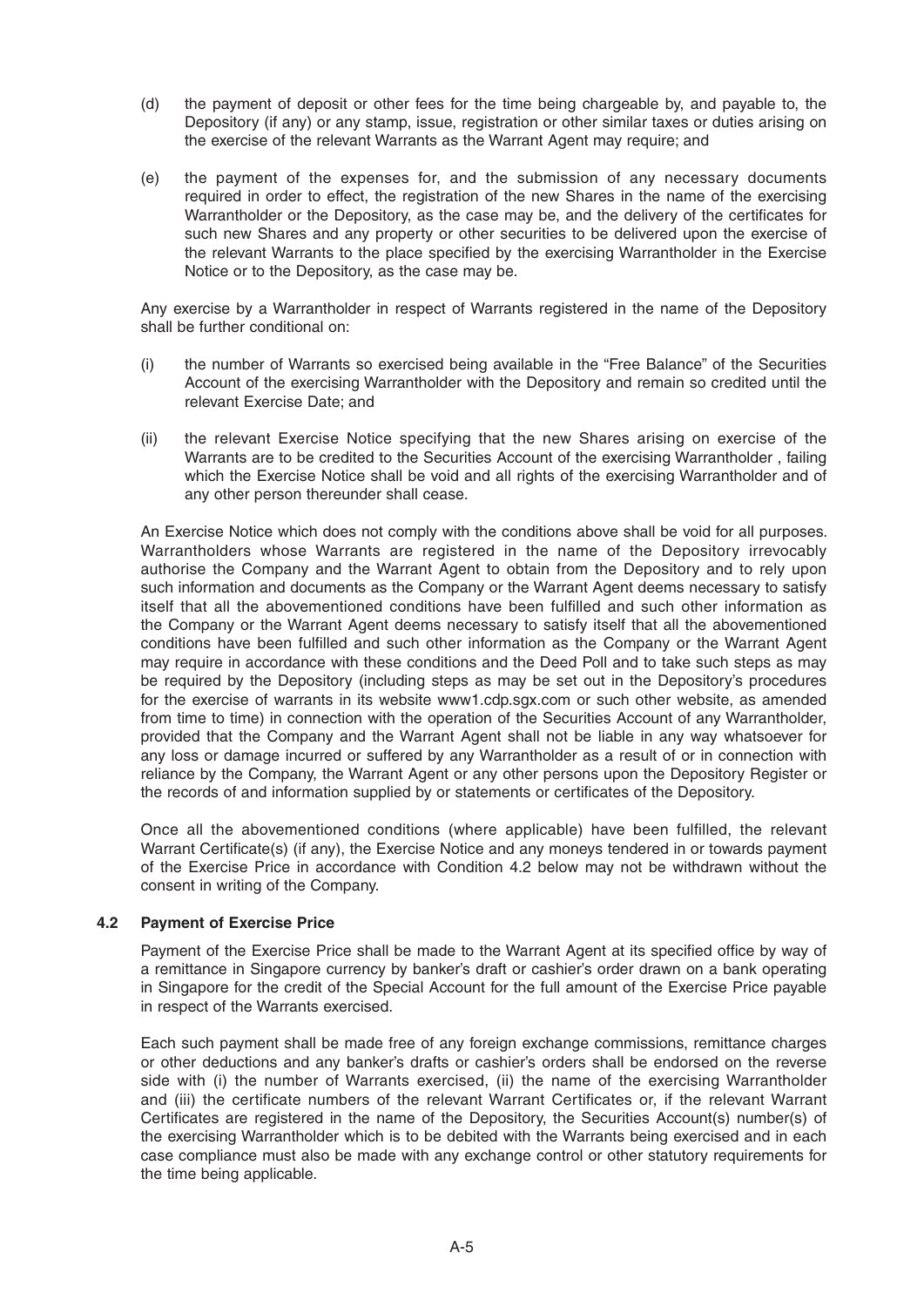If the payment advice fails to comply with the foregoing provisions, the Warrant Agent may, at its absolute discretion and without liability on behalf of itself or the Company, refuse to recognise the relevant payment as relating to the exercise of any particular Warrant, and the exercise of the relevant Warrants may accordingly be delayed or treated as invalid and neither the Warrant Agent nor the Company shall be liable to the Warrantholder in any manner whatsoever. If the relevant payment received by the Warrant Agent in respect of an exercising Warrantholder's purported payment of the Exercise Price relating to all the relevant Warrants lodged with the Warrant Agent is less than the full amount of such Exercise Price, the Warrant Agent shall not treat the relevant payment so received or any part thereof as payment of the Exercise Price or any part thereof or forward the same to the Company and, accordingly, the whole of such relevant payment shall remain in the Special Account (subject to Condition 4.4 below) unless and until a further payment is made in accordance with the requirements set out above in this Condition 4.2 in an amount sufficient to cover the deficiency provided that the Company will not be held responsible for any loss arising from any retention of such payment by the Warrant Agent.

#### **4.3 Exercise Date**

A Warrant shall (provided the provisions of this Condition 4 have been satisfied) be treated as exercised on the Exercise Date which shall be the Business Day (falling within the Exercise Period) on which all the conditions for and provisions relating to the exercise of the Warrant have been fulfilled or, if fulfilled on different dates, the last of such dates provided that if any Warrant is exercised on a date when the Register is closed, the Exercise Date shall be the earlier of the next Business Day on which such Register is open and the Expiry Date.

The relevant Warrants and Warrant Certificates shall be cancelled on the Exercise Date except that, in relation to Warrant Certificates in the name of the Depository, such Warrant Certificates shall be cancelled as soon as possible after receipt by the Warrant Agent from the Depository of instructions as to the cancellation of the Warrants and the said Warrant Certificates.

#### **4.4 Special Account**

Payment of the Exercise Price received by the Warrant Agent for credit to the Special Account will be available for release to the Company on the Business Day after the Exercise Date relating to the relevant Warrants in payment for the Shares to be delivered in consequence of the exercise of such Warrants. The relevant Warrants and Warrants Certificates shall be cancelled on the Exercise Date except that, in relation to Global Warrant Certificate in the name of the Depository shall be deemed to have been reduced for all purposes by the number of Warrants so exercised. The original Global Warrant Certificate shall be cancelled and replaced with a new Global Warrant Certificate representing the Warrants that are held through the Depository which remain unexercised, as soon as possible after receipt by the Warrant Agent from the Depository of the original Global Warrant Certificate, accompanied by instructions from the Depository as to the cancellation of such original Global Warrant Certificate in lieu of the new Global Warrant Certificate.

 If such payment is made to the Warrant Agent and such payment is not recognised by the Warrant Agent as relating to the exercise of the relevant Warrants or the relevant payment is less than the full amount of the Exercise Price or the conditions set out in Condition 4.1 above have not then all been fulfilled in relation to the exercise of such Warrants, such payment will remain in the Special Account pending recognition of such payment or full payment or fulfilment of the lodgement conditions set out in Condition 4.1, as the case may be, but on whichever is the earlier of:

- (a) the fourteenth  $(14<sup>th</sup>)$  day after receipt of such Exercise Notice by the Warrant Agent; and
- (b) the Expiry Date,

 such payment will (if the Exercise Date in respect of such Warrant(s) has not by then occurred) be returned, without interest, to the person who remitted such payment.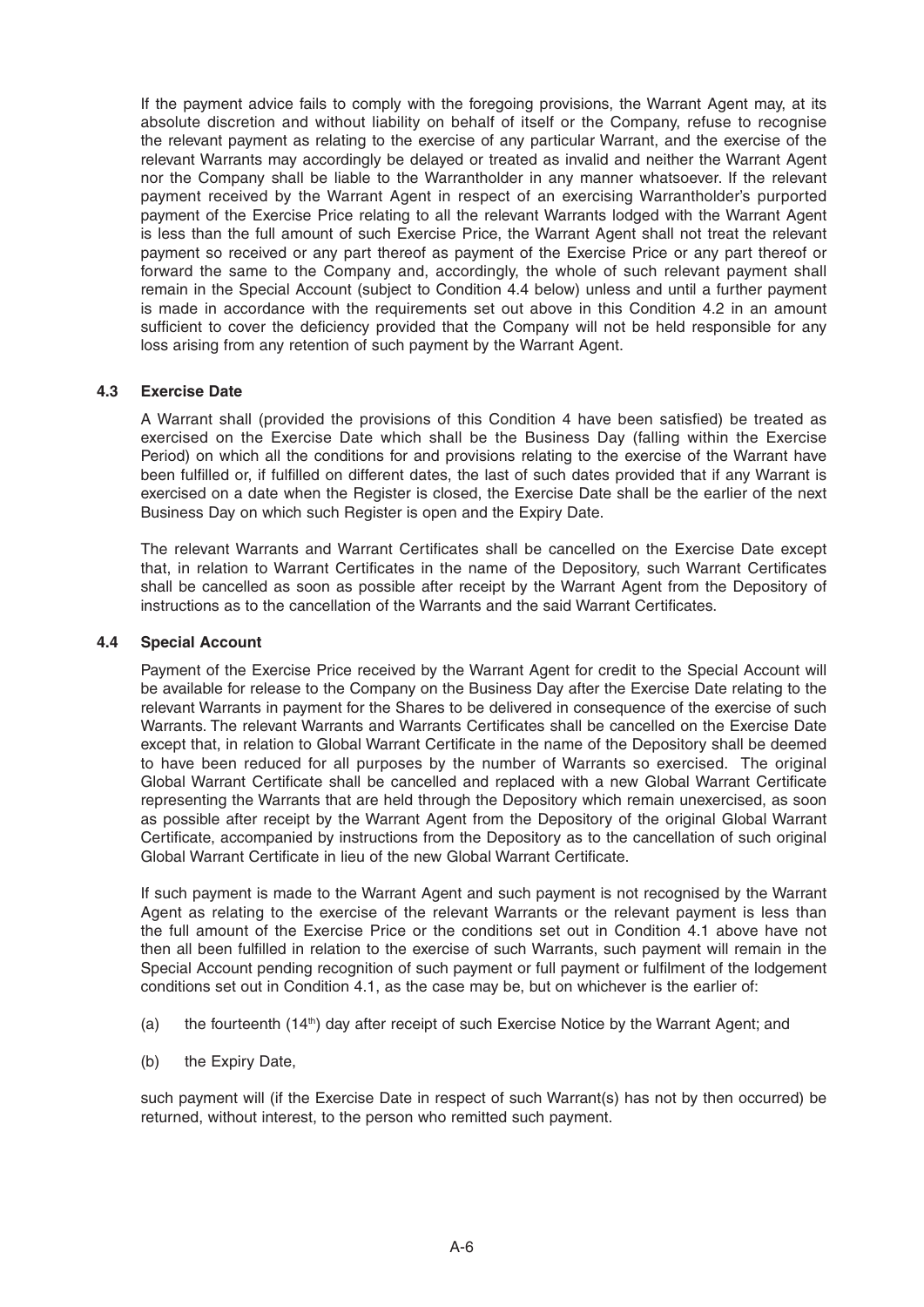The Warrant Agent will, if it is possible to relate the payment so received to any Warrant Certificates (if applicable), and the Exercise Notice previously lodged with the Warrant Agent, return such Warrant Certificates (if applicable) and the relevant Exercise Notice to the exercising Warrantholder at the risk and expense of such Warrantholder. The Company and the Warrant Agent will be entitled to deduct or otherwise recover from the exercising Warrantholder any applicable handling charges and outofpocket expenses of the Warrant Agent. Such payment as referred to aforesaid (together with all documents lodged) will be returned to the Warrantholder or (in the case of Warrants registered in the name of the Depository) to the Depository or to such person as the Depository may direct, by ordinary post and at the risk and expense of such Warrantholder. So long as any particular payment remains credited to the Special Account and the relevant Exercise Date has not occurred, it (but excluding any interest accrued thereon) will continue to belong to the exercising Warrantholder but it may only be withdrawn within the abovementioned fourteen (14) day period with the consent in writing of the Company. The Warrant Agent will be entitled to deduct or otherwise recover from the exercising Warrantholder any applicable handling charges and out-ofpocket expenses.

# **4.5 Allotment of New Shares and Issue of Balancing Warrant Certificates**

A Warrantholder exercising Warrants which are registered in the name of the Depository must elect in the Exercise Notice to have the delivery of new Shares arising from the exercise of such Warrants to be effected by crediting such Shares to the Securities Account of such Warrantholder as specified in the Exercise Notice within five (5) Market Days of the date on which the Warrant Agent confirms with the Depository that the Warrants which have been tendered for exercise are available for exercise in the relevant Securities Account of the exercising Warrantholder and the number of Warrants represented by the Global Warrant Certificate in the name of the Depository shall be deemed to have been reduced for all purposes by the number of Warrants so exercised.

 A Warrantholder exercising Warrants which are registered in his own name may elect in the Exercise Notice to either receive physical share certificates in respect of the new Shares arising from the exercise of such Warrants or to have the delivery of such new Shares effected by crediting such new Shares to his Securities Account with the Depository.

 The Company shall allot and issue the new Shares arising from the exercise of the relevant Warrants by a Warrantholder and deliver such new Shares in accordance with the instructions of such Warrantholder as set out in the Exercise Notice and:

- (a) where such Warrantholder has elected in the Exercise Notice to receive physical share certificates in respect of the new Shares arising from the exercise of the relevant Warrants, the Company shall despatch, as soon as practicable but in any event not later than five  $(5)$ Business Days after the relevant Exercise Date, by ordinary post to the address specified in the Exercise Notice and at the risk of such Warrantholder, the certificates relating to such new Shares registered in the name of such Warrantholder; or
- (b) (if applicable) where such Warrantholder has elected in the Exercise Notice to have the delivery of new Shares arising from the exercise of the relevant Warrants to be effected by the crediting of the Securities Account of such Warrantholder as specified in the Exercise Notice, the Company shall as soon as practicable but not later than five (5) Business Days after the relevant Exercise Date despatch the certificates relating to such new Shares in the name of, and to, the Depository for the credit of the Securities Account of such Warrantholder as specified in the Exercise Notice (in which case, such Warrantholder shall also duly complete and deliver to the Warrant Agent such forms as may be required by the Depository, failing which such exercising Warrantholder shall be deemed to have elected to receive physical share certificates in respect of such new Shares at his address specified in the Register).

 Where a Warrantholder exercises part only (and not all) of the subscription rights represented by Warrants which are registered in the name of the Depository, the number of Warrants represented by the Global Warrant Certificate registered in the name of the Depository shall be deemed to have been reduced for all purposes by the number of Warrants so exercised. Where a Warrantholder exercises part only (but not all) of the subscription rights represented by Warrants which are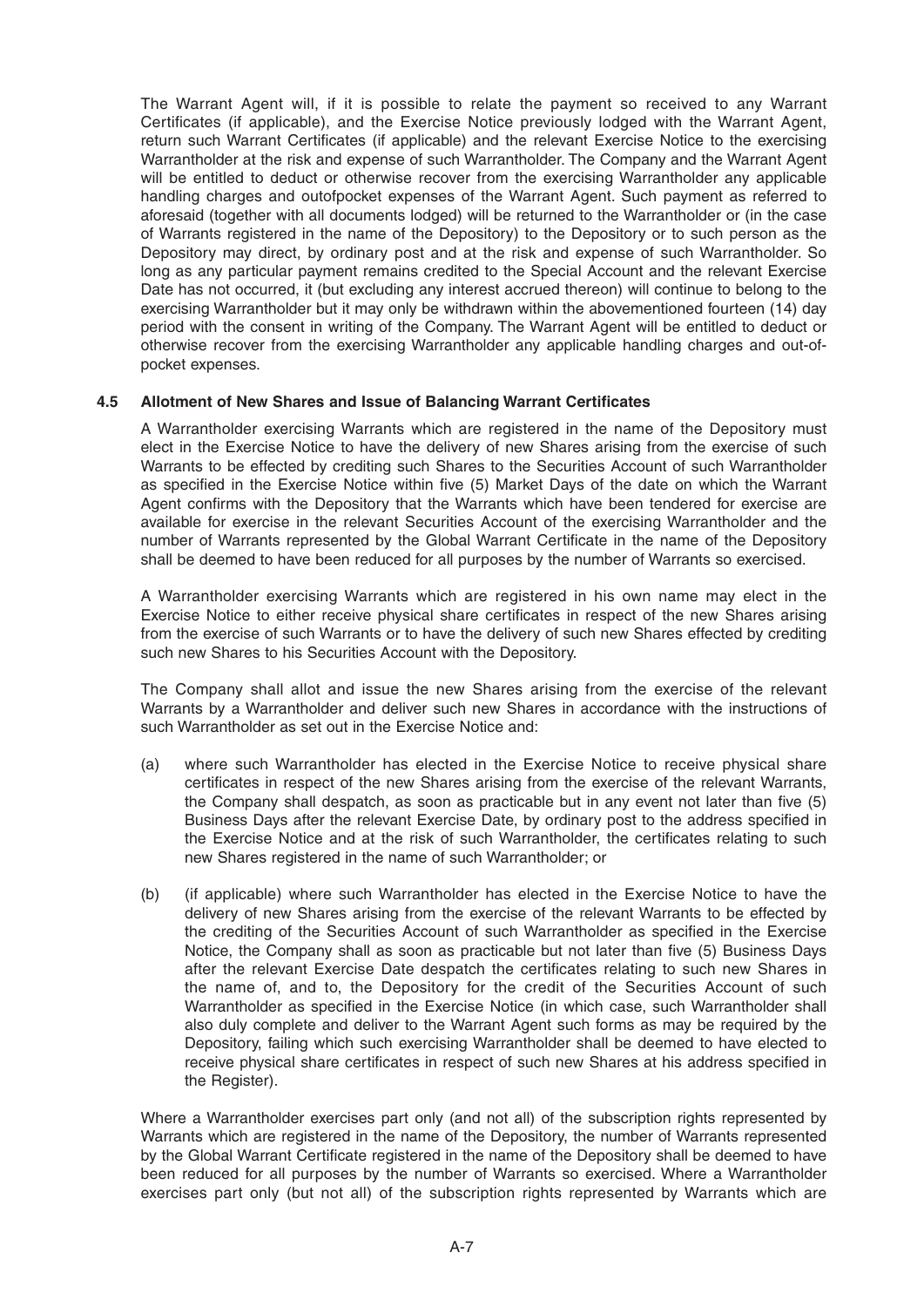registered in his name, the Company shall despatch a balancing Warrant Certificate in the name of the exercising Warrantholder in respect of any Warrants remaining unexercised by ordinary post to the address specified in the relevant Exercise Notice and at the risk of that Warrantholder at the same time as it delivers in accordance with the relevant Exercise Notice the certificate(s) relating to the new Shares arising upon exercise of such Warrants.

# **4.6 Register of Warrantholders**

The Warrant Agent shall maintain a register (the "**Register**") containing particulars of the Warrantholders (other than Warrantholders who are Depositors) and if the Depository holds any Warrants, the Depository and such other information relating to the Warrants as the Company may require. The Register shall be closed during such periods as the Register of Transfers of the Company may be closed and during such periods as may be required to determine the adjustments to the Exercise Price and/or the number of Warrants under Condition 5 or during such other period as the Company may determine. Not less than fourteen (14) days' notice of each closure of the Register will be given to the Warrantholders in accordance with Condition 13.

 Except as required by law or as ordered by a court of competent jurisdiction, the Company and the Warrant Agent shall be entitled to rely on the Register (where the registered holder of a Warrant is a person other than the Depository) or the Depository Register (where the Depository is the registered holder of a Warrant) or any statement or certificate issued by the Depository to the Company or any Warrantholder (as made available to the Company and/or the Warrant Agent) to ascertain the identity of the Warrantholders, the number of Warrants to which any such Warrantholders are entitled, to give effect to the exercise of the subscription rights constituted by the Warrants and for all other purposes in connection with the Warrants (whether or not the Company shall be in default in respect of the Warrants or any of the terms and conditions contained herein or in the Deed Poll and notwithstanding any notice of ownership or writing thereon or notice of any claim on or loss or theft or forgery of any Warrant or Warrant Certificate).

#### **4.7 Warrant Agent and Registrar**

The name of the initial Warrant Agent and the Registrar and its specified office is set out below. The Company reserves the right at any time to vary or terminate the appointment of the Warrant Agent and Registrar and to appoint an additional or another Warrant Agent and/or another Registrar, Provided that it shall at all times maintain a Warrant Agent and a Registrar having a specified office in Singapore so long as the Warrants are outstanding. Notice of any such termination or appointment and of any changes in the specified offices of the Warrant Agent and/or the Registrar shall be given to the Warrantholders in accordance with Condition 13.

Warrant Agent and Registrar:

 Boardroom Corporate & Advisory Services Pte. Ltd. 50 Raffles Place #32-01 Singapore Land Tower Singapore 048623

#### **5. Adjustments of Exercise Price and Number of Warrants**

- 5.1 The Exercise Price and the number of Warrants held by each Warrantholder shall from time to time be adjusted by the Directors in consultation with an Approved Bank and/or the Auditors and certified to be in accordance with Condition 5.2 below by the Auditors. The Exercise Price and/ or the number of Warrants held by each Warrantholder shall from time to time be adjusted as provided in these Conditions and the Deed Poll in all or any of the following cases:
	- (a) any consolidation, subdivision (including a subdivision by way of a bonus issue by the Company of Shares credited as fully paid without capitalisation of profits or reserves), or conversion of Shares; or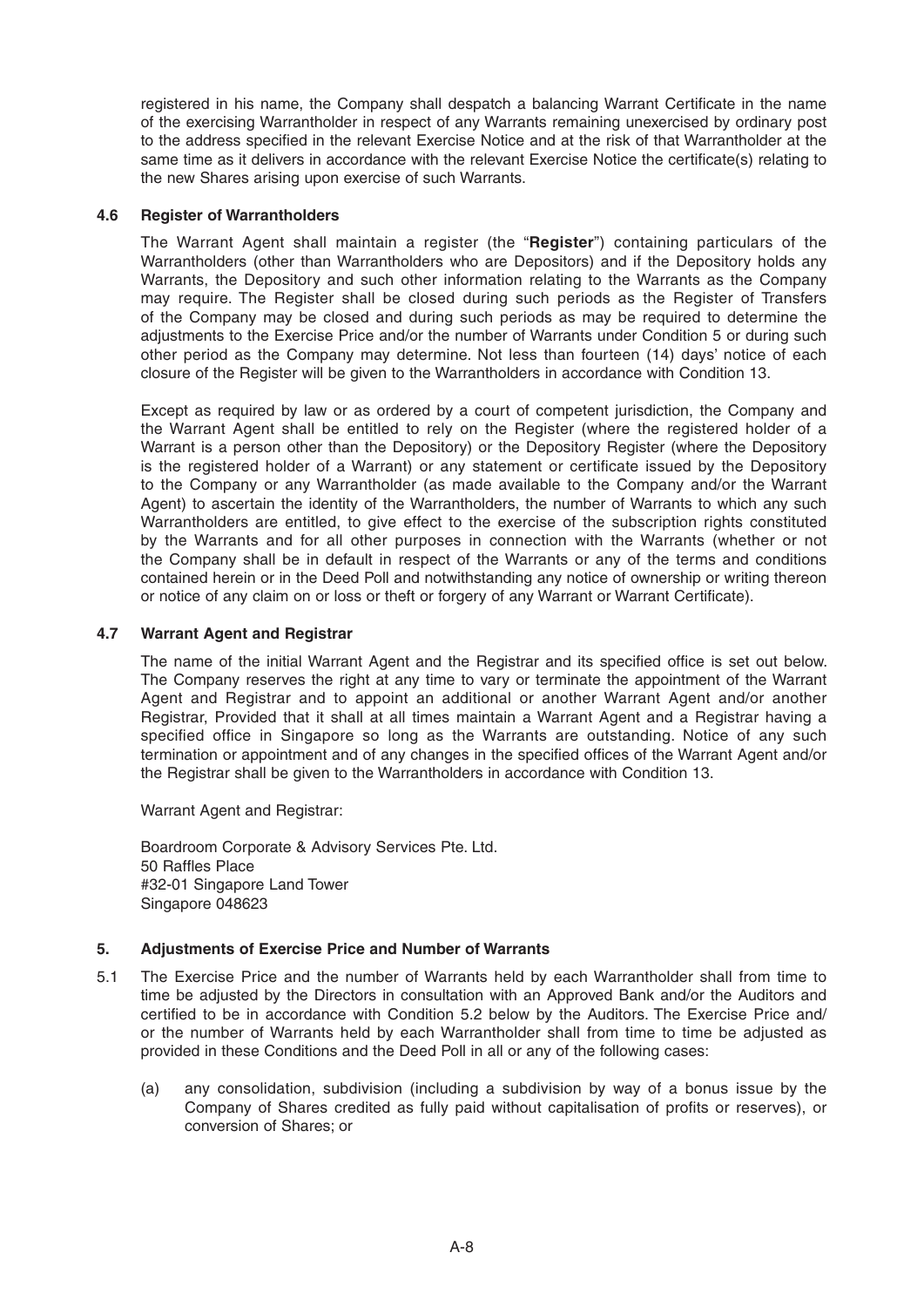- (b) an issue by the Company of Shares credited as fully paid-up by way of capitalisation of profits or reserves (whether of a capital or income nature and other than an issue of Shares to its Members who had an option to take cash or other dividend in lieu of the relevant Shares); or
- (c) a Capital Distribution (as defined below) made by the Company to its Members whether on a reduction of capital or otherwise (but excluding any cancellation of capital which is lost or unrepresented by available assets); or
- (d) an offer or invitation made by the Company to its Members whereunder they may acquire or subscribe for Shares by way of rights; or
- (e) an issue (otherwise than pursuant to a rights issue available to all Members, requiring an adjustment under Condition 5.1(d) above and other than an issue of Shares to Members who had an option to take cash or other dividend in lieu of the relevant Shares) by the Company of Shares, if the Total Effective Consideration (as defined below) for each Share is less than ninety per cent. (90.0%) of the Current Market Price (as defined below) for each Share (calculated as provided below).
- 5.2 Subject to these Conditions and the Deed Poll, the Exercise Price and the number of Warrants held by each Warrantholder shall from time to time be adjusted in accordance with the following provisions (but so that if the event giving rise to any such adjustment shall be capable of falling within any two or more of Conditions 5.1(a) to (e) above or if such event is capable of giving rise to more than one adjustment, the adjustment shall be made in such manner as the Approved Bank and/or Auditors shall determine):
	- (a) Consolidation or Subdivision or Conversion of Shares

 If, and whenever, consolidation or subdivision or conversion of the Shares occurs (including a subdivision by way of a bonus issue by the Company of Shares credited as fully paid without capitalisation of profits or reserves), the Exercise Price shall be adjusted in the following manner:

New Exercise Price =  $\frac{A}{B}$  x X

and the number of Warrants shall be adjusted in the following manner:

Adjusted number of Warrants =  $\frac{B}{\Delta}$  x W

where:

- A = the aggregate number of issued and fully paidup Shares immediately before such consolidation or subdivision or conversion;
- B = the aggregate number of issued and fully paidup Shares immediately after such consolidation or subdivision or conversion;
- $W =$  the existing number of Warrants held; and
- $X =$  the existing Exercise Price.

 Such adjustments will be effective from the close of the Market Day immediately preceding the date on which the consolidation or subdivision becomes effective.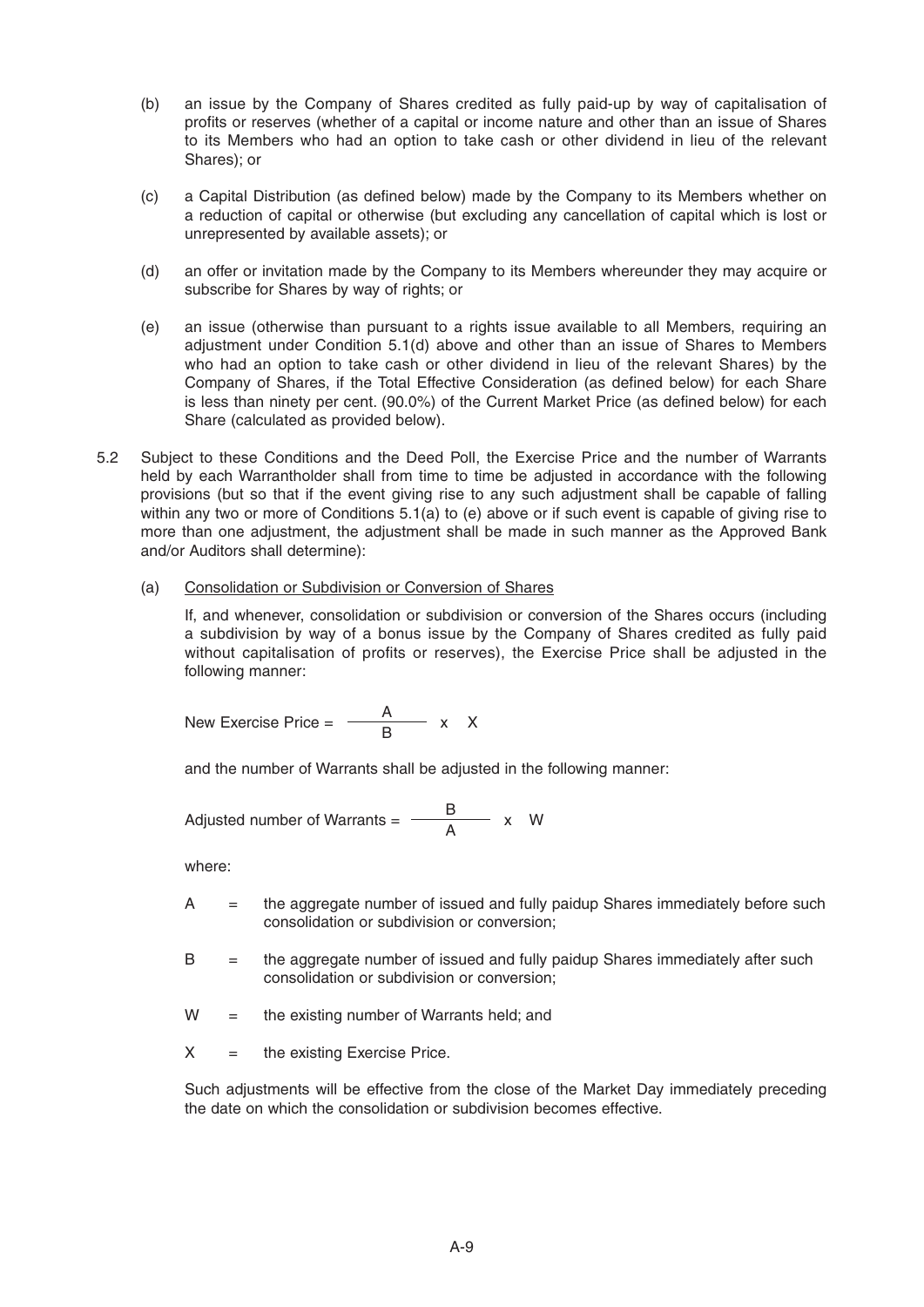#### (b) Capitalisation Issues

 If and whenever the Company shall make any issue of Shares to its Members credited as fully paid-up by way of capitalisation of profits or reserves (whether of a capital or income nature and other than an issue of Shares to Members who had an option to take cash or other dividend in lieu of the relevant Shares), the Exercise Price and/or the number of Warrants shall be adjusted in the following manner:

New Exercise Price = 
$$
\frac{A}{A+B}
$$
 x X

Adjusted number of Warrants =  $\frac{A + B}{\Delta}$  x W

where:

- A  $=$  the aggregate number of issued and fully paidup Shares immediately before such capitalisation issue;
- $B =$  the aggregate number of Shares to be issued pursuant to any allotment to Members credited as fully paid by way of capitalisation of profits or reserves (whether of a capital or income nature and other than an issue of Shares to Members who had elected to take cash or other dividend in lieu of the relevant Shares);
- $W =$  as in W above; and
- $X = \text{as in } X \text{ above.}$

 Such adjustments will be effective (if appropriate, retroactively) from the commencement of the day next following the record date for such issue.

 For the purpose of this Condition 5, "**record date**" in relation to the relevant transaction means the date as at the close of business (or such other time as may be notified by the Company) on which Shareholders must be registered as such to participate therein.

#### (c) Capital Distribution or Rights Issues

If and whenever the Company shall make:

- (a) a Capital Distribution (as defined below) to its Members whether on a reduction of capital or otherwise; or
- (b) any offer or invitation to Members by way of rights whereunder they may acquire or subscribe for Shares ("**Rights Issue**");

then the Exercise Price shall be adjusted in the following manner:

New Exercise Price = 
$$
\frac{C - D}{C} \times X
$$

 and, in the case of Condition 5.2(c)(ii), the number of Warrants held by each Warrantholders shall be adjusted in the following manner:

Adjusted number of Warrants =  $\frac{C}{(C - D)}$  x W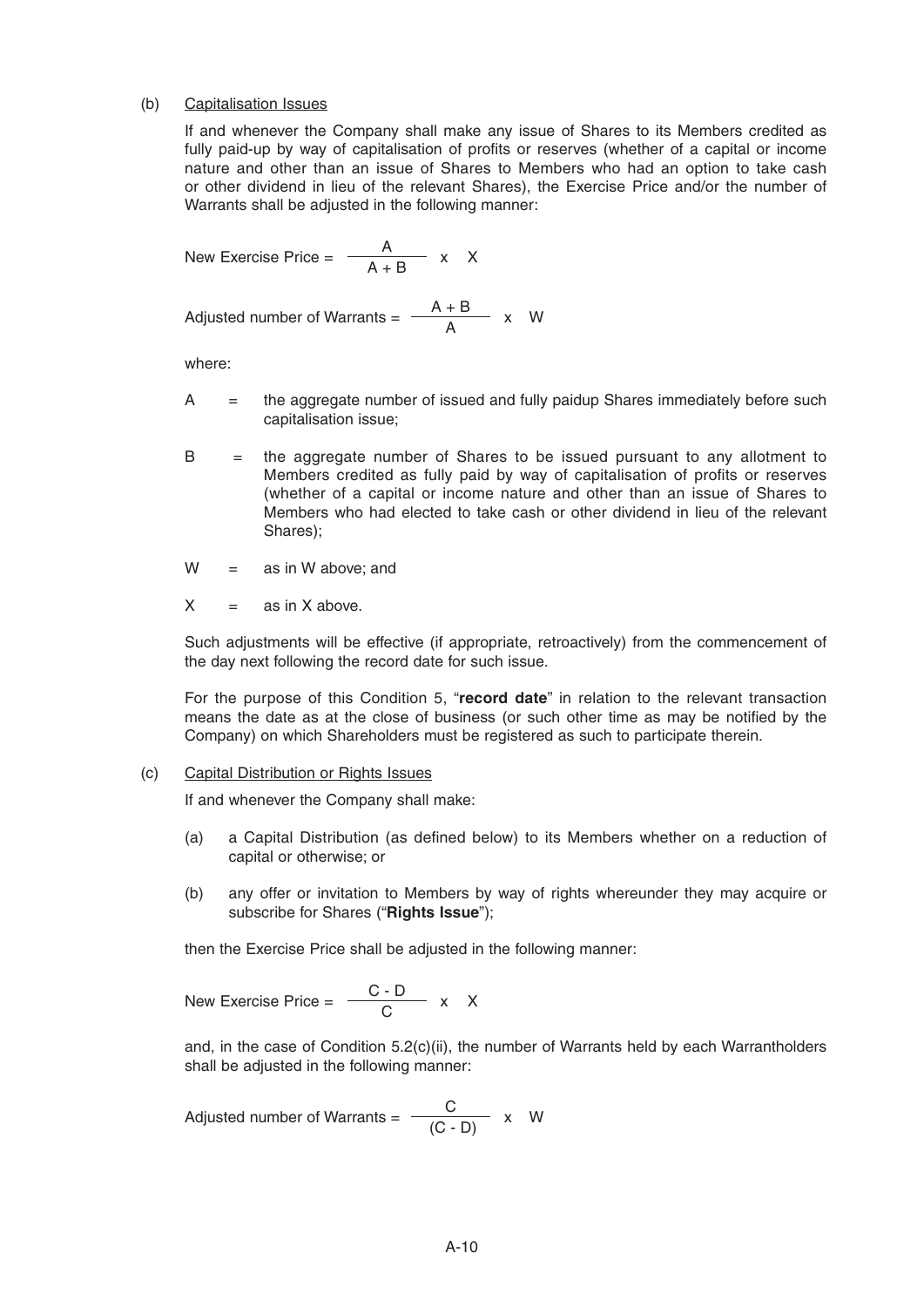where:

- C = the Current Market Price on the Market Day immediately preceding the date on which the Capital Distribution or Rights Issue (as the case may be) is publicly announced to the SGX-ST or (failing any such announcement), immediately preceding the date of the Capital Distribution or Rights Issue (as the case may be);
- $D =$  (1) in the case of a transaction falling within Condition 5.2(c)(i), the fair market value, as determined by an Approved Bank and/or Auditors, of that portion of the Capital Distribution attributable to one Share; and
	- (2) in the case of a transaction falling within Condition  $5.2(c)(ii)$ , the value of rights attributable to one (1) Share (as defined below);
- $X =$  as in X above; and
- $W =$  as in W above.

 For the purpose of sub-paragraph (2) of D above, the "value of the rights attributable to one (1) Share" shall be calculated in accordance with the following formula:

$$
\frac{C - E}{F + 1}
$$

Where:

- $C =$  as in C above:
- $E =$  the subscription price of one (1) additional Share under the offer or invitation to acquire or subscribe for Shares under the terms of such offer or invitation; and
- $F =$  the number of Share(s) which is necessary to hold in order to be offered or invited to acquire or subscribe for one (1) Share.

 For the purposes of Conditions 5.1(c) and 5.2(c), "**Capital Distribution**" shall (without prejudice to the generality of that expression) include distributions in cash or specie (other than dividends) or by way of issue of Shares (not falling under Condition 5.2(b) above) or other securities credited as fully or partly paid-up by way of capitalisation of profits or reserves (but excluding any issue of Shares made where the Members had elected to take cash or other dividend in lieu of the relevant Shares). Any distribution out of profits or reserves shall not be deemed to be a Capital Distribution unless the profits or reserves are attributable to profits or gains arising from the sale of assets owned by the Company or any of its subsidiaries on or before the date of such distribution and any cancellation of capital which is lost or unrepresented by available assets shall not be deemed to be a Capital Distribution.

 For the purpose of this Condition 5, the "**Current Market Price**" in relation to each Share for any relevant Market Day shall be the average of the last dealt prices (rounded down to the nearest S\$0.01 per Share) of Shares quoted on Catalist for the five (5) consecutive Market Days (on each of which trading of the Shares on Catalist has been transacted) immediately preceding that Market Day.

 Such adjustment will be effective (if appropriate, retroactively) from the commencement of the Market Day next following the record date for such Capital Distribution or such offer or invitation, as the case may be.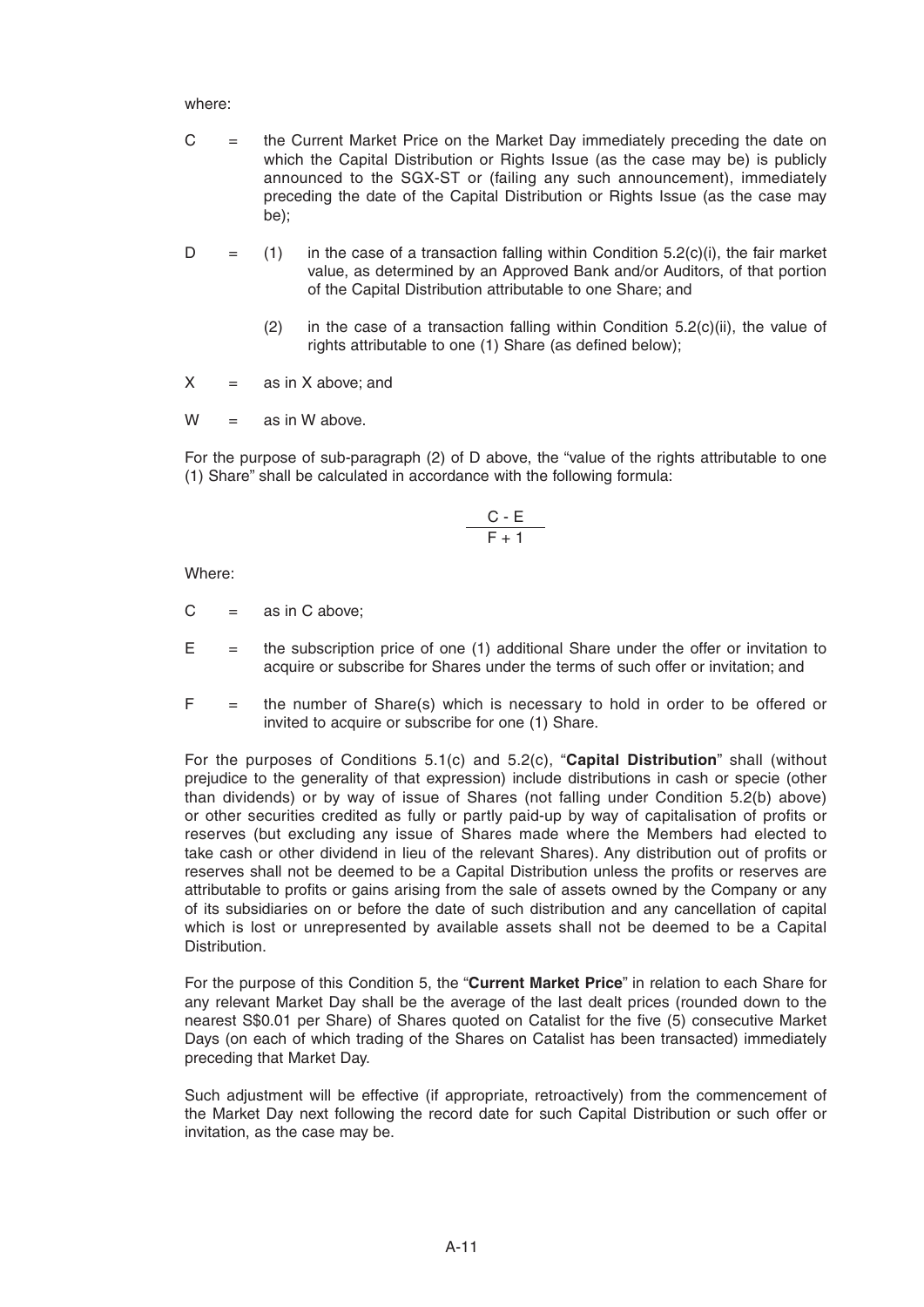#### (d) Concurrent Capitalisation Issue and Rights Issue

 If and whenever the Company makes any allotment to its Members as provided in Condition 5.2(b) above and also makes any offer or invitation to its Members as provided in Condition 5.2(c)(ii) and the record date for the purpose of the allotment is also the record date for the purpose of the offer or invitation, the Exercise Price and/or the number of Warrants shall be adjusted in the following manner:

New Exercise Price = 
$$
\frac{(\vert x \vert C) + (\vert J \vert x \vert E)}{(\vert + \vert J + \vert B) \vert x \vert C} \quad x \quad X
$$

Adjusted number of Warrants =

\n
$$
\frac{(I + J + B) \times C}{(I \times C) + (J \times E)} \times W
$$

where:

- $B =$ as in B above;
- $C =$  as in C above;
- $E = \text{as in E above:}$
- I = the aggregate number of issued and fully paidup Shares on the record date;
- J = the aggregate number of new Shares to be issued under an offer or invitation to acquire or subscribe for Shares by way of rights;
- $W =$  as in W above: and
- $X = \text{as in } X \text{ above.}$

 Such adjustment will be effective (if appropriate, retroactively) from the commencement of the date next following the closing date for such offer or invitation.

 For the purpose of this paragraph, "**closing date**" shall mean the date by which acceptance of and payment for the Shares are to be made under the terms of such offer or invitation.

#### (e) Issues at Discount other than by way of Rights

 If and whenever (otherwise than pursuant to a rights issue available to all Members alike and requiring an adjustment under Conditions  $5.2(c)(ii)$  or  $5.2(d)$  above and other than an issue of Shares to Members who had an option to take cash or other dividend in lieu of the relevant Shares) the Company shall issue any Shares and the Total Effective Consideration for each Share (as defined below) is less than ninety per cent. (90.0%) of the Current Market Price for each Share on the SGX-ST on the date on which the issue price of such Shares is determined or, if such price is determined either before the close of business on the SGX-ST for that day or on a day which is not a Market Day, on the immediately preceding Market Day, the Exercise Price shall be adjusted in the following manner:

New Exercise Price = 
$$
\frac{K + L}{K + M} \times X
$$

where:

- $K =$  the number of Shares in issue at the close of business on the SGX-ST on the day immediately preceding the date on which the relevant adjustment becomes effective;
- $L =$  the number of Shares which the Total Effective Consideration (as defined below) would have purchased at such Current Market Price (exclusive of expenses);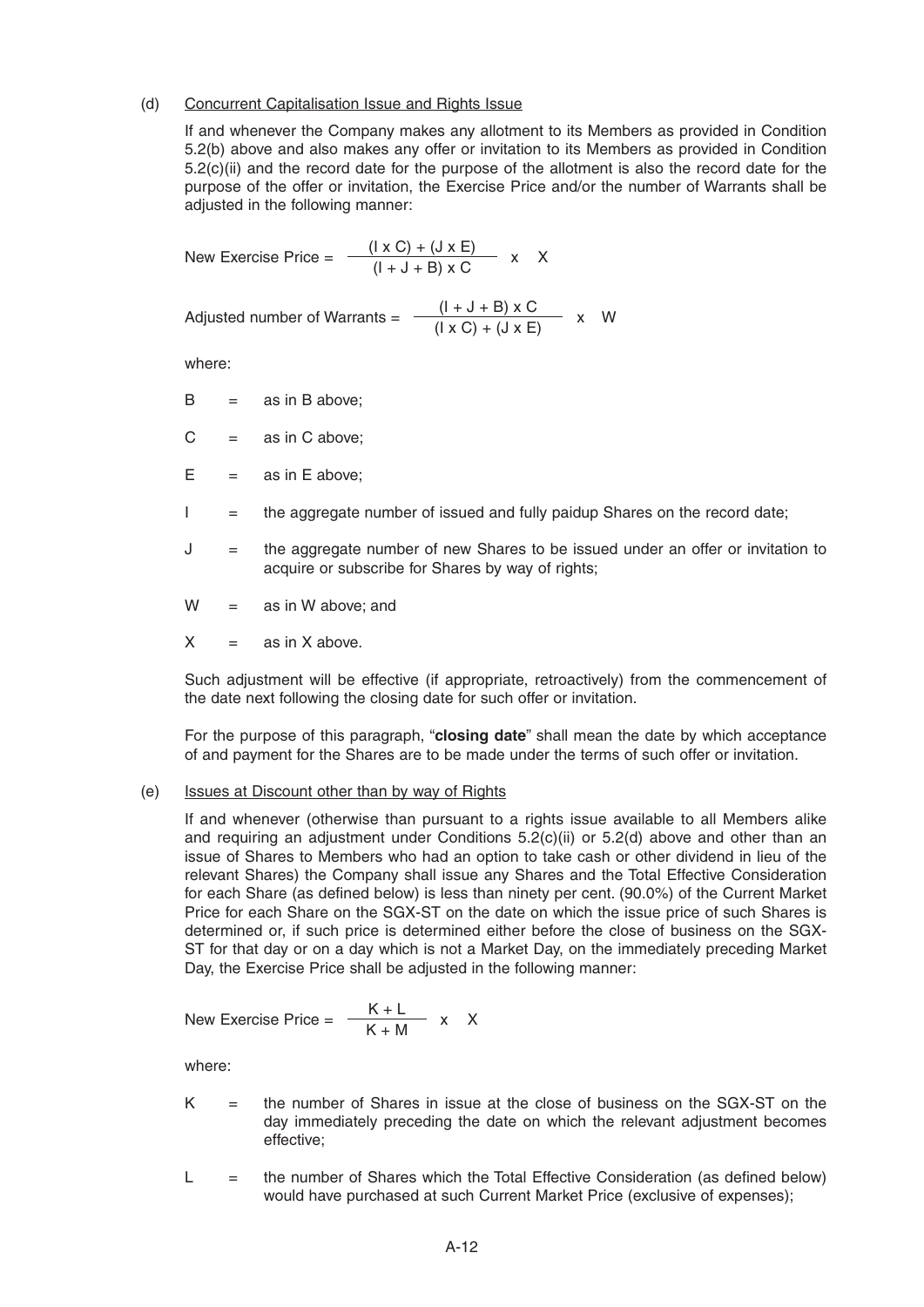- $M =$  the aggregate number of Shares so issued; and
- $X = \text{as in } X \text{ above.}$

 Each such adjustment will be effective (if appropriate, retroactively) from the close of business on the SGX-ST on the Market Day immediately preceding the date on which the issue is announced, or (failing any such announcement) immediately preceding the date on which the Company determines the offering price of such Shares.

 For the purposes of Conditions 5.1(e) and 5.2(e), the "**Total Effective Consideration**" shall be determined by the Directors with the concurrence of an Approved Bank and/or Auditors and shall be the aggregate consideration receivable by the Company on payment in full for such Shares without any deduction of any commissions, discounts or expenses paid, allowed or incurred in connection with the issue thereof, and the "**Total Effective Consideration for each Share**" shall be the Total Effective Consideration divided by the number of Shares issued as aforesaid.

- 5.3 Notwithstanding any of the provisions contained in Condition 5.1 and 5.2, no adjustment to the Exercise Price and the number of Warrants will be required in respect of:
	- (a) an issue by the Company of Shares to *inter alia*, officers, including directors or employees of the Company or any of its subsidiaries, related corporations and/or associated companies pursuant to any purchase, option or option scheme approved by the Members in any general meeting; or
	- (b) an issue by the Company of Shares or other securities convertible into or right to acquire or subscribe for Shares in consideration or part consideration for or in connection with the acquisition of any other securities, assets or business; or
	- (c) any issue by the Company of Shares pursuant to the exercise of any of the Warrants; or
	- (d) any issue by the Company of securities convertible into Shares or rights to acquire or subscribe for Shares and the issue of Shares arising from the conversion or exercise of such securities or rights; or
	- (e) subject to Condition 5.10 below, any purchase by the Company of Shares.
- 5.4 Any adjustment to the Exercise Price will be rounded upwards to the nearest one (1) cent and in no event shall any adjustment involve an increase in the Exercise Price (other than upon the consolidation of Shares). No adjustments to the Exercise Price shall be made unless it has been certified to be in accordance with Condition 5.2 above by the Auditors. No adjustment will be made to the Exercise Price in any case in which the amount by which the same would be adjusted would be less than one (1) cent but any such adjustment which would otherwise then be required will be carried forward and taken into account appropriately in any subsequent adjustment.
- 5.5 Any adjustment to the number of Warrants held by each Warrantholder will be rounded downwards to the nearest whole Warrant. No adjustment to the number of Warrants shall be made unless (i) it has been certified to be in accordance with Condition 5.2 above by the Auditors and (ii) on the Market Day immediately before such adjustment, approval inprinciple has been granted by the SGX-ST for the listing of and quotation for such additional Shares as may be issued on the exercise of any of such Warrants.
- 5.6 Notwithstanding the provisions referred to in this Condition 5, in any circumstance where the Directors consider that any adjustments to the Exercise Price and/or the number of Warrants held by each Warrantholder provided under the said provisions should not be made or should be calculated on a different basis or date or should take effect on a different date or that an adjustment to the Exercise Price and/or the number of Warrants held by each Warrantholder should be made notwithstanding that no such adjustment is required under the said provisions, the Company may appoint an Approved Bank and/or the Auditors to consider whether for any reason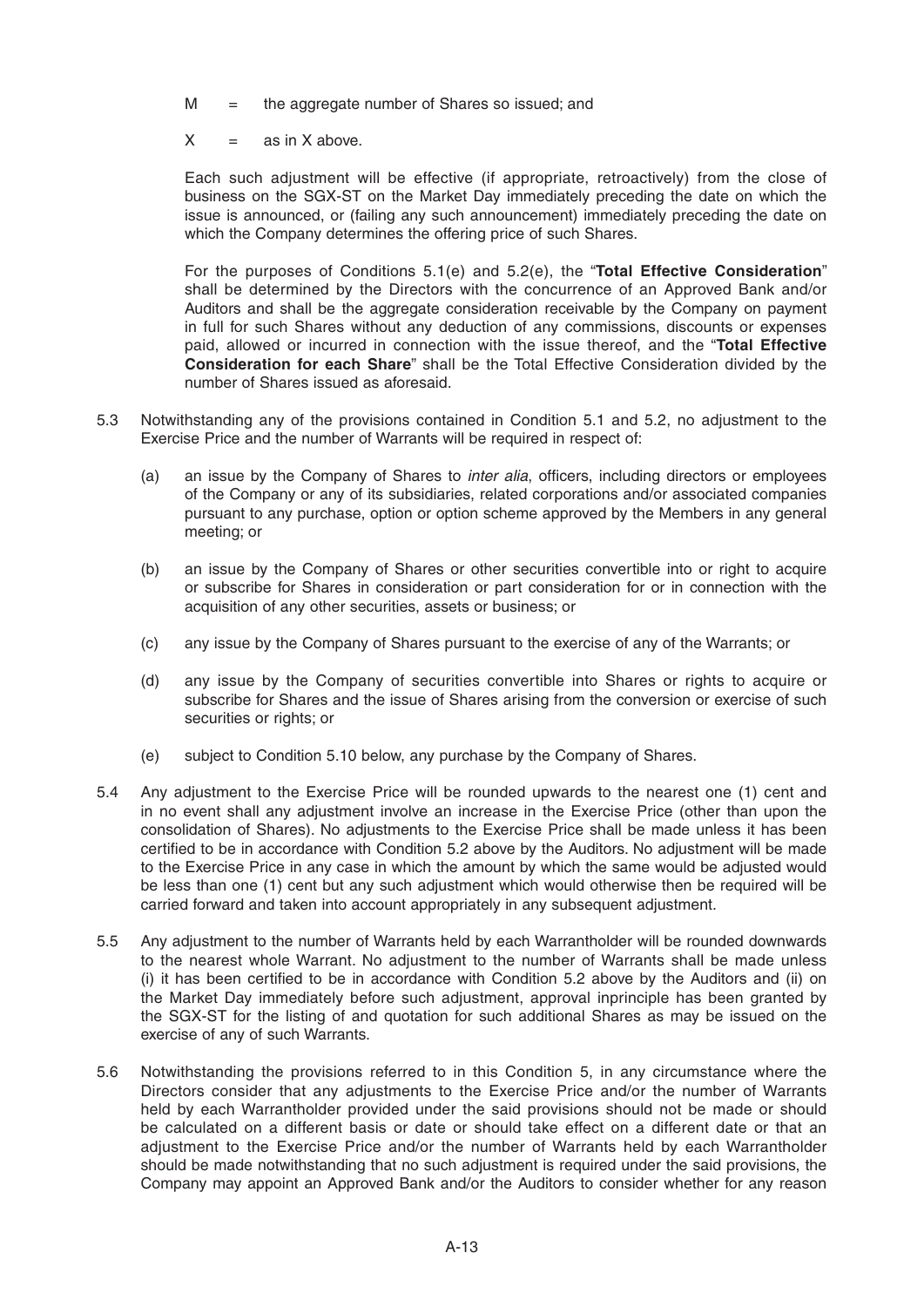whatsoever the adjustment to be made (or the absence of an adjustment) or the adjustment to be made in accordance with the provisions of this Condition 5 is appropriate or inappropriate, as the case may be, and, if such Approved Bank and/or the Auditors shall consider the adjustment to be inappropriate, the adjustment shall be modified or nullified, or if such Approved bank and/or Auditors shall consider an adjustment to be appropriate, an adjustment shall be made instead of no adjustment in such manner as shall be considered by such Approved Bank and/or Auditors to be in its opinion appropriate. Any adjustment made pursuant to this Condition 5 (unless otherwise provided under the rules of the SGX-ST from time to time) shall be announced as soon as practicable by the Company.

- 5.7 Whenever there is an adjustment as herein provided, the Company shall give notice to Warrantholders in accordance with Condition 13 below that the Exercise Price and/or the number of Warrants has/have been adjusted and setting forth the event giving rise to the adjustment, the Exercise Price and/or the number of Warrants in effect prior to such adjustment, the adjusted Exercise Price and/or adjusted number of Warrants and the effective date of such adjustment and shall at all times thereafter so long as any of the Warrants remains exercisable make available for inspection at its registered office a signed copy of the certificate of the Auditors certifying the adjustment to the Exercise Price and/or the number of Warrants and a certificate signed by a Director setting forth brief particulars of the event giving rise to the adjustment, the Exercise Price and/or number of Warrants in effect prior to such adjustment, the adjusted Exercise Price and/ or number of Warrants and the effective date of such adjustment and shall, on request, send a copy thereof to any Warrantholder. Whenever there is an adjustment to the number of Warrants, the Company will, as soon as practicable but not later than five (5) Market Days after the effective date of such adjustment, despatch by ordinary post Warrant Certificates for the additional number of Warrants issued to each Warrantholder, at the risk and expense of that Warrantholder, to his address appearing in the Register or, in respect of Warrants registered in the name of the Depository, to the Depository.
- 5.8 If the Directors, the Approved Bank and/or the Auditors are unable to agree upon any adjustment required under these provisions, the Directors shall refer the adjustment to the decision of another Approved Bank and/or auditors acting as expert and not as arbitrator and whose decision as to such adjustment shall be final and conclusive and no certification by the Auditors shall in such circumstances be necessary.
- 5.9 If the Company shall in any way modify the rights attached to any share or loan capital so as to convert or make convertible such share or loan capital into, or attach thereto any rights to acquire or subscribe for Shares, the Company shall appoint an Approved Bank and/or Auditors to consider whether any adjustment is appropriate and if such Approved Bank and/or Auditors and the Directors shall determine that any adjustment is appropriate, the Exercise Price and/or the number of Warrants shall be adjusted accordingly.
- 5.10 If the Company shall purchase or otherwise acquire Shares issued by it pursuant to the provisions of the Companies Act, the Company shall, if so required by the Warrantholders by way of an Extraordinary Resolution, appoint an Approved Bank to consider whether any adjustment is appropriate and if such Approved Bank shall determine that any adjustment is appropriate, the Exercise Price and/or the number of Warrants held by each Warrantholder shall be adjusted accordingly.
- 5.11 Any new Warrants which may be issued by the Company under this Condition 5 shall be part of the series of Warrants constituted by the Deed Poll, and shall be issued subject to and with the benefit of the Deed Poll and on such terms and conditions as the Directors may from time to time think fit including but not limited to the terms and conditions as set out herein for the Warrants.
- 5.12 In giving any certificate or making any adjustment hereunder, the Approved Bank and/or Auditors shall be deemed to be acting as experts and not as arbitrators and in the absence of manifest error, their decision shall be conclusive and binding on all persons having an interest in the Warrants.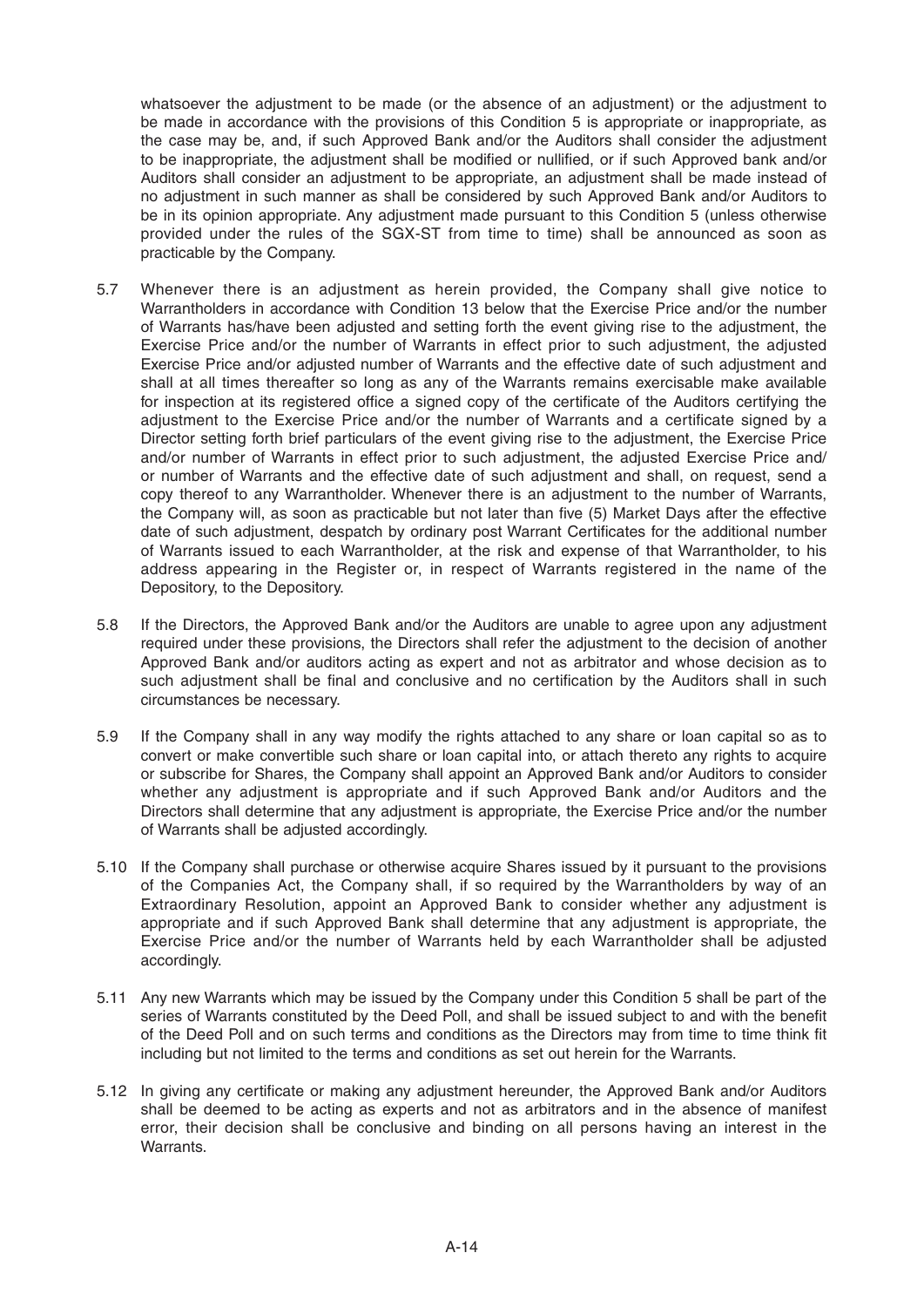- 5.13 Notwithstanding anything herein contained, any adjustment to the Exercise Price and/or the number of Warrants other than in accordance with the provisions of this Condition 5 shall be subject to the approval of the SGX-ST (if required) and agreed to by the Company, the Approved Bank and/or the Auditors.
- 5.14 Any adjustments made pursuant to this Condition 5 shall (unless otherwise provided under the rules of the SGX-ST from time to time) be announced by the Company via SGXNET.

# **6. Status of Allotted Shares**

Shares allotted and issued upon the exercise of the Warrants shall be fully paid and shall rank *pari passu* in all respects with the then existing Shares save for any dividends, rights, allotments and other distributions the Record Date for which is after the relevant Exercise Date of the Warrants. For the purpose of this Condition 6, "**Record Date**" means, in relation to any dividends, rights, allotments or other distributions, the date at the close of business on which Members must be registered in order to participate in such dividends, rights, allotments or other distributions.

# **7. Winding Up of the Company**

If a resolution is passed for a Members' voluntary winding up of the Company, then:

- (a) if such windingup is for the purpose of reconstruction or amalgamation pursuant to a scheme of arrangement to which the Warrantholders, or some person designated by them for such purpose by Extraordinary Resolution, shall be a party and shall have approved or assented to by way of an Extraordinary Resolution, the terms of such scheme of arrangement shall be binding on all the Warrantholders and all persons having an interest in the Warrants; and
- (b) if notice is given by the Company to its Members to convene a general meeting for the purposes of considering a Members' voluntary winding up of the Company, every Warrantholder shall be entitled, no later than two (2) Business Days prior to the proposed general meeting, by irrevocable surrender of his Warrant Certificate(s) to the Company with the Exercise Notice(s) duly completed, together with all relevant payments payable and other items required under Condition 4 above, to elect to be treated as if he had prior to the commencement of such winding up exercised the Warrants to the extent of the number of Warrants specified in the Exercise Notice and had on such date been the holder of the New Shares. The New Shares will be allotted to such Warrantholder as soon as possible and in any event no later than the day immediately prior to the date of the proposed general meeting.

 The Company shall give notice to the Warrantholders in accordance with Condition 13 of the passing of any such resolution within seven (7) Business Days after the passing thereof.

 Subject to the foregoing, if the Company is wound up for any other reason, all Warrants which have not been exercised at the date of the passing of such resolution shall lapse and the Warrants shall cease to be valid for any purpose.

# **8. Further Issues**

Subject to these Conditions, the Company shall be at liberty to issue Shares to Members either for cash or as bonus distributions and further subscription rights upon such terms and conditions as the Company sees fit but the Warrantholders shall not have any participating rights in such issue or participating rights unless otherwise resolved by the Company in general meeting or in the event of a takeover offer to acquire Shares.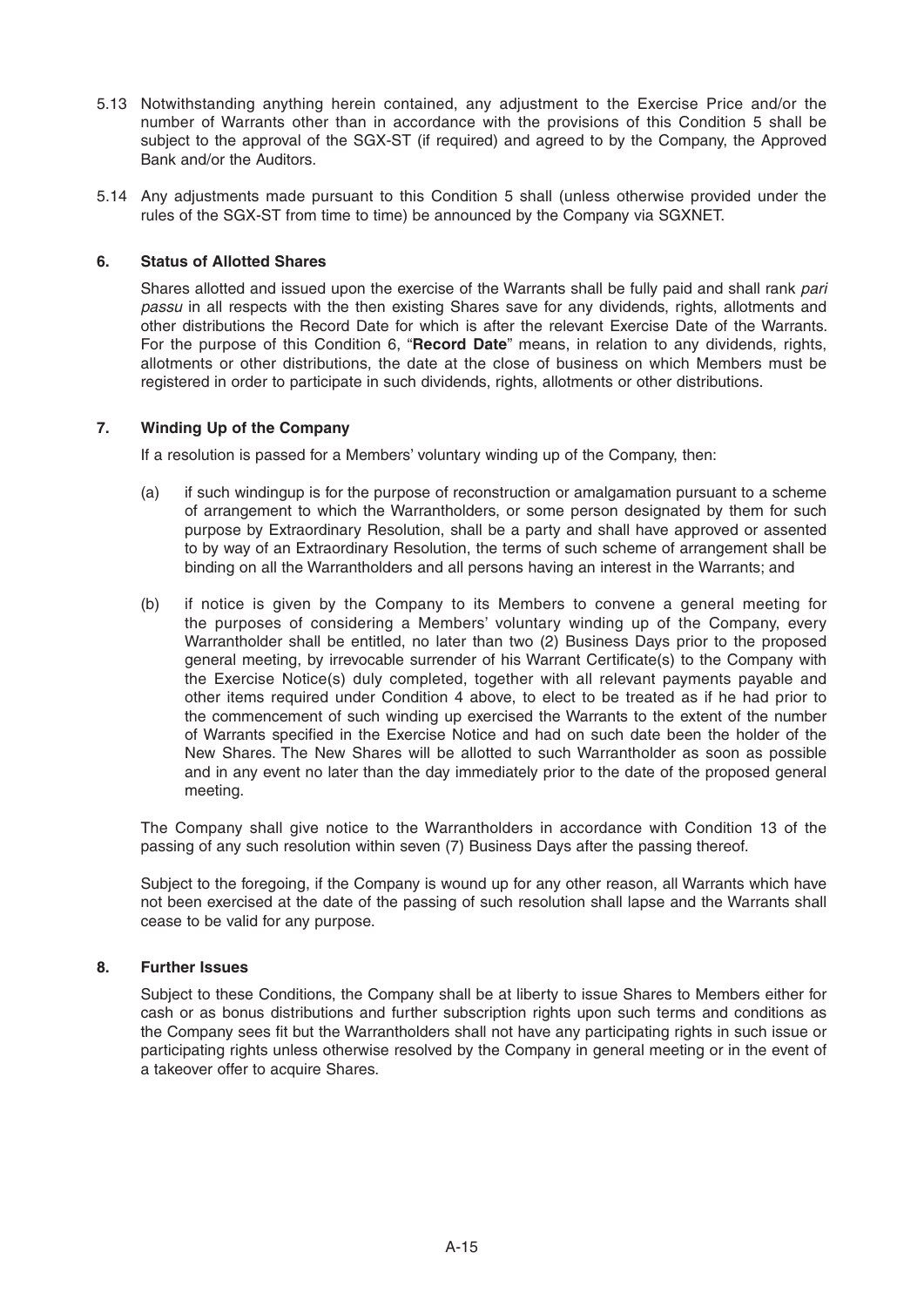# **9. Transfer of Warrants**

- 9.1 In order to transfer Warrants, the Warrantholder must fulfil the following conditions:
	- (a) lodgement during normal business hours of the relevant Warrant Certificate(s) registered in the name of the Warrantholder at the specified office of the Warrant Agent together with an instrument of transfer in respect thereof (the "**Transfer Form**"), in the form approved by the Company, duly completed and signed by or on behalf of the Warrantholder and the transferee and duly stamped in accordance with any law for the time being in force relating to stamp duty provided that the Company and the Warrant Agent may dispense with requiring the Depository to sign as transferee any Transfer Form for the transfer of Warrants to it;
	- (b) the furnishing of such evidence (if any) as the Warrant Agent may require to determine the due execution of the Transfer Form by or on behalf of the Warrantholder;
	- (c) the payment of the registration fee of S\$2.00 (or such other amount as may be determined by the Directors) for every Warrant Certificate issued together with any stamp duty and goods and services tax (if any) specified by the Warrant Agent to the Warrantholder;
	- (d) the payment of the expenses of, and the submission of any necessary documents required in order to effect the delivery of the new Warrant Certificate(s) to be issued in the name of the transferee; and
	- (e) the Warrants may only be transferred in lots of 100 Warrants or more.
- 9.2 The Warrantholder specified in the Register or the Depository Register shall remain the registered holder of the Warrants until the name of the transferee is entered in the Register maintained by the Warrant Agent or the Depository Register, as the case may be.
- 9.3 If the Transfer Form has not been fully or correctly completed by the transferring Warrantholder or the full amount of the fees and expenses due to the Warrant Agent have not been paid to the Warrant Agent, the Warrant Agent shall return such Transfer Form to the transferring Warrantholder accompanied by written notice of the omission(s) and/or error(s) and requesting the transferring Warrantholder to complete and/or amend the Transfer Form and/or to make the requisite payment.
- 9.4 If the Transfer Form has been fully and correctly completed the Warrant Agent shall, as agent for and on behalf of the Company:
	- (a) register the person's name in the Transfer Form as transferee in the Register as the registered holder of the Warrant in place of the transferring Warrantholder;
	- $(b)$  cancel the Warrant Certificate(s) in the name of the transferring Warrantholder; and
	- (c) issue new Warrant Certificate(s) in respect of the Warrants in the name of the transferee.
- 9.5 The executors or administrators (or trustees) of the estate of a deceased registered Warrantholder (not being one of several joint holders) and, in the case of the death of one or more of several joint holders, the survivor or survivors of such joint holders shall be the only person(s) recognised by the Company as having any title to the Warrants registered in the name of the deceased Warrantholder. Such persons shall, on producing to the Warrant Agent such evidence as may be required by the Warrant Agent to prove their title, and on the completion of a Transfer Form and payment of the fees and expenses referred to in sub-paragraphs 9.1(c) and (d) above be entitled to be registered as a holder of the Warrants or to make such transfer as the deceased Warrantholder could have made.
- 9.6 Where the Warrants are registered in the name of the Depository and the Warrants are to be transferred between Depositors, such Warrants must be transferred in the Depository Register by the Depository by way of book-entry.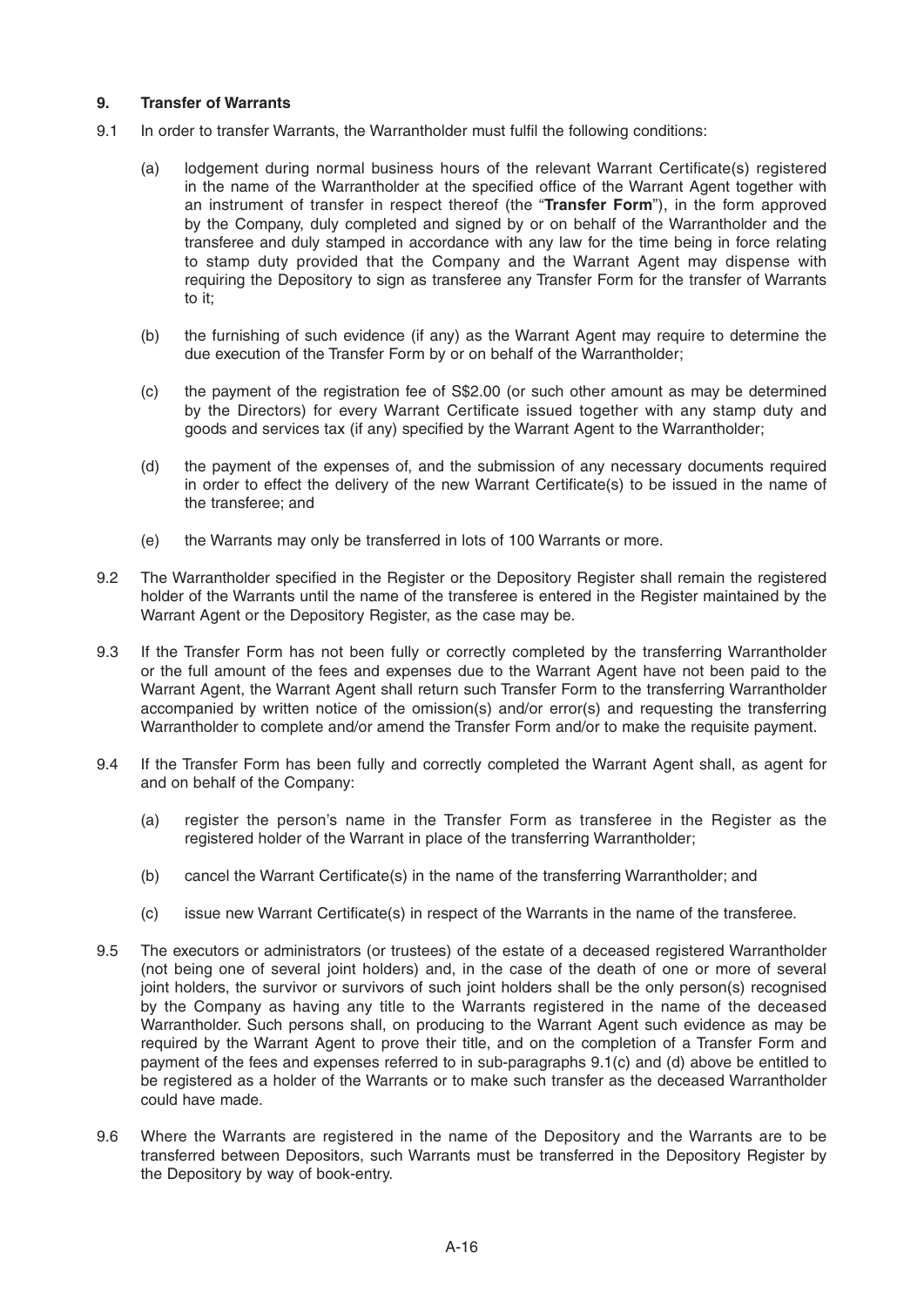9.7 A transferor or Depositor, as the case may be, shall be deemed to remain a holder of the Warrant until the name of the transferee is entered in the Register by the Warrant Agent or the Depository Register by the Depository, as the case may be.

#### **10. Replacement of Warrant Certificates**

Should any Warrant Certificate be lost, stolen, destroyed, mutilated or defaced, it may be replaced at the specified office of the Warrant Agent, upon payment by the claimant of the expenses incurred in connection therewith and the replacement fee of S\$2.00 (or such other sum being the replacement fee for the time being, which replacement fee shall not exceed the maximum sum for the time being prescribed by any applicable law or requirement of the SGX-ST) for every replacement Warrant Certificate issued and on such terms as to evidence and indemnity (which may provide, *inter alia*, that if the allegedly lost, stolen or destroyed Warrant Certificate(s) in respect of the Warrants is subsequently exercised, there will be paid to the Company on demand the market value of the Warrants at the time of the replacement thereof) as the Company and/ or the Warrant Agent may reasonably require. Mutilated or defaced Warrant Certificates must be surrendered to the Warrant Agent before replacements will be issued. The replacement Warrant Certificate(s) will be issued in the name of the registered holder of the Warrant Certificate(s) being replaced.

#### **11. Warrant Agent not Acting for the Warrantholders**

In acting under the Warrant Agency Agreement, the Warrant Agent is, subject to the terms and conditions therein, acting solely as agent for the Company for certain specified purposes and does not assume any obligation or duty to or any relationship of agency or trust for the Warrantholders.

#### **12. Meetings of Warrantholders and Modification**

- 12.1 The Deed Poll contains provisions for convening meetings of the Warrantholders to consider any matter affecting their interests, including the sanctioning by Extraordinary Resolution of a modification of the Warrants or the Deed Poll. Such a meeting may be convened by the Company or by Warrantholders holding not less than twenty per cent. (20.0%) of the Warrants for the time being remaining unexercised. The quorum at any such meeting for passing an Extraordinary Resolution shall be two (2) or more persons present being Warrantholders or proxies duly appointed by the Warrantholders holding or representing over fifty per cent. (50.0%) of the Warrants for the time being unexercised, or at any adjourned meeting two (2) or more persons being or representing Warrantholders whatever the number of Warrants so held or represented, except that at any meeting the business of which includes the modification of certain provisions of the Warrants or of the Deed Poll affecting the rights of the Warrantholders (including cancelling the subscription rights constituted by the Warrants or changing the Exercise Period), the necessary quorum for passing an Extraordinary Resolution shall be two (2) or more persons present being Warrantholders or proxies duly appointed by the Warrantholders holding or representing not less than seventy-five per cent. (75.0%), or at any adjournment of such meeting, over fifty per cent. (50.0%) of the Warrants for the time being remaining unexercised. An Extraordinary Resolution duly passed at any meeting of Warrantholders shall be binding on all Warrantholders, whether or not they are present at the meeting. Warrants which have not been exercised but have been lodged for exercise shall not, unless and until they are withdrawn from lodgement, confer the right to attend or vote at, or join in convening, or be counted in the quorum for any meeting of Warrantholders.
- 12.2 The Company may, without the consent of the Warrantholders but in accordance with the terms and conditions of the Deed Poll and subject to the approval of the SGX-ST, effect any modification to the Warrants, the Warrant Agency Agreement or the Deed Poll which, in the opinion of the Company:
	- (a) is not materially prejudicial to the interests of the Warrantholders;
	- (b) is of a formal, technical or minor nature;
	- (c) is to correct a manifest error or to comply with mandatory provisions of Singapore law; or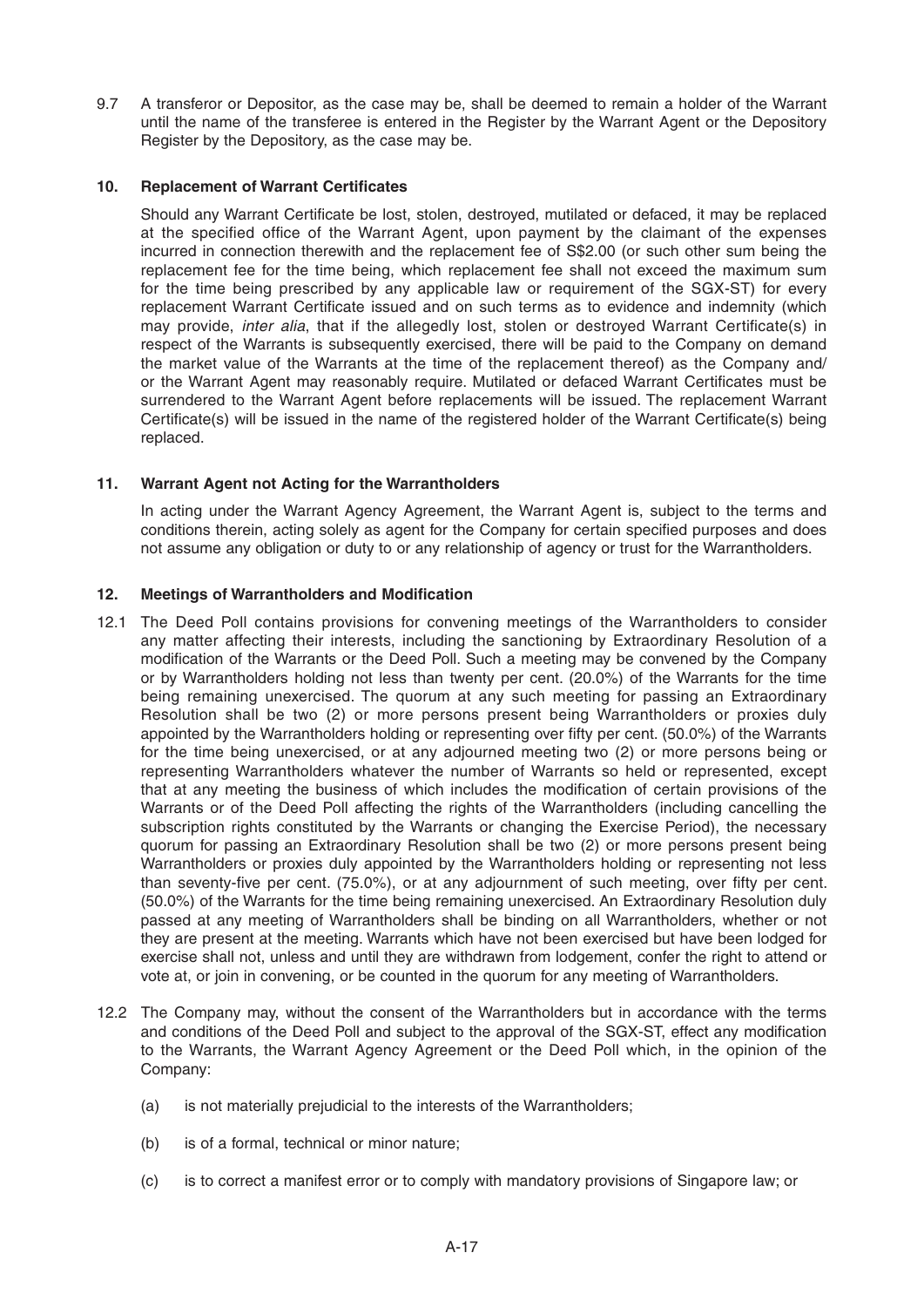(d) is to vary or replace provisions relating to the transfer or exercise of the Warrants including the issue of new Shares arising from the exercise thereof or meetings of the Warrantholders in order to facilitate trading in or the exercise of the Warrants or in connection with the implementation and operation of the book-entry (scripless) settlement system in respect of trades of the Company's securities on Catalist.

Any such modification shall be binding on the Warrantholders and shall be notified to them in accordance with Condition 13 as soon as practicable thereafter. Unless made pursuant to subparagraphs (a) to (d) above, any alteration to the terms of the Warrants to the advantage of the Warrantholders is subject to the approval of the Members and the SGX-ST.

 Notwithstanding any other provisions as set out in the Deed Poll, any material alteration to the terms and/or conditions of the Warrants after the issue thereof to the advantage of the Warrantholders must be approved by the shareholders in general meeting, except where the alterations are made pursuant to the terms and conditions of the Warrants.

 Except where the alterations are made pursuant to these Conditions (including but not limited to alterations made pursuant to and in accordance with Condition 5 above or the foregoing provisions of this Condition 12.2), the Company shall not:

- (i) extend the Exercise Period;
- (ii) issue new warrants to replace the Warrants;
- (iii) change the Exercise Price; or
- (iv) change the exercise ratio of the Warrants.

#### **13. Notices**

- 13.1 All notices to Warrantholders shall be valid if published in any leading daily English language newspaper for general circulation in Singapore. If at any time publication in such newspaper is not practicable, notices shall be valid if published in such other manner as the Company, with the approval of the Warrant Agent, shall determine. Any such notice shall be deemed to have been given on the date of such publication or, if published more than once or on different dates, on the first date on which publication is made.
- 13.2 All notices required to be given pursuant to these Conditions shall also be announced by the Company on the internet website of the SGX-ST on the same day as such notice is first published in any leading English language newspaper in circulation in Singapore.

# **14. Notice of Exercise Price and the Notice of Expiry Date**

- 14.1 The Company shall, not later than one (1) month before the Expiry Date, give notice to the Warrantholders in accordance with Condition 13, of the Expiry Date.
- 14.2 Additionally, the Company shall take reasonable steps to notify the Warrantholders in writing of the above and such notice shall be delivered by post to the addresses of the Warrantholders as recorded in the Register or in the case of Warrantholders whose Warrants are registered in the name of the Depository, their addresses as shown in the records of the Depository. Proof of posting or despatch of any notice shall be deemed to be proof of receipt on the next Business Day after posting.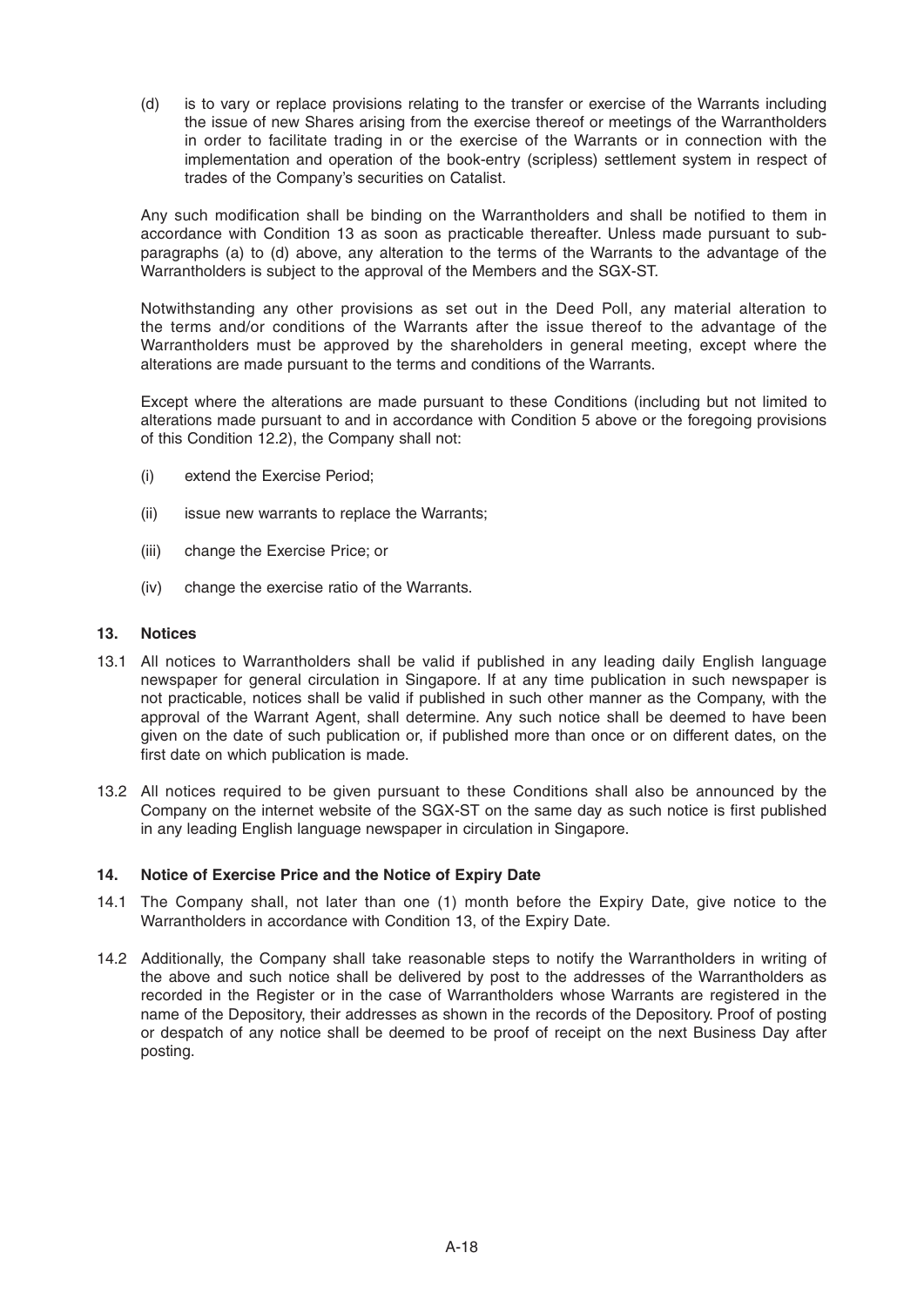#### **15. Governing Law and Jurisdiction**

- 15.1 The Warrants and the Deed Poll are governed by, and shall be construed in accordance with, the laws of Singapore.
- 15.2 The courts of Singapore are to have exclusive jurisdiction to settle any disputes which may arise out of or in connection with the Warrants and the Deed Poll and accordingly any legal action or proceedings arising out of or in connection with the Warrants and the Deed Poll (the "**Proceedings**") may be brought in such courts. The Company irrevocably submits to the exclusive jurisdiction of such courts and waives any objections to the Proceedings in such courts on the ground of venue or on the ground that the Proceedings have been brought in an inconvenient forum.

#### Notes:

- (1) The attention of Warrantholders is drawn to Rule 14 of The Singapore Code on Take-Overs and Mergers and Sections 139 and 140 of the Securities and Futures Act, Chapter 289 of Singapore, as amended from time to time. In particular, a Warrantholder should note that he may be under an obligation to extend a takeover offer of the Company if:
	- (a) he intends to acquire, by the exercise of the Warrants, whether at one time or different times, Shares which (together with Shares owned or acquired by him or persons acting in concert with him) carry thirty per cent. (30.0%) or more of the voting rights of the Company; or
	- (b) he, together with persons acting in concert with him, holds not less than thirty per cent. (30.0%) but not more than fifty per cent. (50.0%) of the voting rights of the Company, and either alone or together with persons acting in concert with him, intends to acquire additional Shares by the exercise of the Warrants or otherwise in any period of six (6) months, increasing such percentage of the voting rights by more than one per cent. (1.0%).
- (2) The attention of Warrantholders is drawn to Condition 3.2 and 3.3 of the Warrants relating to restrictions on the exercise of the Warrants.
- (3) A Warrantholder who holds not less than five per cent. (5.0%) of the aggregate of the nominal amount of the issued share capital of the Company (assuming all the Warrants he holds are fully exercised), is under an obligation to notify the Company of his interest in the manner set out in Sections 82, 83 and 84 of the Companies Actand Sections 135, 136, 137, 137A and 137B of the Securities and Futures Act.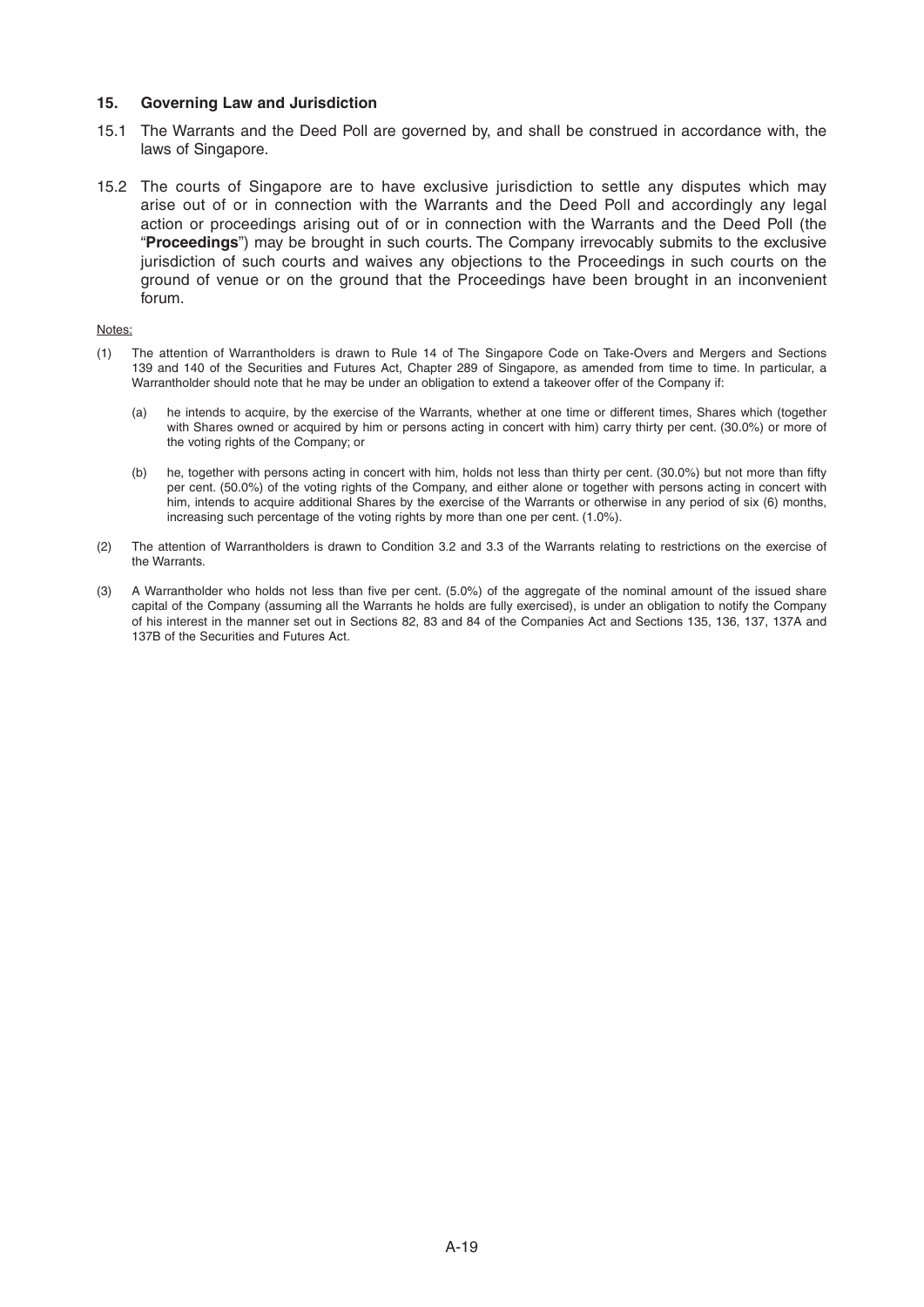# **APPENDIX B PROCEDURES FOR ACCEPTANCE, PAYMENT AND EXCESS APPLICATION BY ENTITLED DEPOSITORS**

#### **1. INTRODUCTION**

- 1.1 Entitled Depositors are entitled to receive this Offer Information Statement and the ARE which forms part of this Offer Information Statement. For the purposes of this Offer Information Statement, any reference to an application by way of an Electronic Application without reference to such an Electronic Application being made through an ATM of a Participating Bank shall, where the Entitled Depositor is a Depository Agent, be taken to include an application made via the SGX-SSH Service.
- 1.2 The provisional allotments of Rights Shares with Warrants are governed by the terms and conditions of this Offer Information Statement, the Constitution of the Company, the Deed Poll and the instructions in the ARE.

 The number of Rights Shares with Warrants provisionally allotted to each Entitled Depositor is indicated in the ARE (fractional entitlements (if any) having been disregarded). The Securities Accounts of Entitled Depositors have been credited by CDP with the provisional allotments of Rights Shares with Warrants as indicated in the ARE. Entitled Depositors may accept their provisional allotments of Rights Shares with Warrants in full or in part and are eligible to apply for Rights Shares with Warrants in excess of their provisional allotments under the Rights cum Warrants Issue. Full instructions for the acceptance of and payment for the provisional allotments of Rights Shares with Warrants and payment for Excess Rights Shares with Warrants are set out in the Offer Information Statement as well as the ARE.

1.3 If an Entitled Depositor wishes to accept his provisional allotment of Rights Shares with Warrants specified in the ARE, in full or in part, and (if applicable) apply for Excess Rights Shares with Warrants, he may do so by way of an Electronic Application or by completing and signing the relevant sections of the ARE. An Entitled Depositor should ensure that the ARE is accurately completed and signed, failing which the acceptance of the provisional allotment of Rights Shares with Warrants in full or in part and (if applicable) application for Excess Rights Shares with Warrants may be rejected.

 For and on behalf of the Company, CDP reserves the right to refuse to accept any acceptance(s) and (if applicable) excess application(s) if the ARE is not accurately completed and signed or if the "Free Balance" of the relevant Securities Account is not credited with, or is credited with less than the relevant number of Rights Shares with Warrants accepted as at the last time and date for acceptance, application and payment or for any other reason(s) whatsoever the acceptance and (if applicable) the excess application is in breach of the terms of the ARE, the Deed Poll or this Offer Information Statement, at CDP's absolute discretion, and to return all monies received to the person(s) entitled thereto (in each case) **AT HIS/THEIR OWN RISK BY CREDITING HIS/ THEIR BANK ACCOUNT(S) WITH THE RELEVANT PARTICIPATING BANK** (if he/they accept and (if applicable) apply through an ATM of a Participating Bank) or **BY MEANS OF A CROSSED CHEQUE SENT BY ORDINARY POST** to his/their mailing address as maintained in the records of CDP or in such other manner **AT HIS/THEIR OWN RISK as he/they may have agreed with CDP for the payment of any cash distributions** without interest or any share of revenue or other benefit arising therefrom (if he/they accept and (if applicable) apply through CDP).

 **AN ENTITLED DEPOSITOR MAY ACCEPT HIS PROVISIONAL ALLOTMENT OF RIGHTS SHARES WITH WARRANTS SPECIFIED IN HIS ARE AND (IF APPLICABLE) APPLY FOR EXCESS RIGHTS SHARES WITH WARRANTS EITHER THROUGH CDP AND/OR BY WAY OF AN ELECTRONIC APPLICATION THROUGH AN ATM OF A PARTICIPATING BANK. WHERE AN ENTITLED DEPOSITOR IS A DEPOSITORY AGENT, IT MAY MAKE ITS ACCEPTANCE AND EXCESS APPLICATION (IF APPLICABLE) VIA THE SGX-SSH SERVICE.**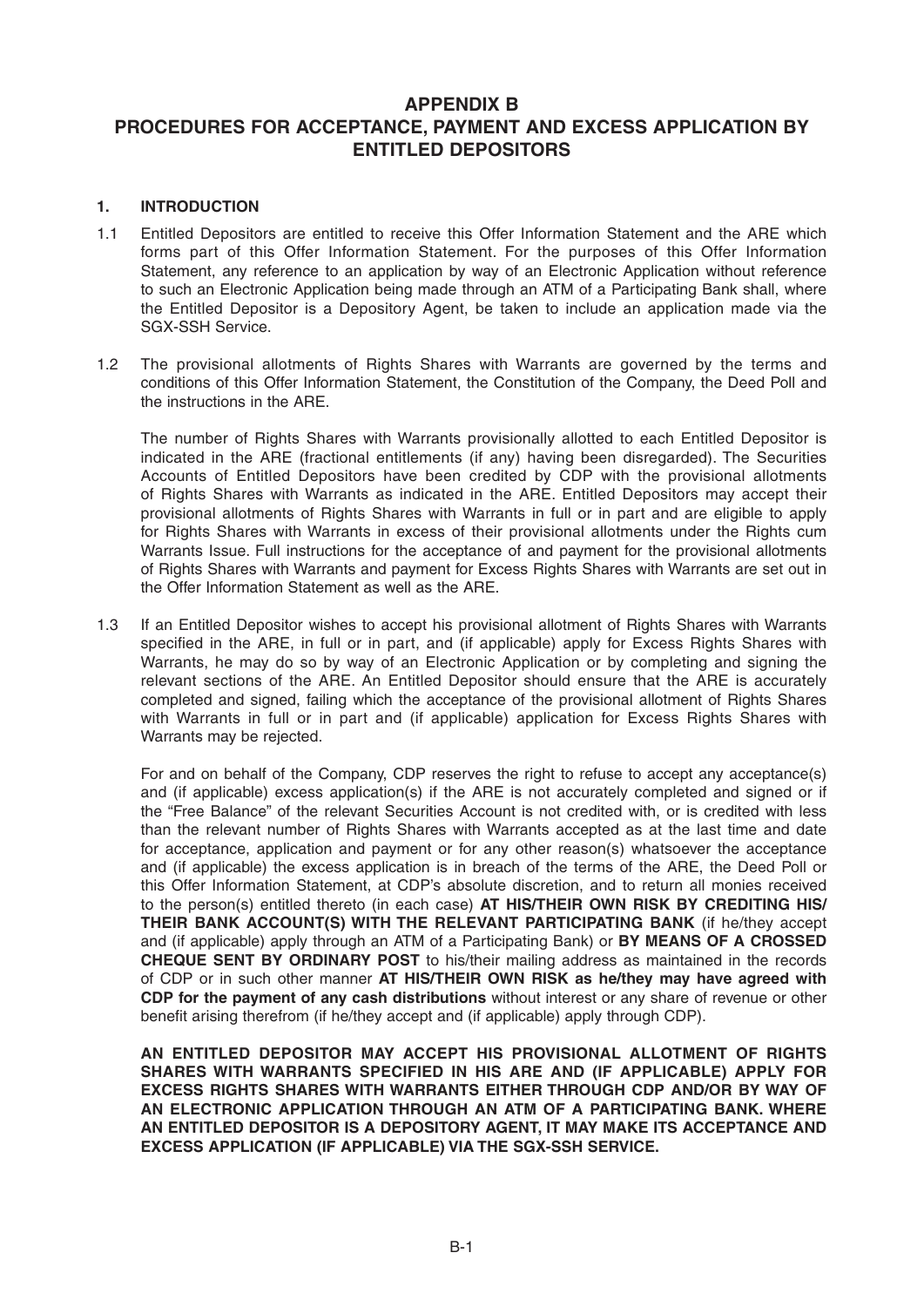Where an acceptance, application and/or payment does not conform strictly to the terms set out under this Offer Information Statement, the ARE, the ARS, the PAL, the Deed Poll and/or any other application form for the Rights Shares with Warrants and/or Excess Rights Shares with Warrants in relation to the Rights cum Warrants Issue or which does not comply with the instructions for an Electronic Application, or in the case of an application by the ARE, the ARS, the PAL, and/or any other application form for the Rights Shares with Warrants and/or Excess Rights Shares with Warrants in relation to the Rights cum Warrants Issue which is illegible, incomplete, incorrectly completed, unsigned, signed but not in its originality or which is accompanied by an improperly or insufficiently drawn remittance, the Company and/or CDP may, at their/its absolute discretion, reject or treat as invalid any such acceptance, application, payment and/or other process of remittances at any time after receipt in such manner as they/it may deem fit.

 The Company and CDP shall be authorised and entitled to process each application submitted for the acceptance of the provisional allotment of Rights Shares with Warrants, and where applicable, application for Excess Rights Shares with Warrants in relation to the Rights cum Warrants Issue and the payment received in relation thereto, pursuant to such application, by an Entitled Shareholder, on its own, without regard to any other application and payment that may be submitted by the same Entitled Shareholder. For the avoidance of doubt, insufficient payment for an application may render the application invalid; evidence of payment (or overpayment) in other applications shall not constitute, or be construed as, an affirmation of such invalid application and (if applicable) application for Excess Rights Shares with Warrants.

1.4 Unless expressly provided to the contrary in this Offer Information Statement, the ARE, the ARS and/or the Deed Poll with respect to enforcement against Entitled Depositors or their renouncees, a person who is not a party to any contracts made pursuant to this Offer Information Statement, the ARE, the ARS or the Deed Poll has no rights under the Contracts (Rights of Third Parties) Act, Chapter 53B, of Singapore to enforce any term of such contracts. Notwithstanding any term contained herein, the consent of any third party is not required for any subsequent agreement by the parties hereto to amend or vary (including any release or compromise of any liability) or terminate such contracts. Where third parties are conferred rights under such contracts, those rights are not assignable or transferable.

# **2. MODE OF ACCEPTANCE AND APPLICATION**

#### **2.1 Acceptance/Application by way of Electronic Application through an ATM of a Participating Bank**

 Instructions for Electronic Applications through ATMs to accept the Rights Shares with Warrants provisionally allotted, in full or in part, or (if applicable) to apply for Excess Rights Shares with Warrants will appear on the ATM screens of the respective Participating Banks. Please refer to Appendix D to this Offer Information Statement for the additional terms and conditions for Electronic Applications through an ATM of a Participating Bank.

 **IF AN ENTITLED DEPOSITOR MAKES AN ELECTRONIC APPLICATION THROUGH AN ATM OF A PARTICIPATING BANK, HE WOULD HAVE IRREVOCABLY AUTHORISED THE PARTICIPATING BANK TO DEDUCT THE FULL AMOUNT PAYABLE FROM HIS BANK ACCOUNT WITH SUCH PARTICIPATING BANK IN RESPECT OF SUCH APPLICATION. IN THE CASE OF AN ENTITLED DEPOSITOR WHO HAS ACCEPTED THE RIGHTS SHARES WITH WARRANTS PROVISIONALLY ALLOTED TO HIM BY WAY OF THE ARE AND/OR THE ARS AND/OR HAS APPLIED FOR EXCESS RIGHTS SHARES WITH WARRANTS BY WAY OF THE ARE AND ALSO BY WAY OF AN ELECTRONIC APPLICATION THROUGH AN ATM OF A PARTICIPATING BANK, THE COMPANY AND/OR CDP SHALL BE AUTHORISED AND ENTITLED TO ACCEPT HIS INSTRUCTIONS IN WHICHEVER MODE OR COMBINATION AS THE COMPANY AND/OR CDP MAY, IN THEIR ABSOLUTE DISCRETION, DEEM FIT.**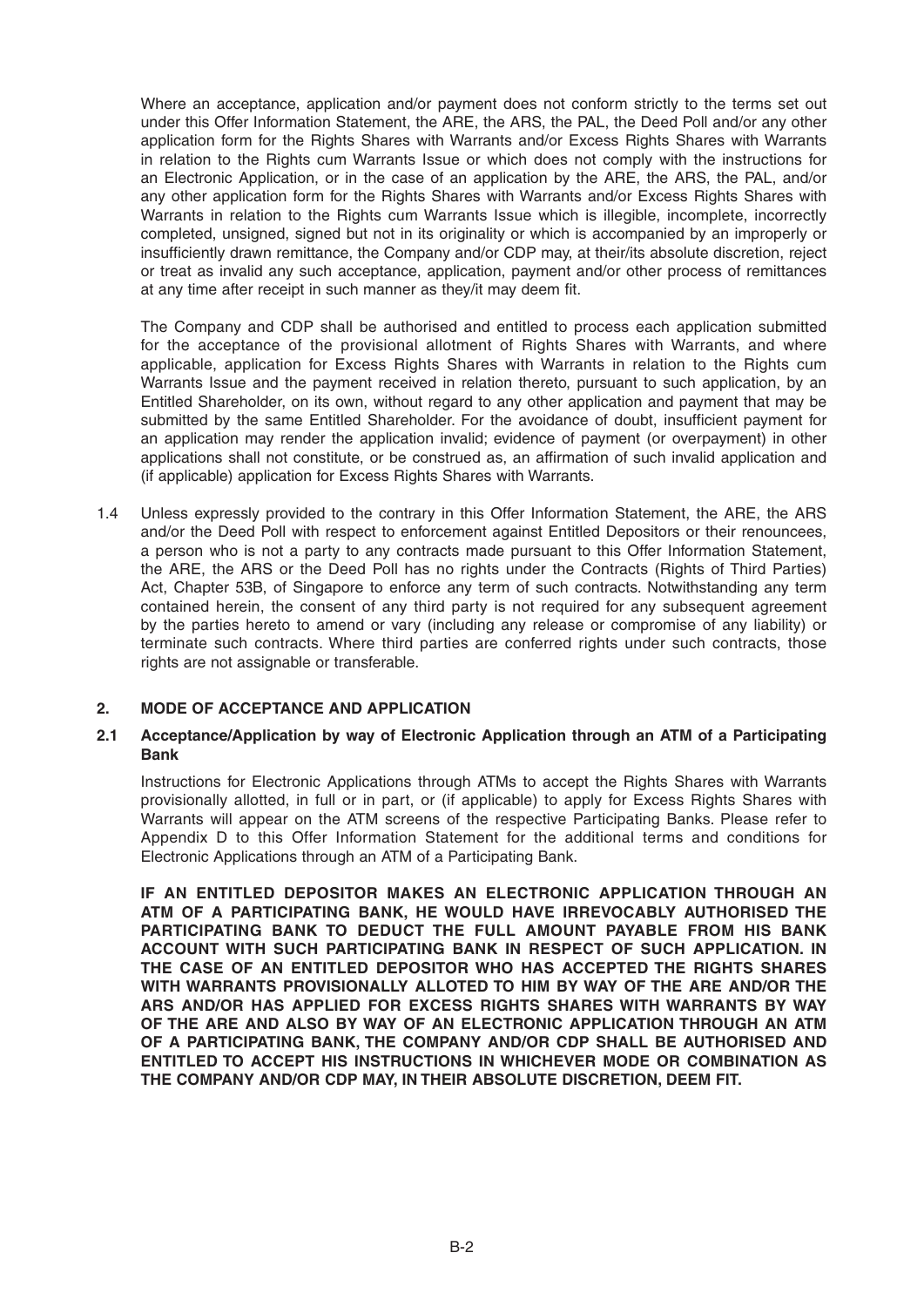# **2.2 Acceptance/Application through CDP**

 If the Entitled Depositor wishes to accept his provisional allotment of Rights Shares with Warrants, in full or in part, and (if applicable) apply for Excess Rights Shares with Warrants through CDP, he must:

- (a) complete and sign the ARE. In particular, he must state in Part C(i) of the ARE the total number of Rights Shares with Warrants provisionally allotted to him which he wishes to accept and the number of Excess Rights Shares with Warrants applied for and in Part C(ii) of the ARE the 6 digits of the Cashier's Order/ Banker's Draft; and
- (b) deliver the duly completed and original signed ARE accompanied by **A SINGLE REMITTANCE** for the full amount payable for the relevant number of Rights Shares with Warrants accepted and (if applicable) Excess Rights Shares with Warrants applied for:
	- (i) by hand to **ASIAPHOS LIMITED C/O THE CENTRAL DEPOSITORY (PTE) LIMITED, at 9 NORTH BUONA VISTA DRIVE, #01-19/20 THE METROPOLIS, SINGAPORE 138588**; or
	- (ii) by post, **AT THE SENDER'S OWN RISK,** in the self-addressed envelope provided, to **ASIAPHOS LIMITED C/O THE CENTRAL DEPOSITORY (PTE) LIMITED, ROBINSON ROAD POST OFFICE, P.O. BOX 1597, SINGAPORE 903147,**

in each case so as to arrive not later than **5.00 P.M. on 17 MARCH 2017** (or such other time(s) and/or date(s) as may be announced from time to time by or on behalf of the Company).

 The payment for the relevant number of Rights Shares with Warrants accepted and (if applicable) Excess Rights Shares with Warrants applied for at the Issue Price must be made in Singapore currency in the form of a Cashier's Order or Banker's Draft drawn on a bank in Singapore and made payable to "**CDP — ASIAPHOS RIGHTS ISSUE ACCOUNT**" and crossed **"NOT NEGOTIABLE, A/C PAYEE ONLY**'' with the name and Securities Account number of the Entitled Depositor clearly written in block letters on the reverse side of the Cashier's Order or Banker's Draft.

#### **NO COMBINED CASHIER'S ORDER OR BANKER'S DRAFT FOR DIFFERENT SECURITIES ACCOUNTS OR OTHER FORMS OF PAYMENT (INCLUDING THE USE OF A PERSONAL CHEQUE, POSTAL ORDER OR MONEY ORDER ISSUED BY A POST OFFICE IN SINGAPORE) WILL BE ACCEPTED.**

# **2.3 Acceptance through the SGX-SSH Service (for Depository Agents only)**

Depository Agents may accept the provisional allotment of Rights Shares with Warrants and (if applicable) apply for Excess Rights Shares with Warrants through the SGX-SSH service provided by CDP as listed in Schedule 3 of the Terms and Conditions for User Services for Depository Agents. CDP has been authorised by the Company to receive acceptances on its behalf. Such acceptances and (if applicable) applications will be deemed irrevocable and are subject to each of the terms and conditions contained in the ARE, this Offer Information Statement and the Deed Poll as if the ARE had been completed, signed and submitted to CDP.

# **2.4 Insufficient Payment**

If no remittance is attached or the remittance attached is less than the full amount payable for the provisional allotment of Rights Shares with Warrants accepted by the Entitled Depositor and (if applicable) the Excess Rights Shares with Warrants applied for by the Entitled Depositor; the attention of the Entitled Depositor is drawn to paragraphs 1.3 and 5.2 of this Appendix B which set out the circumstances and manner in which the Company and CDP shall be authorised and entitled to determine and appropriate all amounts received by CDP on the Company's behalf whether under the ARE, the ARS or any other application form for Rights Shares with Warrants in relation to the Rights cum Warrants Issue.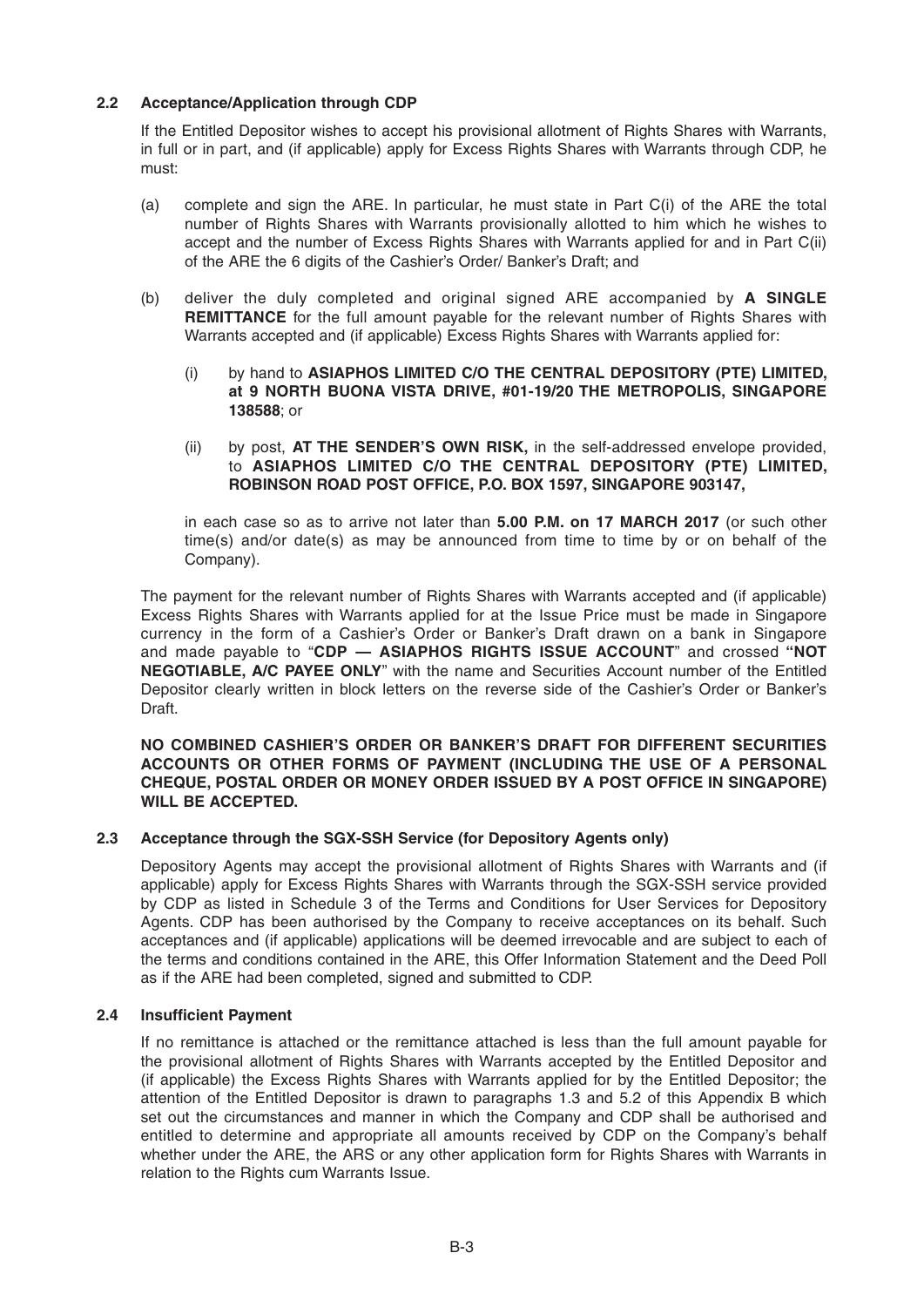#### **2.5 Acceptance of Part of Provisional Allotments of Rights Shares with Warrants and Trading of Provisional Allotments of Rights Shares with Warrants**

 An Entitled Depositor may choose to accept his provisional allotment of Rights Shares with Warrants specified in the ARE in full or in part. If an Entitled Depositor wishes to accept part of his provisional allotment of Rights Shares with Warrants and trade the balance of his provisional allotment of Rights Shares with Warrants on Catalist, he should:

- (a) complete and sign the ARE for the number of Rights Shares with Warrants provisionally allotted which he wishes to accept and submit the duly completed and original signed ARE together with payment in the prescribed manner as described in paragraph 2.2 above to CDP; or
- (b) accept and subscribe for that part of his provisional allotment of Rights Shares with Warrants by way of Electronic Application(s) in the prescribed manner as described in paragraphs 2.1 or 2.3 above.

 The balance of his provisional allotment of Rights Shares with Warrants may be sold as soon as dealings therein commence on Catalist.

 Entitled Depositors who wish to trade all or part of their provisional allotments of Rights Shares with Warrants on Catalist during the provisional allotment trading period should note that the provisional allotments of Rights Shares with Warrants will be tradable in board lots, each board lot comprising provisional allotments of 100 Rights Shares with Warrants, or any other board lot size which the SGX-ST may require. Such Entitled Depositors may start trading in their provisional allotments of Rights Shares with Warrants as soon as dealings therein commence on Catalist. Entitled Depositors who wish to trade in lot sizes other than mentioned above may do so in the Unit Share Market of Catalist during the provisional allotment trading period.

#### **2.6 Sale of Provisional Allotments of Rights Shares with Warrants**

The ARE need not be forwarded to the Purchasers as arrangements will be made by CDP for a separate ARS to be issued to the Purchasers. Purchasers should note that CDP will, for and on behalf of the Company, send the ARS, accompanied by this Offer Information Statement and other accompanying documents, **BY ORDINARY POST AND AT THE PURCHASERS' OWN RISK**, to their respective Singapore addresses as maintained in the records of CDP. Purchasers should ensure that the ARS is accurately completed and signed, failing which their acceptances of the provisional allotments of Rights Shares with Warrants may be rejected. Purchasers who do not receive the ARS, accompanied by this Offer Information Statement and other accompanying documents, may obtain the same from CDP or the Share Registrar, for the period up to **5.00 P.M. ON 17 MARCH 2017** (or such other time(s) and/or date(s) as may be announced from time to time by or on behalf of the Company). Purchasers should also note that if they make any purchase on or around the last trading day of the "nil-paid" Rights Shares with Warrants, this Offer Information Statement and its accompanying documents might not be despatched in time for the subscription of the Rights Shares with Warrants. Purchasers may obtain a copy from CDP. Alternatively, Purchasers may accept and subscribe by way of Electronic Applications in the prescribed manner as described in paragraph 2.1 above.

 This Offer Information Statement and its accompanying documents will not be despatched to Foreign Purchasers. Foreign Purchasers who wish to accept the provisional allotments of Rights Shares with Warrants credited to their Securities Accounts should make the necessary arrangements with their Depository Agents or stockbrokers in Singapore. Foreign Purchasers should note that their participation in the Rights cum Warrants Issue may be restricted or prohibited by the laws of the jurisdiction in which they are located or resident.

 **PURCHASERS SHOULD INFORM THEIR FINANCE COMPANIES OR DEPOSITORY AGENTS IF THEIR PURCHASES OF SUCH PROVISIONAL ALLOTMENTS OF RIGHTS SHARES WITH WARRANTS ARE SETTLED THROUGH THESE INTERMEDIARIES. IN SUCH INSTANCES, IF THE PURCHASERS WISH TO ACCEPT THE RIGHTS SHARES WITH WARRANTS REPRESENTED BY THE PROVISIONAL ALLOTMENTS OF RIGHTS SHARES WITH WARRANTS PURCHASED, THEY WILL NEED TO PROVIDE THEIR RESPECTIVE FINANCE**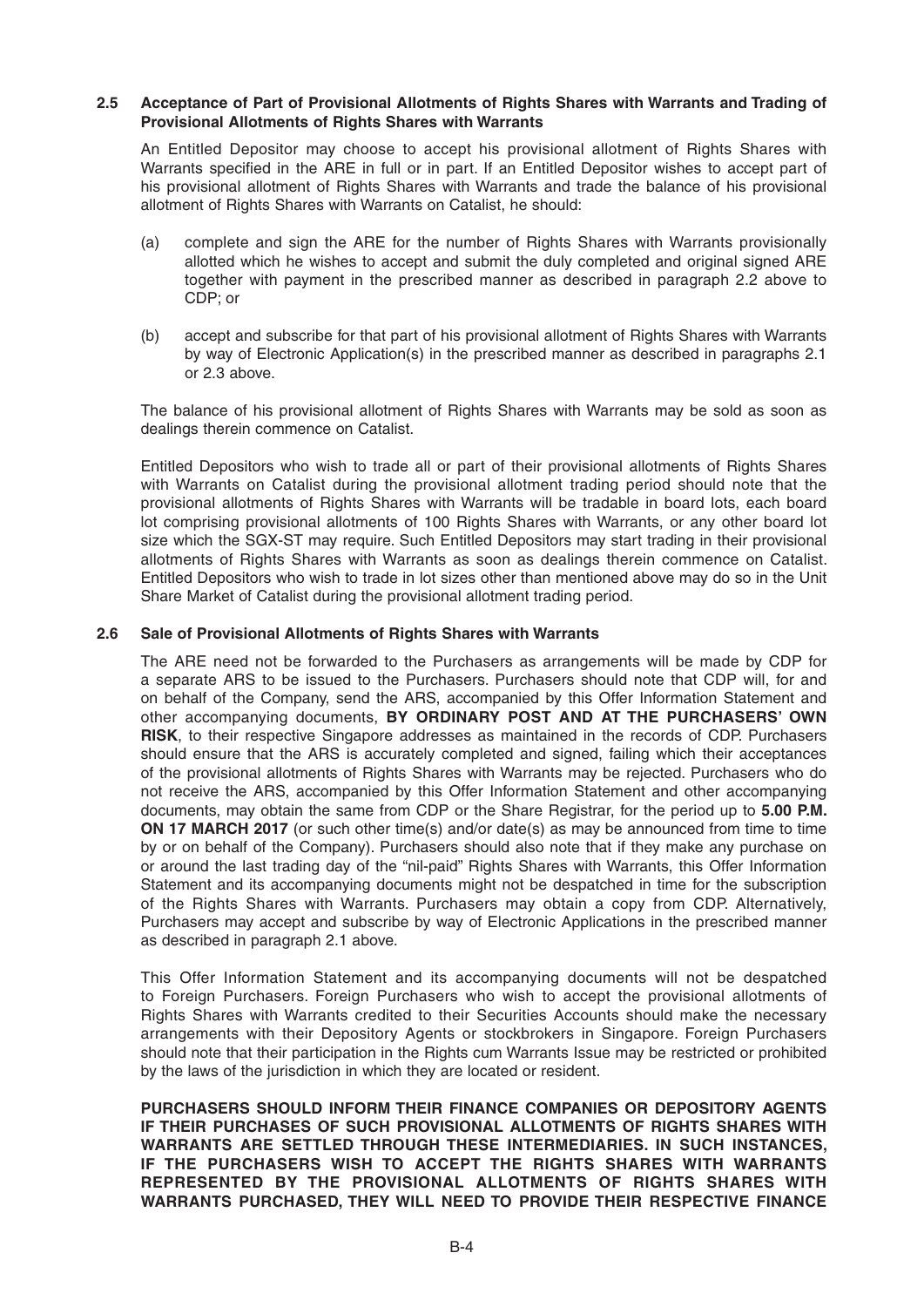**COMPANIES OR DEPOSITORY AGENTS WITH THE APPROPRIATE INSTRUCTIONS NO LATER THAN THE DEADLINES SET BY THEM, IN ORDER FOR THEM TO ACCEPT THE PROVISIONAL ALLOTMENTS OF RIGHTS SHARES WITH WARRANTS ON THEIR BEHALF.**

## **2.7 Renunciation of Provisional Allotments of Rights Shares with Warrants**

Entitled Depositors who wish to renounce in full or in part their provisional allotments of Rights Shares with Warrants in favour of a third party should complete the relevant transfer forms with CDP (including any accompanying documents as may be required by CDP) for the number of provisional allotments of Rights Shares with Warrants which they wish to renounce. Such renunciation shall be made in accordance with the "Terms and Conditions for Operations of Securities Accounts with CDP", as the same may be amended from time to time, copies of which are available from CDP. As CDP requires at least three (3) Market Days to effect such renunciation, Entitled Depositors who wish to renounce are advised to do so early to allow sufficient time for CDP to send the ARS and other accompanying documents, for and on behalf of the Company, to the renouncee by ordinary post and **AT HIS OWN RISK**, to his Singapore address as maintained in the records of CDP and for the renouncee to accept his provisional allotments of Rights Shares with Warrants. The last time and date for acceptance of the provisional allotments of Rights Shares with Warrants and payment for the Rights Shares with Warrants by the renouncee is **5.00 P.M. on 17MARCH 2017** (or such other time(s) and/or date(s) as may be announced from time to time by or on behalf of the Company) (if acceptance is made through CDP) of **9 .30 P.M.** on **17MARCH 2017** (or such other time(s) and date(s) as may be announced from time to time by or on behalf of the Company) (if acceptance is made by way of an Electronic Application through an ATM of a Participating Bank).

## **3. COMBINATION APPLICATION**

 In the event that the Entitled Depositor or the Purchaser accepts his provisional allotments of Rights Shares with Warrants by way of the ARE and/or the ARS and/or has applied for Excess Rights Shares with Warrants by way of the ARE and also by way of Electronic Application(s), the Company and/or CDP shall be authorised and entitled to accept his instructions in whichever mode or combination as the Company and/or CDP may, in their/its absolute discretion, deem fit. Without prejudice to the generality of the foregoing, in such a case, the Entitled Depositor or the Purchaser shall be regarded as having irrevocably authorised the Company and/or CDP to apply all amounts received whether under the ARE, the ARS and (if applicable) any other acceptance of Rights Shares with Warrants provisionally allotted to him and/or application for Excess Rights Shares with Warrants (including an Electronic Application(s)) in whichever mode or combination as the Company and/or CDP may, in their/its absolute discretion, deem fit.

## **4. ILLUSTRATIVE EXAMPLES**

As an illustration, if an Entitled Depositor has 1,000 Shares standing to the credit of his Securities Account as at the Books Closure Date, the Entitled Depositor will be provisionally allotted 125 Rights Shares with Warrants as set out in his ARE. The Entitled Depositor's alternative courses of action, and the necessary procedures to be taken under each course of action, are summarised below:

(a) Accept his entire provisional allotment of 125 Rights Shares with Warrants and (if applicable) apply for Excess Rights Shares with Warrants.

## Alternatives **Alternatives Alternatives Procedures** to be taken

(1) Accept his entire provisional allotment of 125 Rights Shares with Warrants and (if applicable) apply for Excess Rights Shares with Warrants by way of an Electronic Application through an ATM of a Participating Bank as described herein not later than **9.30 P.M. on 17 MARCH 2017** (or such other time(s) and/or date(s) as may be announced from time to time by or on behalf of the Company); or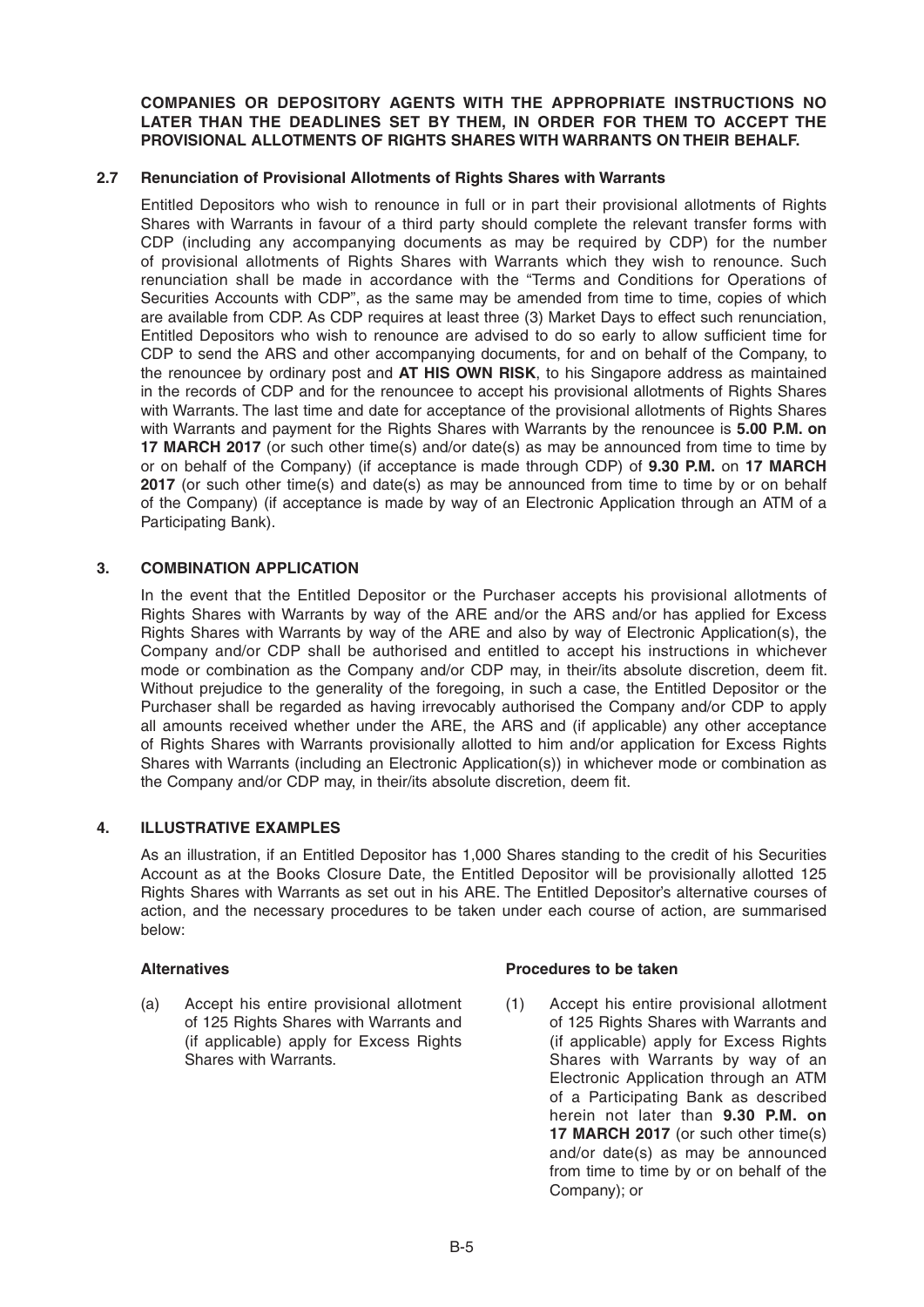### **Alternatives Procedures to be taken**

(2) Complete and sign the ARE in accordance with the instructions contained herein for the acceptance in full of his provisional allotment of 125 Rights Shares with Warrants and (if applicable) the number of Excess Rights Shares with Warrants applied for and forward the original signed ARE together with a single remittance for S\$10.00 (or, if applicable, such higher amount in respect of the total number of Rights Shares with Warrants accepted and Excess Rights Shares with Warrants applied for) by way of a Cashier's Order or Banker's Draft in Singapore currency drawn on a bank in Singapore, and made payable to "**CDP — ASIAPHOS RIGHTS ISSUE ACCOUNT**" and crossed "**NOT NEGOTIABLE**, **A/C PAYEE ONLY**" for the full amount due on acceptance and (if applicable) application, by hand to **ASIAPHOS LIMITED C/O THE CENTRAL DEPOSITORY (PTE) LIMITED, at 9 NORTH BUONA VISTA DRIVE, #01-19/20 THE METROPOLIS, SINGAPORE 138588** or by post, at his own risk, in the self-addressed envelope provided to **ASIAPHOS LIMITED C/O THE CENTRAL DEPOSITORY (PTE) LIMITED, ROBINSON ROAD POST OFFICE, P.O. BOX 1597, SINGAPORE 903147**  so as to arrive not later than **5.00 P.M**. **on 17MARCH 2017** (or such other time(s) and/or date(s) as may be announced from time to time by or on behalf of the Company) and with the name and Securities Account number of the Entitled Depositor clearly written in block letters on the reverse side of the Cashier's Order or Banker's Draft.

**NO COMBINED CASHIER'S ORDER OR BANKER'S DRAFT FOR DIFFERENT SECURITIES ACCOUNTS OR OTHER FORMS OF PAYMENT (INCLUDING THE USE OF A PERSONAL CHEQUE, POSTAL ORDER OR MONEY ORDER ISSUED BY A POST OFFICE IN SINGAPORE) WILL BE ACCEPTED.**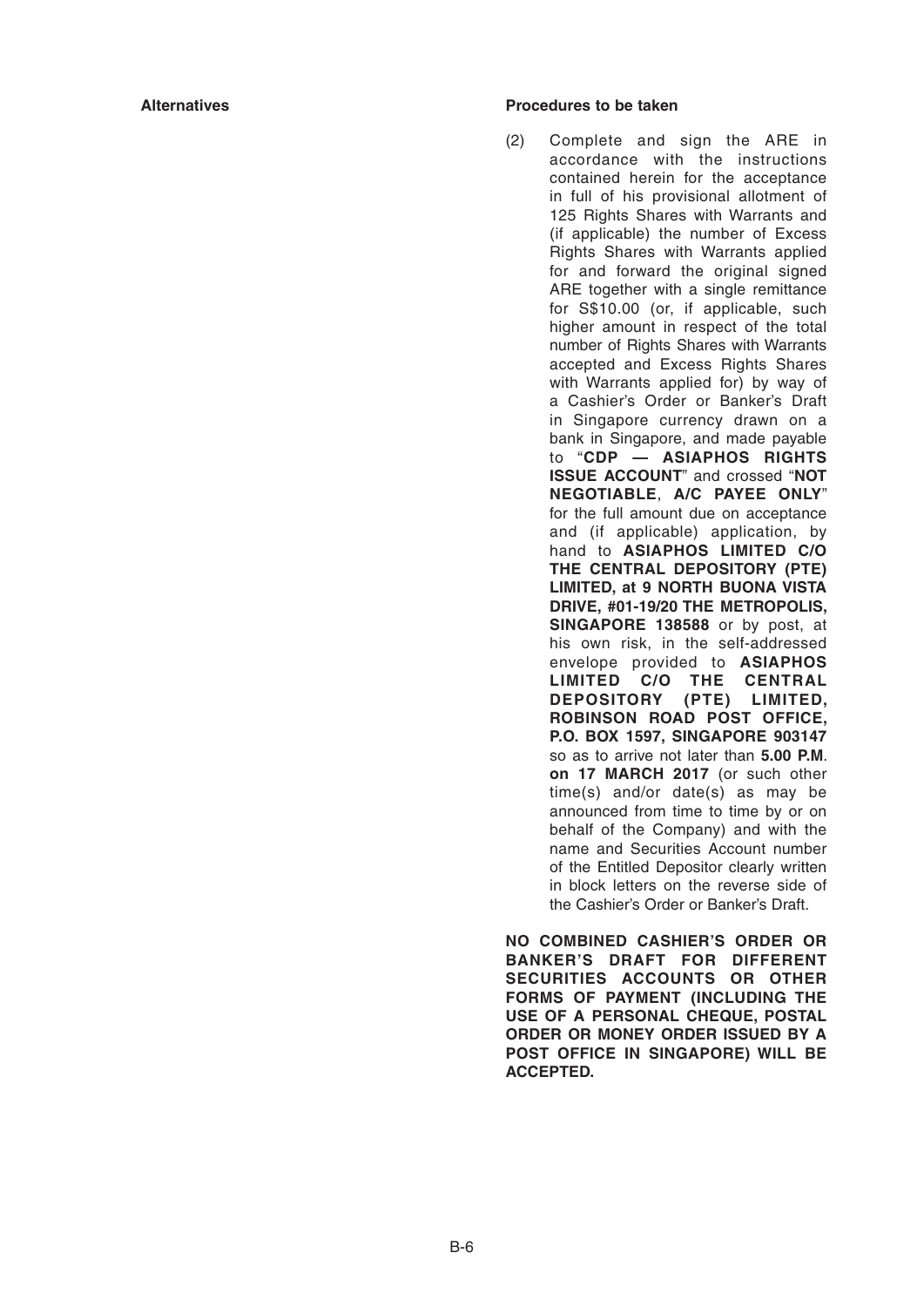(b) Accept a portion of his provisional allotment of Rights Shares with Warrants, for example 100 provisionally allotted Rights Shares with Warrants, not apply for Excess Rights Shares with Warrants and trade the balance on the SGX-ST.

(c) Accept a portion of his provisional allotment of Rights Shares with Warrants, for example 100 provisionally allotted Rights Shares with Warrants, and reject the balance.

## **Alternatives Procedures to be taken**

- (1) Accept his provisional allotment of 100 Rights Shares with Warrants by way of an Electronic Application through an ATM of a Participating Bank as described herein not later than **9.30 P.M. on 17MARCH 2017**; or
- (2) Complete and sign the ARE in accordance with the instructions contained therein for the acceptance of his provisional allotment of 100 Rights Shares with Warrants, and forward the original signed ARE, together with a single remittance for S\$8.00, in the prescribed manner described in alternative (a)(2) above, to CDP, so as to arrive not later than **5.00 P.M. on 17 MARCH 2017** (or such other time(s) and/or date(s) as may be announced from time to time by or on behalf of the Company).

The balance of the provisional allotment of 25 Rights Shares with Warrants which is not accepted by the Entitled Depositor may be traded on the SGX-ST during the provisional allotment trading period. Entitled Depositors should note that the provisional allotments of Rights Shares with Warrants would be tradable in the ready market, each board lot comprising provisional allotments size of 100 Rights Shares with Warrants or any other board lot size which the SGX-ST may require.

- (1) Accept his provisional allotment of 100 Rights Shares with Warrants by way of an Electronic Application through an ATM of a Participating Bank as described herein not later than **9.30 P.M. on 17MARCH 2017** (or such other time(s) and/or date(s) as may be announced from time to time by or on behalf of the Company); or
- (2) Complete and sign the ARE in accordance with the instructions contained herein for the acceptance of his provisional allotment of 100 Rights Shares with Warrants and forward the original signed ARE, together with a single remittance for S\$8.00, in the prescribed manner described in alternative (a)(2) above to CDP so as to arrive not later than **5.00 P.M. on 17 MARCH 2017** (or such other time(s) and/or date(s) as may be announced from time to time by or on behalf of the Company).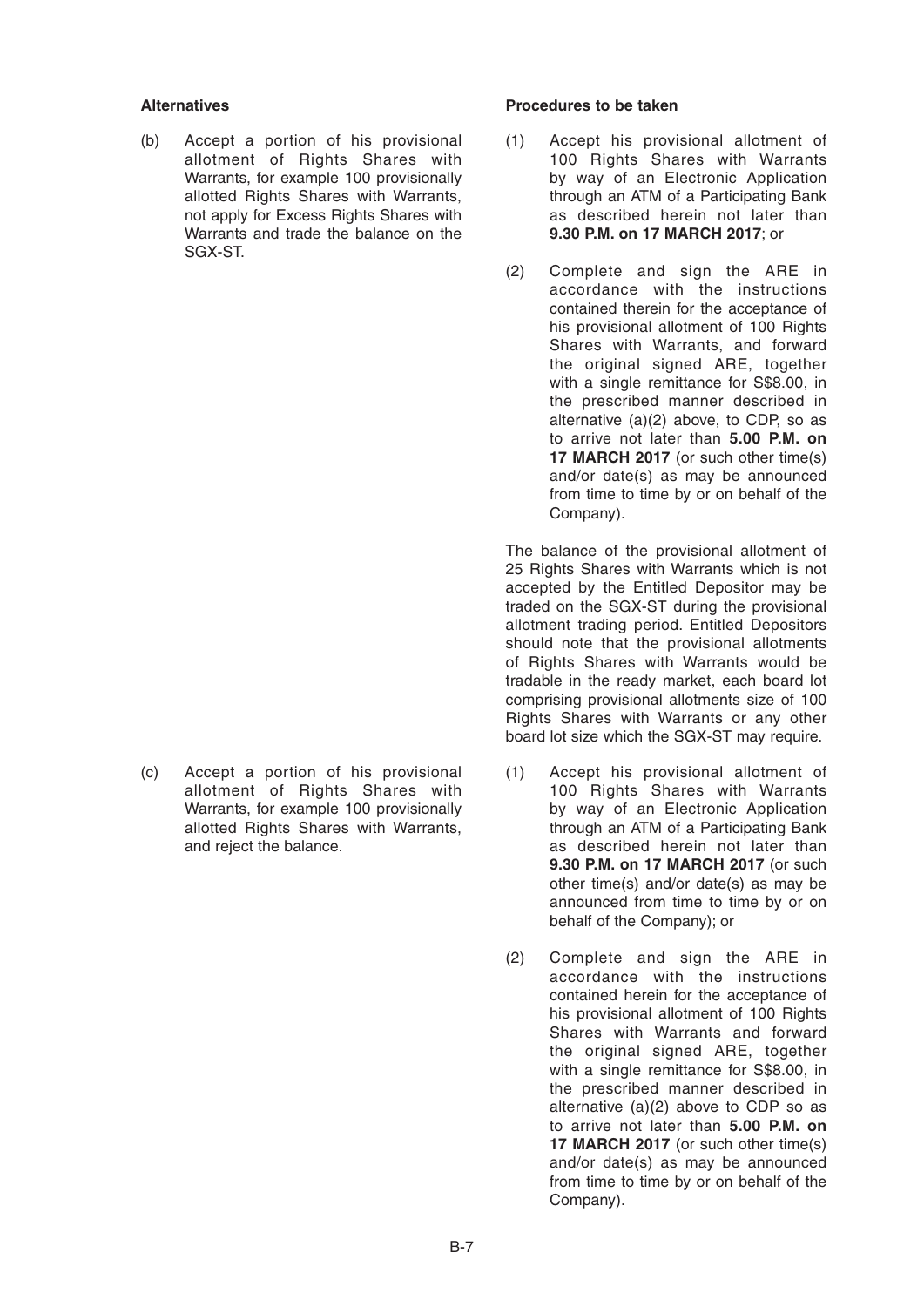## **Alternatives Procedures to be taken**

The balance of the provisional allotment of 25 Rights Shares with Warrants which is not accepted by the Entitled Depositor will automatically lapse and cease to be available for acceptance by that Entitled Depositor if an acceptance is not made through an ATM of a Participating Bank by **9.30 P.M. on 17MARCH 2017** (or such other time(s) and/or date(s) as may be announced from time to time by or on behalf of the Company) or if an acceptance is not made through CDP by **5.00 P.M. on 17MARCH 2017** (or such other time(s) and/or date(s) as may be announced from time to time by or on behalf of the Company).

## **5. TIMING AND OTHER IMPORTANT INFORMATION**

**5.1 Timing**

 **THE LAST TIME AND DATE FOR ACCEPTANCES AND (IF APPLICABLE) EXCESS APPLICATIONS AND PAYMENT FOR THE RIGHTS SHARES WITH WARRANTS IN RELATION TO THE RIGHTS CUM WARRANTS ISSUE IS:**

- **(A) 9.30 P.M. ON 17MARCH 2017 (OR SUCH OTHER TIME(S) AND/OR DATE(S) AS MAY BE ANNOUNCED FROM TIME TO TIME BY OR ON BEHALF OF THE COMPANY) IF ACCEPTANCE AND (IF APPLICABLE) EXCESS APPLICATION AND PAYMENT FOR THE RIGHTS SHARES WITH WARRANTS IS MADE THROUGH AN ATM OF A PARTICIPATING BANK; AND**
- **(B) 5.00 P.M. ON 17MARCH 2017 (OR SUCH OTHER TIME(S) AND/OR DATE(S) AS MAY BE ANNOUNCED FROM TIME TO TIME BY OR ON BEHALF OF THE COMPANY) IF ACCEPTANCE AND (IF APPLICABLE) EXCESS APPLICATION AND PAYMENT FOR THE RIGHTS SHARES WITH WARRANTS IS MADE THROUGH CDP OR SGX-SSH SERVICE.**

If acceptance and payment for the Rights Shares with Warrants in the prescribed manner as set out in the ARE, the ARS or the PAL (as the case may be) and this Offer Information Statement is not received through an ATM of a Participating Bank by 9.30 P.M. on 17 MARCH 2017 (or such other time(s) and/or date(s) as may be announced from time to time by or on behalf of the Company) or through CDP by **5.00 P.M. on 17 MARCH 2017** (or such other time(s) and/ or date(s) as may be announced from time to time by or on behalf of the Company) from any Entitled Depositor or Purchaser, the provisional allotments of Rights Shares with Warrants shall be deemed to have been declined and shall forthwith lapse and become void, and such provisional allotments not so accepted will be used to satisfy excess applications, if any, or otherwise dealt with in such manner as the Directors may, in their absolute discretion, deem fit. All monies received in connection therewith will be returned by CDP for and on behalf of the Company to the Entitled Depositors or the Purchasers, as the case may be, without interest or any share of revenue or other benefit arising therefrom, by ordinary post **AT THE ENTITLED DEPOSITOR'S OR PURCHASER'S OWN RISK (AS THE CASE MAY BE)** to their respective mailing addresses as maintained in the records of CDP or in such other manner as they have agreed with CDP for the payment of any cash distribution (where acceptance and/or application has been made through CDP), or by crediting their accounts with the relevant Participating Banks (where acceptance and/ or application has been made through Electronic Application at the ATMs of the Participating Banks).

 **IF AN ENTITLED DEPOSITOR OR PURCHASER (AS THE CASE MAY BE) IS IN ANY DOUBT AS TO THE ACTION HE SHOULD TAKE, HE SHOULD CONSULT HIS STOCKBROKER, BANK MANAGER, SOLICITOR, ACCOUNTANT OR OTHER PROFESSIONAL ADVISER IMMEDIATELY.**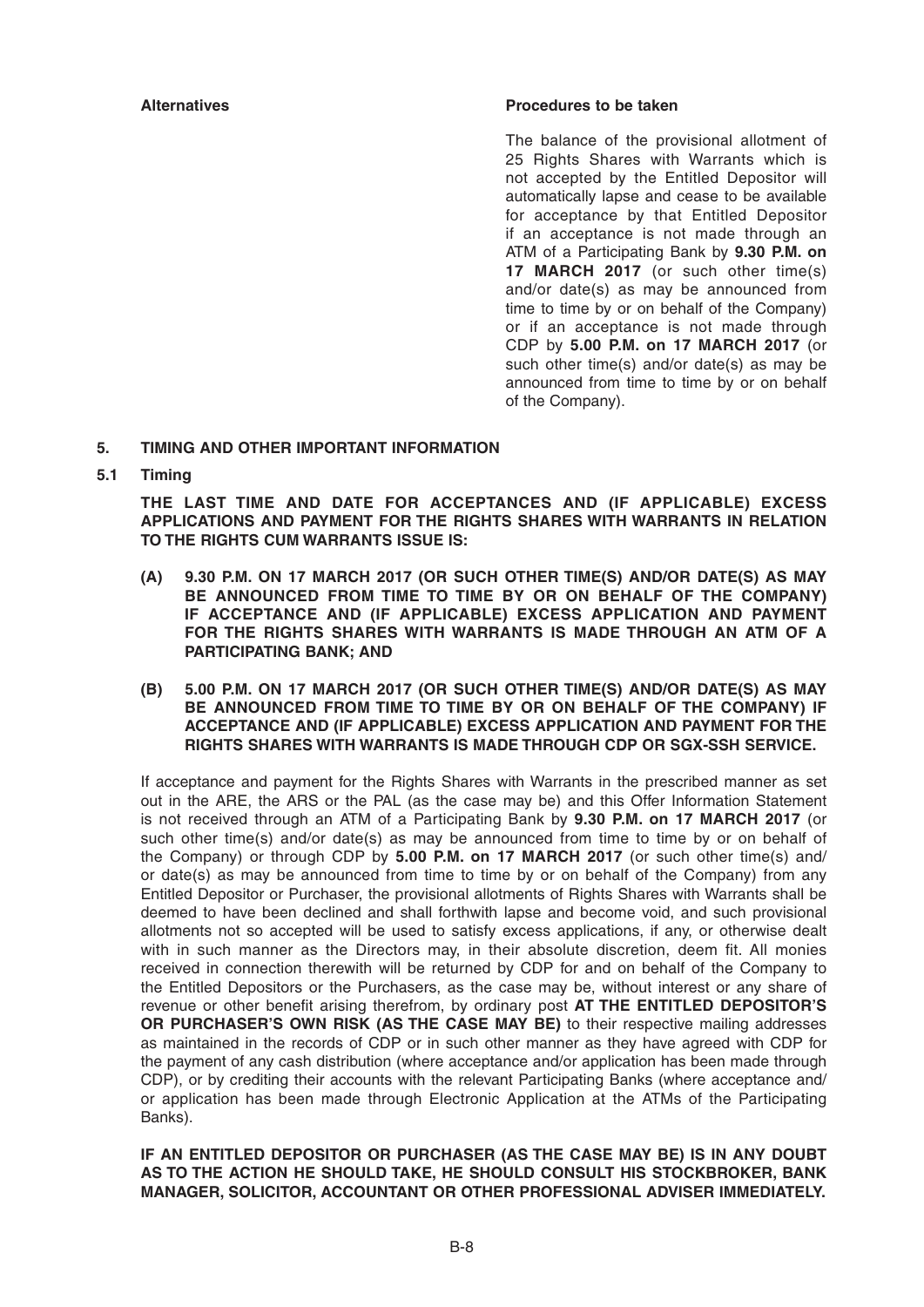## **5.2 APPROPRIATION**

Without prejudice to paragraph 1.3 of this Appendix B, an Entitled Depositor should note that:

- (a) by accepting his provisional allotment of Rights Shares with Warrants and/or applying for Excess Rights Shares with Warrants, he acknowledges that, in the case where:
	- (i) the amount of remittance payable to the Company in respect of his acceptance of the Rights Shares with Warrants provisionally allotted to him and (if applicable) in respect of his application for Excess Rights Shares with Warrants as per the instructions received by CDP whether under the ARE, the ARS and/or in any other application form for Rights Shares with Warrants in relation to the Rights cum Warrants Issue differs from the amount actually received by CDP, or
	- (ii) the Company and CDP shall be authorised and entitled to determine and appropriate all amounts received by CDP on the Company's behalf for each application on its own whether under the ARE, the ARS and/or any other application form for Rights Shares with Warrants in relation to the Rights cum Warrants Issue as follows: firstly, towards payment of all amounts payable in respect of his acceptance of the Rights Shares with Warrants provisionally allotted to him; and secondly, (if applicable) towards payment of all amounts payable in respect of his application for Excess Rights Shares with Warrants. The determination and appropriation by the Company and CDP shall be conclusive and binding;
- (b) if the Entitled Depositor has attached a remittance to the ARE, the ARS and/or any other application form for Rights Shares with Warrants in relation to the Rights cum Warrants Issue made through CDP, he would have irrevocably authorised the Company and CDP, in applying the amounts payable for his acceptance of the Rights Shares with Warrants and (if applicable) his application for Excess Rights Shares with Warrants, to apply the amount of the remittance which is attached to the ARE, the ARS and/or any other application form for Rights Shares with Warrants in relation to the Rights cum Warrants Issue made through CDP; and
- (c) in the event that the Entitled Depositor accepts the Rights Shares with Warrants provisionally allotted to him by way of the ARE and/or the ARS and/or has applied for Excess Rights Shares with Warrants by way of the ARE and also by way of Electronic Application(s), the Company and/or CDP shall be authorised and entitled to accept his instructions in whichever mode or combination as the Company and/or CDP may, in their/its absolute discretion, deem fit. Without prejudice to the generality of the foregoing, in such a case, the Entitled Depositor shall be deemed as having irrevocably authorised the Company and/or CDP to apply all amounts received whether under the ARE, the ARS and/or any other acceptance and/or application for excess Rights Shares with Warrants (including Electronic Application(s)) in whichever mode or combination as the Company and/or CDP may, in their/its absolute discretion, deem fit.

## **5.3 Application for Excess Rights Shares with Warrants**

The Excess Rights Shares with Warrants available for application are subject to the terms and conditions contained in the ARE, this Offer Information Statement, the Constitution of the Company, and the Deed Poll. Applications for Excess Rights Shares with Warrants will, at the Directors' absolute discretion, be satisfied from such Rights Shares with Warrants as are not validly taken up by the Entitled Shareholders, the original allottee(s) or their respective renouncee(s) or the Purchaser(s) of the provisional allotments of Rights Shares with Warrants together with the aggregated fractional entitlements to the Rights Shares with Warrants, any unsold "nil-paid" provisional allotment of Rights Shares with Warrants (if any) of Foreign Shareholders and any Rights Shares with Warrants that are otherwise not allotted for whatever reason in accordance with the terms and conditions contained in the ARE and this Offer Information Statement. In the event that applications are received by the Company for more Excess Rights Shares with Warrants than are available, the successful applications for Excess Rights Shares with Warrants will be determined by ballot or in such manner as the Directors of the Company may, in their absolute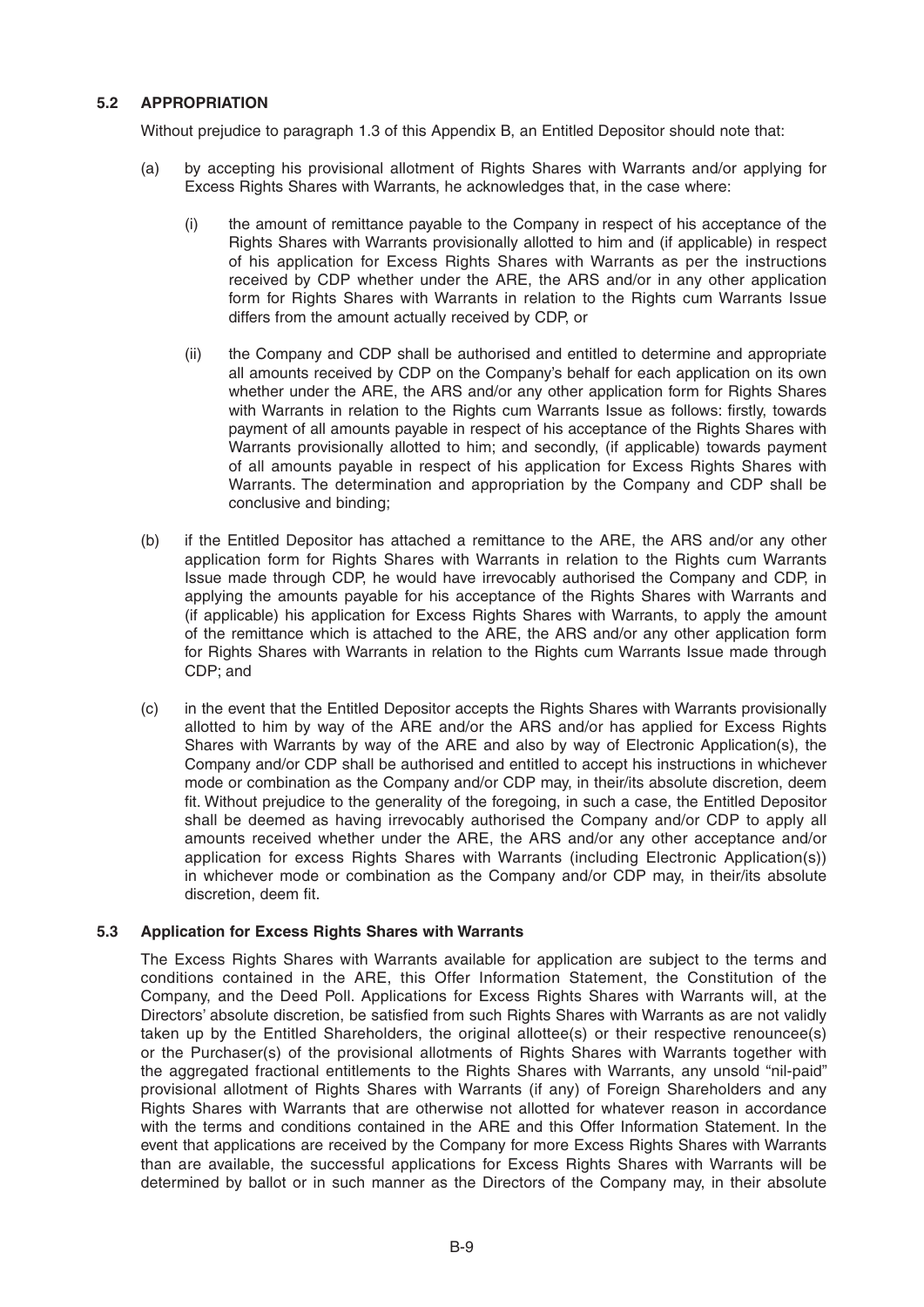discretion, deem fit in the interests of the Company, provided that the Directors and Substantial Shareholders who have control or influence over the Company in connection with the day-today affairs of the Group or the terms of the Rights cum Warrants Issue, or have representation (direct or through a nominee) on the Board will rank last in priority for the rounding of odd lots and allotment of Excess Rights Shares with Warrants. **CDP TAKES NO RESPONSIBILITY FOR ANY DECISION THAT THE DIRECTORS MAY MAKE**. In the allotment of Excess Rights Shares with Warrants, preference will be given to Entitled Shareholders for rounding of odd lots, and the Directors and Substantial Shareholders who have control or influence over the Company in connection with the day-to-day affairs of the Group or the terms of the Rights cum Warrants Issue, or have representation (direct or through a nominee) on the Board will rank last in priority for the rounding of odd lots and allotment of Excess Rights Shares with Warrants. The Company reserves the right to refuse any application for Excess Rights Shares with Warrants, in whole or in part, without assigning any reason whatsoever. In the event that the number of Excess Rights Shares with Warrants allotted to an Entitled Depositor is less than the number of Excess Rights Shares with Warrants applied for, the Entitled Depositor shall be deemed to have accepted the number of Excess Rights Shares with Warrants actually allotted to him.

If no Excess Rights Shares with Warrants are allotted or if the number of Excess Rights Shares with Warrants allotted is less than that applied for, the amount paid on application or the surplus application monies, as the case may be, will be refunded to such Entitled Depositors, without interest or any share of revenue or other benefit arising therefrom, within three (3) business days after the commencement of trading of the Rights Shares, by crediting their bank accounts with the relevant Participating Bank **AT THEIR OWN RISK** (if they had applied for Excess Rights Shares with Warrants by way of an Electronic Application through an ATM of a Participating Bank), the receipt by such banks being a good discharge to the Company and CDP of their obligations, if any, thereunder, or by means of a crossed cheque in Singapore currency drawn on a bank in Singapore and sent **BY ORDINARY POST AT THEIR OWN RISK** to their respective mailing addresses as maintained in the records of CDP or in such other manner as they may have agreed with CDP for the payment of any cash distributions (if they had applied for Excess Rights Shares with Warrants through CDP).

## **5.4 Deadlines**

## **It should be particularly noted that unless:**

- (a) acceptance of the provisional allotment of Rights Shares with Warrants is made by the Entitled Depositors or the Purchasers (as the case may be) by way of an Electronic Application through an ATM of a Participating Bank and payment of the full amount payable for such Rights Shares with Warrants is effected by **9.30 P.M. on 17MARCH 2017** (or such other time(s) and/or date(s) as may be announced from time to time by or on behalf of the Company); or
- (b) the duly completed and original signed ARE or ARS accompanied by a single remittance for the full amount payable for the relevant number of Rights Shares with Warrants accepted and (if applicable) Excess Rights Shares with Warrants applied for at the Issue Price, made in Singapore currency in the form of a Cashier's Order or Banker's Draft drawn on a bank in Singapore and made payable to "**CDP — ASIAPHOS RIGHTS ISSUE ACCOUNT**" and crossed "**NOT NEGOTIABLE, A/C PAYEE ONLY**" with the names and Securities Account numbers of the Entitled Depositors or the Purchasers (as the case may be) clearly written in block letters on the reverse side of the Cashier's Order or Banker's Draft is submitted by hand to **ASIAPHOS LIMITED C/O THE CENTRAL DEPOSITORY (PTE) LIMITED, at 9 NORTH BUONA VISTA DRIVE, #01-19/20 THE METROPOLIS, SINGAPORE 138588** or by post in the self-addressed envelope provided, **AT THE SENDER'S OWN RISK**, to **ASIAPHOS LIMITED C/O THE CENTRAL DEPOSITORY (PTE) LIMITED, ROBINSON ROAD POST OFFICE, P.O. BOX 1597, SINGAPORE 903147 by 5.00 P.M. on 17 MARCH 2017** (or such other time(s) and/or date(s) as may be announced from time to time by or on behalf of the Company); or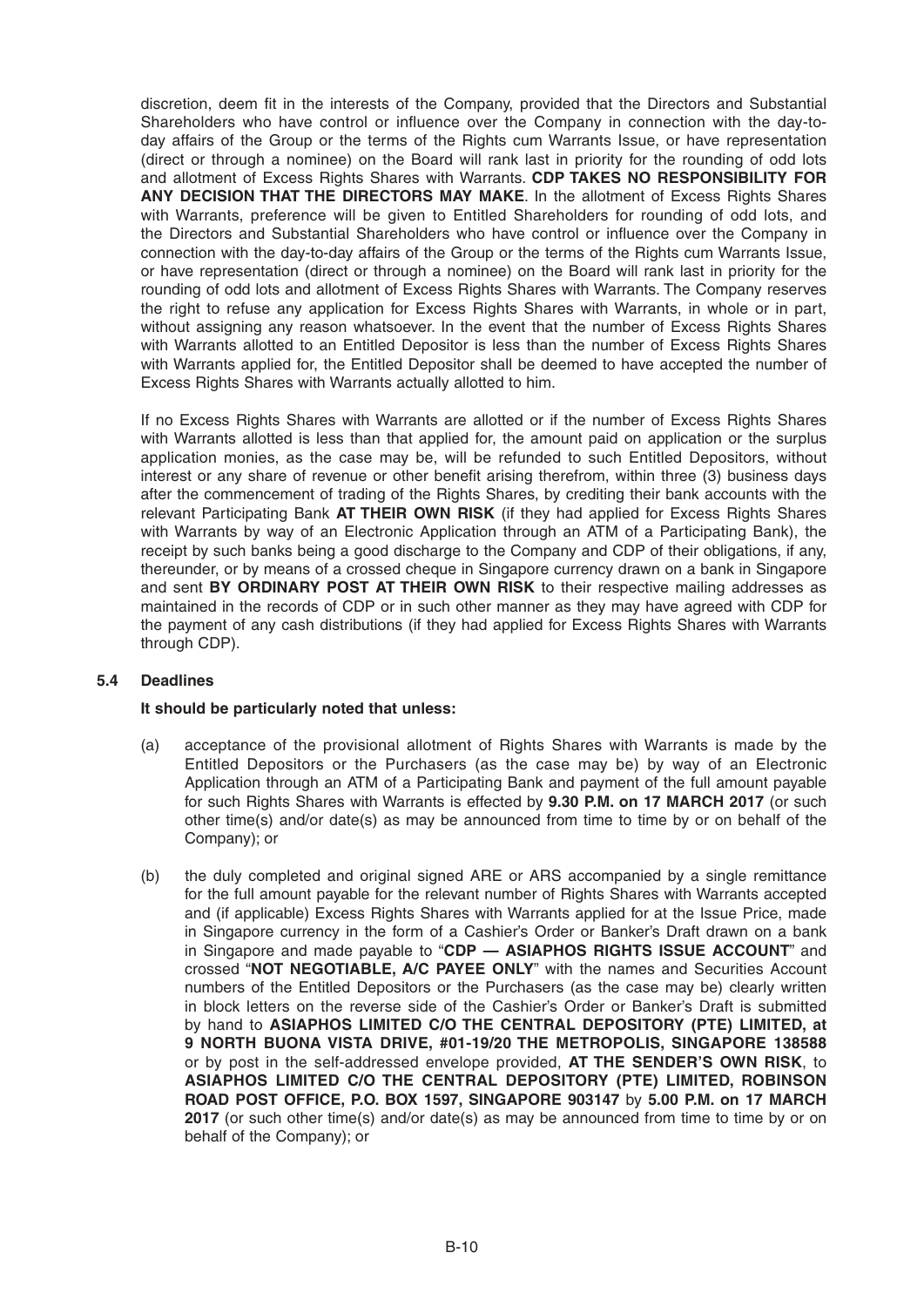(c) acceptance is made by a Depository Agent via the SGX-SSH Service and payment in Singapore currency by way of telegraphic transfer by the Depository Agent/(s) for the Rights Shares with Warrants is effected by **5.00 P.M. on 17MARCH 2017** (or such other time(s) and/or date(s) as may be announced from time to time by or on behalf of the Company),

 the provisional allotment of Rights Shares with Warrants will be deemed to have been declined and shall forthwith lapse and become void and cease to be capable of acceptance.

All monies received in connection therewith will be returned to the Entitled Depositors or the Purchasers (as the case may be) without interest or any share of revenue or other benefit arising therefrom by means of a crossed cheque in Singapore currency drawn on a bank in Singapore and sent **BY ORDINARY POST** to their respective mailing addresses as maintained in the records of CDP or in such manner as they may have agreed with CDP for the payment of any cash distribution (where acceptance and/or application has been made through CDP), or by crediting their accounts with the relevant Participating Banks (where acceptance and/or application has been made by way of an Electronic Application through an ATM of a Participating Bank), and **AT THE ENTITLED DEPOSITOR'S OR PURCHASERS' (AS THE CASE MAY BE) OWN RISK.** 

## **ACCEPTANCES AND/OR APPLICATIONS ACCOMPANIED BY ANY OTHER FORMS OF PAYMENT (INCLUDING THE USE OF A PERSONAL CHEQUE, POSTAL ORDER OR MONEY ORDER ISSUED BY A POST OFFICE IN SINGAPORE) WILL NOT BE ACCEPTED.**

## **5.5 Certifi cates**

The certificates for the Rights Shares and the Warrants issued pursuant to the Rights cum Warrants Issue will be registered in the name of CDP or its nominee. Upon the crediting of the Rights Shares and the Warrants, CDP will send to the Entitled Depositors or Purchaser (as the case may be), **BY ORDINARY POST AND AT THEIR OWN RISK**, a notification letter showing the number of Rights Shares and Warrants credited to their Securities Account.

## **5.6 General**

For reasons of confidentiality, CDP will not entertain telephone enquiries relating to the number of Rights Shares with Warrants provisionally allotted and credited to the Securities Account of the Entitled Depositors or the Purchasers (as the case may be). They can verify the number of Rights Shares with Warrants provisionally allotted and credited to their Securities Account online if they have registered for CDP Internet Access Service or through the CDP Automated Phone Services Hotline number (65) 6535-7511 using their telephone pin (T-Pin). Alternatively, they may proceed personally to CDP with their identity card or passport to verify the number of Rights Shares with Warrants provisionally allotted and credited to their Securities Account.

 It is the responsibility of the Entitled Depositors or the Purchasers (as the case may be) to ensure that the ARE and/or the ARS is accurately completed in all respects and signed in its originality. The Company and/or CDP will be authorised and entitled to reject any acceptance and/or application which does not comply with the terms and instructions contained herein, in the ARE the ARS and/or the Deed Poll, or which is otherwise incomplete, incorrect, unsigned, signed but not in its originality or invalid in any respect. Any decision to reject the ARE and/or the ARS on the grounds that it has been signed but not in its originality, incompletely, incorrectly or invalidly signed, completed or submitted will be final and binding, and neither CDP nor the Company accepts any responsibility or liability for the consequences of such a decision.

## **EXCEPT AS SPECIFICALLY PROVIDED FOR IN THIS OFFER INFORMATION STATEMENT, ACCEPTANCE OF THE PROVISIONAL ALLOTMENT OF RIGHTS SHARES WITH WARRANTS AND (IF APPLICABLE) APPLICATION FOR EXCESS RIGHTS SHARES WITH WARRANTS IS IRREVOCABLE.**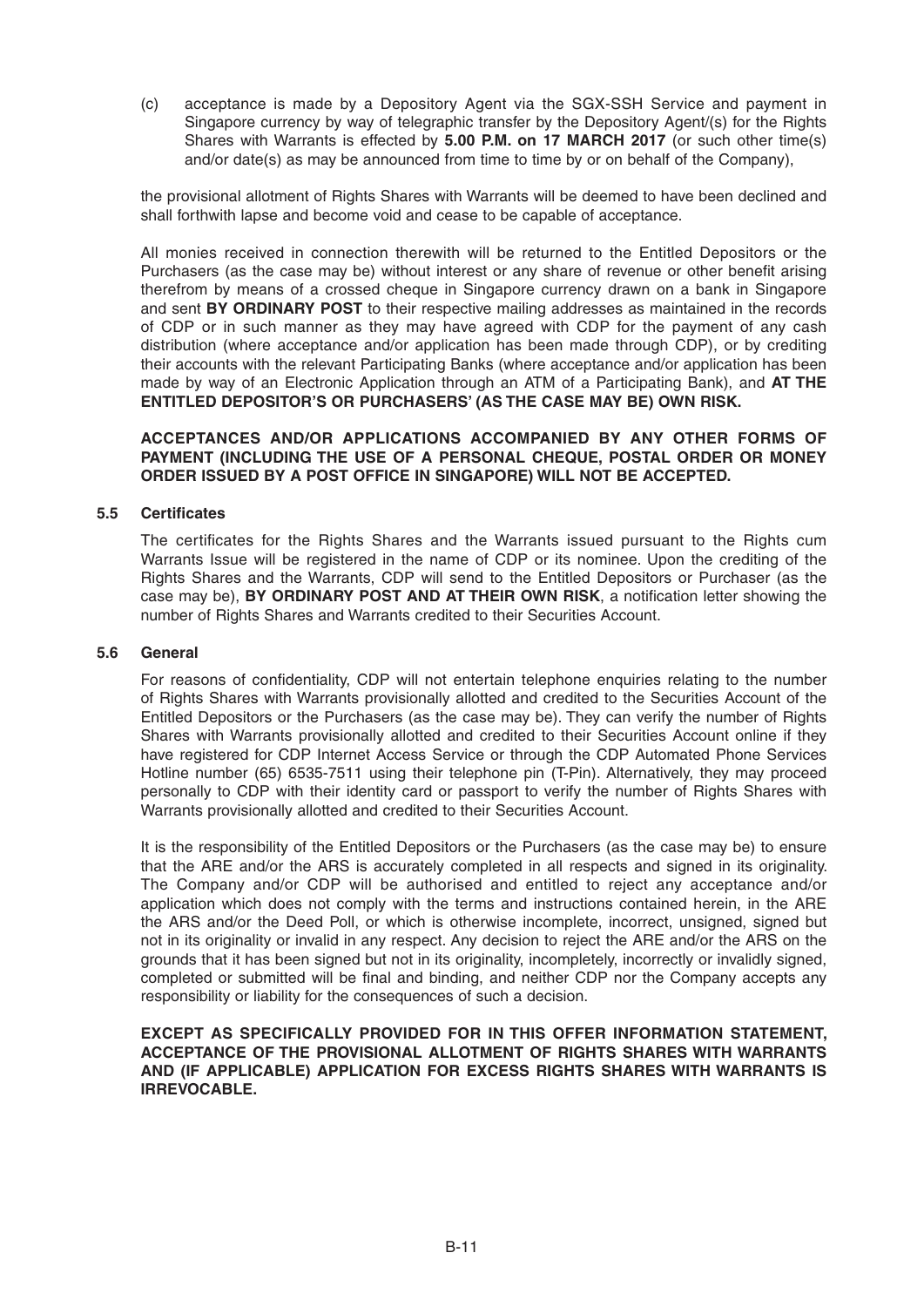No acknowledgement will be given for any submissions sent by post, deposited into boxes located at CDP's premises or submitted by hand at CDP's counters. The Entitled Depositors or the Purchasers (as the case may be) can check the status of their acceptance of the provisional allotment of Rights Shares with Warrants and (if applicable) their application for Excess Rights Shares with Warrants through the CDP Automated Phone Services Hotline number (65) 6535-7511 using their T-Pin.

## **CDP Phone User Guide**

- 1. Dial (65) 6535-7511
- 2. Press '1' for English; Press '2' Mandarin
- 3. Press '3' for 'Corporate Actions Announcement and Transactions'
- 4. Press '2' for your rights application status
- 5. Enter your 12 digit CDP securities account number
- 6. Enter your 6 digit telephone pin

 All communications, notices, documents and remittances to be delivered or sent to the Entitled Depositors or the Purchasers (as the case may be) will be sent by **ORDINARY POST** to their respective mailing addresses as maintained in the records of CDP, and **AT THEIR OWN RISK**.

## **5.7 Personal Data Privacy**

 By completing and delivering an ARE or an ARS and in the case of an Electronic Application, by pressing the "**Enter**" or "OK" or "Confirm" or "Yes" key, an Entitled Depositor or a Purchaser (i) consents to the collection, use and disclosure of his personal data by the Participating Banks, the Share Registrar, Securities Clearing and Computer Services (Pte) Limited, CDP, the SGX-ST and the Company (the "**Relevant Persons**") for the purpose of facilitating his application for the Rights Shares with Warrants, and in order for the Relevant Persons to comply with any applicable laws, listing rules, regulations and/or guidelines (collectively, the "**Purposes**"), (ii) warrants that where he discloses the personal data of another person, such disclosure is in compliance with applicable law, and (iii) agrees that he will indemnify the Relevant Persons in respect of any penalties, liabilities, claims, demands, losses and damages as a result of his breach of warranty.

## **6. PROCEDURE TO COMPLETE THE ARE / ARS**

## **6.1 Know your holdings and entitlement**

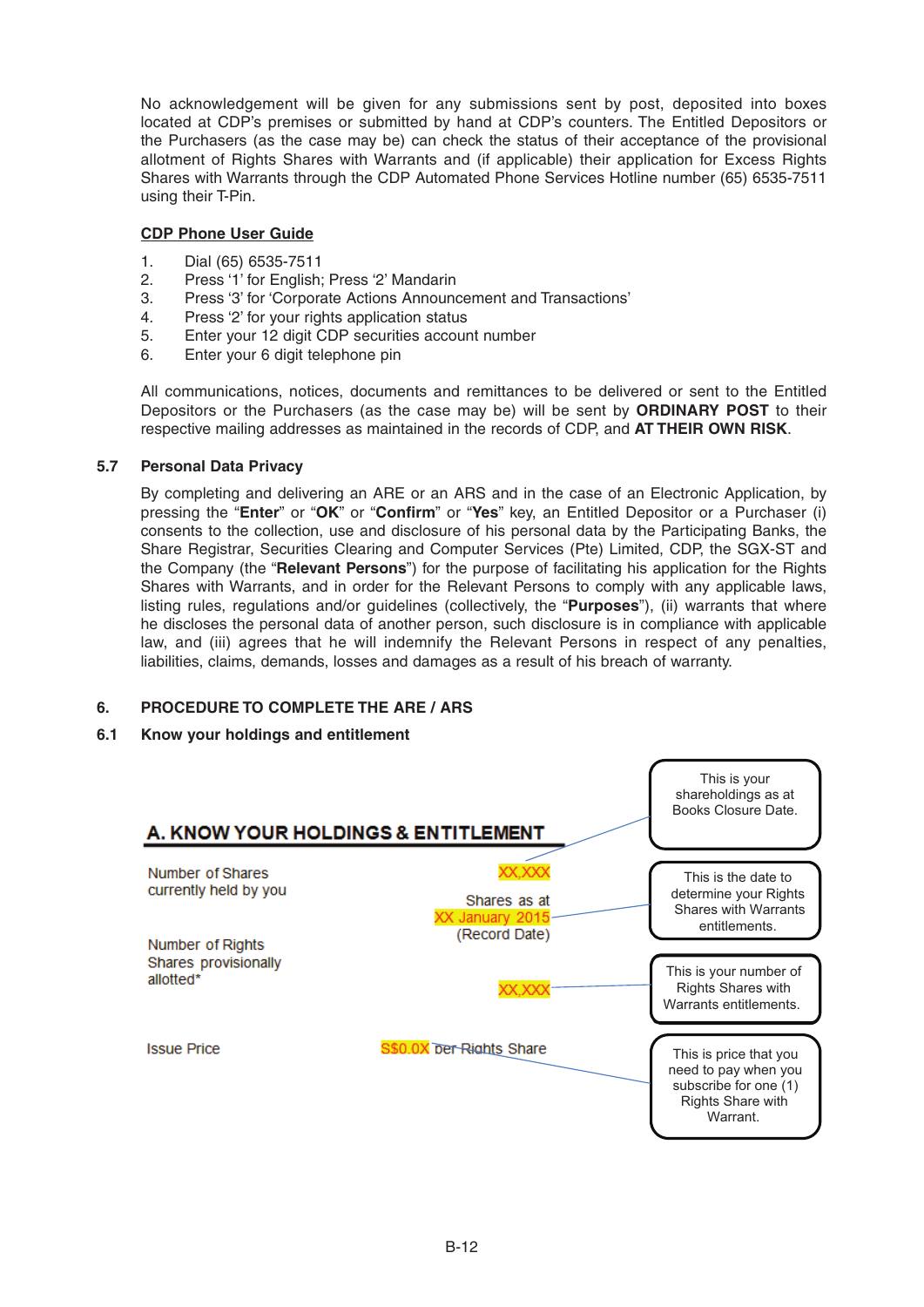

 Note: Please refer to the ARE/ARS for the actual holdings, entitlements, Books Closure Date, Issue Price, Closing Date, list of Participating Banks and payee name on the Cashier's Order.

## **6.3 Declaration**



### **Notes:**

- (i) If the total number Rights Shares with Warrants applied exceeds the provisional allotted holdings in your CDP Securities Account as at the Closing Date, the remaining application will be put under excess and subjected to the excess allocation basis.
- (ii) The total number of Rights Shares with Warrants applied will be based on cash amount stated in your Cashier's Order / Banker's Draft. The total number of Rights Shares with Warrants will be appropriated accordingly if the applied quantity exceeds this amount.
- (iii) Please note to submit one (1) Cashier's Order per application form.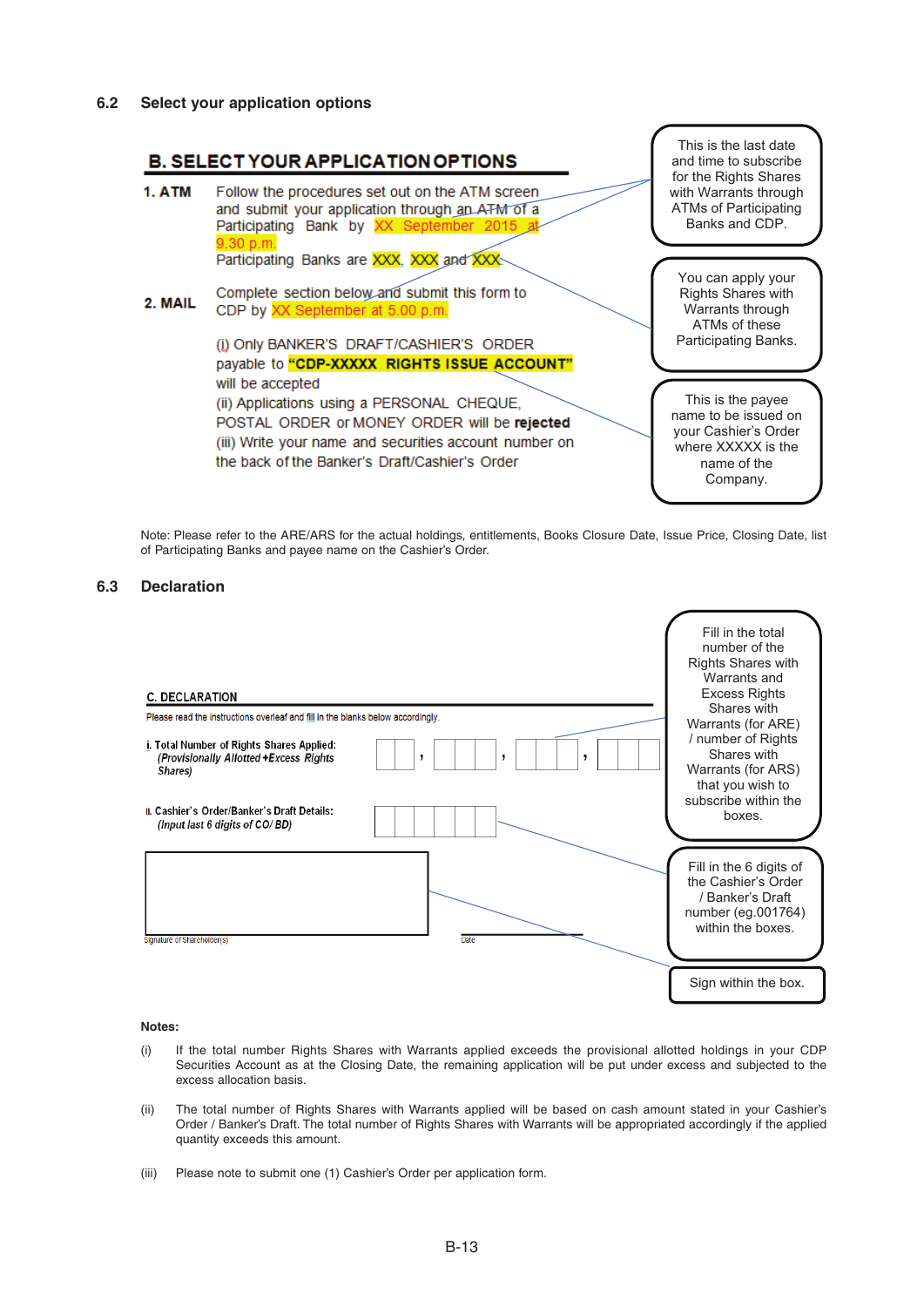## **6.4 Sample of a Cashier's Order**

| <b>CASHIER'S ORDER</b>                                                           | DATE<br>DD / MM / YY              |
|----------------------------------------------------------------------------------|-----------------------------------|
| PAY<br>RIGHTS ISSUE ACCOUNT<br>$CDP - 1$                                         | OR ORDER                          |
| SINGAPORE<br>**SEVEN THOUSAND SIX HUNDRED ONLY**<br><b>DOLLARS</b>               | S\$<br>7,600.00                   |
|                                                                                  | <b>STACK OF PERSONAL PROPERTY</b> |
| \$1<br>BANK REF. : 01050B5000052<br>VALID FOR SIX MONTHS ONLY FROM DATE OF ISSUE |                                   |
| :40017640717105:10509999970                                                      |                                   |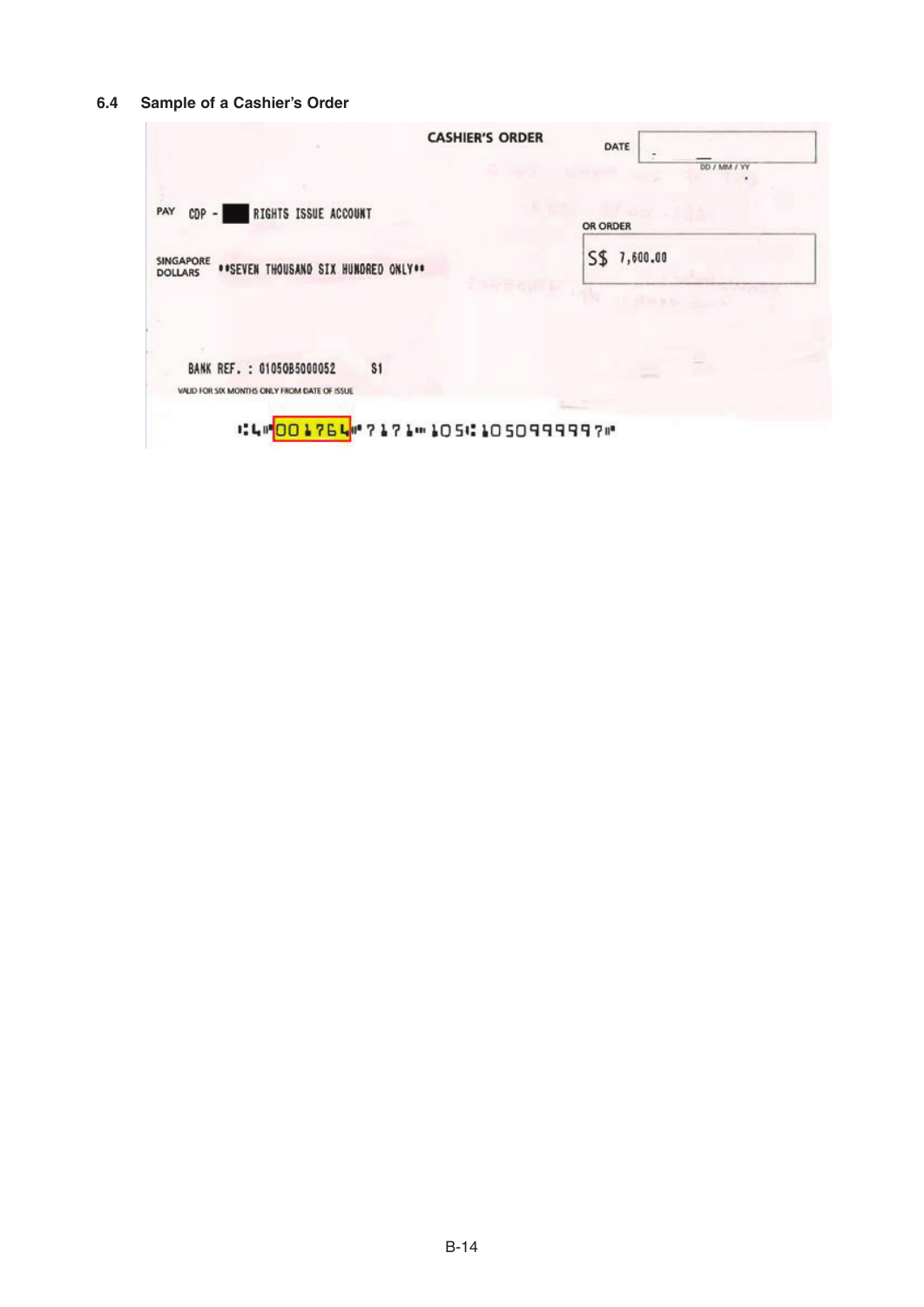## **APPENDIX C**

# **PROCEDURES FOR ACCEPTANCE, PAYMENT, SPLITTING, RENUNCIATION AND EXCESS APPLICATION BY ENTITLED SCRIPHOLDERS**

Acceptances of the provisional allotment of and any excess application for the Rights Shares with Warrants must be made on the appropriate form(s) accompanying and forming part of this Offer Information Statement.

## **ENTITLED SCRIPHOLDERS**

Entitled Scripholders are entitled to receive this Offer Information Statement and the PAL which incorporates the following documents, and forms part of this Offer Information Statement:

Renounceable PAL incorporating:

| Form of Acceptance                                  | Form A |
|-----------------------------------------------------|--------|
| <b>Request for Splitting</b>                        | Form B |
| Form of Renunciation                                | Form C |
| Form of Nomination (with Consolidated Listing Form) | Form D |
| Excess Rights Shares with Warrants Application Form | Form E |

The provisional allotments of Rights Shares with Warrants and application for Excess Rights Shares with Warrants are governed by the terms and conditions of this Offer Information Statement, the Constitution of the Company, the Deed Poll and the instructions contained in the PAL. The number of Rights Shares with Warrants provisionally allotted to each Entitled Scripholder is indicated in the PAL. Entitled Scripholders may accept their provisional allotments of Rights Shares with Warrants in whole or in part and are eligible to apply for Rights Shares with Warrants in excess of their entitlements under the Rights cum Warrants Issue. Full instructions for the acceptance of and payment for the provisional allotments of Rights Shares with Warrants and the procedures to be adopted should the Entitled Scripholders wish to renounce, transfer or split their provisional allotments are set out in this Offer Information Statement as well as the PAL.

## **THE FULL AMOUNT PAYABLE FOR THE RELEVANT NUMBER OF RIGHTS SHARES WITH WARRANTS ACCEPTED/APPLIED FOR WILL BE ROUNDED UP TO THE NEAREST WHOLE CENT, IF APPLICABLE.**

Where any acceptance, application and/or payment does not conform strictly to the instructions set out under this Offer Information Statement, the ARE, the ARS, the PAL, the Constitution of the Company, the Deed Poll and/or any other application form for Rights Shares with Warrants and/or Excess Rights Shares with Warrants, or is illegible, incomplete, incorrectly completed or is accompanied by an improperly or insufficiently drawn remittance, the Company and/or the Share Registrar may, at their absolute discretion, reject or treat as invalid any such application, payment and/or other processes of remittances at any time after receipt in such manner as they may deem fit.

The Company and/or the Share Registrar shall be entitled to process each application submitted for the acceptance of the provisional allotment of Rights Shares with Warrants and (if applicable) application for Excess Rights Shares with Warrants and the payment received in relation thereto, pursuant to such application, by an Entitled Scripholder or a renouncee, on its own, without regard to any other application and payment that may be submitted by the same Entitled Scripholder or renouncee. For the avoidance of doubt, insufficient payment for an application may render the application invalid. Evidence of payment (or overpayment) in other applications shall not constitute, or be construed as, an affirmation of such invalid application submitted for the acceptance of the provisional allotment of Rights Shares with Warrants and (if applicable) application for Excess Rights Shares with Warrants.

## **The full amount payable for the relevant number of Rights Shares with Warrants accepted/applied for will be rounded up to the nearest whole cent, if applicable.**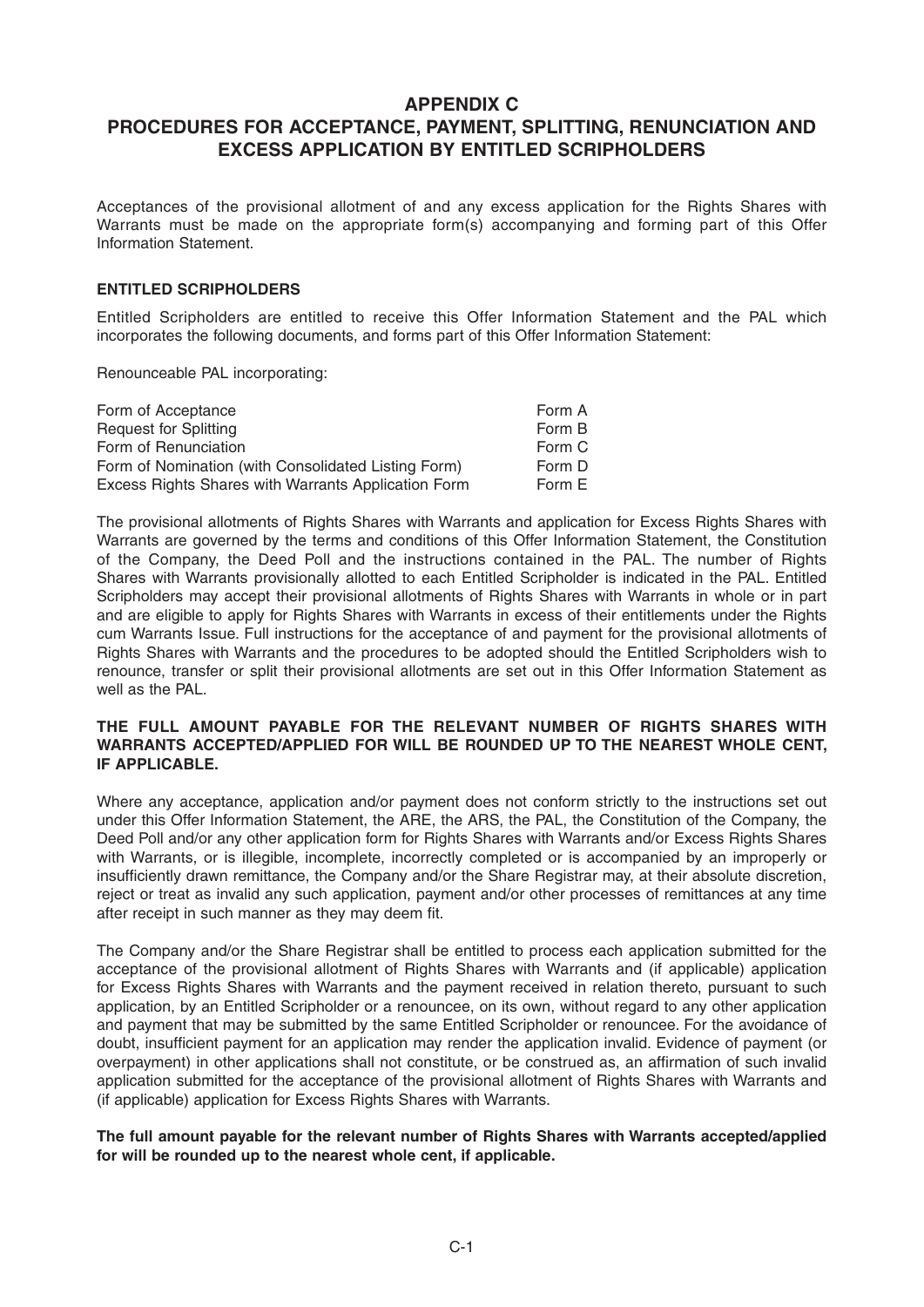## **Entitled Scripholders should note that all dealings in, and transactions of, the provisional allotments of Rights Shares with Warrants through Catalist will be effected under the book-entry (scripless) settlement system. Accordingly, the PALs will not be valid for delivery pursuant to trades done on Catalist.**

Unless expressly provided to the contrary in this Offer Information Statement, the PAL and/or the Deed Poll, a person who is not a party to any contracts made pursuant to this Offer Information Statement, the PAL and/or the Deed Poll has no rights under the Contracts (Rights of Third Parties) Act, Chapter 53B of Singapore, to enforce any term of such contracts. Notwithstanding any term contained in this Offer Information Statement, the consent of any third party is not required for any subsequent agreement by the parties hereto to amend or vary (including any release or compromise of any liability) or terminate such contracts. Where third parties are conferred rights under such contracts, those rights are not assignable or transferable.

## **(a) Form of Acceptance (Form A)**

Entitled Scripholders who wish to accept all of their provisional allotments of Rights Shares with Warrants or to accept any part of it and decline the balance, should complete and sign the Form of Acceptance (Form A) for the number of Rights Shares with Warrants which they wish to accept and forward at the sender's own risk, the PAL in its entirety, duly completed and signed, together with a single remittance for the payment in the prescribed manner to **ASIAPHOS LIMITED C/O BOARDROOM CORPORATE & ADVISORY SERVICES PTE. LTD., 50 RAFFLES PLACE #32-01 SINGAPORE LAND TOWER, SINGAPORE 048623** so as to reach the Share Registrar not later than **5.00 P.M. on 17MARCH 2017** (or such other time(s) and/or date(s) as may be announced from time to time by or on behalf of the Company).

## **(b)** Insufficient Payment

 If no remittance is attached or the remittance attached is less than the full amount payable for the provisional allotment of Rights Shares with Warrants accepted by the Entitled Scripholder and (if applicable) the Excess Rights Shares with Warrants applied for by the Entitled Scripholder; the attention of the Entitled Scripholder is drawn to paragraph (c) of this Appendix C entitled "Appropriation" which sets out the circumstances and manner in which the Company and/or the Share Registrar shall be entitled to determine the number of Rights Shares with Warrants which the Entitled Scripholder has given instructions to accept.

## **(c) Appropriation**

An Entitled Scripholder should note that by accepting his provisional allotment of Rights Shares with Warrants, he acknowledges that, the Company and the Share Registrar, in determining the number of Rights Shares with Warrants which the Entitled Scripholder has given instructions to accept, shall be authorised and entitled to have regard to the aggregate amount of payment received for the acceptance of Rights Shares with Warrants, whether by way of Cashier's Order or Banker's Draft drawn on a bank in Singapore.

## **(d) Request for Splitting (Form B) and Form of Renunciation (Form C)**

Entitled Scripholders who wish to accept only part of their provisional allotments of Rights Shares with Warrants and renounce the balance of their provisional allotments of Rights Shares with Warrants, or who wish to renounce all or part of their provisional allotments of Rights Shares in favour of more than one (1) person, should first, using the Request for Splitting (Form B), request to have their provisional allotments of Rights Shares under the PAL split into separate PALs ("**Split Letters**") according to their requirements. The duly completed Form B together with the PAL, in its entirety, duly completed and signed should be returned, by post in the self-addressed envelope provided, at the sender's own risk, to **ASIAPHOS LIMITED C/O BOARDROOM CORPORATE & ADVISORY SERVICES PTE. LTD., 50 RAFFLES PLACE #32-01 SINGAPORE LAND TOWER, SINGAPORE 048623** so as to reach the Share Registrar not later than 5.00 P.M. on 13 MARCH **2017** (or such other time(s) and/or date(s) as may be announced from time to time by or on behalf of the Company). Split Letters will then be issued to Entitled Scripholders in accordance with their request. No Split Letters will be issued to Entitled Scripholders if Form B (together with the PAL in its entirety) is received after **5.00 P.M. on 13 MARCH 2017** (or such other time(s) and/or date(s) as may be announced from time to time by or on behalf of the Company).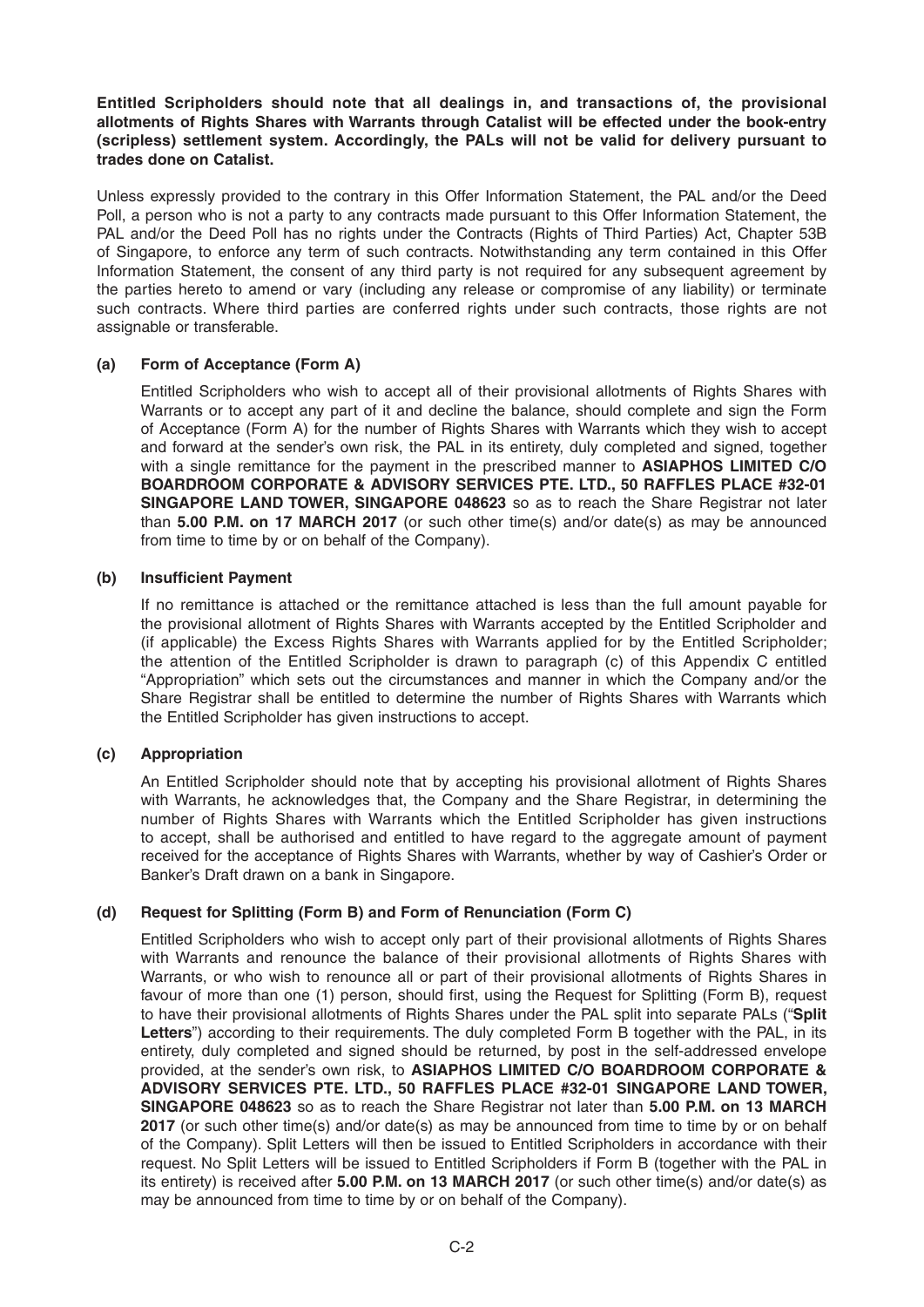The Company reserves the right to reject any request for Split Letters if, in the opinion of the Directors, the Rights Shares with Warrants requested for in the Split Letters are in unreasonable denominations. The surrender of the PAL purported to be signed by an Entitled Scripholder shall be conclusive evidence in favour of the Company, the Share Registrar and any other person involved in the Rights Shares with Warrants of the title of the person(s) lodging it, or on whose behalf it is lodged, to deal with the same and to receive Split Letter(s) and to have credited to that person's Securities Account the Rights Shares with Warrants allotted to him or, if relevant, to receive physical Share certificate(s) and/or to receive any statement from CDP and/or refund of acceptance or application monies. Instructions relating to acceptance, payment, renunciation, nomination and consolidation set out in the PAL shall apply to Split Letters received consequent upon the original provisional allotment of Rights Shares with Warrants being split.

 The Split Letters, representing the number of Rights Shares with Warrants which Entitled Scripholders intend to renounce, may be renounced by completing and signing the Form of Renunciation (Form C) before delivery to the renouncee(s). Entitled Scripholders should complete and sign Form A of the Split Letter(s) representing that part of their provisional allotments of Rights Shares with Warrants they intend to accept, if any, and forward the said Split Letter(s) together with a single remittance for the payment in the prescribed manner to **ASIAPHOS LIMITED C/O BOARDROOM CORPORATE & ADVISORY SERVICES PTE. LTD., 50 RAFFLES PLACE #32-01 SINGAPORE LAND TOWER, SINGAPORE 048623** so as to reach the Share Registrar not later than **5.00 P.M. on 17MARCH 2017** (or such other time(s) and/or date(s) as may be announced from time to time by or on behalf of the Company).

Entitled Scripholders who wish to renounce their entire provisional allotments of Rights Shares with Warrants in favour of one (1) person, or renounce any part of it in favour of one (1) person and decline the balance, should complete Form C for the number of provisional allotments of Rights Shares with Warrants which they wish to renounce and deliver the PAL in its entirety to the renouncee(s).

## **(e) Form of Nomination (with Consolidated Listing Form) (Form D)**

 Each Entitled Scripholder may consolidate the Rights Shares with Warrants provisionally allotted in the PAL together with those comprised in any PALs and/or Split Letters renounced in his favour by completing and signing Form A (Form of Acceptance) and the Consolidated Listing Form in Form D (Form of nomination) of the PAL and attaching thereto all the said renounced PALs and/or Split Letters, each duly completed and signed and with the serial number of the Principal PAL (as hereinafter defined) stated on each of them. A renouncee who is not an Entitled Scripholder and who wishes to consolidate the provisional allotments of Rights Shares with Warrants comprised in several renounced PALs and/or Split Letters in one name only or in the name of a joint Securities Account should complete the Consolidated Listing Form in Form D (Form of Nomination) of only one PAL or Split Letter (the "**Principal PAL**") by entering therein details of the renounced PALs and/or Split Letters and attaching thereto all the said renounced PALs and/or Split Letters, each duly completed and signed, and with the serial number of the Principal PAL stated on each of them. **ALL THE RENOUNCED PALS AND SPLIT LETTERS, EACH DULY COMPLETED AND SIGNED, MUST BE ATTACHED TO FORM A OR FORM D (AS THE CASE MAY BE)**.

 Form D together with PALs in its entirety, duly completed and signed, together with payment in the prescribed manner, are to reach **ASIAPHOS LIMITED C/O BOARDROOM CORPORATE & ADVISORY SERVICES PTE. LTD., 50 RAFFLES PLACE #32-01 SINGAPORE LAND TOWER, SINGAPORE 048623**, so as to arrive not later than **5.00 P.M. on 17MARCH 2017** (or such other time(s) and/or date(s) as may be announced from time to time by or on behalf of the Company).

## **(f) Payment**

Payment in relation to the PALs must be made in the form of a Cashier's Order or Banker's Draft in Singapore currency drawn on a bank in Singapore and made payable to "**ASIAPHOS RIGHTS ISSUE ACCOUNT**" and crossed "**NOT NEGOTIABLE, A/C PAYEE ONLY**" with the name and address of the Entitled Scripholder or acceptor clearly written in block letters on the reverse side of the Cashier's Order or Banker's Draft. The completed and signed PAL and remittance should be forwarded, by post in the self-addressed envelope provided at the sender's own risk, to **ASIAPHOS**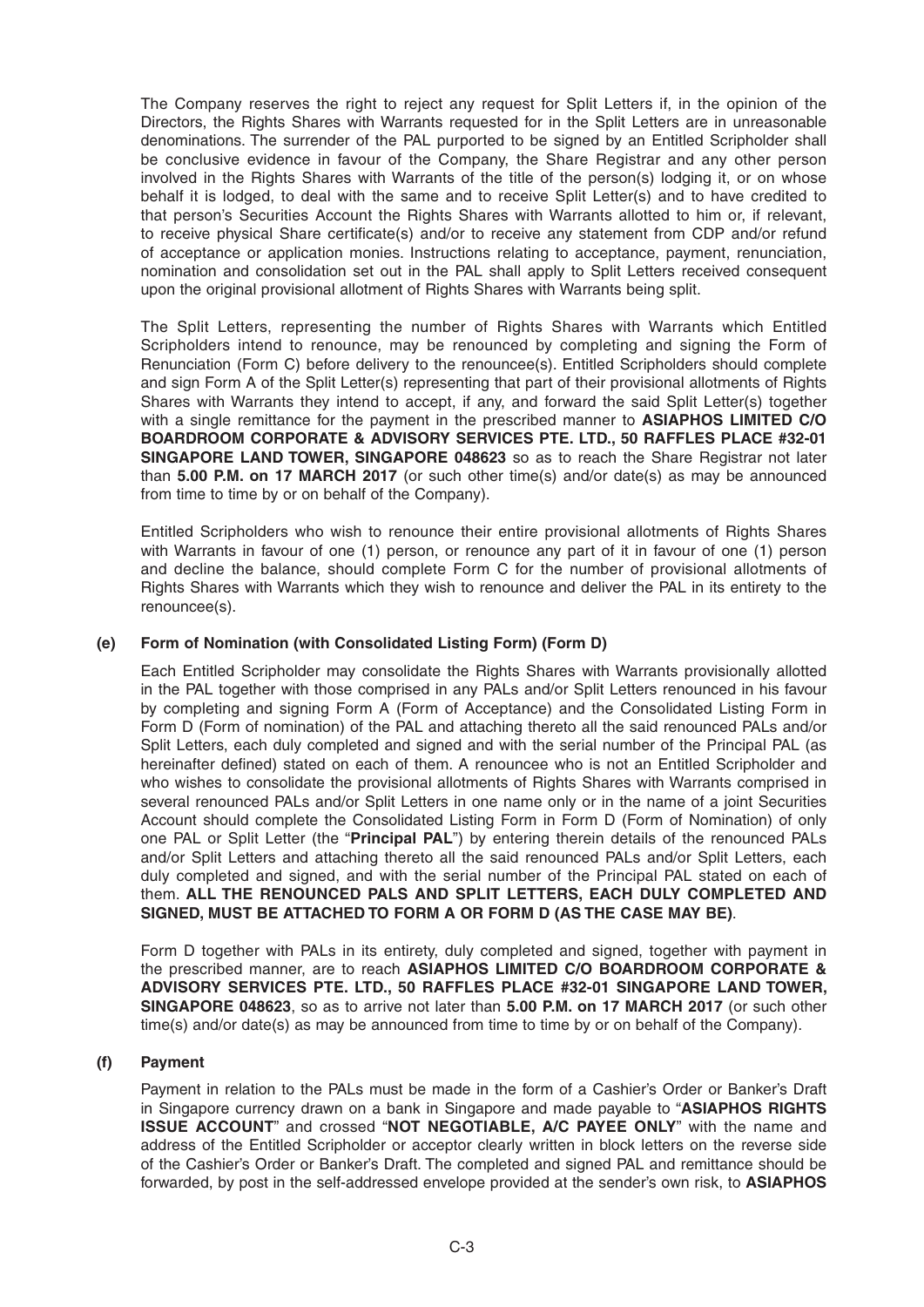**LIMITED C/O BOARDROOM CORPORATE & ADVISORY SERVICES PTE. LTD., 50 RAFFLES PLACE #32-01 SINGAPORE LAND TOWER, SINGAPORE 048623** so as to reach the Share Registrar not later than **5.00 P.M. on 17MARCH 2017** (or such other time(s) and/or date(s) as may be announced from time to time by or on behalf of the Company). **NO OTHER FORM OF PAYMENT (INCLUDING THE USE OF A PERSONAL CHEQUE, POSTAL ORDER OR MONEY ORDER ISSUED BY A POST OFFICE IN SINGAPORE) WILL BE ACCEPTED.**

If acceptance and payment in the manner specified in the PAL are not received by **5.00 P.M. on 17MARCH 2017** (or such other time(s) and/or date(s) as may be announced from time to time by or on behalf of the Company), the provisional allotments of Rights Shares with Warrants will be deemed to have been declined and shall forthwith lapse and become void and will cease to be capable of acceptance, and such provisional allotments not so accepted will be used to satisfy excess applications, if any, or disposed of or dealt with in such manner as the Directors may, in their absolute discretion, deem fit in the interests of the Company. The Company will return all unsuccessful application monies received in connection therewith by means of a crossed cheque drawn on a bank in Singapore and sent **BY ORDINARY POST** and at the risk of the Entitled Scripholders or their renouncee(s) to their respective mailing addresses as maintained with the Share Registrar, as the case may be, without interest or share of revenue or other benefit arising therefrom within 14 days after the Closing Date.

## **(g) Excess Rights Shares Application Form (Form E)**

 Entitled Scripholders who wish to apply for Excess Rights Shares with Warrants in addition to those which have been provisionally allotted to them may do so by completing and signing the Excess Rights Shares with Warrants Application Form (Form E) and forwarding it with a **SEPARATE REMITTANCE** for the full amount payable in respect of the Excess Rights Shares with Warrants applied for in the form and manner set out above, by post in the self-addressed envelope provided at their own risk, to **ASIAPHOS LIMITED C/O BOARDROOM CORPORATE & ADVISORY SERVICES PTE. LTD., 50 RAFFLES PLACE #32-01 SINGAPORE LAND TOWER, SINGAPORE 048623** so as to reach the Share Registrar not later than **5.00 P.M. on 17MARCH 2017** (or such other time(s) and/or date(s) as may be announced from time to time by or on behalf of the Company). **NO OTHER FORM OF PAYMENT (INCLUDING THE USE OF A PERSONAL CHEQUE, POSTAL ORDER OR MONEY ORDER ISSUED BY A POST OFFICE IN SINGAPORE) WILL BE ACCEPTED.**

## **FORM E IS NOT TRANSFERABLE AND MAY ONLY BE USED BY THE ENTITLED SCRIPHOLDERS NAME HEREIN.**

 Applications for Excess Rights Shares with Warrants available for application are subject to the terms and conditions of this Offer Information Statement, the Constitution of the Company, the Deed Poll and the instructions contained in the PAL (including Form E). Applications for Excess Rights Shares with Warrants will, at the absolute discretion of the Directors, be satisfied from such Rights Shares with Warrants as are not validly taken up by the Entitled Scripholders or their respective renouncee(s) or the Purchaser(s) of the provisional allotments of Rights Shares with Warrants, the unsold "nil-paid" provisional allotments of Rights Shares with Warrants (if any) of Foreign Shareholders and any Rights Shares with Warrants that are otherwise not allotted for whatever reason in accordance with the terms and conditions of this Offer Information Statement, the Constitution of the Company, the Deed Poll and the instructions contained in the PAL (including Form E) and/or any other application form for the Rights Shares with Warrants. In the event that applications are received by the Company for more Excess Rights Shares with Warrants than are available, the successful applications for Excess Rights Shares with Warrants will be determined by ballot or in such manner as the Directors of the Company may, in their absolute discretion, deem fit in the interests of the Company, provided that the Directors and Substantial Shareholders of the Company shall rank last in priority in the allotment of such Excess Rights Shares with Warrants. In the allotment of Excess Rights Shares with Warrants, preference will be given to Shareholders for the rounding of odds lots, and Directors and Substantial Shareholders who have control or influence over the Company in connection with the day-to-day affairs of the Group or the terms of the Rights cum Warrants Issue, or have representation (direct or through a nominee) on the Board of Directors of the Company will rank last in priority for the rounding of odd lots and allotment of Excess Rights Shares with Warrants. The Company reserves the right to reject any application for Excess Rights Shares with Warrants, in whole or in part, without assigning any reason whatsoever.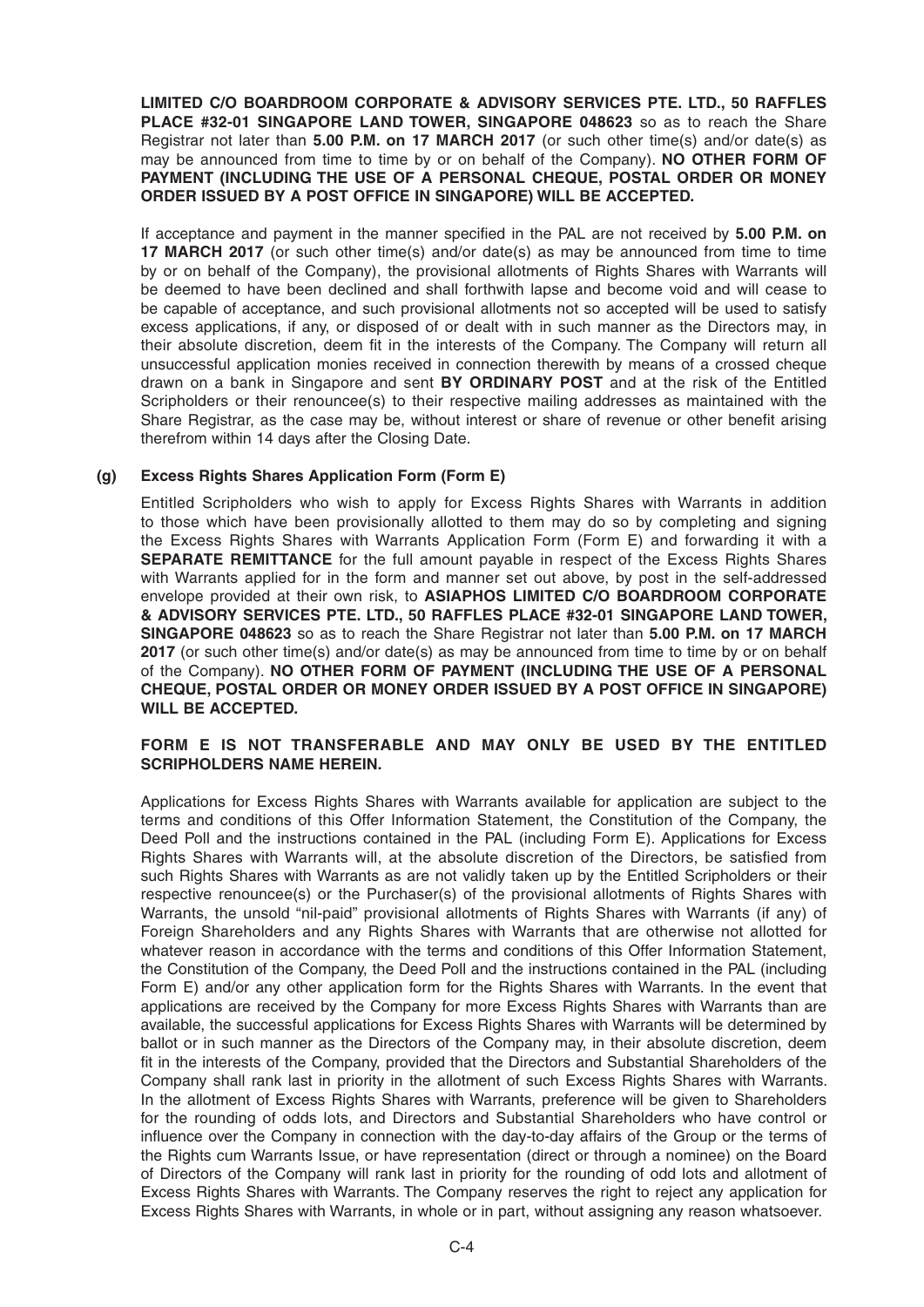In the event that the number of Excess Rights Shares with Warrants allotted to an applicant is less than the number of Excess Rights Shares with Warrants applied for, such applicant shall be deemed to have accepted the number of Excess Rights Shares with Warrants actually allotted to him.

 If no Excess Rights Shares with Warrants are allotted to Entitled Scripholders or if the number of Excess Rights Shares with Warrants allotted to them is less than that applied for, it is expected that the amount paid on application or the surplus application monies, as the case may be, will be refunded to them by the Company without interest or any share of revenue or other benefit arising therefrom within 14 days after the Closing Date, by means of a crossed cheque drawn on a bank in Singapore and sent BY ORDINARY POST at their own risk to their respective mailing addresses as maintained with the Share Registrar.

## **(h) General**

 No acknowledgements or receipts will be issued in respect of any acceptances, remittances or applications.

## **Entitled Scripholders who are in doubt as to the action they should take should consult their stockbroker, bank manager, solicitor, accountant or other professional adviser immediately.**

 Upon the listing and quotation on Catalist, any trading of the Rights Shares and the Warrants (as the case may be) on Catalist will be via the book-entry (scripless) settlement system. All dealings in and transactions (including transfers) of the Rights Shares and the Warrants (as the case may be) effected through Catalist and/or CDP shall be made in accordance with CDP's "Terms and Conditions for Operation of Securities Accounts with CDP", as the same may be amended from time to time, copies of which are available from CDP.

**To facilitate scripless trading, Entitled Scripholders and their renouncees who wish to accept the Rights Shares with Warrants provisionally allotted to them and (if applicable) apply for Excess Rights Shares with Warrants and who wish to trade the Rights Shares and the Warrants (as the case may be) issued to them on Catalist under the book-entry (scripless) settlement system should open and maintain Securities Accounts with CDP in their own names (if they do not already maintain such Securities Accounts) before accepting any Rights Shares with Warrants or applying for any Excess Rights Shares with Warrants in order for the number of Rights Shares with Warrants and, if applicable, the Excess Rights Shares with Warrants that may be allotted and issued to them to be credited by CDP to their Securities Accounts. Entitled Scripholders and their renouncees who wish to accept the Rights Shares with Warrants and (if applicable) apply for the Excess Rights**  Shares with Warrants must fill in their Securities Account numbers and/or NRIC / passport **numbers (for individuals) or registration numbers (for corporations) in the relevant forms comprised in the PAL. Entitled Scripholders and their renouncees who fail to do so or whose particulars are incorrect or invalid or whose particulars as provided differ from those**  particulars in their Securities Accounts will be issued physical certificates in their own **names for the Rights Shares and the Warrants allotted to them and if applicable, the Excess**  Rights Shares and the Warrants allotted to them. Such physical certificates, if issued, will **be forwarded to such person(s) entitled thereto BY ORDINARY POST AT THEIR OWN RISK.**  Physical certificates will not be valid for delivery pursuant to trades done on Catalist under **the book-entry (scripless) settlement system although they will continue to be** *prima facie* **evidence of legal title.**

 If the Entitled Scripholders' addresses stated in the PALs are different from their addresses registered with CDP, they must inform CDP of their updated addresses promptly, failing which the notification letters on successful allotments will be sent to their addresses last registered with CDP.

 A holder of the physical certificate(s), or an Entitled Scripholder, who has not deposited his certificate(s) with CDP but who wishes to trade on Catalist, must deposit with CDP his certificate(s), together with the duly executed instrument(s) of transfer in favour of CDP, and have his Securities Account credited with the number of Rights Shares and Warrants or existing Shares, as the case may be, before he can effect the desired trade.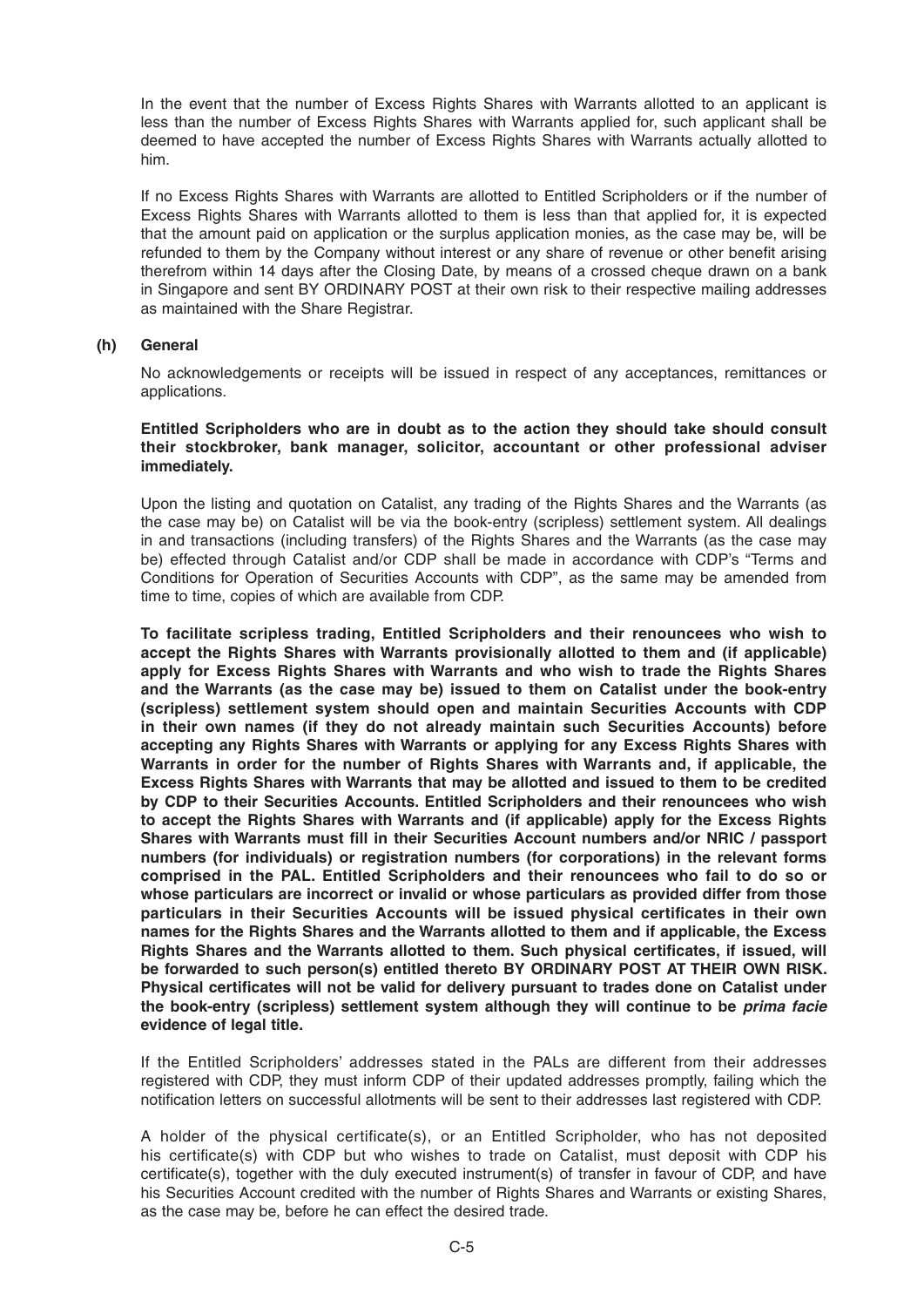**THE LAST TIME AND DATE FOR ACCEPTANCES OF AND/OR EXCESS APPLICATIONS AND**  PAYMENT FOR THE RIGHTS SHARES WITH WARRANTS IS 5.00 P.M. ON 17 MARCH 2017 **(OR SUCH OTHER TIME(S) AND/OR DATE(S) AS MAY BE ANNOUNCED FROM TIME TO TIME BY OR ON BEHALF OF THE COMPANY).**

## **(i) Personal Data Privacy**

 By completing and delivering the PAL, an Entitled Shareholder or a renouncee (i) consents to the collection, use and disclosure of his personal data by the Relevant Persons (as defined in Appendix B to this Offer Information Statement) for the Purposes (as defined in Appendix B to this Offer Information Statement); (ii) warrants that where he discloses the personal data of another person, such disclosure is in compliance with applicable law; and (iii) agrees that he will indemnify the Relevant Persons in respect of any penalties, liabilities, claims, demands, losses and damages as a result of his breach of warranty.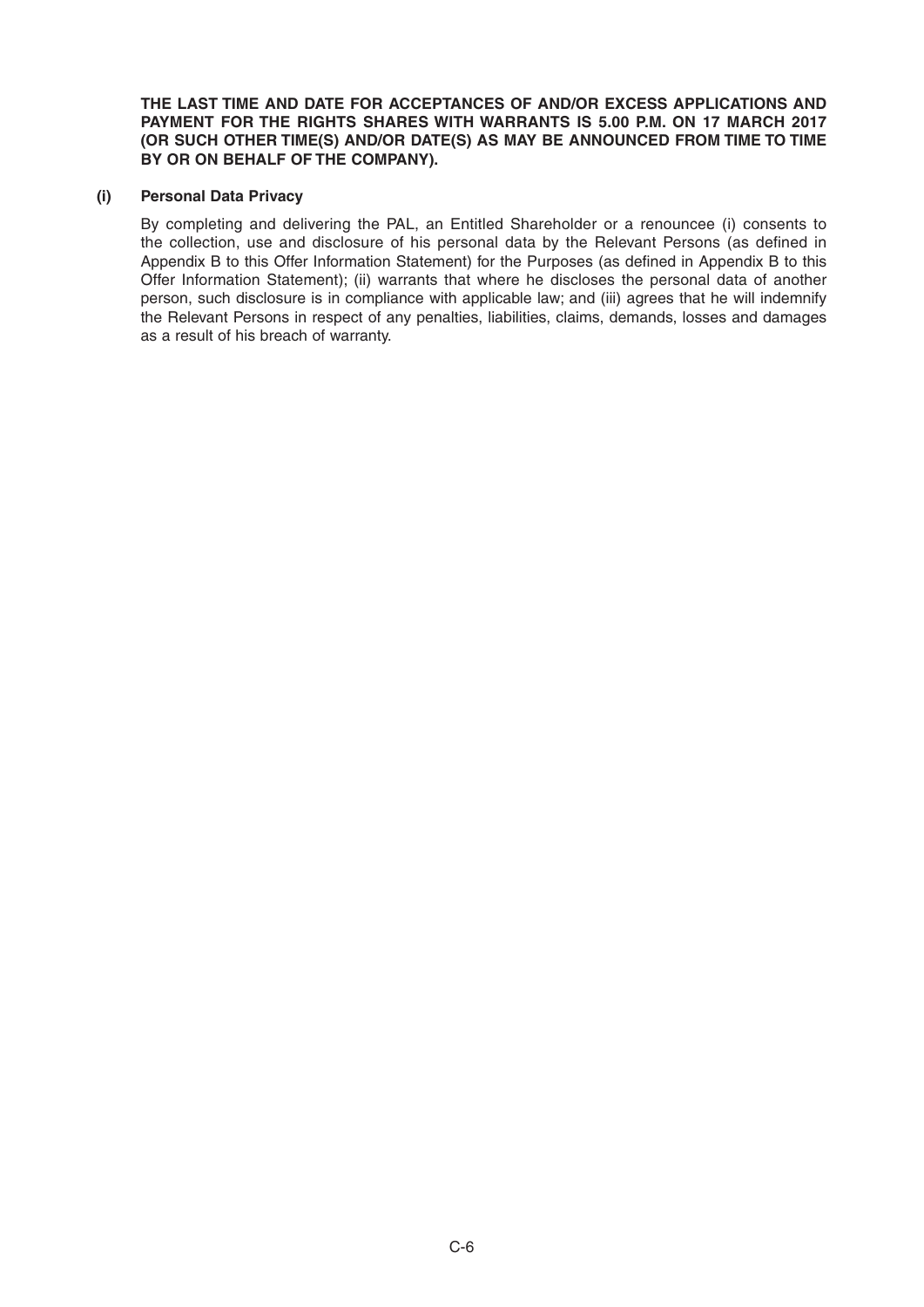## **APPENDIX D ADDITIONAL TERMS AND CONDITIONS FOR ELECTRONIC APPLICATION THROUGH THE ATMS OF PARTICIPATING BANKS**

The procedures for Electronic Applications at ATMs of the Participating Banks are set out on the ATM screens of the Participating Banks (the "**Steps**"). Please read carefully the terms and conditions of this Offer Information Statement, the Steps and the terms and conditions for Electronic Applications set out below before making an Electronic Application. Any Electronic Application which does not strictly conform to the instructions set out on the screens of the ATM through which the Electronic Application is made will be rejected.

Any reference to the "**Applicant**" in the terms and conditions for Electronic Applications and the Steps shall mean the Entitled Depositor or his renouncees or the Purchaser and (as the case may be) applies for the Excess Rights Shares with Warrants through an ATM of the Participating Banks. An Applicant must have an existing bank account with, and be an ATM cardholder of, one (1) of the Participating Banks before he can make an Electronic Application at the ATM of that Participating Bank. The actions that the Applicant must take at ATMs of the Participating Banks are set out on the ATM screens of the relevant Participating Bank. Upon the completion of his Electronic Application transaction, the Applicant will receive an ATM transaction slip ("Transaction Record"), confirming the details of his Electronic Application. The Transaction Record is for retention by the Applicant and should not be submitted with any ARE and/or ARS.

For SRS Investors and investors who hold Shares through finance companies or Depository Agents, acceptances of the Rights Shares with Warrants and (if applicable) applications for Excess Rights Shares with Warrants must be done through the respective finance companies, Depository Agents or approved banks. Such investors are advised to provide their finance companies, Depository Agents or approved banks, as the case may be, with the appropriate instructions early in order for such intermediaries to make the relevant acceptance and (if applicable) application on their behalf by the Closing Date. Any acceptance and (if applicable) application made directly through CDP, Electronic Application at any ATM of the Participating Bank, the Share Registrar and/or the Company will be rejected.

For renouncees of Entitled Shareholders or Purchasers whose purchases are settled through finance companies or Depository Agents, acceptances of the Rights Shares with Warrants represented by the provisional allotment of Rights Shares with Warrants purchased must be done through the respective finance companies or Depository Agents. Such renouncees or Purchasers are advised to provide their respective finance companies or Depository Agents, as the case may be, with the appropriate instructions early in order for such intermediaries to make the relevant acceptances on their behalf by the Closing Date. Any acceptance of the Rights Shares with Warrants and (if applicable) application for Excess Rights Shares with Warrants made directly through CDP, Electronic Application at any ATM of the Participating Banks, the Share Registrar and/or the Company will be rejected.

**An Applicant, including one who has a joint bank account with a Participating Bank, must ensure that he enters his own Securities Account number when using the ATM Card issued to him in his own name. Using his own Securities Account number with an ATM Card which is not issued to him in his own name will render his acceptance or (as the case may be) application liable to be rejected.**

The Electronic Application shall be made on, and subject to, the terms and conditions of this Offer Information Statement and the Deed Poll including, but not limited to, the terms and conditions appearing below:–

(1) In connection with his Electronic Application for the Rights Shares with Warrants, the Applicant is required to confirm statements to the following effect in the course of activating the ATM for his Electronic Application:–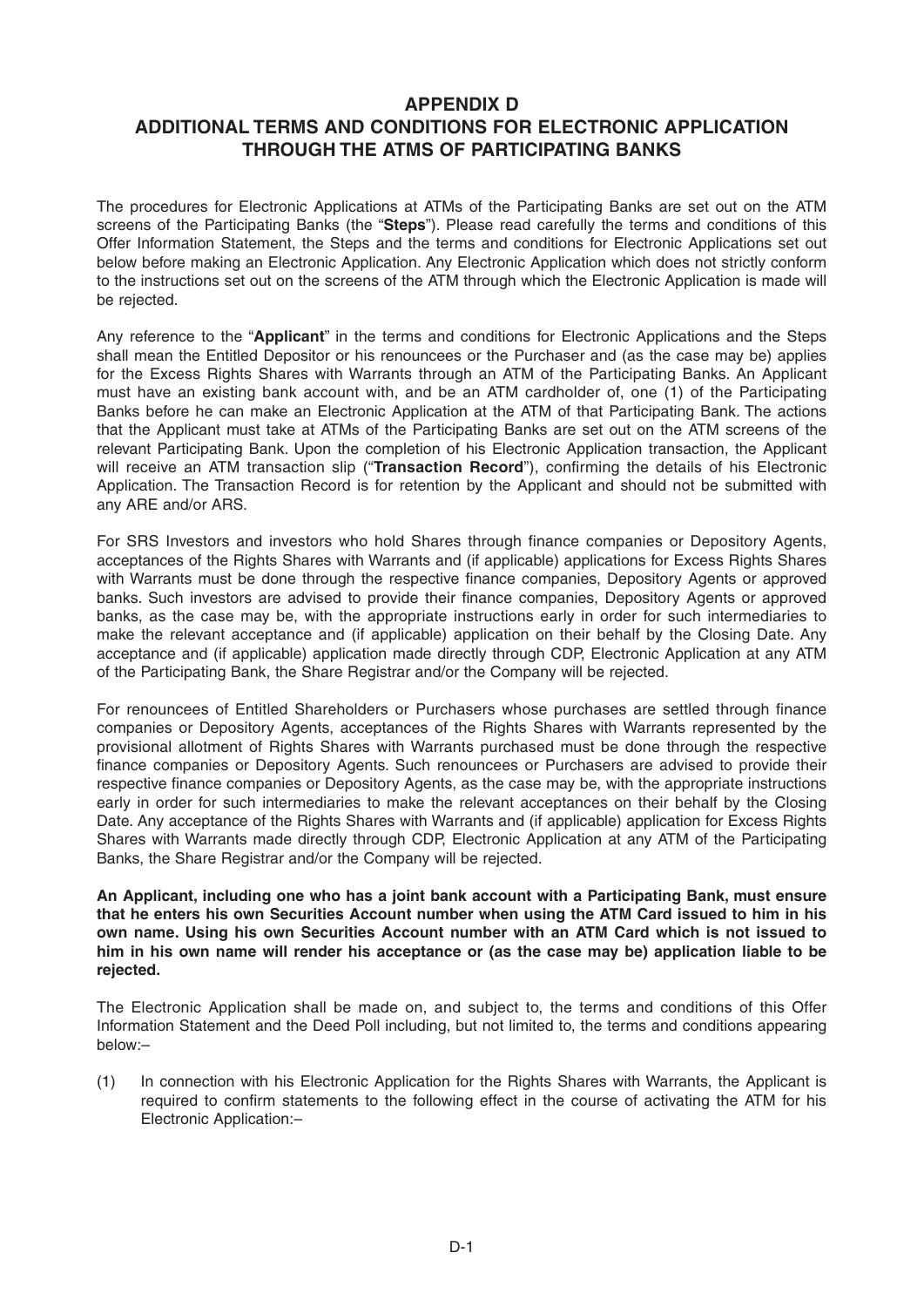- **(a) that he has received a copy of this Offer Information Statement and has read, understood and agreed to all the terms and conditions of acceptance and (as the case may be) application for the Rights Shares with Warrants under the Rights cum Warrants Issue and this Offer Information Statement prior to effecting the Electronic Application and agrees to be bound by the same; and**
- **(b) that he consents to the disclosure of his name, NRIC/passport number, address, nationality, CDP Securities Account number, and application details (the "Relevant Particulars") from his account with that Participating Bank to the Share Registrar, Securities Clearing & Computer Services (Pte) Ltd, CDP, the SGX-ST and the Company (the "Relevant Parties").**

 His application will not be successfully completed and cannot be recorded as a completed transaction in the ATM unless he presses the "**Enter**" or "OK" or "Confirm" or "Yes" key. By doing so, the Applicant shall be treated as signifying his confirmation of each of the two (2) statements above. In respect of statement 1(b) above, his confirmation, by pressing the "**Enter**" or "OK" or "Confirm" or "Yes" key, shall signify and shall be treated as his written permission, given in accordance with the relevant laws of Singapore including Section 47(2) and the Third Schedule of the Banking Act (Chapter 19) of Singapore, to the disclosure by that Participating Bank of the Relevant Particulars to the Relevant Parties.

- (2) An Applicant may make an Electronic Application at an ATM of the Participating Banks for the Rights Shares with Warrants using cash only by authorising the Participating Bank to deduct the full amount payable from his account with the Participating Bank.
- (3) The Applicant irrevocably agrees and undertakes to subscribe for and to accept up to the aggregate of the number of Rights Shares with Warrants provisionally allotted and Excess Rights Shares with Warrants applied for as stated on the Transaction Record or the number of Rights Shares with Warrants represented by the provisional allotment of Rights Shares with Warrants as may be standing to the credit of the "**Free Balance**" of his Securities Account as at the Books Closure Date. In the event that the Company decides to allot any lesser number of Excess Rights Shares with Warrants or not to allot any number of Excess Rights Shares with Warrants to the Applicant, the Applicant agrees to accept the decision as final and binding.
- (4) If the Applicant's Electronic Application is successful, his confirmation (by his action of pressing the "Enter" or "OK" or "Confirm" or "Yes" key on the ATM) of the number of Rights Shares with Warrants accepted and/or Excess Rights Shares with Warrants applied for shall signify and shall be treated as his acceptance of the number of Rights Shares with Warrants accepted and/or Excess Rights Shares with Warrants applied for that may be allotted to him.
- (5) In the event that the Applicant accepts the Rights Shares with Warrants both by way of the ARE and/or the ARS (as the case may be) and by Electronic Application through an ATM of a Participating Bank, the Company and/or CDP shall be authorised and entitled to accept the Applicant's instructions in whichever mode or a combination thereof as they may, in their absolute discretion, deem fit. In determining the number of Rights Shares with Warrants which the Applicant has validly given instructions to accept, the Applicant shall be deemed to have irrevocably given instructions to accept the lesser of the number of provisionally allotted Rights Shares with Warrants which are standing to the credit of the "**Free Balance**" of his Securities Account as at the Books Closure Date and the aggregate number of Rights Shares with Warrants which have been accepted by the Applicant by way of the ARE and/or the ARS (as the case may be) and by Electronic Application through an ATM, and the Company and/or CDP, in determining the number of Rights Shares with Warrants which the Applicant has validly given instructions to accept, shall be authorised and entitled to have regard to the aggregate amount of payment received for the acceptance of Rights Shares with Warrants, whether by way of Cashier's Order or Banker's Draft drawn on a bank in Singapore accompanying the ARE and/or the ARS or by way of the acceptance through Electronic Application through an ATM of a Participating Bank which the Applicant has authorized or is deemed to have authorised to be applied towards the payment in respect of his acceptance.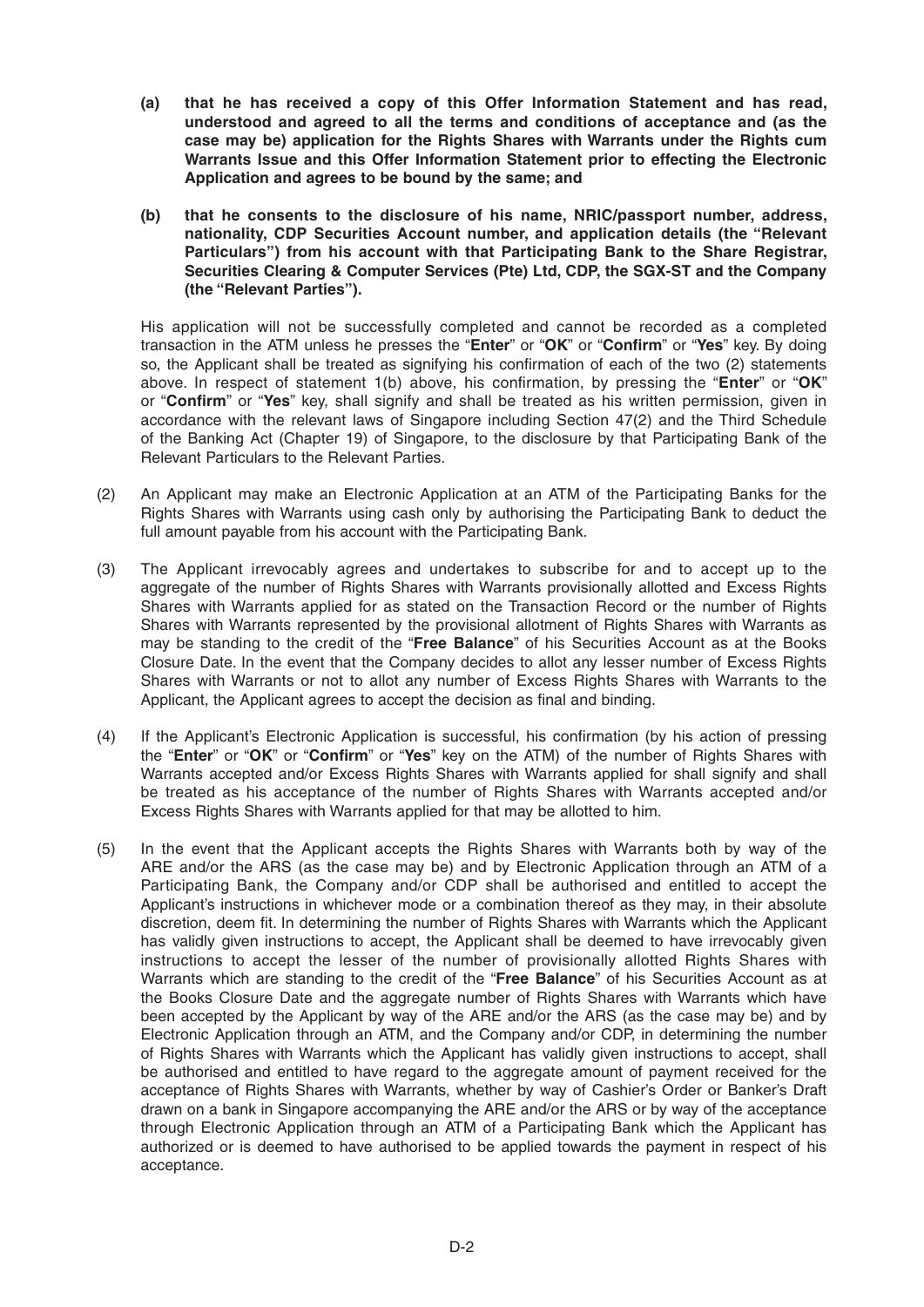- (6) If applicable, in the event that the Applicant applies for Excess Rights Shares with Warrants both by way of the ARE and by Electronic Application through an ATM of a Participating Bank, the Company and/or CDP shall be authorised and entitled to accept the Applicant's instructions in whichever mode or a combination thereof as they may, in their absolute discretion, deem fit. In determining the number of Excess Rights Shares with Warrants which the Applicant has validly given instructions for the application of, the Applicant shall be deemed to have irrevocably given instructions to apply for and agreed to accept such number of Excess Rights Shares with Warrants not exceeding the aggregate number of Excess Rights Shares with Warrants for which he has applied by way of the ARE and by Electronic Application through an ATM of a Participating Bank. The Company and/or CDP, in determining the number of Excess Rights Shares with Warrants which the Applicant has given valid instructions for the application, shall be authorised and entitled to have regard to the aggregate amount of payment received for the application of the Excess Rights Shares with Warrants, whether by way of Cashier's Order or Banker's Draft drawn on a bank in Singapore accompanying the ARE or by way of Electronic Application through an ATM of a Participating Bank, which the Applicant has authorised or is deemed to have authorised to be applied towards the payment in respect of his application.
- (7) The Applicant irrevocably requests and authorises the Company to:–
	- (a) register or procure the registration of the Rights Shares with Warrants and (if applicable) the Excess Rights Shares with Warrants allotted to the Applicant in the name of CDP for deposit into his Securities Account;
	- (b) return or refund (without interest or any share of revenue or other benefit arising therefrom) the acceptance/application monies, should his Electronic Application in respect of the Rights Shares with Warrants not be accepted and/or Excess Rights Shares with Warrants applied for not be accepted by the Company for any reason, by automatically crediting the Applicant's bank account with his Participating Bank with the relevant amount within 14 days after the Closing Date; and
	- (c) return or refund (without interest or any share of revenue or other benefit arising therefrom) the balance of the application monies, should his Electronic Application for Excess Rights Shares with Warrants be accepted in part only, by automatically crediting the Applicant's bank account with his Participating Bank with the relevant amount within 14 days after the Closing Date.

## (8) **BY MAKING AN ELECTRONIC APPLICATION, THE APPLICANT CONFIRMS THAT HE IS NOT ACCEPTING/APPLYING FOR THE RIGHTS SHARES WITH WARRANTS AS NOMINEE OF ANY OTHER PERSON.**

(9) The Applicant irrevocably agrees and acknowledges that his Electronic Application is subject to risks of electrical, electronic, technical and computer-related faults and breakdowns, fires, acts of God, mistakes, losses and theft (in each case whether or not within the control of CDP, the Participating Banks, the Share Registrar, the Company, the Manager, the Sponsor and/or the Receiving Bank), and any other events whatsoever beyond the control of CDP, the Participating Banks, the Share Registrar, and the Company, the Manager, the Sponsor and if, in any such event, CDP and/or the Participating Bank and/or the Share Registrar and/or the Company do not record or receive the Applicant's Electronic Application by **9.30 P.M. on 17MARCH 2017** (or such other time(s) and/or date(s) as may be announced from time to time by or on behalf of the Company), or such data or the tape containing such data is lost, corrupted, destroyed or not otherwise accessible, whether wholly or partially for whatever reason, the Applicant shall be deemed not to have made an Electronic Application and the Applicant shall have no claim whatsoever against CDP, the Participating Banks, the Share Registrar, the Manager, the Sponsor and the Company, for any purported acceptance thereof and (if applicable) any application for Excess Rights Shares with Warrants, or for any compensation, loss or damage in connection therewith or in relation thereto.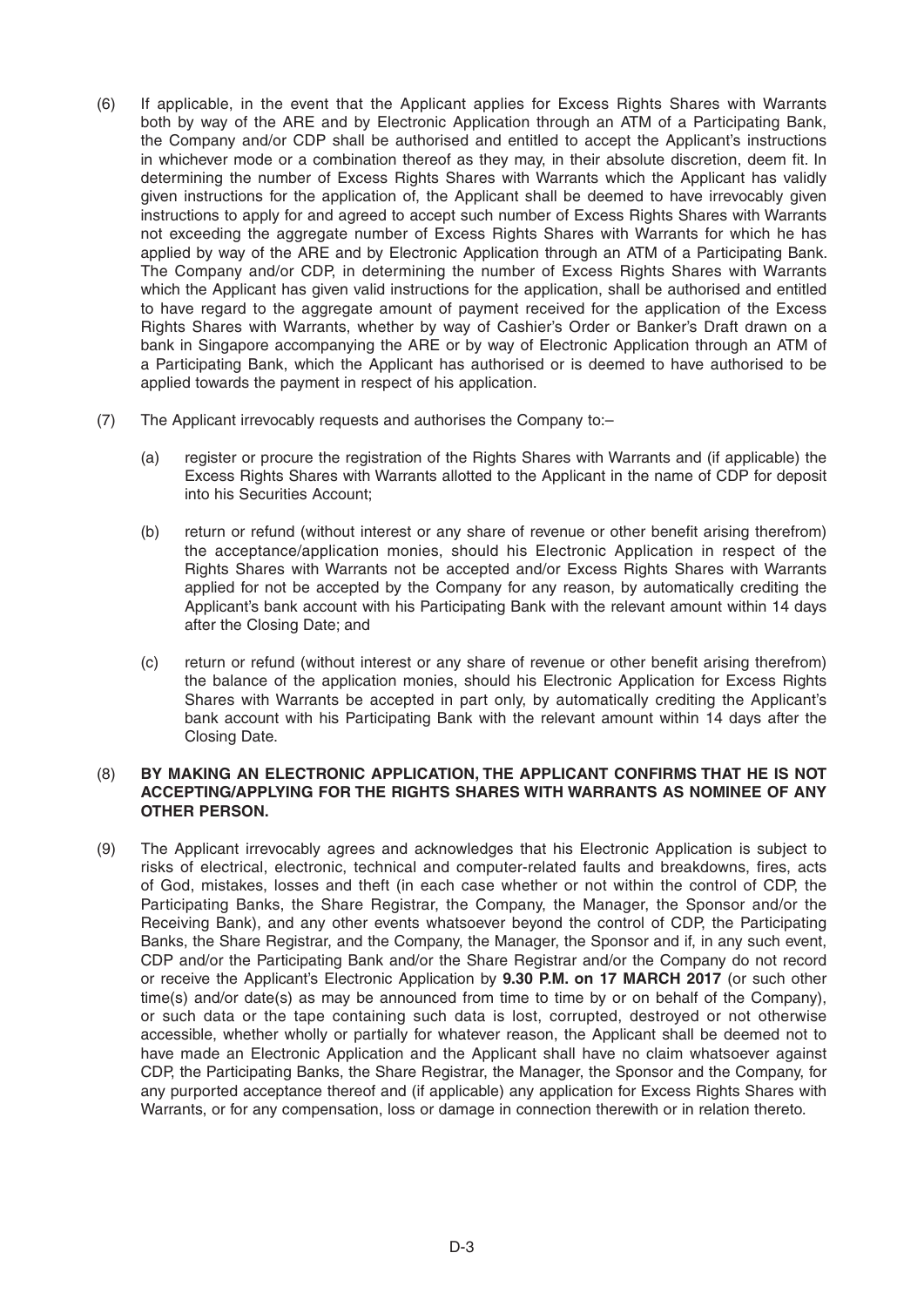## (10) **Electronic Applications may only be made at the ATMs of the Participating Bank from Monday to Saturday between 7.00 a.m. to 9.30 p.m. (excluding public holidays).**

- (11) Electronic Applications shall close at **9.30 P.M. on 17MARCH 2017** (or such other time(s) and/or date(s) as may be announced from time to time by or on behalf of the Company).
- (12) All particulars of the Applicant in the records of his Participating Bank at the time he makes his Electronic Application shall be deemed to be true and correct and the relevant Participating Bank and the Relevant Parties shall be entitled to rely on the accuracy thereof. If there has been any change in the particulars of the Applicant after the time of the making of his Electronic Application, the Applicant shall promptly notify his Participating Bank.
- (13) The Applicant must have sufficient funds in his bank account(s) with his Participating Bank at the time he makes his Electronic Application, failing which his Electronic Application will not be completed. Any Electronic Application made at the ATMs of the Participating Bank which does not strictly conform to the instructions set out on the ATM screens of such Participating Bank will be rejected.
- (14) Where an Electronic Application is not accepted, it is expected that the full amount of the acceptance/application monies will be refunded in Singapore dollars (without interest or any share of revenue or other benefit arising therefrom) to the Applicant by being automatically credited to the Applicant's account with the relevant Participating Bank within 14 days after the Closing Date. An Electronic Application may also be accepted in part, in which case the balance amount of acceptance/application monies will be refunded on the same terms.
- (15) In consideration of the Company arranging for the Electronic Application facility through the ATMs of the Participating Bank and agreeing to close the Rights cum Warrants Issue at **9.30 P.M. on 17MARCH 2017** (or such other time(s) and/or date(s) as may be announced from time to time by or on behalf of the Company), and by making and completing an Electronic Application, the Applicant agrees that:–
	- (a) his Electronic Application is irrevocable (whether or not the form and/or content of this Offer Information Statement is modified (as may be determined by the Authority), or it is amended, supplemented, replaced and/or re-lodged with the Authority);
	- (b) his Electronic Application, the acceptance by the Company and the contract resulting therefrom shall be governed by and construed in accordance with the laws of Singapore and he irrevocably submits to the exclusive jurisdiction of the Singapore courts;
	- (c) none of the Company, the Manager, the Sponsor, CDP, the Participating Banks, nor the Share Registrar shall be liable for any delays, failures or inaccuracies in the recording, storage or in the transmission or delivery of data relating to his Electronic Application to the Company or CDP due to a breakdown or failure of transmission, delivery or communication facilities or any risks referred to in paragraph 9 above or to any cause beyond their respective control;
	- (d) he will not be entitled to exercise any remedy of rescission or misrepresentation at any time after acceptance of the provisionally allotted Rights Shares with Warrants and (if applicable) his application for Excess Rights Shares with Warrants;
	- (e) in respect of the Rights Shares with Warrants for which his Electronic Application has been successfully completed and not rejected, acceptance of the Applicant's Electronic Application shall be constituted by written notification by or on behalf of the Company and not otherwise, notwithstanding any payment received by or on behalf of the Company; and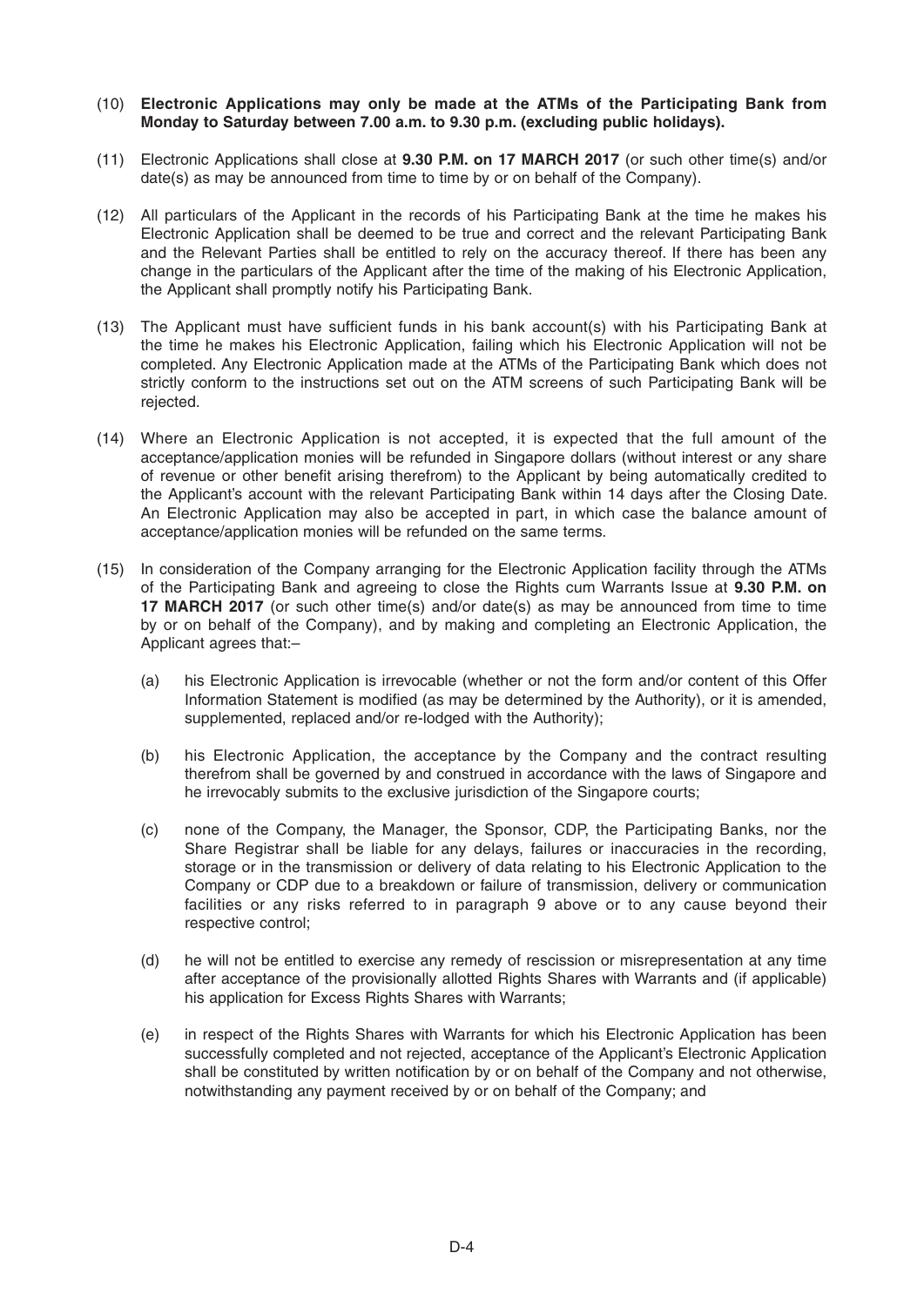- (f) unless expressly provided to the contrary in this Offer Information Statement, the Deed Poll or the Electronic Application, a person who is not a party to any contracts made pursuant to this Offer Information Statement, the Deed Poll or the Electronic Application has no rights under the Contracts (Rights of Third Parties) Act (Chapter 53B) of Singapore, to enforce any term of such contracts. Notwithstanding any term contained in this Offer Information Statement or the Deed Poll, the consent of any third party is not required for any subsequent agreement by the parties hereto to amend or vary (including any release or compromise of any liability) or terminate such contracts. Where third parties are conferred rights under such contracts, those rights are not assignable or transferable.
- (16) The Applicant should ensure that his personal particulars as recorded by both CDP and the relevant Participating Bank are correct and identical. Otherwise, his Electronic Application may be liable to be rejected. The Applicant should promptly inform CDP of any change in his address, failing which the notification letter on successful allotment and other correspondence will be sent to his address last registered with CDP.
- (17) The existence of a trust will not be recognised. Any Electronic Application by an Applicant must be made in his own name and without qualification. The Company will reject any application by any person acting as nominee.
- (18) In the event that the Applicant accepts or subscribes for the provisionally allotted Rights Shares with Warrants or (if applicable) applies for Excess Rights Shares with Warrants, as the case may be, by way of the ARE and/or the ARS or by way of Electronic Application through any ATM of the Participating Banks, the Rights Shares with Warrants and/or Excess Rights Shares with Warrants will be allotted in such manner as the Company and/or CDP may, in their absolute discretion, deem fit and the surplus acceptance and (if applicable) application monies, as the case may be, will be refunded, without interest or any share of revenue or other benefit arising therefrom, within 14 days after the Closing Date by any one (1) or a combination of the following:–
	- (a) by means of a crossed cheque drawn on a bank in Singapore and sent **BY ORDINARY POST AT HIS OWN RISK** to his mailing address as recorded with CDP or in such other manner as he may have agreed with CDP for the payment of any cash distributions if he accepts and (if applicable) applies through CDP; and/or
	- (b) crediting the Applicant's bank account with the Participating Bank **AT HIS OWN RISK** if he accepts and (if applicable) applies through an ATM of that Participating Bank, the receipt by such bank being a good discharge to the Company and CDP of their obligations, if any, thereunder.
- (19) The Applicant hereby acknowledges that, in determining the total number of Rights Shares with Warrants represented by the provisional allotment of Rights Shares with Warrants which he can validly accept, the Company and/or CDP are entitled and the Applicant hereby authorises the Company and/or CDP to take into consideration:–
	- (a) the total number of Rights Shares with Warrants represented by the provisional allotment of Rights Shares with Warrants which the Applicant has validly accepted, whether under the ARE or any other form of application (including Electronic Application through an ATM) for the Rights Shares with Warrants;
	- (b) the total number of Rights Shares with Warrants represented by the provisional allotment of Rights Shares with Warrants standing to the credit of the "Free Balance" of the Applicant's Securities Account which is available for acceptance; and
	- (c) the total number of Rights Shares with Warrants represented by the provisional allotment of Rights Shares with Warrants which has been disposed of by the Applicant.

 The Applicant hereby acknowledges that CDP's and/or the Company's determination shall be conclusive and binding on him.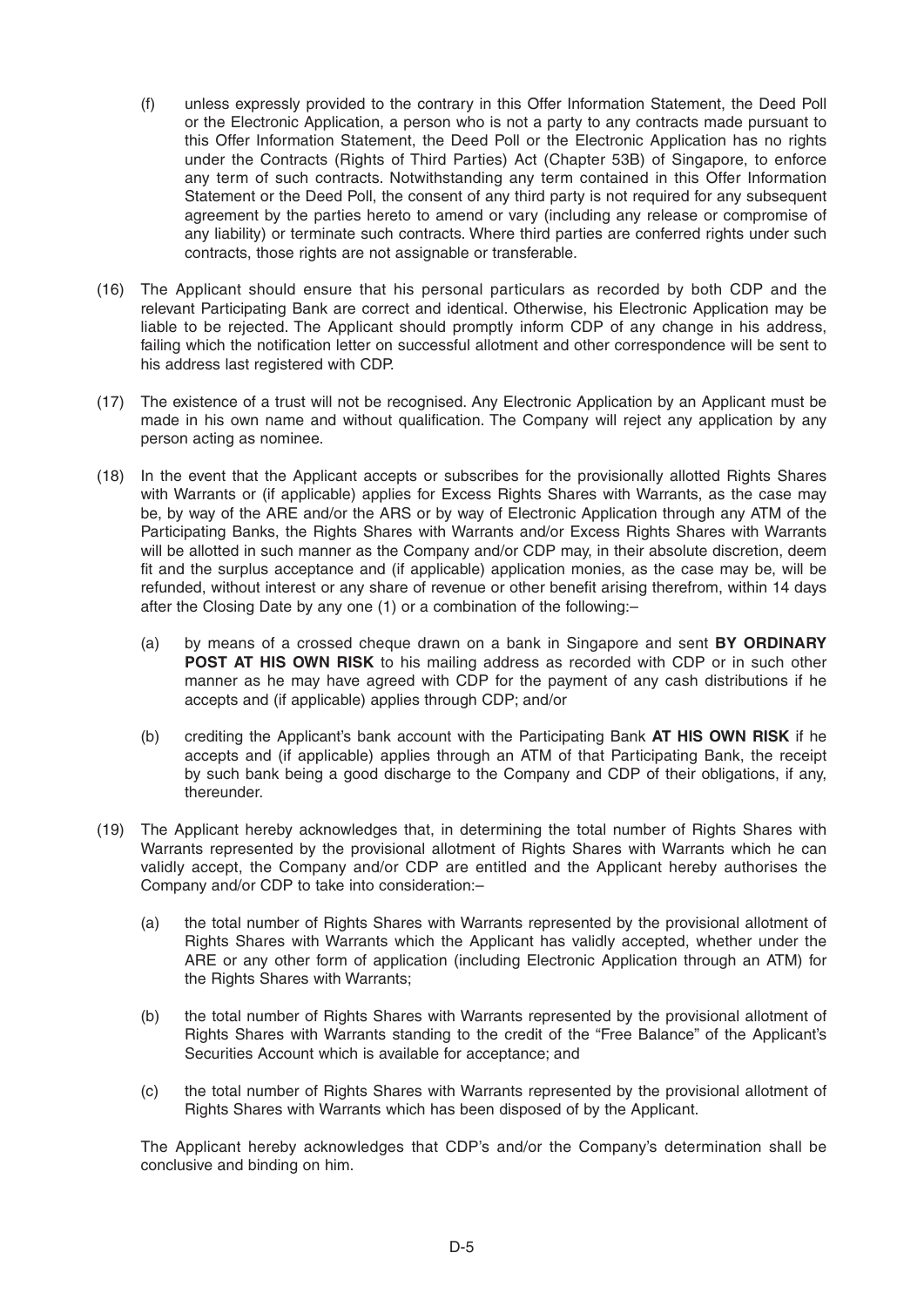- (20) The Applicant irrevocably requests and authorises CDP to accept instructions from the Participating Banks through whom the Electronic Application is made in respect of the provisional allotment of Rights Shares with Warrants accepted by the Applicant and (if applicable) the Excess Rights Shares with Warrants which the Applicant has applied for.
- (21) With regard to any acceptance, application and/or payment which does not conform strictly to the instructions set out under this Offer Information Statement, the ARE, the ARS, the PAL, the Constitution of the Company, the Deed Poll and/or any other application form for the Rights Shares with Warrants and/or Excess Rights Shares with Warrants in relation to the Rights cum Warrants Issue or which does not comply with the instructions for Electronic Application or which is illegible, incomplete, incorrectly completed or which is accompanied by an improperly or insufficiently drawn remittance, or where the "Free Balance" of the Applicant's Securities Account is not credited with, or is credited with less than the relevant number of Rights Shares with Warrants subscribed as at the Closing Date, the Company and/or CDP may, at their absolute discretion, reject or treat as invalid any such application, payment and/or other processes of remittances at any time after receipt in such manner as they may deem fit.
- (22) The Company and/or CDP shall be entitled to process each application submitted for the acceptance of Rights Shares with Warrants, and where applicable, application of Excess Rights Shares with Warrants in relation to the Rights cum Warrants Issue and the payment received in relation thereto, pursuant to such application, by an Entitled Shareholder, on its own, without regard to any other application and payment that may be submitted by the same Entitled Shareholder. For the avoidance of doubt, insufficient payment for an application may render the application invalid; evidence of payment (or overpayment) in other applications shall not constitute, or be construed as, an affirmation of such invalid application submitted for the acceptance of Rights Shares with Warrants and (if applicable) application for Excess Rights Shares with Warrants.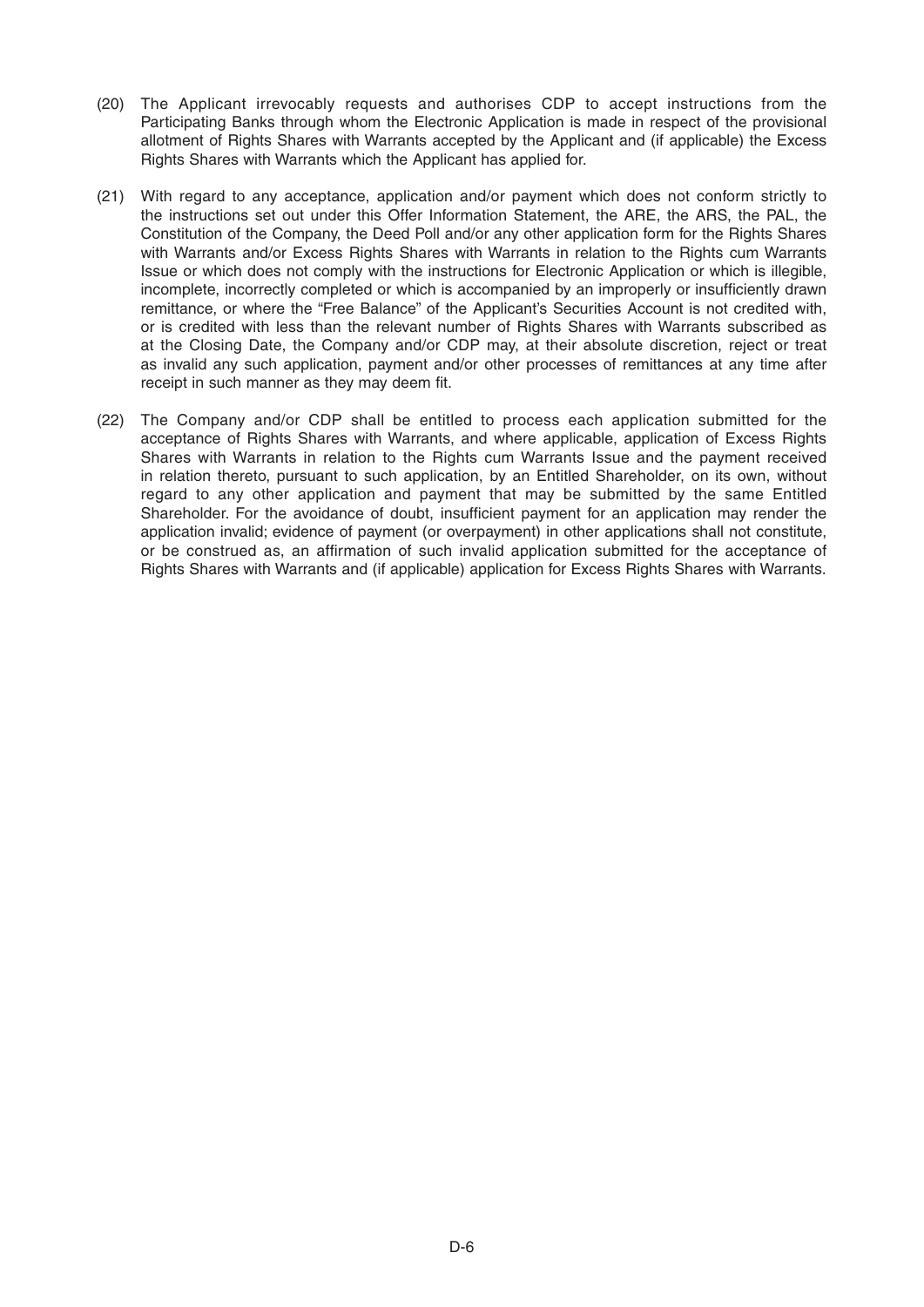# **APPENDIX E LIST OF PARTICIPATING BANKS**

- (a) Oversea-Chinese Banking Corporation Limited
- (b) United Overseas Bank Limited and its subsidiary, Far Eastern Bank Limited